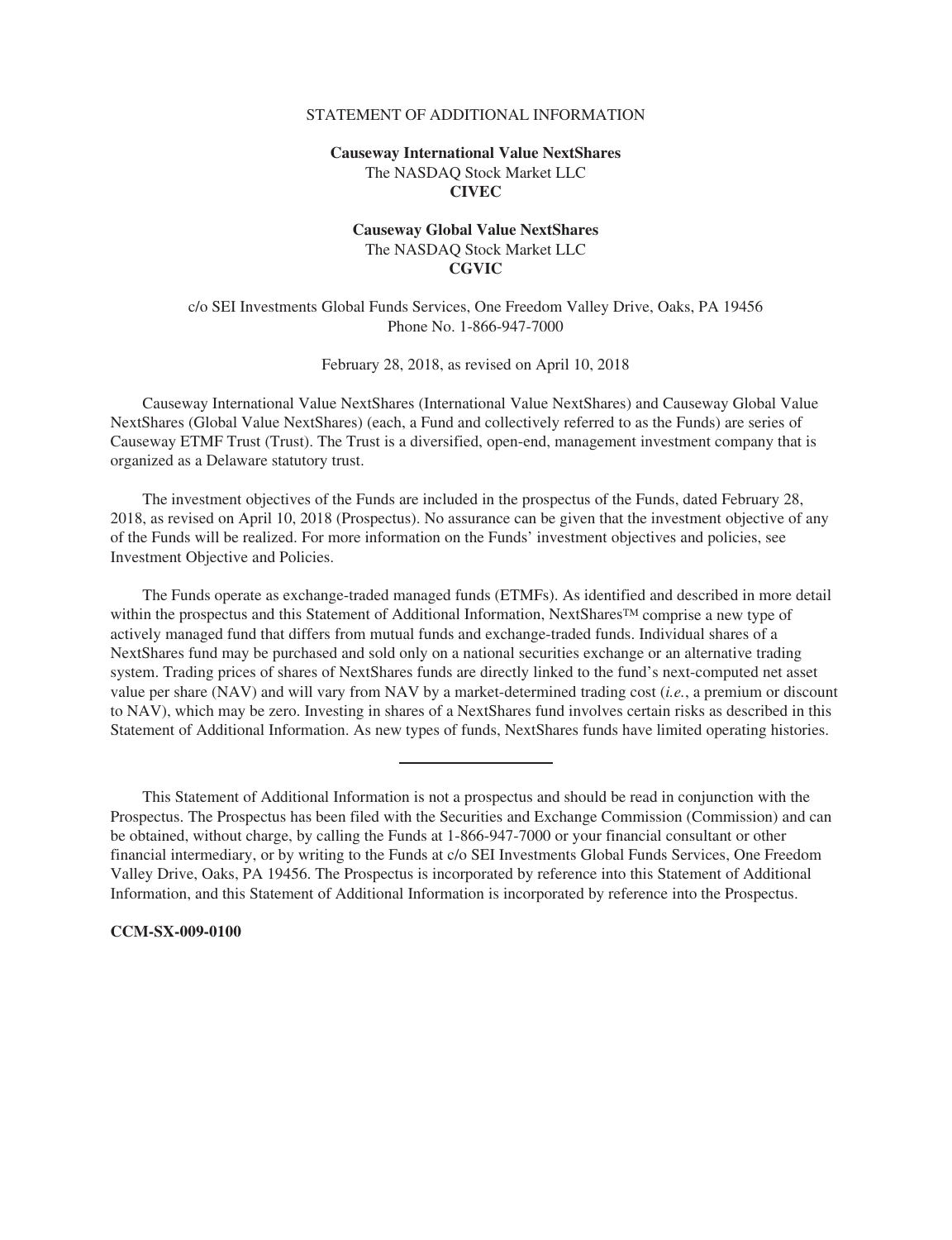# **TABLE OF CONTENTS**

| Page           |
|----------------|
| $\overline{1}$ |
| -1             |
| $\mathbf{1}$   |
| $\overline{3}$ |
| 3              |
| $\overline{3}$ |
| 3              |
| 5              |
| 5              |
| 6              |
| 6              |
| 9              |
| 9              |
| 10             |
| 12             |
| 13             |
| 15             |
| 21             |
| 23             |
| 24             |
| 24             |
| 25             |
| 25             |
| 25             |
| 25             |
| 25             |
| 26             |
| 26             |
| 26             |
| 27             |
| 27             |
| 27             |
| 28             |
| 30             |
| 30             |
| 32             |
|                |
| 37             |
| 40             |
| 41             |
| 42             |
| 42             |
| 42             |
| 43             |
| 43             |
| 44             |
| 50             |
| 50             |
|                |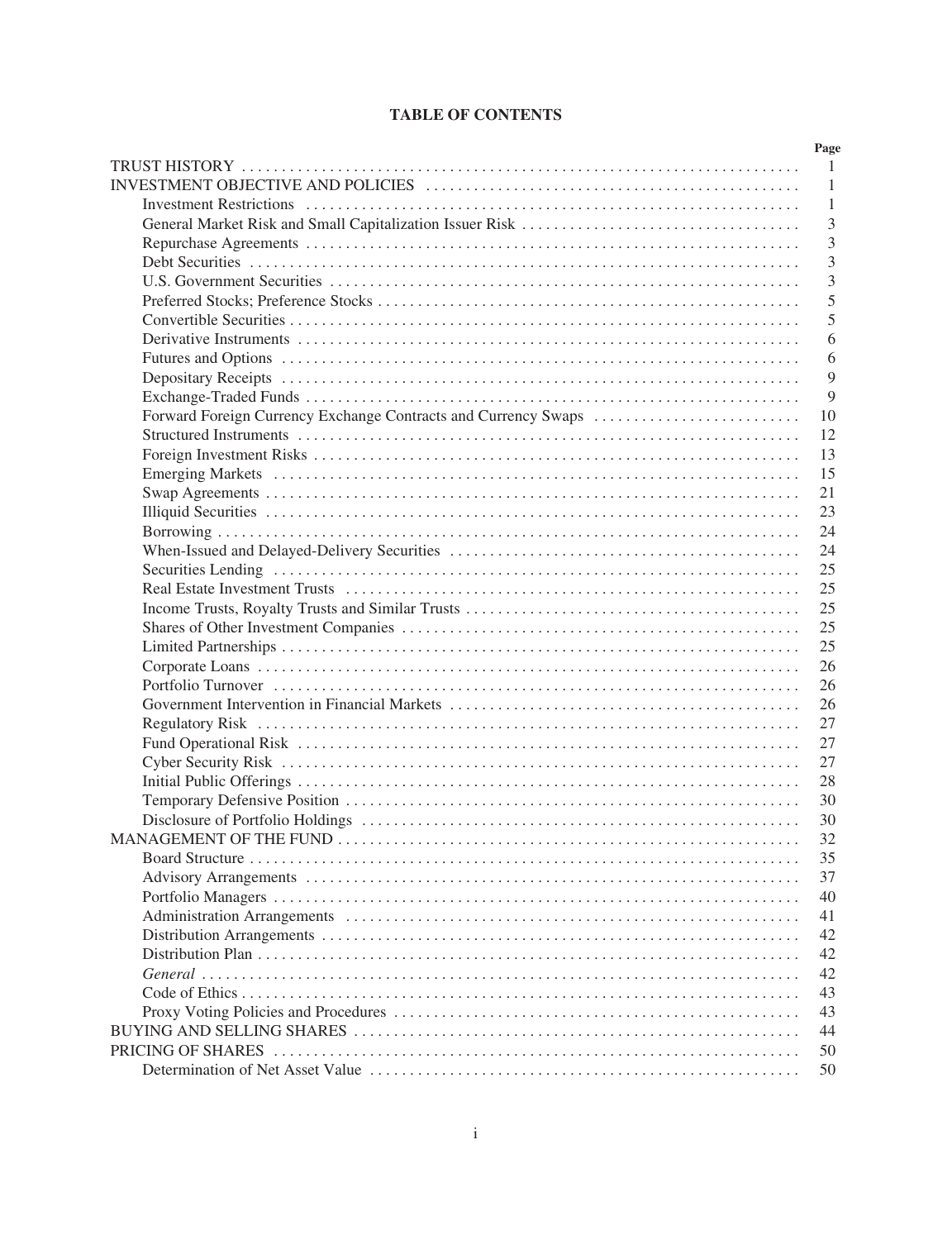| Page |
|------|
| 52   |
| 52   |
| 54   |
| 54   |
| 55   |
| 55   |
| 57   |
| 59   |
| 59   |
| 61   |
| 61   |
| 62   |
| 63   |
| 63   |
| 63   |
| 63   |
| 63   |
| 63   |
| 63   |
| 63   |
| 64   |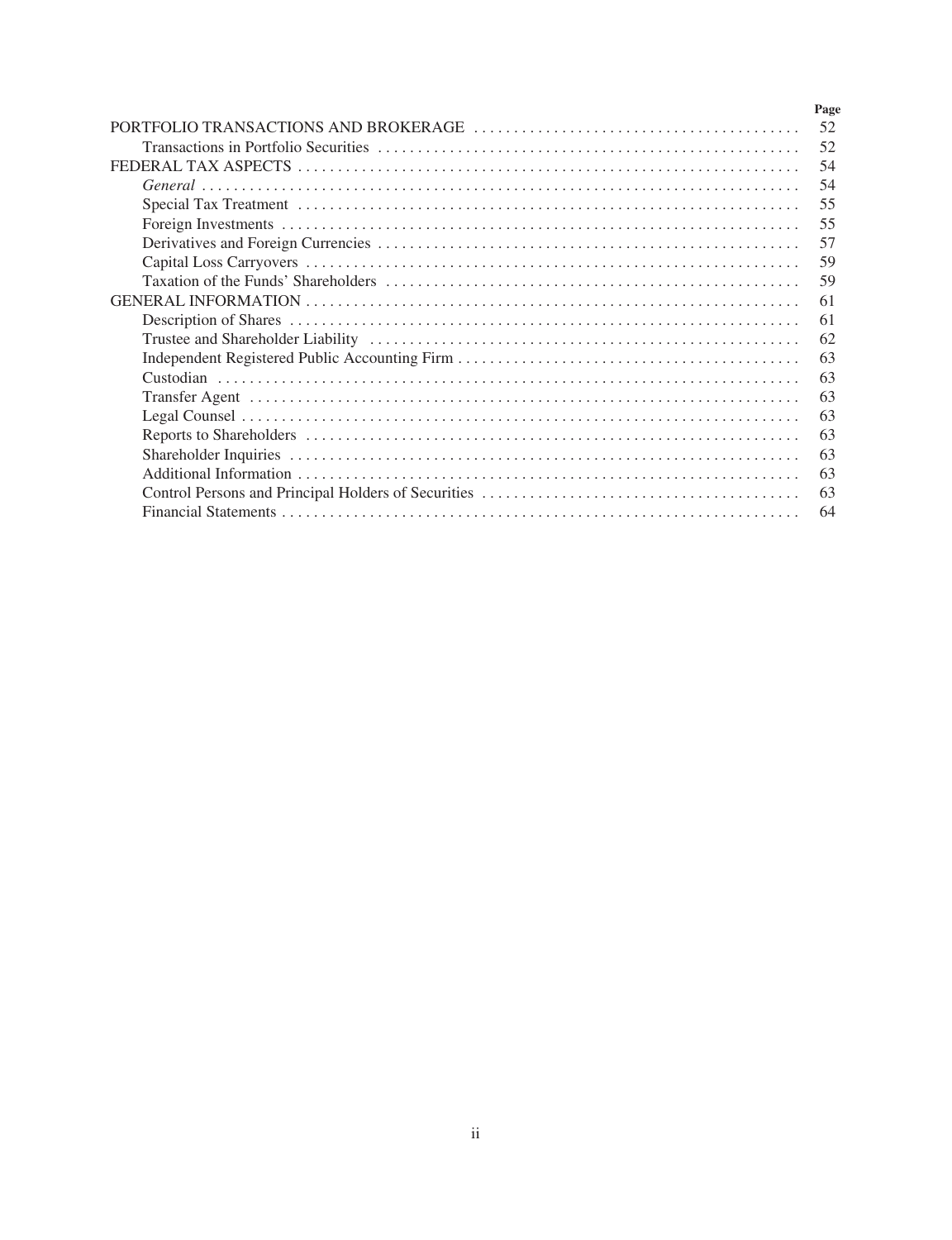## **TRUST HISTORY**

The Trust was organized on December 16, 2016 and is a Delaware statutory trust. The Trust currently consists of two series –International Value NextShares and Global Value NextShares – which are classified as diversified. The investment adviser of the Trust is Causeway Capital Management LLC (the "Investment Adviser"). The administrator of the Trust is SEI Investments Global Fund Services (the "Administrator"). The custodian of the Trust is The Bank of New York Mellon (the "Custodian"). The distributor of the Trust is SEI Investments Distribution Co. (the "Distributor"). The transfer agent of the Trust is The Bank of New York Mellon (the "Transfer Agent").

#### **INVESTMENT OBJECTIVE AND POLICIES**

The investment objective of the International Value NextShares is to seek long-term growth of capital and income. The investment objective of the Global Value NextShares is to seek long-term growth of capital and income. Reference is made to the discussions under Fund Summary and Fund Details in the Prospectus for information with respect to each Fund's investment objective and policies.

The Investment Adviser is responsible for the management of each Fund's portfolio.

The Funds will offer and issue shares at their NAV in aggregations of a specified number of shares (Creation Units), generally in exchange for a basket of securities together with a deposit of a specified cash payment. Alternatively, the Funds may issue and redeem Creation Units in exchange for a specified all-cash payment. Shares are redeemable by the Funds only in Creation Units, and, generally, in exchange for securities and/or cash. Shares trade in the secondary market and elsewhere at market prices that may be at, above or below NAV. Creation Units typically are a specified number of shares, generally 50,000 and multiples thereof.

The Funds may charge creation/redemption transaction fees for each creation and redemption. In all cases, redemption transaction fees will be limited in accordance with the requirements of the Commission applicable to management investment companies offering redeemable securities (currently, no more than 2% of the value of the shares redeemed). See Buying and Selling Shares – Purchase and Redemption of Creation Units below.

#### **Investment Restrictions**

Each Fund has adopted the following restrictions (in addition to its investment objective) as fundamental policies, which may not be changed for a Fund without the favorable vote of the holders of a "majority" of the Fund's outstanding voting securities, as defined in the Investment Company Act of 1940, as amended (1940 Act). Under the 1940 Act, the vote of the holders of a "majority" of a Fund's outstanding voting securities means the vote of the holders of the lesser of (1) 67% of the shares of the Fund represented at a meeting at which the holders of more than 50% of its outstanding shares are represented or (2) more than 50% of the outstanding shares. Any restriction on a Fund's investments is determined when the investment is made, unless otherwise noted.

Neither of the Funds may:

(1) With respect to 75% of the Fund's total assets, purchase the securities of any issuer (other than securities issued or guaranteed by the U.S. government or any of its agencies or instrumentalities or securities of other investment companies) if, as a result, (a) more than 5% of the Fund's total assets would be invested in the securities of that issuer, or (b) the Fund would hold more than 10% of the outstanding voting securities of that issuer.

(2) Issue senior securities, except as permitted under the 1940 Act.

(3) Borrow money, except that the Fund may borrow money for temporary or emergency purposes (not for leveraging or investment) in an amount not exceeding 33 1/3% of its total assets (including the amount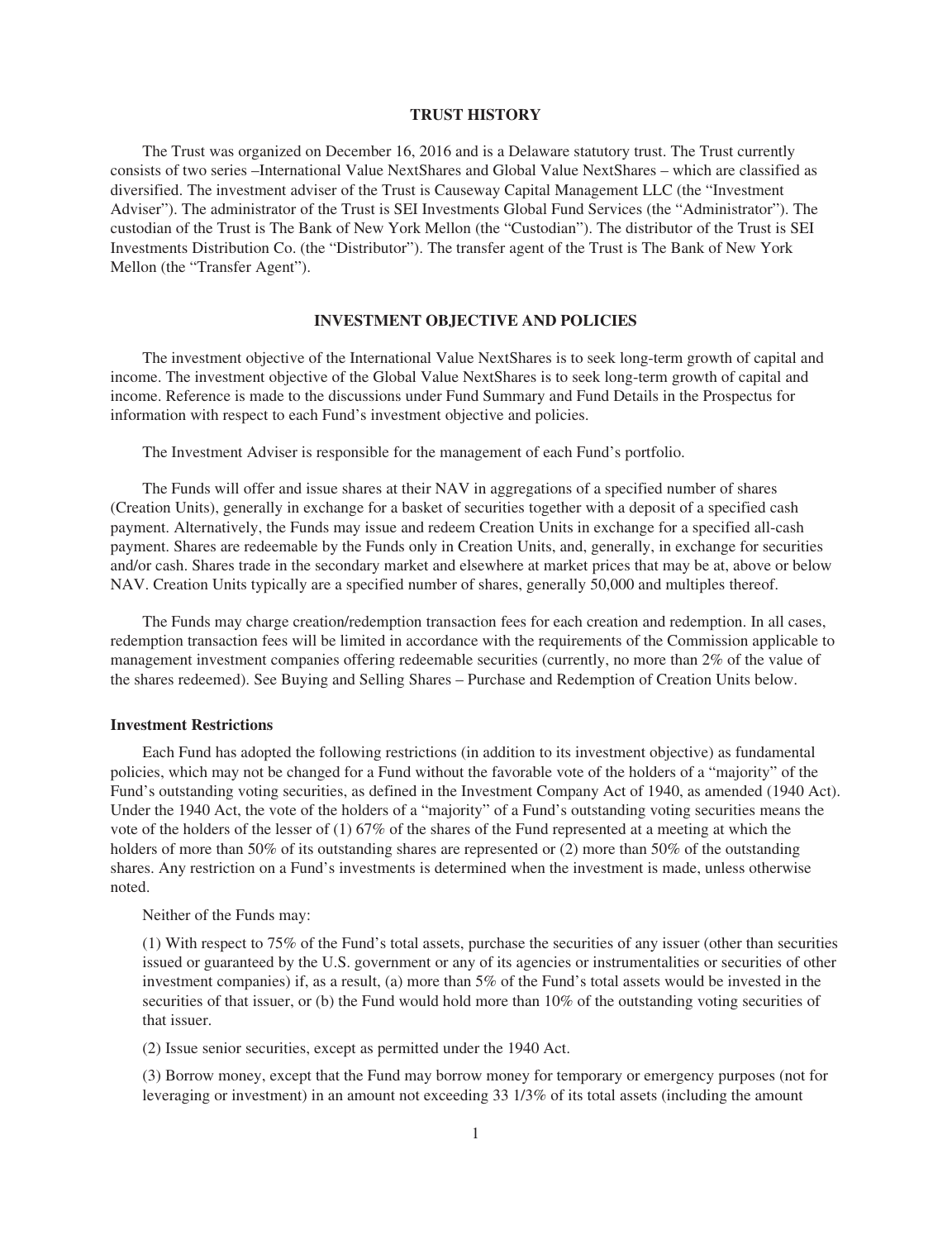borrowed) less liabilities (other than borrowings). Any borrowings that come to exceed this amount will be reduced within three days (not including Sundays and holidays) to the extent necessary to comply with the 33 1/3% limitation.

(4) Underwrite securities issued by others except to the extent that the Fund may be considered an underwriter within the meaning of the Securities Act of 1933, as amended (Securities Act), in the disposition of the Fund's portfolio securities.

(5) Purchase the securities of any issuer (other than securities issued or guaranteed by the U.S. government or any of its agencies or instrumentalities) if, as a result, more than 25% of the Fund's total assets would be invested in the securities of companies whose principal business activities are in the same industry.

(6) Purchase or sell real estate unless acquired as a result of ownership of securities or other instruments (but this shall not prevent the Fund from investing in securities or other instruments backed by real estate or securities of companies engaged in the real estate business).

(7) Purchase or sell physical commodities unless acquired as a result of ownership of securities or other instruments (but this shall not prevent the Fund from purchasing or selling options and futures contracts or from investing in securities or other instruments backed by physical commodities).

(8) Lend any security or make any other loan if, as a result, more than 33 1/3% of its total assets would be lent to other parties, but this limitation does not apply to purchases of debt securities or to repurchase agreements.

In addition, each Fund has the following non-fundamental policies, which may be changed without shareholder approval.

(i) The Fund may borrow money only (a) from a bank or (b) by engaging in reverse repurchase agreements with any party (reverse repurchase agreements are treated as borrowings for purposes of fundamental investment limitation (3)).

(ii) The Fund may not purchase any security if, as a result, more than 15% of its net assets would be invested in securities that are deemed to be illiquid.

(iii) The Fund may not invest all of its assets in the securities of a single open-end management investment company with substantially the same fundamental investment objective, policies, and limitations as the Fund.

(iv) The Fund may not sell securities short, unless it owns or has the right to obtain securities equivalent in kind and amount to the securities sold short, and provided that transactions in futures contracts and options, forward contracts and swap agreements are not deemed to constitute selling securities short.

(v) The Fund may not purchase securities on margin, except that the Fund may obtain such short-term credits as are necessary for the clearance of transactions, and provided that margin payments in connection with futures contracts, options on futures contracts, forward contracts and swap agreements are not deemed to constitute purchasing securities on margin.

With respect to limit (ii): securities will generally be deemed illiquid by a Fund when they are subject to legal or contractual restrictions on resale or because they cannot be sold or disposed of in the ordinary course of business at approximately the prices at which they are valued, in conformance with relevant Commission rules and guidance (unless deemed liquid pursuant to the Funds' procedures regarding Rule 144A securities and commercial paper). If through a change in values, net assets, market conditions, or other circumstances, more than 15% of a Fund's net assets are invested in illiquid securities, the Investment Adviser will take steps to reduce the Fund's illiquid investments to or below 15% of the Fund's net assets, in conformance with relevant Commission rules and guidance.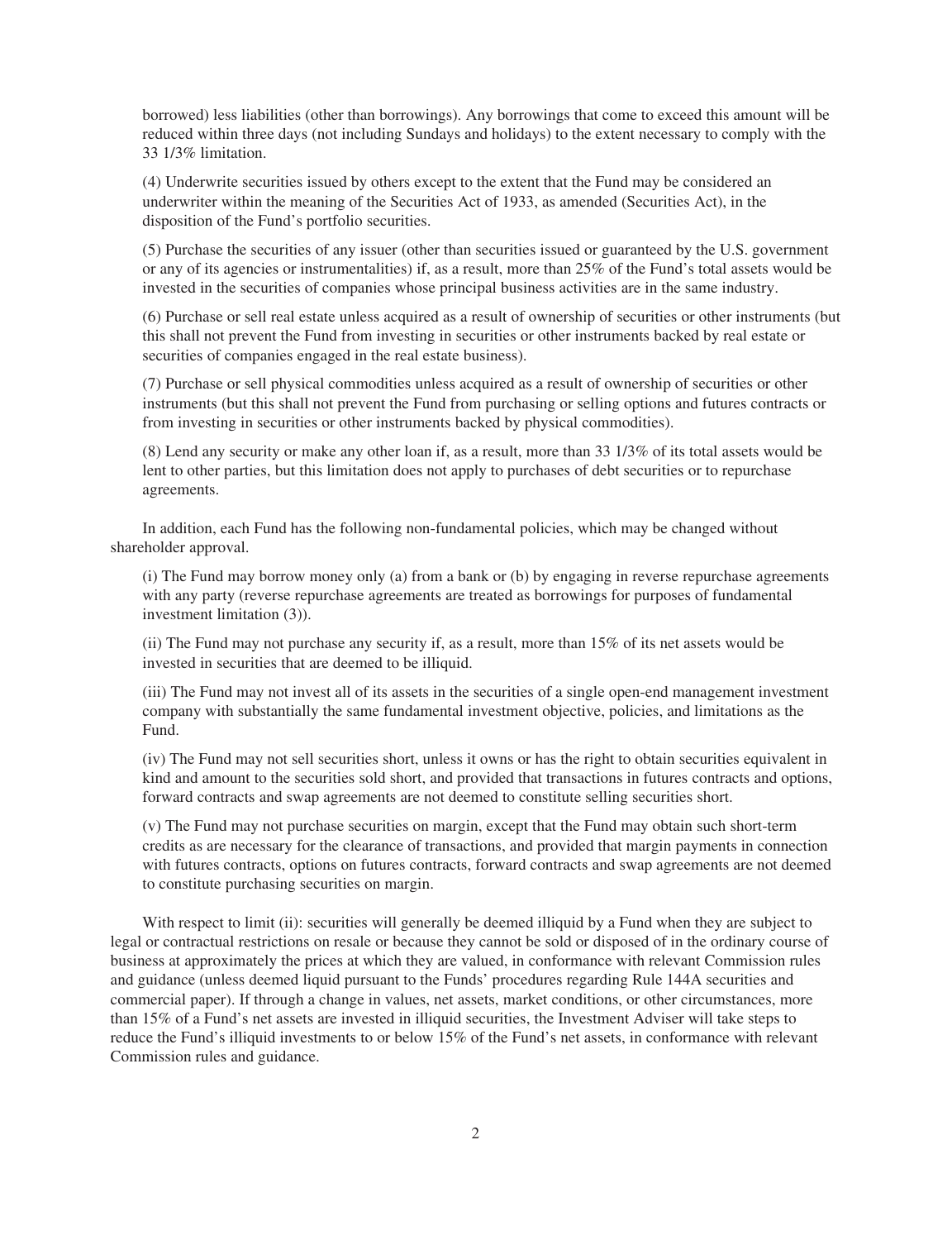#### **General Market Risk and Small Capitalization Issuer Risk**

Reduced liquidity in credit and fixed-income markets may adversely affect many issuers worldwide, resulting in less money being available to purchase raw materials, goods and services in certain markets, which may, in turn, lower the prices of these economic staples. It may also cause U.S. and foreign issuers to have more difficulty obtaining financing, which may, in turn, result in a decline in their stock prices. These events and possible market turbulence may have an adverse effect on the Funds.

The Funds may also invest in smaller capitalization companies. The values of securities of smaller, less well-known companies can be more sensitive to, and react differently to, company, political, market, and economic developments than the market as a whole and other types of securities. Smaller companies can have more limited product lines, markets, growth prospects, depth of management, and financial resources, and these companies may have shorter operating histories and less access to financing, creating additional risk. Smaller companies in countries with less-liquid currencies may have additional difficulties in financing and conducting their businesses. Further, smaller companies may be particularly affected by interest rate increases, as they may find it more difficult to borrow money to continue or expand operations, or may have difficulty in repaying any loans that have floating rates. Because of these and other risks, securities of smaller capitalization companies tend to be more volatile and less liquid than securities of medium and larger capitalization companies. During some periods, securities of smaller capitalization companies, as an asset class, have underperformed the securities of larger capitalization companies.

#### **Repurchase Agreements**

The Funds may enter into repurchase agreements. A repurchase agreement is an agreement where a Fund purchases a security and the seller agrees to repurchase the security from the Fund at a mutually agreed-upon time and price. The period of maturity is usually quite short, possibly overnight or a few days, although it may extend over a number of months. The resale price is more than the purchase price, reflecting an agreed-upon rate of return effective for the period of time money is invested in the repurchase agreement. Repurchase agreements will at all times be fully collateralized in an amount at least equal to the resale price. The instruments held as collateral are valued daily, and if the value of those instruments declines, additional collateral will be required. In the event of a default, insolvency or bankruptcy by a seller, a Fund will promptly seek to liquidate the collateral. In such circumstances, a Fund could experience a delay or be prevented from disposing of the collateral. To the extent that the proceeds from any sale of such collateral upon a default of the obligation to repurchase are less than the repurchase price, a Fund will suffer a loss. In addition, changes in regulatory requirements concerning margin for certain types of financing transactions, including repurchase agreements, could impact a Fund's ability to use these investment strategies and techniques.

## **Debt Securities**

The Funds may invest in debt securities, including U.S. dollar or foreign currency-denominated corporate debt securities (corporate bonds, debentures, notes and other similar corporate debt instruments) of domestic or foreign issuers. Debt securities, such as bonds, involve credit risk, which is the risk that the borrower will not make timely payments of principal and interest. The degree of credit risk depends on the issuer's financial condition and on the terms of the debt securities. These securities are also subject to interest rate risk, which is the risk that the value of a security may fall when interest rates rise. In general, the market prices of debt securities with longer maturities will go up or down more in response to changes in interest rates than shorterterm securities. The rate of return or return of principal on some debt obligations may be linked or indexed to the level of exchange rates between the U.S. dollar and a foreign currency or currencies.

#### **U.S. Government Securities**

U.S. government agencies or instrumentalities which issue or guarantee securities include the Federal National Mortgage Association ("FNMA"), Government National Mortgage Association, Federal Home Loan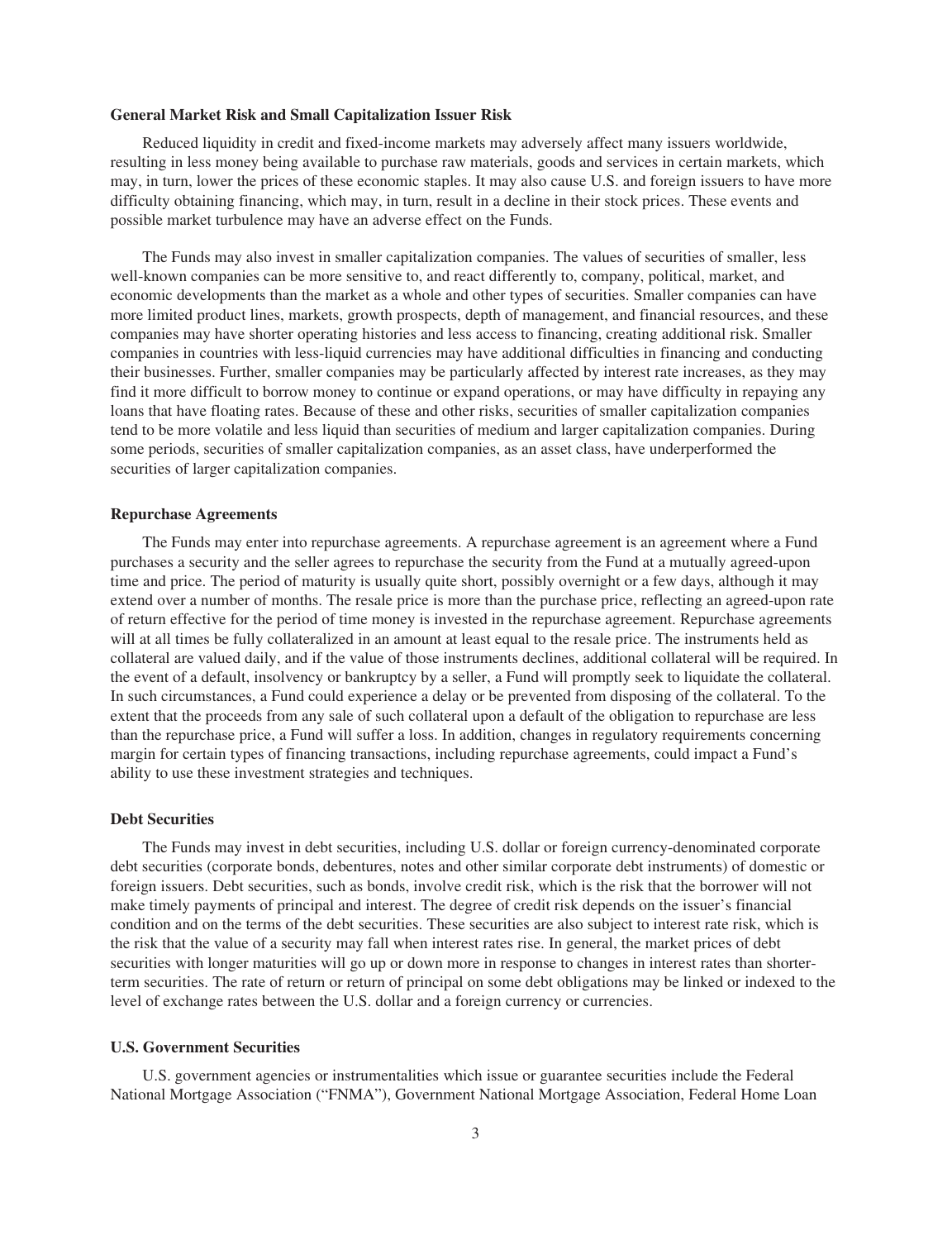Banks, Federal Home Loan Mortgage Corporation ("FHLMC"), Federal Intermediate Credit Banks, Federal Land Banks, Tennessee Valley Authority, Inter-American Development Bank, Asian Development Bank, Student Loan Marketing Association and the International Bank for Reconstruction and Development.

Except for U.S. Treasury securities, obligations of U.S. government agencies and instrumentalities may or may not be supported by the full faith and credit of the U.S. Some are backed by the right of the issuer to borrow from the Treasury; others by discretionary authority of the U.S. government to purchase the agencies' obligations; while still others, such as the Student Loan Marketing Association, are supported only by the credit of the instrumentality. In the case of securities not backed by the full faith and credit of the U.S., the investor must look principally to the agency or instrumentality issuing or guaranteeing the obligation for ultimate repayment, and may not be able to assert a claim against the U.S. itself in the event the agency or instrumentality does not meet its commitment.

It is possible that the availability and the marketability (that is, liquidity) of the securities discussed in this section could be adversely affected by actions of the U.S. government to tighten the availability of its credit.

Historically, FNMA and FHLMC were agencies sponsored by the U.S. government that were supported only by the credit of the issuing agencies and not backed by the full faith and credit of the United States. In 2008, however, due to the declining value of FNMA and FHLMC securities and concerns that the firms did not have sufficient capital to offset losses resulting from the mortgage crisis, the Federal Housing Finance Agency ("FHFA") placed FNMA and FHLMC into conservatorship. As the conservator, FHFA succeeded to all rights, titles, powers and privileges of FNMA and FHLMC and of any stockholder, officer or director of FNMA and FHLMC with respect to FNMA and FHLMC and the assets of FNMA and FHLMC.

FNMA and FHLMC are continuing to operate as going concerns while in conservatorship, and each remains liable for all of its obligations, including its guaranty obligations, associated with its mortgage-backed securities. The FHFA has indicated that the conservatorship of each enterprise will end when the director of FHFA determines that FHFA's plan to restore the enterprise to a safe and solvent condition has been completed. If FHFA, as conservator or receiver, were to transfer any such guaranty obligation to another party, holders of FNMA or FHLMC mortgage-backed securities would have to rely on that party for satisfaction of the guaranty obligation and would be exposed to the credit risk of that party. No assurance can be given that the U.S. government will continue to support FNMA and FHLMC. In addition, the future for FNMA and FHLMC remains uncertain. Congress has recently considered proposals to reduce the U.S. government's role in the mortgage market of both FNMA and FHLMC, including proposals as to whether FNMA and FHLMC should be nationalized, privatized, restructured or eliminated altogether. Should the federal government adopt any such proposal, the value of a Fund's investments in securities issued by FNMA and FHLMC would be impacted. FNMA and FHLMC are also the subject of continuing legal actions and investigations, which may have an adverse effect on these entities. FHFA, in its capacity as conservator, has indicated that it has no intention to repudiate the guaranty obligations of FNMA or FHLMC because FHFA views repudiation as incompatible with the goals of the conservatorship. However, in the event that FHFA, as conservator or if it is later appointed as receiver for FNMA or FHLMC, were to repudiate any such guaranty obligation, the conservatorship or receivership estate, as applicable, would be liable for actual direct compensatory damages in accordance with the provisions of the Reform Act. Any such liability could be satisfied only to the extent of FNMA's or FHLMC's assets available therefor.

In the event of repudiation, the payments of interest to holders of FNMA or FHLMC mortgage-backed securities would be reduced if payments on the mortgage loans represented in the mortgage loan groups related to such mortgage-backed securities are not made by the borrowers or advanced by the servicer. Any actual direct compensatory damages for repudiating these guaranty obligations may not be sufficient to offset any shortfalls experienced by such mortgage-backed security holders.

Further, in its capacity as conservator or receiver, FHFA has the right to transfer or sell any asset or liability of FNMA or FHLMC without any approval, assignment or consent. Although FHFA has previously stated that it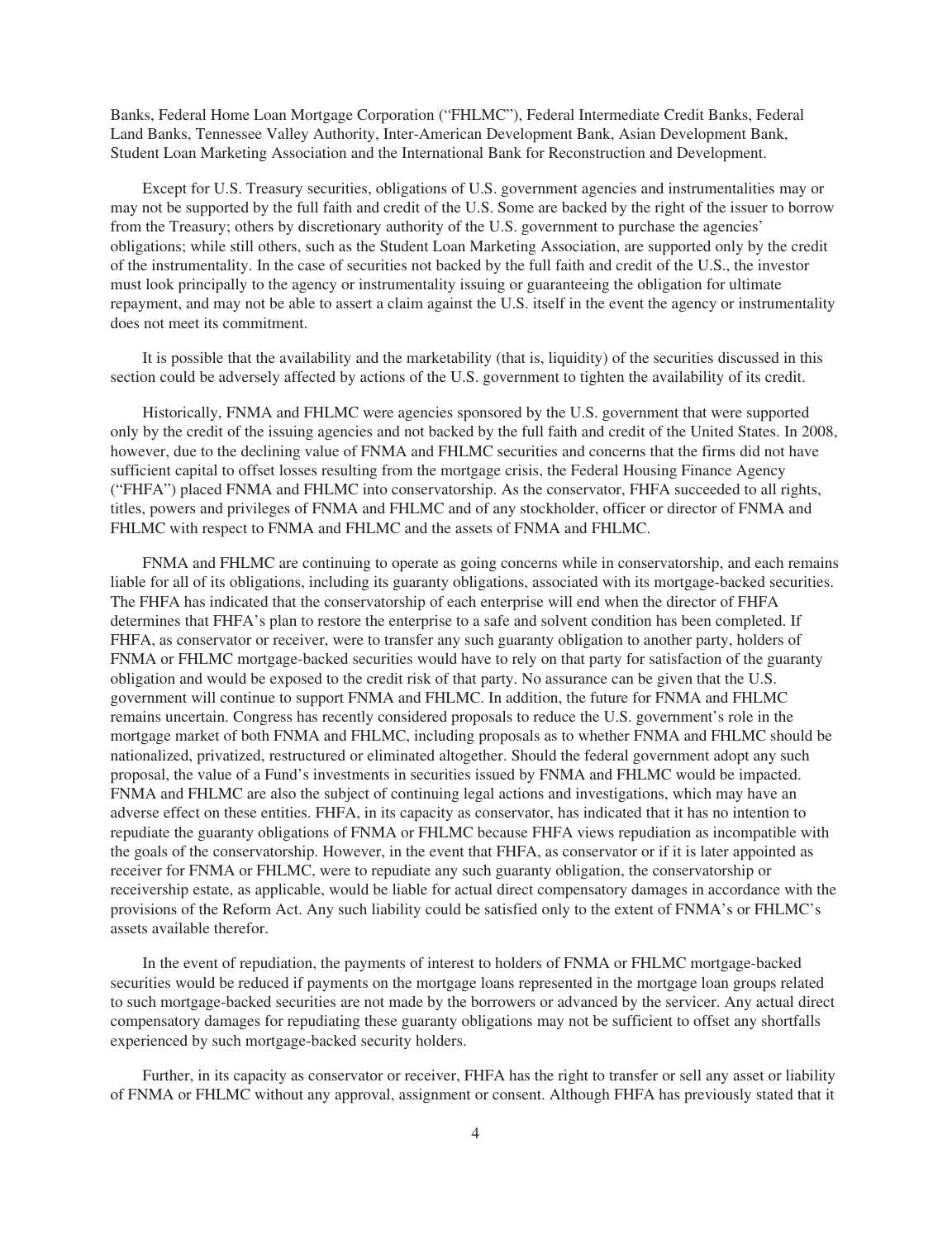has no intention to do so, if FHFA, as conservator or receiver, were to transfer any such guaranty obligation to another party, holders of FNMA or FHLMC mortgage-backed securities would have to rely on that party for satisfaction of the guaranty obligation and would be exposed to the credit risk of that party.

The Funds may invest in component parts of U.S. Treasury notes or bonds, namely either the corpus (principal) of such Treasury obligations or one of the interest payments scheduled to be paid on such obligations. These obligations may take the form of (1) Treasury obligations from which the interest coupons have been stripped; (2) the interest coupons that are stripped; (3) book-entries at a Federal Reserve member bank representing ownership of Treasury obligation components; or (4) receipts evidencing the component parts (corpus or coupons) of Treasury obligations that have not actually been stripped. Such receipts evidence ownership of component parts of Treasury obligations (corpus or coupons) purchased by a third party (typically an investment banking firm) and held on behalf of the third party in physical or book-entry form by a major commercial bank or trust company pursuant to a custody agreement with the third party. These custodial receipts are known by various names, including "Treasury Receipts," "Treasury Investment Growth Receipts" ("TIGRs") and "Certificates of Accrual on Treasury Securities" ("CATS"), and are not issued by the U.S. Treasury; therefore they are not U.S. government securities, although the underlying bonds represented by these receipts are debt obligations of the U.S. Treasury.

#### **Preferred Stocks; Preference Stocks**

The Funds may invest in preferred stocks and preference stocks. Preferred stocks include convertible and non-convertible preferred stocks that are senior to common stock. Preferred stocks are equity securities that are senior to common stock with respect to the right to receive dividends and a fixed share of the proceeds resulting from the issuer's liquidation. Some preferred stocks also entitle their holders to receive additional liquidation proceeds on the same basis as holders of the issuer's common stock. Preference stock is a special type of common stock that shares in the earnings of a company, has limited voting rights, may have a dividend preference, and may also have liquidation preference. Preference stocks are more common in emerging markets than in developed markets. Depending on the features of the particular security, holders of preferred and preference stock may bear the risks disclosed in the Prospectus or this Statement of Additional Information regarding common equity or fixed income securities.

#### **Convertible Securities**

The Funds may invest in convertible securities of domestic or foreign issuers rated investment grade (any of the four highest grades) by a major rating agency or, if unrated, of comparable quality in the Investment Adviser's opinion. A convertible security is a fixed-income security (a bond or preferred stock) which may be converted at a stated price within a specified period of time into a certain quantity of common stock or other equity securities of the same or different issuer. Convertible securities rank senior to common stock in a corporation's capital structure but are usually subordinated to similar non-convertible securities. Convertible securities typically pay current income, as either interest (bond convertibles) or dividends (preferred stock). While providing a fixed-income stream (generally higher in yield than the income derivable from common stock but lower than that afforded by a similar non-convertible security), a convertible security also affords an investor the opportunity, through its conversion feature, to participate in the capital appreciation attendant upon a market price advance in the convertible security's underlying common stock.

A convertible security's value usually reflects both the stream of current income payments and the value of the underlying common stock. In general, the market value of a convertible security is at least the higher of its "investment value" (that is, its value as a fixed-income security) or its "conversion value" (that is, its value upon conversion into its underlying stock). As a fixed-income security, a convertible security tends to increase in market value when interest rates decline and tends to decrease in value when interest rates rise. However, since it is convertible into common stock, the price of a convertible security is also influenced by the market value of the security's underlying common stock. The price of a convertible security tends to increase as the market value of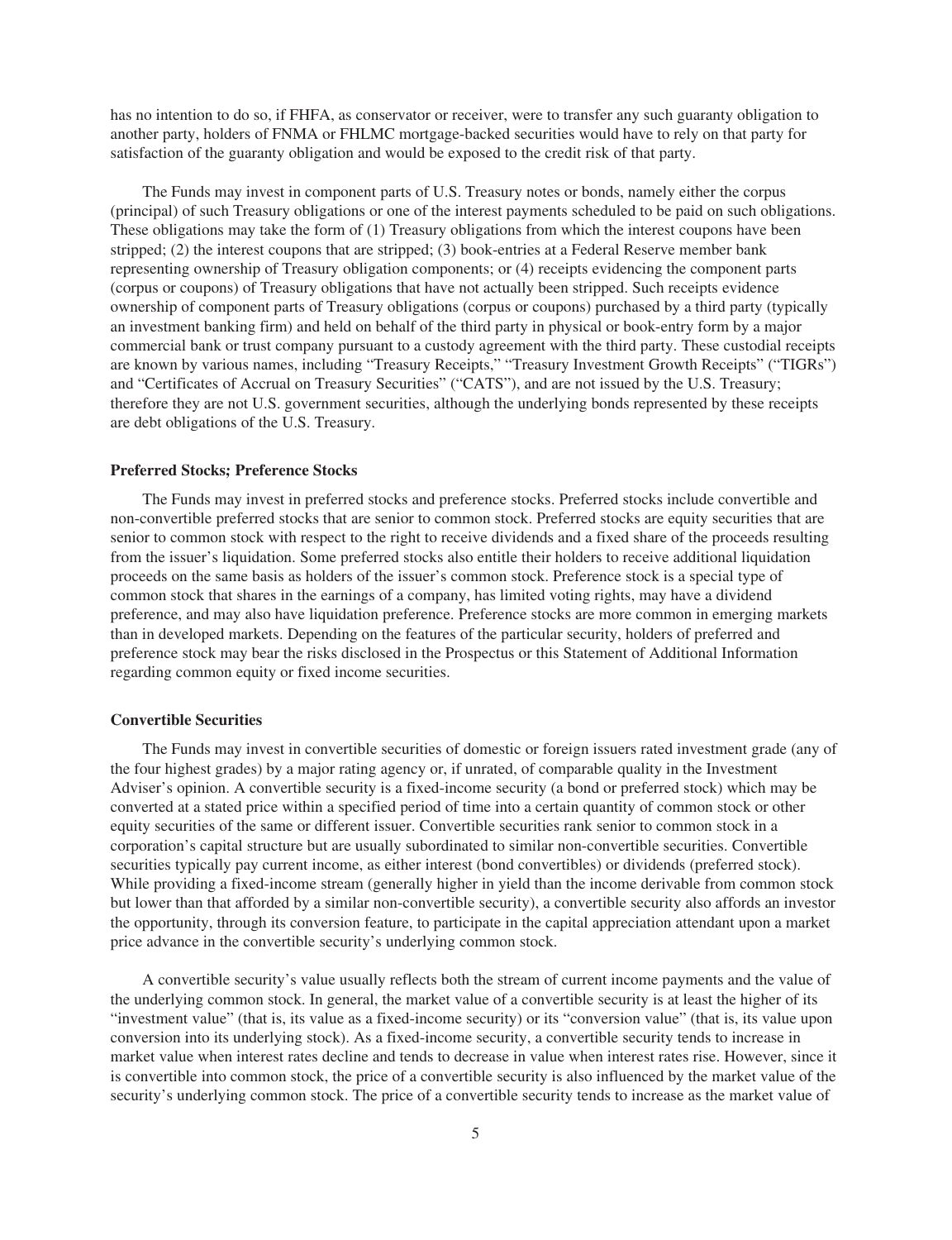the underlying stock rises, whereas it tends to decrease as the market value of the underlying stock declines. While no securities investment is without some risk, investments in convertible securities generally entail less risk than investments in the common stock of the same issuer.

## **Derivative Instruments**

To the extent consistent with its investment objective and policies and the investment restrictions listed in this Statement of Additional Information, each Fund may invest in futures contracts, purchase and write call and put options on securities, securities indices and foreign currencies, and enter into forward contracts, swaps, and structured instruments, including, without limitation, participation notes, certificates, share purchase rights, and warrants. The Funds also may enter into swap agreements with respect to foreign currencies, interest rates, securities and securities indices. The Funds may (but are not obligated to) use derivatives to hedge against changes in interest rates, foreign currency exchange rates, or securities prices or as part of their overall investment strategies. The Funds may (but are not obligated to) also purchase and sell options relating to foreign currencies for the purpose of increasing exposure to a foreign currency or to shift exposure to foreign currency fluctuations from one country to another. To the extent required, a Fund will mark as segregated cash, U.S. government securities, equity securities or other liquid, unencumbered assets, marked-to-market daily (or, as permitted by applicable regulation, enter into certain offsetting positions), in an amount sufficient to cover its obligations under forward contracts, swap agreements, structured instruments, futures and options which are not fully hedged or otherwise covered. For each Fund, the purpose of such "covering," or segregation, is to limit leverage risk.

Changes in regulation relating to a fund's use of derivatives and related instruments could potentially limit or impact a Fund's ability to invest in derivatives, limit a Fund's ability to employ certain strategies that use derivatives and adversely affect the value or performance of derivatives and the Fund. For instance, in December 2015, the Commission proposed new regulations applicable to a fund's use of derivatives and related instruments. If adopted as proposed, these regulations could significantly limit or impact a Fund's ability to invest in derivatives and other instruments, limit a Fund's ability to employ certain strategies that use derivatives and adversely affect a Fund's performance, efficiency in implementing its strategy, liquidity and ability to pursue its investment objectives.

If a Fund invests in derivatives, the investments may not be effective as a hedge against price movements and can limit potential for growth in the value of an interest in the Fund. Derivatives are volatile and involve significant risks, including, but not limited to:

- *Counterparty Risk* Counterparty risk is the risk that the counterparty on a derivative transaction will be unable to honor its financial obligation to the Fund.
- *Currency Risk* Currency risk is the risk that changes in the exchange rate between two currencies will adversely affect the value (in U.S. dollar terms) of an investment.
- *Leverage Risk* Leverage risk is the risk that relatively small market movements may result in large changes in the value of an investment. Investments that involve leverage can result in losses that greatly exceed the amount originally invested.
- *Liquidity Risk* Liquidity risk is the risk that certain securities may be difficult or impossible to sell at the time that the seller would like or at the price that the seller believes the security is currently worth.
- *Basis Risk* Basis risk is the risk that the value of a derivative instrument does not react in parallel with the value of the underlying security.

## **Futures and Options**

*Futures.* In purchasing a futures contract, the buyer agrees to purchase a specified underlying instrument at a specified future date. In selling a futures contract, the seller agrees to sell a specified underlying instrument at a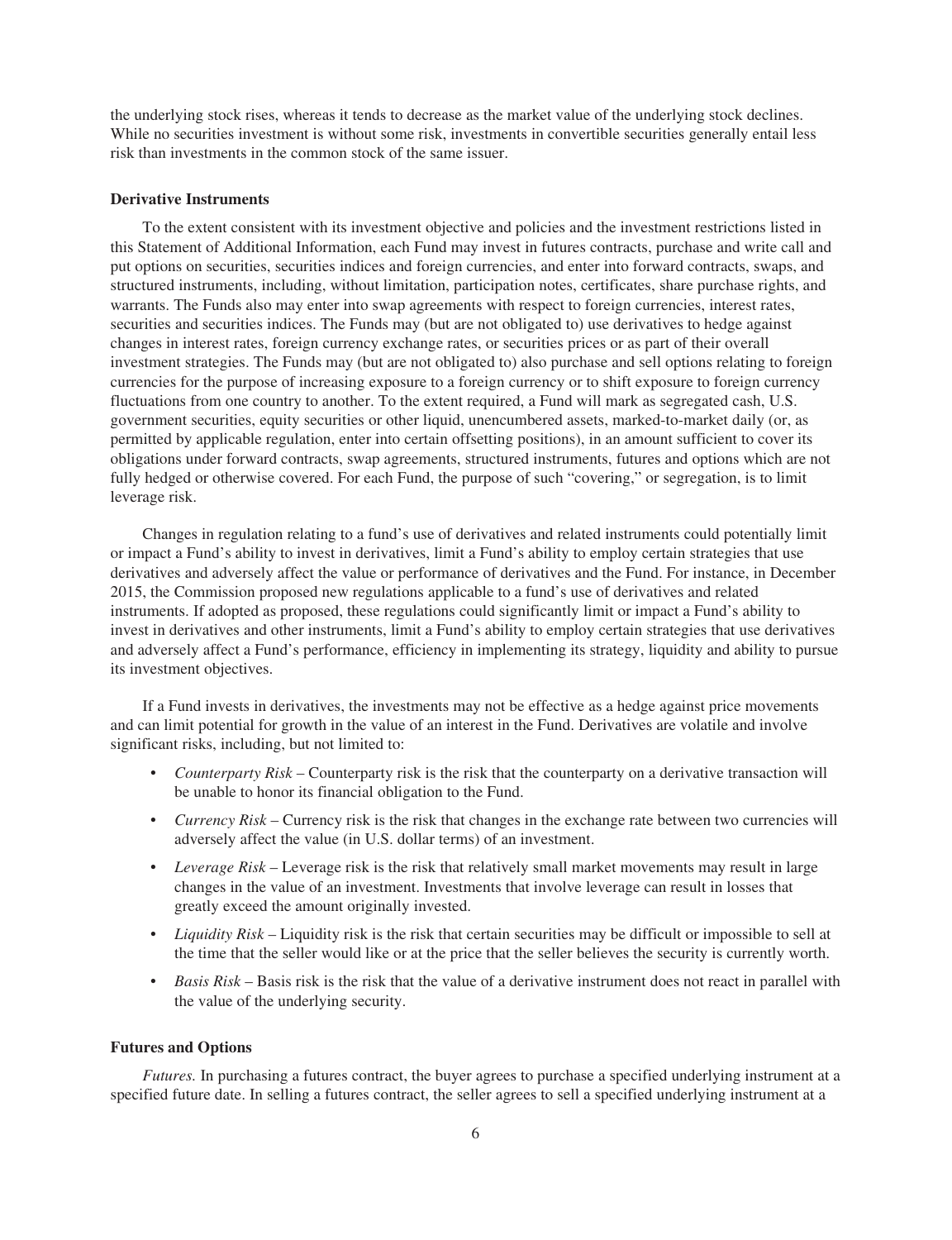specified future date. The price at which the purchase and sale will take place is fixed when the buyer and seller enter into the contract. Futures can be held until their delivery dates, or can be closed out before then if a liquid secondary market is available. Futures may be based on foreign securities or indices.

The value of a futures contract tends to increase and decrease in tandem with the value of its underlying instrument. Therefore, purchasing futures contracts will tend to increase a Fund's exposure to positive and negative price fluctuations in the underlying instrument, much as if it had purchased the underlying instrument directly. When a Fund sells a futures contract, by contrast, the value of its futures position will tend to move in a direction contrary to the market. Selling futures contracts, therefore, will tend to offset both positive and negative market price changes, much as if the underlying instrument had been sold.

The purchaser or seller of a futures contract is not required to deliver or pay for the underlying instrument unless the contract is held until the delivery date. However, both the purchaser and seller are required to deposit (or pledge) "initial margin" with a futures broker, known as a futures commission merchant (FCM), when the contract is entered into. Initial margin deposits are typically equal to a percentage of the contract's value. If the value of either party's position declines, that party will be required to make additional "variation margin" payments to settle the change in value on a daily basis. The party that has a gain may be entitled to receive all or a portion of this amount. Initial and variation margin payments do not constitute purchasing securities on margin for purposes of a Fund's investment limitations. In the event of the bankruptcy of an FCM that holds margin on behalf of a Fund, the Fund may be entitled to return of margin only in proportion to the amount received by the FCM's other customers, potentially resulting in losses to that Fund.

Although futures exchanges generally operate similarly in the U.S. and abroad, foreign futures exchanges may follow trading, settlement and margin procedures that are different from those for U.S. exchanges. Futures contracts traded outside the U.S. may involve greater risk of loss than U.S.-traded contracts, including potentially greater risk of losses due to insolvency of a futures broker, exchange member or other party that may owe initial or variation margin. Because initial and variation margin payments may be measured in foreign currency, a futures contract traded outside the U.S. may also involve the risk of foreign currency fluctuation.

*Put and Call Options.* By purchasing a put option, the purchaser obtains the right (but not the obligation) to sell the option's underlying instrument at a fixed strike price. In return for this right, the purchaser pays the current market price for the option (known as the option premium). Options have various types of underlying instruments, including specific securities, indices of securities prices, and futures contracts. The purchaser may terminate its position in a put option by allowing it to expire or by exercising the option. If the option is allowed to expire, the purchaser will lose the entire premium. If the option is exercised, the purchaser completes the sale of the underlying instrument at the strike price. A purchaser may also terminate a put option position by closing it out in the secondary market at its current price, if a liquid secondary market exists.

The buyer of a typical put option can expect to realize a gain if security prices fall substantially. However, if the underlying instrument's price does not fall enough to offset the cost of purchasing the option, a put buyer can expect to suffer a loss (limited to the amount of the premium, plus related transaction costs).

The features of call options are essentially the same as those of put options, except that the purchaser of a call option obtains the right to purchase, rather than sell, the underlying instrument at the option's strike price. A call buyer typically attempts to participate in potential price increases of the underlying instrument with risk limited to the cost of the option if security prices fall. At the same time, the buyer can expect to suffer a loss if security prices do not rise sufficiently to offset the cost of the option.

The writer of a put or call option takes the opposite side of the transaction from the option's purchaser. In return for receipt of the premium, the writer assumes the obligation to pay the strike price for the option's underlying instrument if the other party to the option chooses to exercise it. The writer may seek to terminate a position in a put option before exercise by closing out the option in the secondary market at its current price. If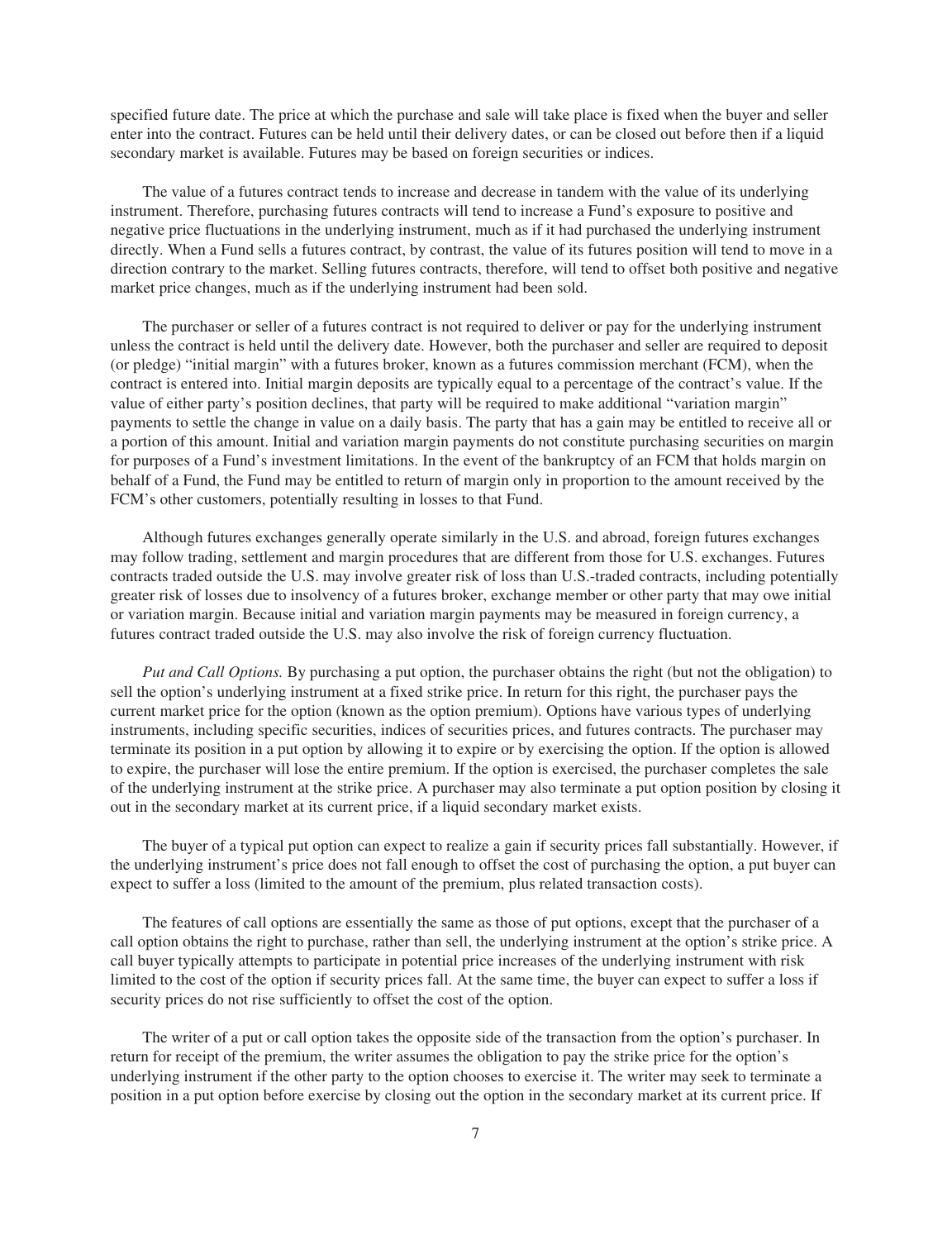the secondary market is not liquid for a put option, however, the writer must continue to be prepared to pay the strike price while the option is outstanding, regardless of price changes. A Fund may write a put or call option only if the option is "covered" by the Fund holding a position in the underlying securities or by other means which would permit immediate satisfaction of the Fund's obligation as writer of the option. When writing an option on a futures contract, margin payments will be required to be made to an FCM as described above for futures contracts.

If security prices rise, a put writer would generally expect to profit, although its gain would be limited to the amount of the premium it received. If security prices remain the same over time, it is likely that the writer will also profit, because it should be able to close out the option at a lower price. If security prices fall, the put writer would expect to suffer a loss. This loss should be less than the loss from purchasing the underlying instrument directly, however, because the premium received for writing the option should mitigate the effects of the decline.

Writing a call option obligates the writer to sell or deliver the option's underlying instrument, in return for the strike price, upon exercise of the option. The characteristics of writing call options are similar to those of writing put options, except that writing calls generally is a profitable strategy if prices remain the same or fall. Through receipt of the option premium, a call writer mitigates the effects of a price decline. At the same time, because a call writer must be prepared to deliver the underlying instrument in return for the strike price, even if its current value is greater, a call writer gives up some ability to participate in security price increases.

*Options and Futures Relating to Foreign Currencies.* Currency futures contracts are similar to forward foreign currency exchange contracts and currency swaps, as discussed below, except that they are traded on exchanges (and have margin requirements) and are standardized as to contract size and delivery date. Most currency futures contracts call for payment or delivery in U.S. dollars. The underlying instrument of a currency option may be a foreign currency, which generally is purchased or delivered in exchange for U.S. dollars, or may be a futures contract. The purchaser of a currency call obtains the right to purchase the underlying currency, and the purchaser of a currency put obtains the right to sell the underlying currency.

The uses and risks of currency options and futures are similar to those of options and futures relating to securities or indices, as discussed below. A Fund may purchase and sell currency futures and may purchase and write currency options to increase or decrease its exposure to different foreign currencies. Currency options may also be purchased or written in conjunction with each other or with currency futures, forward, or swap contracts. Currency futures and options values can be expected to correlate with exchange rates, but may not reflect other factors that affect the value of a Fund's investments or exposures. Because the value of a Fund's foreigndenominated investments changes in response to many factors other than exchange rates, it may not be possible to match the amount of currency options and futures to the value of a Fund's investments or exposures exactly over time.

*Over-the-counter-options.* Unlike exchange-traded options, which are standardized with respect to the underlying instrument, expiration date, contract size, and strike price, the terms of over-the-counter (OTC) options (options not traded on exchanges) generally are established through negotiation with the other party to the option contract. While this type of arrangement allows the purchaser or writer greater flexibility to tailor an option to its needs, OTC options generally involve greater credit risk than exchange-traded options, which are guaranteed by the clearing organization of the exchanges where they are traded.

*Risks of Futures and Options*. There are several risks associated with transactions in futures and options. Because there are a limited number of types of exchange-traded options and futures contracts, it is likely that the standardized contracts available will not match a Fund's current or anticipated investments or exposures exactly. Each Fund may invest in options and futures contracts based on securities with different issuers, maturities, or other characteristics from the securities in which the Fund typically invests, which involves a risk that the options or futures position will not track the performance of the Fund's other investments.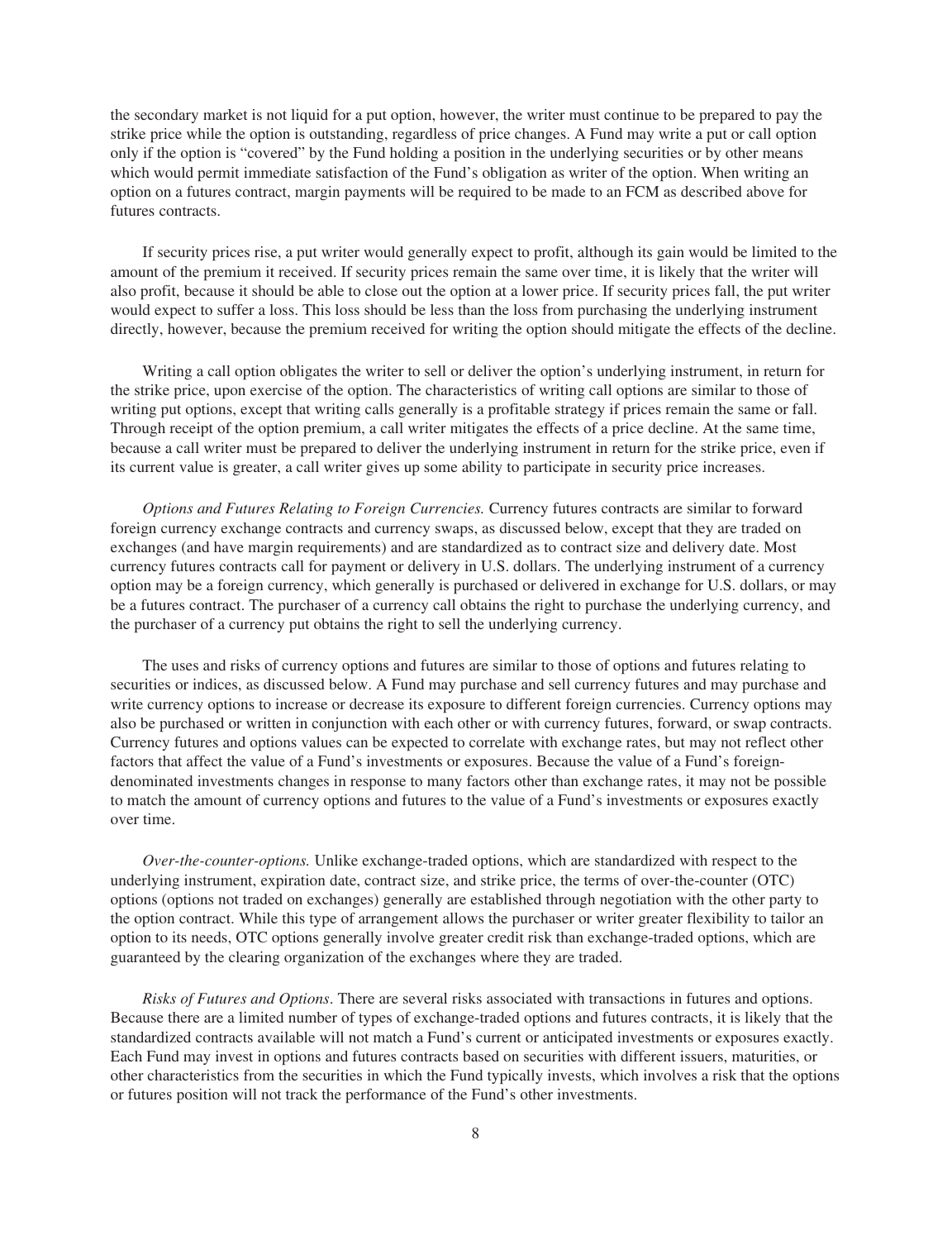Options and futures prices can also diverge from the prices of their underlying instruments, even if the underlying instruments match the Fund's investments well. Options and futures prices are affected by such factors as current and anticipated short-term interest rates, changes in volatility of the underlying instrument, and the time remaining until expiration of the contract, which may not affect security prices the same way. Imperfect correlation may also result from differing levels of demand in the options and futures markets and the securities markets, from structural differences in how options and futures and securities are traded, or from imposition of daily price fluctuation limits or trading halts. A Fund may purchase or sell options and futures contracts with a greater or lesser value than the securities it wishes to hedge or intends to purchase in order to attempt to compensate for differences in volatility between the contract and the securities, although this may not be successful in all cases. If price changes in a Fund's options or futures positions are poorly correlated with its other investments, the positions may fail to produce anticipated gains or result in losses that are not offset by gains in other investments.

There is no assurance a liquid secondary market will exist for any particular options or futures contract at any particular time. Options may have relatively low trading volume and liquidity if their strike prices are not close to the underlying instrument's current price. In addition, exchanges may establish daily price fluctuation limits for options and futures contracts, and may halt trading if a contract's price moves upward or downward more than the limit in a given day. On volatile trading days when the price fluctuation limit is reached or a trading halt is imposed, it may be impossible to enter into new positions or close out existing positions. If the secondary market for a contract is not liquid because of price fluctuation limits or otherwise, it could prevent prompt liquidation of unfavorable positions, and potentially could require a Fund to continue to hold a position until delivery or expiration regardless of changes in its value. As a result, a Fund's access to other assets held to cover its options or futures positions could also be impaired.

### **Depositary Receipts**

The Funds may invest in American Depositary Receipts (ADRs), European Depositary Receipts (EDRs), Global Depositary Receipts (GDRs), Swedish Depositary Receipts (SDRs) or other securities, including other types of depositary receipts, representing securities of issuers in foreign countries. These securities may not necessarily be denominated in the same currency as the securities into which they may be converted. ADRs are receipts, usually issued by a U.S. bank or trust company, evidencing ownership of the underlying securities. EDRs, GDRs and SDRs are European, global or Swedish receipts evidencing similar arrangements. Generally, ADRs are issued in registered form, denominated in U.S. dollars, and are designed for use in the U.S. securities markets; EDRs are issued in bearer form, denominated in other currencies, and are designed for use in European securities markets; GDRs are designed for use in multiple global markets; and SDRs are designed for investments in Swedish companies.

#### **Exchange-Traded Funds**

The Funds may invest in exchange-traded funds (ETFs). ETFs are traded like individual stocks on an exchange, but they represent baskets of securities that seek to track the performance of certain indices. The indices include not only broad-market indices but more specific indices as well, including those relating to particular sectors, countries and regions. A Fund may invest in ETFs for short-term cash management or as part of its overall investment strategy. If a Fund invests in ETFs, shareholders will bear their proportionate share of the Fund's expenses (including operating expenses and advisory fees), and also similar expenses of the ETFs, and the Fund's returns could therefore be lower than if it had invested directly in the underlying securities.

For purposes of evaluating whether at least 80% of the International Value NextShares' investments are in companies in foreign markets, investments in ETFs based on the MSCI EAFE Index (Gross) (the "EAFE Index") or other foreign markets indices are considered foreign markets investments. For purposes of determining whether more than 10% of total International Value NextShares' assets are invested in companies in emerging markets, investments in ETFs based on the MSCI Emerging Markets Index (Gross) (the "EM Index") or other emerging markets indices are considered emerging markets investments.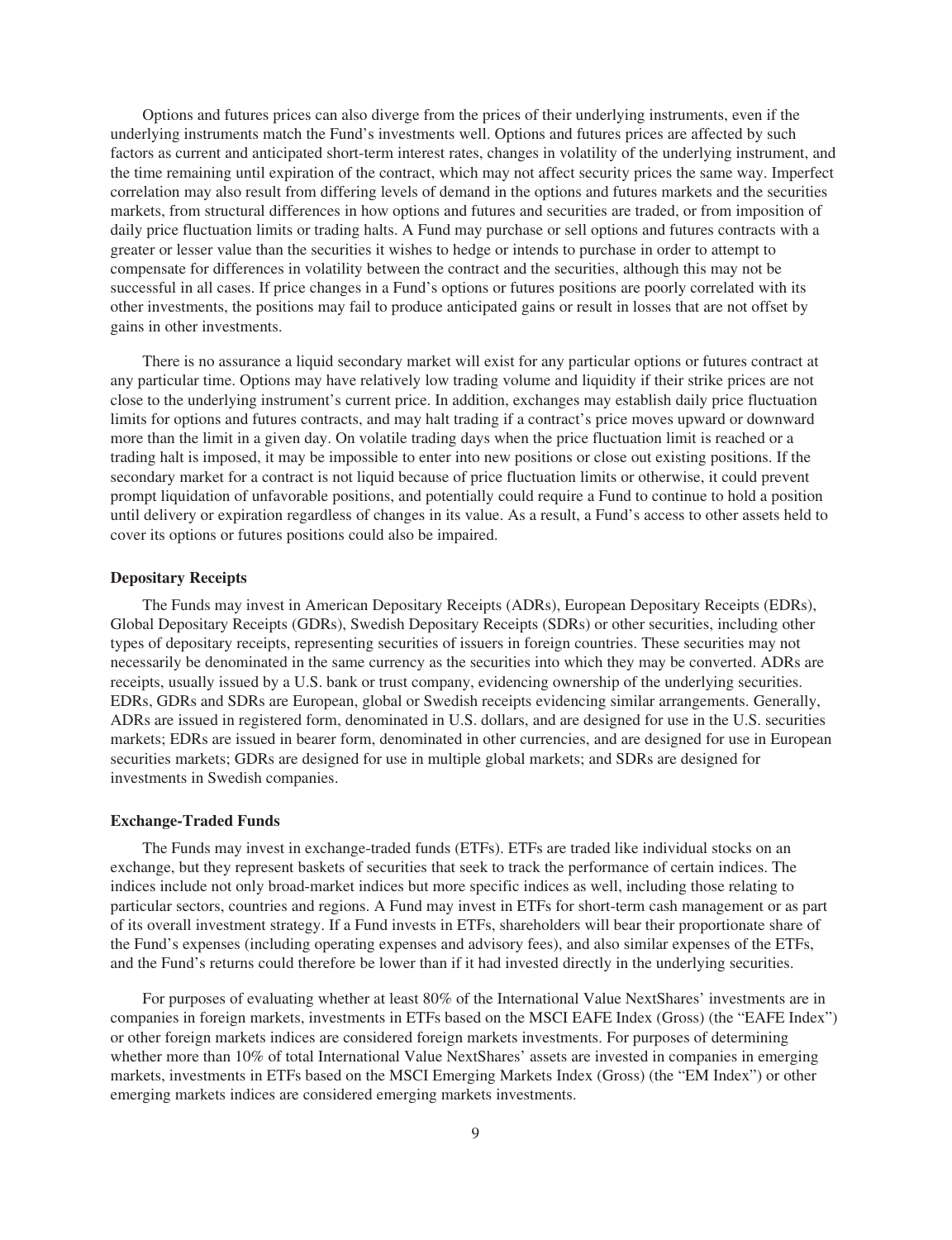Global Value NextShares investments in ETFs based on the EAFE Index or other foreign markets indices are considered foreign markets investments. For purposes of determining whether more than 40% of total Global Value NextShares assets are invested in companies in emerging markets, investments in ETFs based on the EM Index or other emerging markets indices are considered emerging markets investments.

Investments in ETFs involve the risk that the market prices of ETF shares will fluctuate, sometimes rapidly and materially, in response to changes in the ETF's NAV, the value of ETF holdings and supply and demand for ETF shares. Although the creation/redemption feature of ETFs generally makes it more likely that ETF shares will trade close to NAV, market volatility, lack of an active trading market for ETF shares, disruptions at market participants and any disruptions in the ordinary functioning of the creation/redemption process may result in ETF shares trading significantly above (at a "premium" to) or below (at a "discount" to) NAV. Significant losses may result when transacting in ETF shares in these and other circumstances. Neither the Investment Adviser nor a Fund can predict whether ETF shares will trade above, below or at NAV. While an ETF's investment results are based on the ETF's daily NAV, investors transacting in ETF shares in the secondary market, where market prices may differ from NAV, may experience investment results that differ from results based on the ETF's daily NAV.

#### **Forward Foreign Currency Exchange Contracts and Currency Swaps**

The Funds may (but are not obligated to) use forward contracts and swaps to protect against uncertainty in the level of future exchange rates. The Funds will not speculate with forward contracts or swaps on foreign currency exchange rates.

The Funds may enter into foreign currency exchange (FX) contracts or swaps with respect to specific transactions. For example, when a Fund purchases or sells a security denominated in a foreign currency, or when a Fund anticipates the receipt in a foreign currency of dividend or interest payments on a security that it holds, the Fund may desire to "lock in" the U.S. dollar price of the security or the U.S. dollar equivalent of the payment by entering into an FX contract or swap for the purchase or sale, for a fixed amount of U.S. dollars or foreign currency, of the amount of foreign currency involved in the underlying transaction. A Fund will thereby be able to protect itself against a possible loss resulting from an adverse change in the relationship between the currency exchange rates during the period between the date on which the security is purchased or sold, or on which the payment is declared, and the date on which such payments are made or received.

A Fund also may use forward contracts or swaps in connection with portfolio positions to lock in the U.S. dollar value of those positions, to increase the Fund's exposure to foreign currencies that the Investment Adviser believes may rise in value relative to the U.S. dollar, or to shift the Fund's exposure to foreign currency fluctuations from one country to another or from or to the Eurozone region, in the case of the Euro. For example, when the Investment Adviser believes that the currency of a particular foreign country or the Eurozone region may suffer a substantial decline relative to the U.S. dollar or another currency, it may enter into a forward contract or swap to sell an amount of such foreign currency approximating the value of some or all of a Fund's portfolio securities denominated in such foreign currency. This investment practice generally is referred to as "cross-hedging" when another foreign currency is used.

The precise matching of the forward contract or swap amounts and the value of the securities involved will not generally be possible because the future value of such securities in foreign currencies will change as a consequence of market movements in the value of those securities between the date the forward contract or swap is entered into and the date it matures. Accordingly, it may be necessary for a Fund to purchase additional foreign currency on the spot (that is, cash) market (and bear the expense of such transaction) if the market value of the security is less than the amount of foreign currency a Fund is obligated to deliver and if a decision is made to sell the security and make delivery of the foreign currency. Conversely, it may be necessary to sell on the spot market some of the foreign currency received upon the sale of the portfolio security if its market value exceeds the amount of foreign currency a Fund is obligated to deliver. The projection of currency market movements is extremely difficult, and the successful execution of a hedging strategy is highly uncertain. Forward contracts and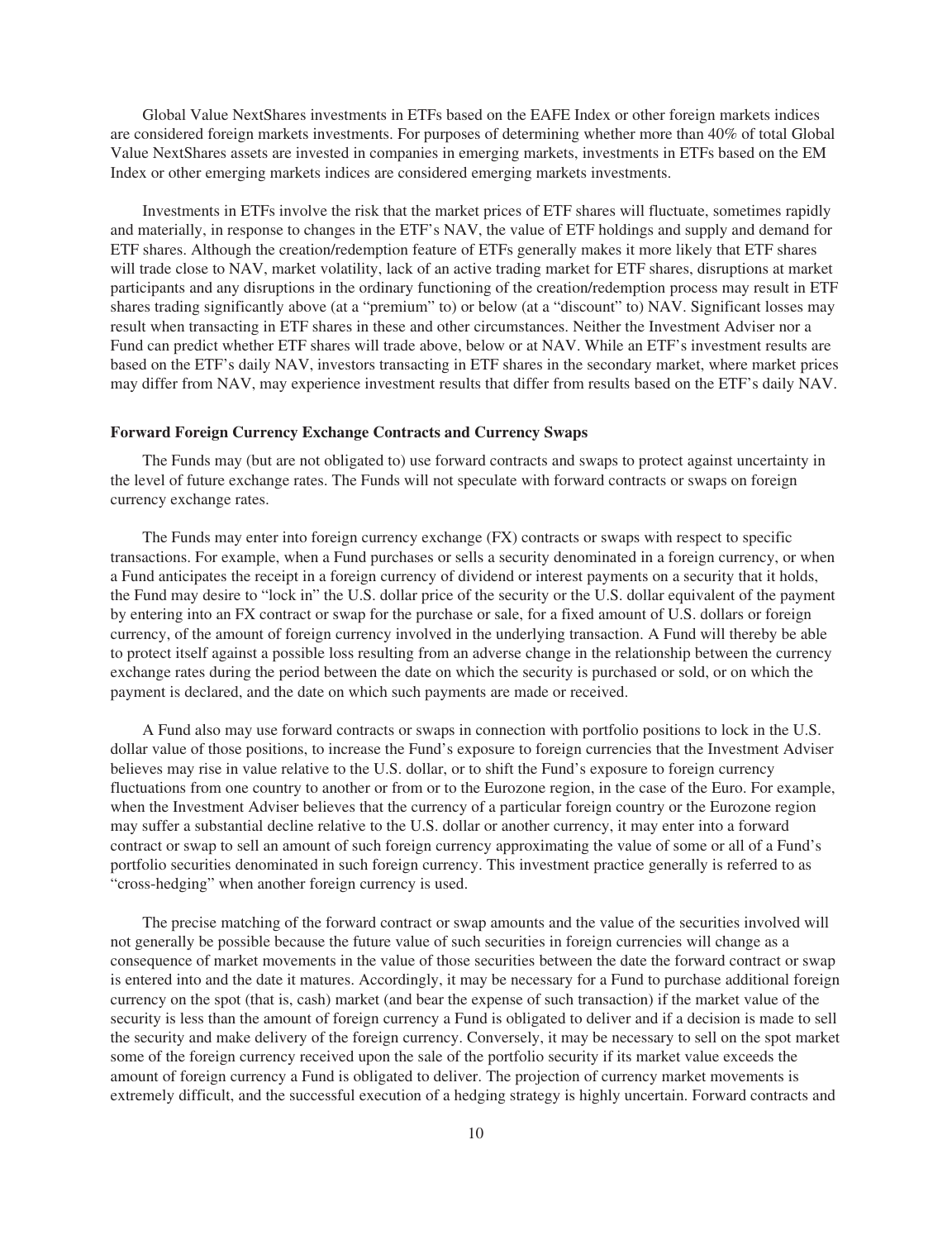swaps involve the risk that anticipated currency movements will not be accurately predicted, causing a Fund to sustain losses and transaction costs. Forward contracts and swaps also involve the risk that a currency may be discontinued and/or replaced by other currencies, which may make it difficult or impossible to settle forward contracts or swaps or otherwise adversely affect the market value of forward contracts or swaps.

Pursuant to Section 18 of the 1940 Act and Commission interpretations thereunder, for forwards, swaps, and futures that are not contractually required to "cash-settle," a Fund must "cover" its open positions by segregating liquid assets equal to the contracts' full notional value. For forwards, swaps, and futures that are contractually required to cash-settle, however, a Fund is permitted to set aside liquid assets in an amount equal to the Fund's daily marked-to-market (net) obligation (*i.e.*, the Fund's daily net liability, if any) rather than the notional value. By setting aside assets only equal to its net obligation under cash-settled forwards, swaps, or futures, a Fund will have the ability to employ leverage to a greater extent.

At or before the maturity date of a forward contract or swap that requires a Fund to sell a currency, the Fund may either sell a portfolio security and use the sale proceeds to make delivery of the currency or retain the security and offset its contractual obligation to deliver the currency by purchasing a second contract pursuant to which the Fund will obtain, on the same maturity date, the same amount of the currency that it is obligated to deliver. Similarly, a Fund may close out a forward contract or swap requiring it to purchase a specified currency by entering into a second contract entitling it to sell the same amount of the same currency on the maturity date of the first contract. A Fund would realize a gain or loss as a result of entering into such an offsetting forward contract or swap under either circumstance to the extent the exchange rate between the currencies involved moved between the execution dates of the first and second contracts.

The cost to a Fund of engaging in forward contracts and swaps varies with factors such as the currencies involved, the length of the contract period and the market conditions then prevailing. Because forward contracts and swaps are usually entered into on a principal basis, no fees or commissions are involved. The use of forward contracts and swaps does not eliminate fluctuations in the price of the underlying securities held by a Fund or that it intends to acquire, but it does fix a rate of exchange in advance. In addition, although forward contracts and swaps limit the risk of loss due to a decline in the value of the hedged currencies, at the same time they limit any potential gain that might result should the value of the currencies increase.

Although the Funds value their assets daily in terms of U.S. dollars, they do not intend to convert holdings of foreign currencies into U.S. dollars on a daily basis. A Fund may convert foreign currency from time to time, and investors should be aware of the costs of currency conversion. Foreign exchange dealers realize a profit based on the difference between the prices at which they are buying and selling various currencies. Thus, a dealer may offer to sell a foreign currency to a Fund at one rate, while offering a lesser rate of exchange should the Fund desire to resell that currency to the dealer.

Pursuant to final interpretations issued by the Commodity Futures Trading Commission (CFTC) and the Commission, certain forward FX contracts that may be used by the Funds are considered to be swaps and are subject to CFTC regulation. The long-term impact of these requirements on a Fund and its counterparties is uncertain. However, they may cause counterparties to increase fees charged to a Fund, require the Fund to post initial margin and variation margin, or make them less willing to enter into these contracts with a Fund in the future. Further, these contracts may need to be centrally-cleared. Forward FX contracts or currency swaps that are centrally-cleared are subject to the creditworthiness of the clearing organizations involved in the transaction. If the forward FX contract or swap is not required to be centrally cleared, the contract exposes a Fund to the risk that a loss may be sustained as a result of the insolvency or bankruptcy of the counterparty or the failure of the counterparty to make required payments or otherwise comply with the terms of the agreement. If a default occurs by the clearing organization, where such contracts are centrally cleared, or a counterparty, where such contracts are not centrally cleared, a Fund may have contractual remedies pursuant to the agreements related to the transaction, but exercising these remedies could involve significant time and expense.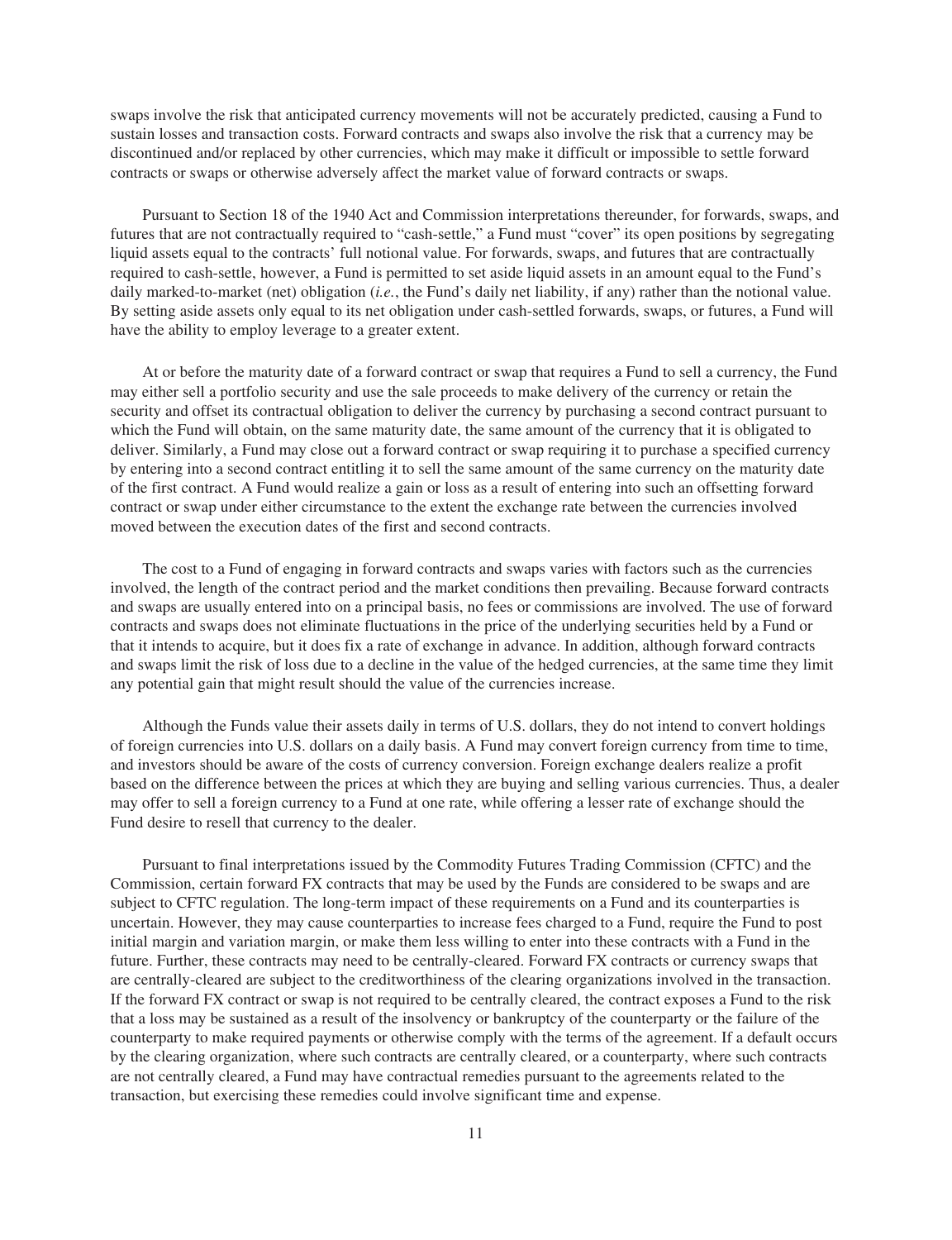The Dodd-Frank Act Wall Street Reform and Consumer Protections Act ("Dodd-Frank") and related regulatory developments require the clearing and exchange-trading of certain standardized OTC derivative instruments that the CFTC and the Commission recently defined as "swaps." The CFTC has implemented mandatory exchange-trading and clearing requirements under Dodd-Frank and the CFTC continues to approve contracts for central clearing. Uncleared swaps are subject to margin requirements that will be implemented on a phased-in basis, which may result in the Fund and its counterparties posting higher margin amounts for uncleared swaps than would otherwise be the case. During the term of the swap agreement, a "variation margin" amount may also be required to be paid by the Fund or may be received by the Fund in accordance with margin controls set for such accounts, depending upon changes in the price of the underlying reference asset subject to the swap agreement. At the conclusion of the term of the swap agreement, if the Fund has a loss equal to or greater than the margin amount, the margin amount is paid to the FCM along with any loss that is greater than such margin amount. If the Fund has a loss of less than the margin amount, the excess margin is returned to the Fund. If the Fund has a gain, the full margin amount and the amount of the gain is paid to the Fund. The Investment Adviser will continue to monitor these developments, particularly to the extent regulatory changes affect a Fund's ability to enter into swap agreements. The Funds may, from time to time, enter into forward FX contracts or currency swaps. Because these contracts are subject to CFTC regulation, the Investment Adviser with respect to each of these Funds has claimed an exclusion available to advisers of registered investment companies from registration as a "commodity pool operator" under the Commodities Exchange Act ("CEA") and the regulations thereunder. To maintain the exclusion, the Funds must limit the use of forward FX contracts, currency swaps, and certain other commodity interests, so that (i) the aggregate initial margin and premiums required to establish *bona fide* hedging positions with respect to such contracts do not exceed 5% of the liquidation value of the Fund's portfolio, or (ii) the aggregate "notional value" of the non-*bona fide* hedging commodity interests does not exceed 100% of the liquidation value of the Fund's portfolio (taking into account unrealized profits and unrealized losses on any such positions). The Investment Adviser, in managing these Funds, intends to comply with one of the two alternative limits described above to claim the exclusion. If these limits are approached for a Fund, the Fund may not be able to take advantage of investment opportunities due to compliance with the exclusion.

Whether a Fund's use of swap agreements will be successful in furthering its investment objective will depend on the Investment Adviser's ability to predict correctly whether certain types of investments are likely to produce greater returns than other investments. Moreover, a Fund bears the risk of loss of the amount expected to be received under a swap agreement in the event of the default or bankruptcy of a swap counterparty. Certain restrictions imposed on the Funds by the Internal Revenue Code of 1986, as amended (the "Code") may limit the Funds' ability to use swap agreements. The swaps market is subject to increasing regulations, in both U.S. and foreign markets. It is possible that developments in the swaps market, including additional government regulation, could adversely affect a Fund's ability to terminate existing swap agreements or to realize amounts to be received under such agreements.

Swaps are highly specialized instruments that require investment techniques, risk analysis, and tax planning different from those associated with traditional investments. The use of a swap requires an understanding not only of the reference asset, reference rate, or index, but also of the swap itself, without the benefit of observing the performance of the swap under all possible market conditions. Because OTC swap agreements are bilateral contracts that may be subject to contractual restrictions on transferability and termination and because they may have terms of greater than seven days, swap agreements may be considered illiquid and subject to a Fund's limit on investments in illiquid securities. To the extent that a swap is illiquid, it may not be possible to initiate a transaction or liquidate a position at an advantageous time or price, which may result in losses.

#### **Structured Instruments**

The Funds may invest in structured instruments, including, without limitation, participation notes, certificates, share purchase rights, and warrants. Structured instruments may be derived from or based on a single security or securities, an index, a commodity, debt issuance or a foreign currency (a "reference"), and their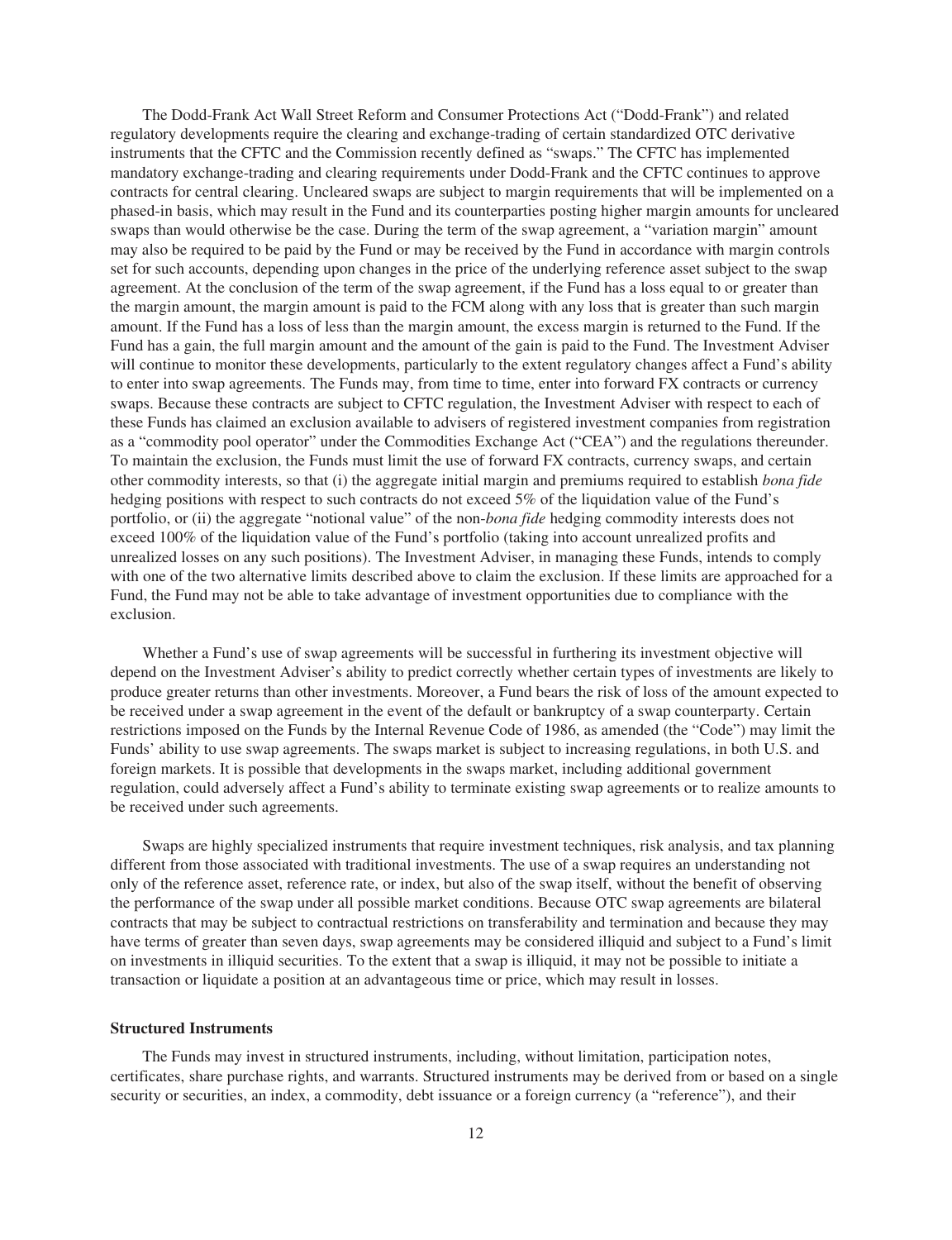interest rate or principal may be determined by an unrelated indicator. Structured securities may be positively or negatively indexed, so that appreciation of the reference may produce an increase or a decrease in the value of the structured security at maturity, or in the interest rate of the structured security. Structured securities may entail a greater degree of risk than other types of securities because a Fund bears the risk of the reference in addition to the risk that the counterparty to the structured security will be unable or unwilling to fulfill its obligations under the structured security to the Fund when due. A Fund bears the risk of loss of the amount expected to be received in connection with a structured security in the event of the default or bankruptcy of the counterparty to the structured security. Structured securities may also be more volatile, less liquid, and more difficult to accurately price than less complex securities or more traditional debt securities.

#### **Foreign Investment Risks**

*Foreign Market Risk.* Foreign security investment involves special risks not present in U.S. investments that can increase the chances that a Fund will lose money. These risks are higher for emerging markets investments, which can be subject to greater social, economic, regulatory and political uncertainties, and may have significantly less liquidity, than developed markets. These risks are also higher for investments in smaller capitalization companies. In particular, the Funds are subject to the risk that because there are generally fewer investors on foreign exchanges and a smaller number of shares traded each day, it may be difficult for a Fund to buy and sell securities on those exchanges. In addition, prices of foreign securities may fluctuate more than prices of securities traded in the U.S.

*Foreign Economy Risk*. The economies of certain foreign markets often do not compare favorably with that of the U.S. with respect to such issues as growth of gross domestic product, reinvestment of capital, resources, and balance of payments positions. Certain foreign economies may rely heavily on particular industries or foreign capital and are more vulnerable to diplomatic developments, the imposition of economic sanctions against a particular country or countries, changes in international trading patterns, trade barriers, and other protectionist or retaliatory measures. Investments in companies in foreign markets may also be adversely affected by governmental actions such as the imposition of capital controls, nationalization of companies or industries, expropriation of assets, or the imposition of punitive taxes. In addition, the governments of certain countries may prohibit or impose substantial restrictions on foreign investing in their capital markets or in certain industries. Any of these actions could severely affect security prices, impair a Fund's ability to purchase or sell foreign securities, or transfer the Fund's assets back into the U.S., or otherwise adversely affect the Fund's operations. Other foreign market risks include foreign exchange controls, difficulties in pricing securities, defaults on foreign government securities, difficulties in enforcing favorable legal judgments in foreign courts, and political and social instability. Legal remedies available to investors in certain foreign countries may be less extensive than those available to investors in the U.S. or other foreign countries. Foreign corporate governance may not be as robust as in the U.S. As a result, protections for minority investors may not be strong, which could affect security prices.

*Currency Risk and Exchange Risk.* Securities in which the Funds invest may be denominated or quoted in currencies other than the U.S. dollar. Changes in foreign currency exchange rates will affect the value of these securities. Generally, when the U.S. dollar rises in value against a foreign currency, an investment in a security denominated in that currency loses value because the currency is worth fewer U.S. dollars. Similarly when the U.S. dollar decreases in value against a foreign currency, an investment in a security denominated in that currency gains value because the currency is worth more U.S. dollars. This risk is generally known as "currency risk" which is the possibility that a stronger U.S. dollar will reduce returns for U.S. investors investing overseas. Foreign currencies also involve the risk that they will be devalued or replaced, adversely affecting the Funds' investments. Further, companies in foreign countries may conduct business or issue debt denominated in currencies other than their domestic currencies, creating additional risk if there is any disruption, abrupt change in the currency markets, or illiquidity in the trading of such currencies.

*Changes in the United Kingdom Political Environment*. Following the results of the June 2016 United Kingdom Referendum to exit the European Union (EU), sometimes referred to as "Brexit," the financial markets,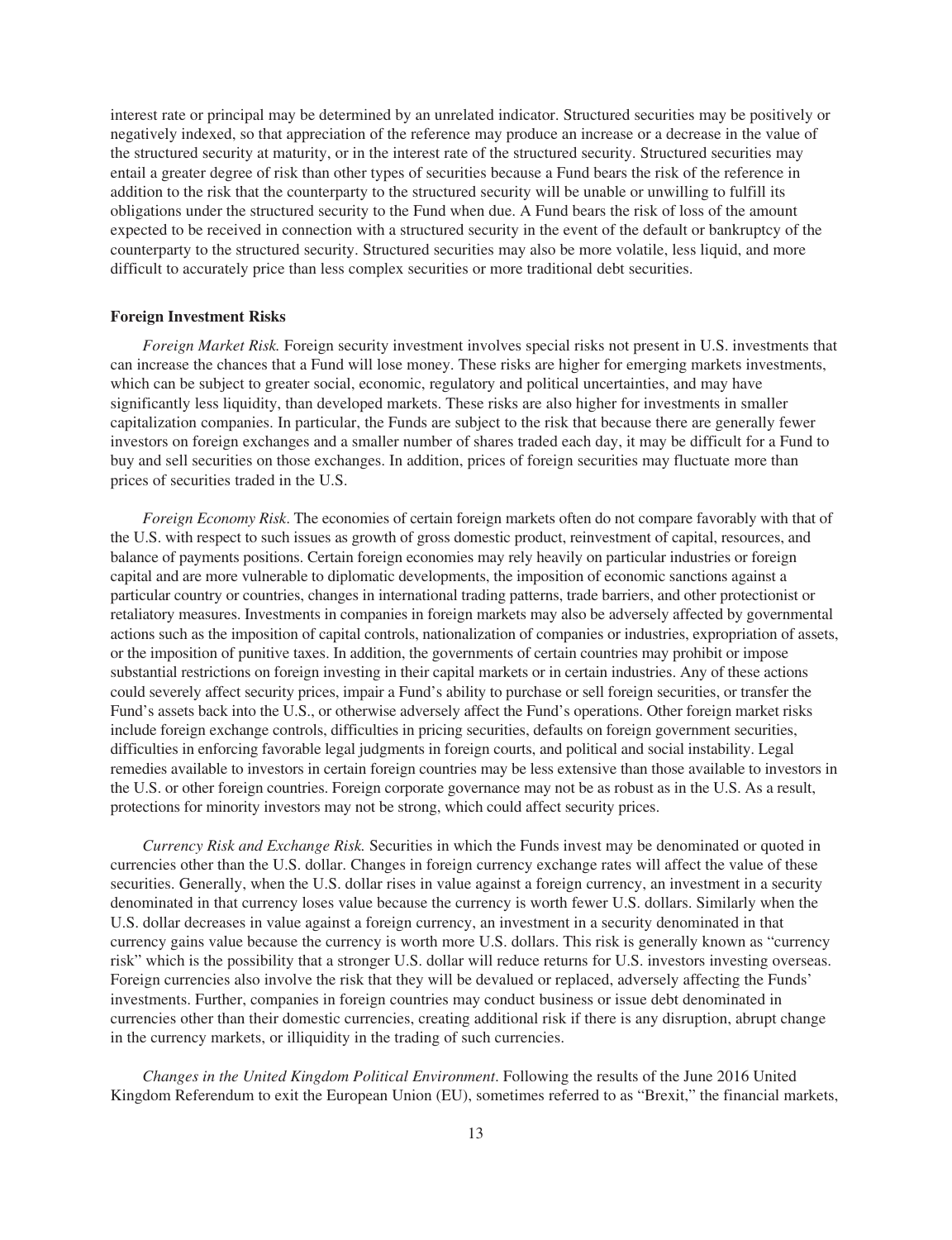including currency exchange rates, experienced increased volatility. In addition, the United Kingdom subsequently invoked Article 50 of the Lisbon Treaty, which triggered a two-year period of negotiations on the terms of Brexit. However, the full consequences of Brexit remain unclear, particularly with respect to the outcome of negotiations of a new relationship between the United Kingdom and the EU. Investors should be aware that the result of Brexit and any subsequent negotiations, notifications, withdrawal and changes to legislation may introduce potentially significant new uncertainty, volatility and instability in the financial markets, as well as potentially lower economic growth, in the United Kingdom, Europe and globally. In addition, other member states may contemplate departing the EU, which may cause political and economic instability in the region and cause additional market disruption in global financial markets. Brexit could affect a Fund's ability to enter into certain transactions or value certain investments, and may make it more difficult for a Fund to exit certain investments at an advantageous time or price. The uncertainties and instabilities surrounding Brexit could have an adverse impact on the business, financial condition, results of operations and prospects of the Funds' investments, and could therefore adversely affect investors in the Funds.

*EMU*. The European Economic and Monetary Union (EMU) among the countries that comprise the EU established a single common European currency (euro) that was introduced on January 1, 1999 and replaced the existing national currencies of all EMU participants. Since that time, securities issued in participating EU countries have been listed, traded, declared dividends and made other payments only in euros. In recent years, many of the EU economies have suffered through a prolonged recession, raising questions about the continued viability of the euro. There is a possibility that the EMU may be unwound. It is also possible that a significant participant could choose to abandon the EMU, which could diminish its credibility and influence. Any of these occurrences could have adverse effects on the markets of both participating and non-participating countries, including sharp appreciation or depreciation of participants' national currencies, a significant increase in exchange rate volatility, a resurgence in economic protectionism, an undermining of confidence in the European markets, an undermining of European economic stability, the slowdown or collapse of European economic unity, and/or reversion of the attempts to lower government debt and inflation rates in the EMU. Also, withdrawal from the EMU at any time by a participant could cause disruption of the financial markets as securities redenominated in euros are transferred back into that country's national currency, particularly if the withdrawing country is a major economic power. Such developments could have adverse impacts on the Funds' investments in Europe generally or in specific countries participating in the EMU.

*Governmental Supervision and Regulation/Accounting Standards.* Many foreign governments supervise and regulate stock exchanges, brokers and the sale of securities to a lesser extent than the U.S. government. Some countries may not have laws to protect investors the way that the U.S. securities laws do. Accounting standards in other countries are not necessarily the same as in the U.S. If the accounting standards in another country do not require as much disclosure or detail as U.S. accounting standards, it may be harder for a Fund's portfolio managers to completely and accurately determine a company's financial condition or find reliable and current data to process using the Investment Adviser's quantitative techniques.

*Certain Risks of Holding Fund Assets Outside the U. S.* Foreign securities in which the Funds invest are generally held outside the U.S. in foreign banks and securities depositories. The Funds' custodian is the Funds' "foreign custody manager" as provided in Rule 17f-5 under the 1940 Act. The "foreign custody manager" is responsible for determining that each Fund's directly-held foreign assets will be subject to reasonable care, based on standards applicable to custodians in relevant foreign markets. However, certain foreign banks and securities depositories may be recently organized or new to the foreign custody business. They may also have operations subject to limited or no regulatory oversight. Also, the laws of certain countries may put limits on a Fund's ability to recover its assets if a foreign bank or depository or issuer of a security or an agent of any of the foregoing goes bankrupt. In addition, it likely will be more expensive for a Fund to buy, sell and hold securities in certain foreign markets than it is in the U.S. market due to higher brokerage, transaction, custody and/or other costs. The increased expense of investing in foreign markets reduces the amount a Fund can earn on its investments.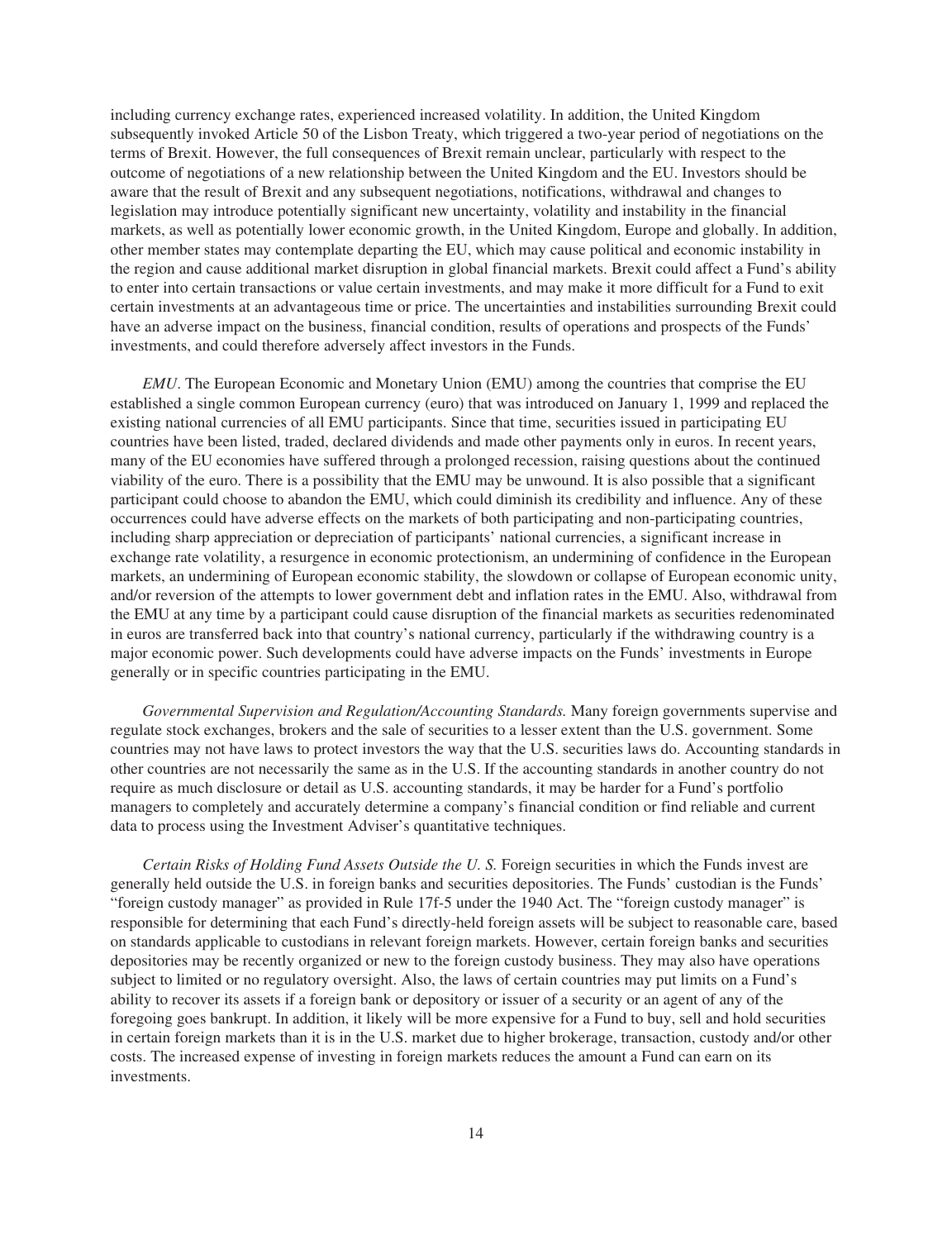Settlement and clearance procedures in certain foreign markets differ significantly from those in the U.S. Foreign settlement and clearance procedures and trade regulations also may involve certain risks (such as delays in payment for or delivery of securities) not typically involved with the settlement of U.S. investments. Communications between the U.S. and emerging market countries may be unreliable, increasing the risk of delayed settlements or losses of security certificates. Settlements in certain foreign countries at times have not kept pace with the number of securities transactions. The problems may make it difficult for the Funds to carry out transactions. If a Fund cannot settle or is delayed in settling a purchase of securities, the Fund may miss attractive investment opportunities and certain of its assets may be uninvested with no return earned thereon for some period. If a Fund cannot settle or is delayed in settling a sale of securities, it may lose money if the value of the security then declines or, if it has contracted to sell the security to another party, the Fund could be liable to that party for any losses incurred.

Dividends and interest on, and proceeds from the disposition of, foreign securities a Fund holds may be subject to foreign withholding or other taxes, and special federal tax considerations may apply. See Federal Tax Aspects.

## **Emerging Markets**

The International Value NextShares may invest up to 10% of its total assets in companies in emerging (less developed) markets. The Global Value NextShares may invest up to 40% of its total assets in companies in emerging (less developed) markets.

The Investment Adviser determines a company's country by referring to: its stock exchange listing; where it is registered, organized or incorporated; where its headquarters are located; its MSCI country classification; where it derives at least 50% of its revenues or profits from goods produced or sold, investments made, or services performed; or where at least 50% of its assets are located. See Exchange-Traded Funds above for a discussion of how a Fund determines where ETFs are located.

A Fund's investments in emerging markets involve special risks not present in U.S. investments that can increase the chances that the Fund will lose money. For example, the value of the Fund's emerging markets securities may be affected by social, political and economic developments and U.S. and foreign laws relating to foreign investment, and may have significantly less liquidity than developed markets. The extent of economic development, political stability, market depth, infrastructure, capitalization and regulatory oversight in emerging markets can be less than in more developed foreign markets. Further, because a Fund will invest in securities denominated in foreign currencies, those securities may go down in value depending on foreign exchange rates. Other risks include trading, settlement, custodial, and other operational risks; withholding or other taxes; and the less stringent investor protection and disclosure standards of some foreign markets. All of these factors can make emerging markets securities less liquid, more volatile and harder to value than U.S. securities. These risks are also higher for investments in smaller capitalization companies.

The growth of many emerging markets' economies is to a significant degree export driven. Accordingly, emerging countries are often affected by changes in the economies of the U.S. and other main trading partners, by protectionist impulses in those countries and by the development of export sectors in lower-wage economies. In the event that growth in the export sector declines, the burden of future growth will increasingly be placed on domestic demand.

In addition to the risks discussed above, there are special risks associated with a Fund's investments in certain countries and regions, including, but not limited to, the following:

*China*. Beginning in 1978, the Chinese government initiated a program of economic and market reforms. The Chinese government exercises significant control over China's economy through allocating resources by controlling payment of foreign currency-denominated obligations, setting monetary policy and providing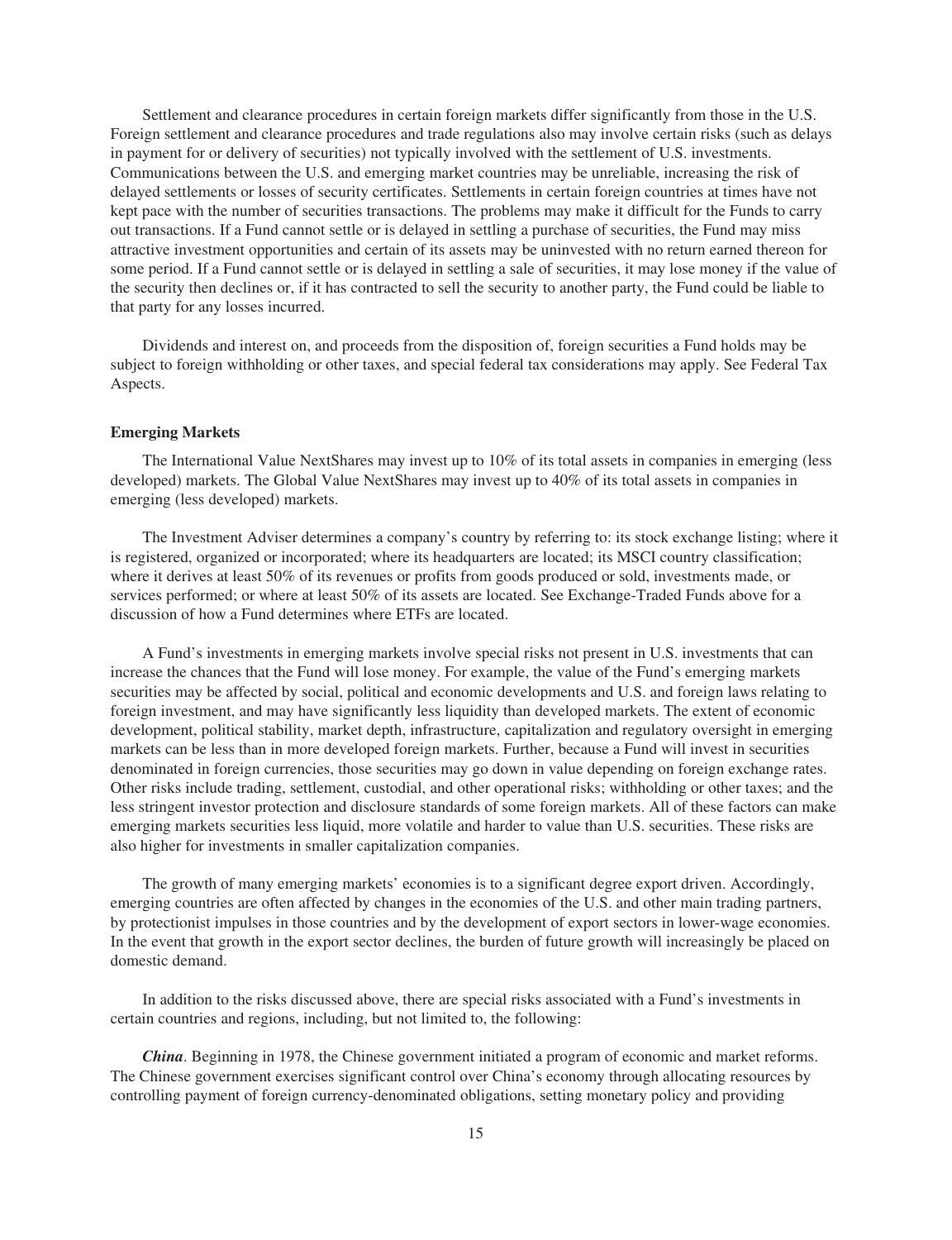preferential treatment to particular industries or companies. Government policies have recently contributed to economic growth and prosperity in China, but such policies could be altered or discontinued at any time. Moreover, the Chinese government sometimes takes actions intended to increase or decrease the values of Chinese stocks. China's securities markets have less regulation and are substantially smaller, less liquid and more volatile than the securities markets of more developed countries, and hence are more susceptible to manipulation, insider trading, and other market abuses. Financial information on companies listed on these markets is limited and may be inaccurate. Companies listed on these markets may trade at prices not consistent with traditional valuation measures. Management of these companies could have conflicting financial interests or little experience managing a business. As with all transition countries, China's ability to develop and sustain a credible legal, regulatory, monetary and socioeconomic system could influence the course of outside investment. The Chinese legal system, in particular, is developing and many laws and regulations are relatively new and published court decisions based on these laws are limited and non-binding. Thus, the rights of minority shareholders in Chinese issuers are not as well protected as they are in developed markets. There is also risk involved in currency fluctuations, currency convertibility, interest rate fluctuations and high inflation rates.

The emergence of a domestic consumer class is at an early stage, making China's economic health dependent on exports. China's growing trade surplus with the U.S. has increased the risk of trade disputes and currency revaluation, which could potentially have adverse effects on some export-dependent sectors. In addition, export growth continues to be a major driver of China's rapid economic growth. Reductions in spending on Chinese products and services, tariffs or other trade barriers or a downturn in any of the economies of China's key trading partners may have an adverse impact on the companies in which a Fund invests. Growing income inequality and larger scale environmental degradation is testing social cohesion in China. Social instability could threaten China's political system and economic growth, which could decrease the value of a Fund's investments.

Military conflicts, in response to internal social unrest or conflicts with other countries, could disrupt economic development. China has strained relations with Japan, Taiwan, India, Russia and other neighbors due to territorial disputes, historical animosities and other defense concerns. Development of the Chinese economy is also vulnerable to developments on the Korean peninsula; should political tension increase or military actions be precipitated, it could adversely affect the economy and destabilize the region as a whole. In addition, certain Asian economies have experienced over-extension of credit, currency devaluations and restrictions, high unemployment, high inflation, decreased exports and economic recessions. Economic events in any one country may have a significant economic effect on the entire region and any adverse events in the Asian markets may have a significant adverse effect on Chinese companies.

A Fund may invest in China A-Shares listed and traded on the Shanghai Stock Exchange or Shenzhen Stock Exchange through the Shanghai-Hong Kong or Shenzhen – Hong Kong Stock Connect links (Stock Connect). Trading through Stock Connect is subject to a number of risks and restrictions that may affect a Fund's investments and returns. The risks of investments in A-Shares through Stock Connect include, among others, trading, clearance and settlement risks, currency exchange risks, political and economic instability, inflation, confiscatory taxation, nationalization, expropriation, Chinese securities market volatility, less reliable financial information, differences in accounting, auditing, and financial standards and requirements from those applicable to U.S. issuers, and uncertainty of implementation of existing law in the People's Republic of China (PRC). Due to PRC regulatory requirements, a Fund may be limited in its ability to invest in securities or instruments tied to the PRC and/or may be required to liquidate its holdings, if any, in securities or instruments tied to the PRC. Such liquidations may result in losses for a Fund. Because Stock Connect trades are routed through Hong Kong brokers and the Hong Kong Stock Exchange, Stock Connect is affected by trading holidays in either Shanghai or Hong Kong, and there are trading days in Shanghai when Stock Connect investors will not be able to trade. As a result, prices of Stock Connect securities may fluctuate at times when a Fund is unable to add to or exit its position. Only certain China A-shares are eligible to be accessed through Stock Connect. Such securities may lose their eligibility at any time, in which case they could be sold but could no longer be purchased through Stock Connect.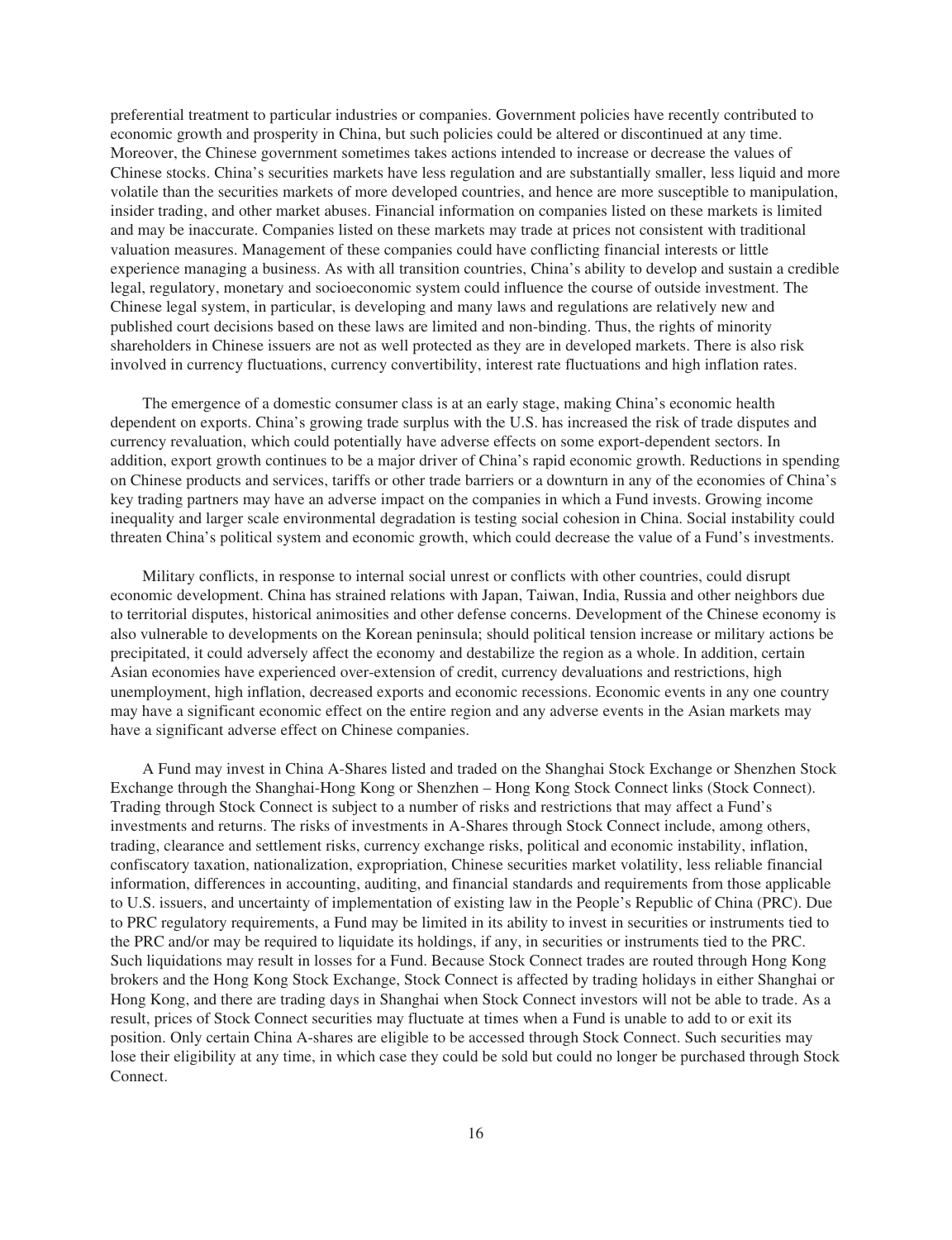Fund purchases of A-Shares through Stock Connect involve ownership rights that are less developed than those involved in U.S. securities markets. When a Fund buys listed stock through Stock Connect, the Fund is purchasing a right against the Hong Kong Securities Clearing Company Limited (HKSCC) to obtain the benefits of ownership of the stock and not the stock itself. The buying Fund does not have legal title to the listed stock and PRC law does not formally recognize the buyer's beneficial ownership. While Chinese regulators have made statements that acknowledge that the ultimate investors hold a beneficial interest in Stock Connect securities, the mechanisms that beneficial owners may use to enforce their rights are untested. In addition, courts in China have limited experience in applying the concept of beneficial ownership and PRC law and regulation surrounding beneficial ownership may either continue to evolve or change suddenly. Therefore, the risk of loss is greater due to the indirect nature of the ownership interest in A-Shares when trading through Stock Connect. A Fund may not be able to participate in corporate actions affecting Stock Connect securities due to time constraints or for other operational reasons. Similarly, a Fund will not be able to vote in shareholders' meetings except through HKSCC and will not be able to attend shareholders' meetings. Stock Connect trades are settled in Renminbi (RMB), the Chinese currency, and investors must have timely access to a reliable supply of RMB in Hong Kong, which cannot be guaranteed.

Stock Connect A-shares generally may not be sold, purchased or otherwise transferred other than through Stock Connect in accordance with applicable rules. Stock Connect trades are either subject to certain pre-trade requirements or must be placed in special segregated accounts that allow brokers to comply with these pre-trade requirements by confirming that the selling shareholder has sufficient Stock Connect securities to complete the sale. If a Fund does not use a special segregated account, the Fund will not be able to sell the shares on any trading day when it fails to comply with the pre-trade checks. In addition, these pre-trade requirements may, as a practical matter, limit the number of brokers that a Fund may use to execute trades. While the Fund may use special segregated accounts in lieu of the pre-trade check, many market participants have yet to fully implement information technology systems necessary to complete trades involving securities in such accounts in a timely manner. Market practice with respect to special segregated accounts is continuing to evolve.

Finally, the Stock Connect program is in its early stages. Trading through Stock Connect does not protect investors through Hong Kong's Investor Compensation Fund or the China Securities Investor Protection Fund. The trading, settlement and information technology systems required to operate Stock Connect are relatively new and continuing to evolve. In the event that the relevant systems do not function properly, trading through Stock Connect could be disrupted. Further developments are likely and there can be no assurance as to the program's continued existence or whether future developments regarding the program may restrict or adversely affect a Fund's investments or returns.

*India.* Foreign investment in the securities of issuers in India is usually restricted or controlled to some degree. "Foreign Institutional Investors" (FIIs) and their sub-funds may predominately invest in exchange-traded securities (and securities to be listed or approved on the over-the-counter exchange of India) subject to the conditions specified in the guidelines for Direct Foreign Investment by FIIs. Although the Investment Adviser is a registered FII, it must still seek renewal of this status every three years, which renewal cannot be guaranteed. FIIs are required to observe certain investment restrictions. In addition, the shareholdings of all registered FIIs, together with the shareholdings of non-resident Indian individuals and foreign corporate bodies substantially owned by non-resident Indians, may not exceed 40% of the issued share capital of most companies. It is possible that this restriction could be raised or potentially lifted for a company, subject to that company's approval. Only registered FIIs and non-Indian mutual funds that comply with certain statutory conditions may make direct portfolio investments in exchange-traded Indian securities. Under normal circumstances, income, gains and initial capital with respect to such investments are freely repatriable, subject to payment of applicable Indian taxes. There can be no assurance that these investment control regimes will not change in a way that makes it more difficult or impossible for a Fund to implement its investment objective or repatriate its income, gains and initial capital from India.

The Indian government exercises significant influence over many aspects of the economy. Government actions, bureaucratic obstacles and inconsistent economic reform could have a significant effect on the economy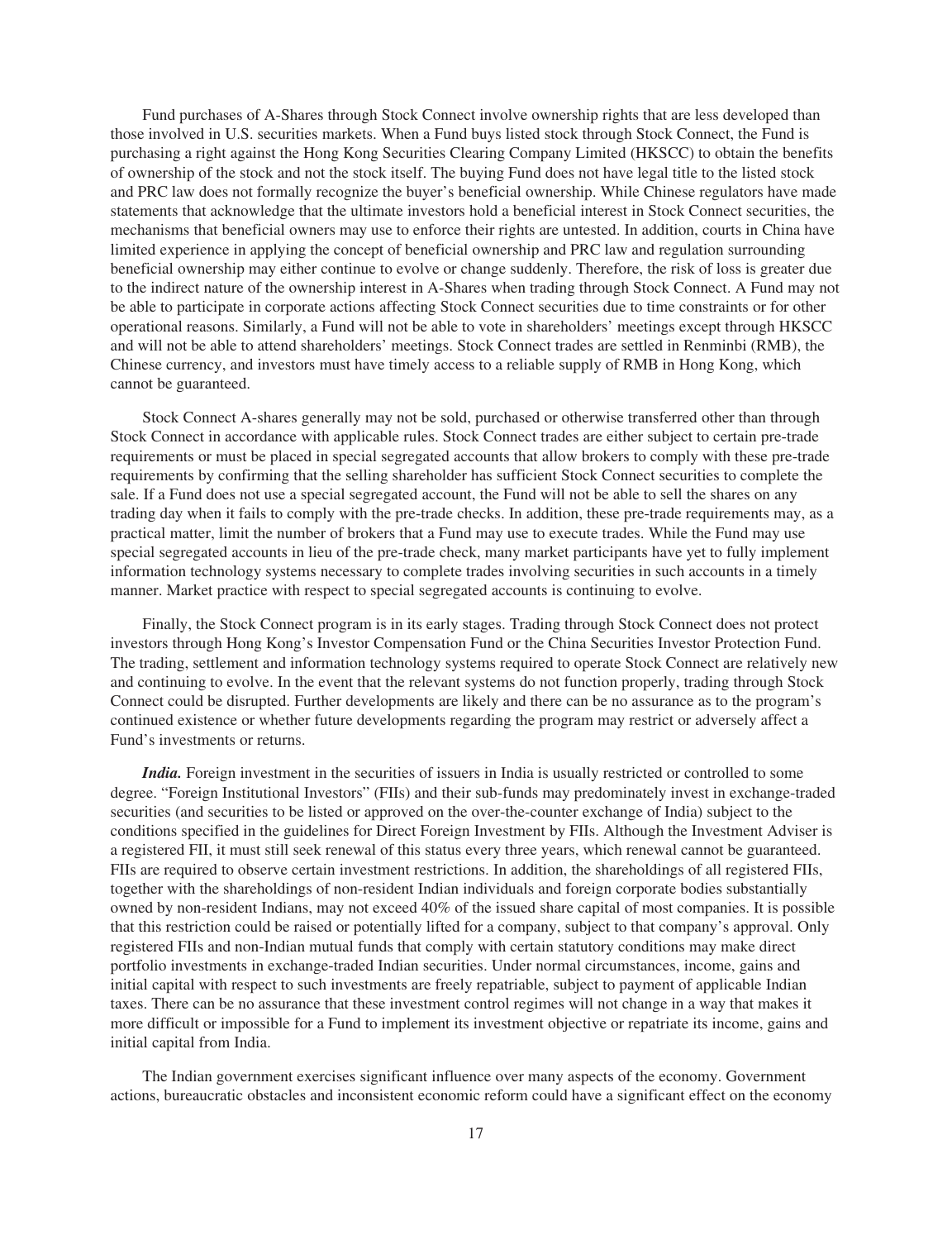and a Fund's investments in India. There can be no assurance that the Indian government in the future, whether for purposes of managing its balance of payments or for other reasons, will not impose restrictions on foreign capital remittances abroad or otherwise modify the exchange control regime applicable to foreign institutional investors in such a way that may adversely affect the ability of a Fund to repatriate its income and capital.

Founders and their families control many Indian companies. Corporate governance standards of familycontrolled companies may be weaker and less transparent, which increases the potential for loss and unequal treatment of investors. The securities market in India is substantially smaller, less liquid and significantly more volatile than the securities market in the U.S. Exchanges have also experienced problems such as temporary exchange closures, broker defaults, settlement delays and broker strikes that, if they occur again in the future, could affect the market prices and liquidity of the Indian securities in which a Fund invests. In addition, the governing bodies of the various Indian stock exchanges have from time to time imposed restrictions on trading in certain securities, limits on price movements and margin requirements. The relatively small market capitalizations of, and trading values on, the principal stock exchanges may cause a Fund's investments in securities listed on these exchanges to be comparatively less liquid and subject to greater price volatility than comparable U.S. investments.

Religious, cultural and border disputes persist in India. The Indian government has confronted separatist movements in several Indian states. The longstanding dispute with Pakistan over the bordering Indian state of Jammu and Kashmir remains unresolved. If the Indian government is unable to control the violence and disruption associated with these tensions (including both domestic and external sources of terrorism), the results could destabilize the economy and, consequently, adversely affect a Fund's investments. Both India and Pakistan have tested nuclear weapons, and the threat of deploying such weapons could hinder development of the Indian economy, and escalating tensions could impact the broader region, including China.

*Latin America*. Latin America, including Brazil and Mexico, has long suffered from political, economic, and social instability. For investors, this has meant additional risk caused by periods of regional conflict, political corruption, totalitarianism, protectionist measures, nationalization, hyperinflation, debt crises, sudden and large currency devaluation, and intervention by the military in civilian and economic spheres. For example, the government of Brazil imposes a tax on foreign investment in Brazilian stocks and bonds, which may affect the value of a Fund's investments in Brazilian issuers. While some Latin American governments have experienced privatization of state-owned companies and relaxation of trade restrictions, future free-market economic reforms are uncertain, and political unrest could result in significant disruption in securities markets in the region. The economies of certain Latin American countries have experienced high interest rates, economic volatility, inflation and high unemployment rates. Adverse economic events in one country may have a significant adverse effect on other Latin American countries.

Commodities (such as oil, gas and minerals) represent a significant percentage of the region's exports and many economies in this region are particularly sensitive to fluctuations in commodity prices. Some markets are in areas that have historically been prone to natural disasters or are economically sensitive to environmental events, and a natural disaster could have a significant adverse impact on the economies in the geographic region.

Many Latin American countries have high levels of debt, which may stifle economic growth, contribute to prolonged periods of recession and adversely impact a Fund's investments. Most countries have been forced to restructure their loans or risk default on their debt obligations. Interest on debt is subject to market conditions and may reach levels that would impair economic activity and create a difficult and costly environment for borrowers. Governments may be forced to reschedule or freeze their debt repayment, which could negatively affect local markets.

*Russia*. Russia has experienced political and economic turbulence and has endured decades of communist rule under which its citizens were collectivized into state agricultural and industrial enterprises. Since the collapse of the Soviet Union, Russia's government has been faced with the task of stabilizing and modernizing its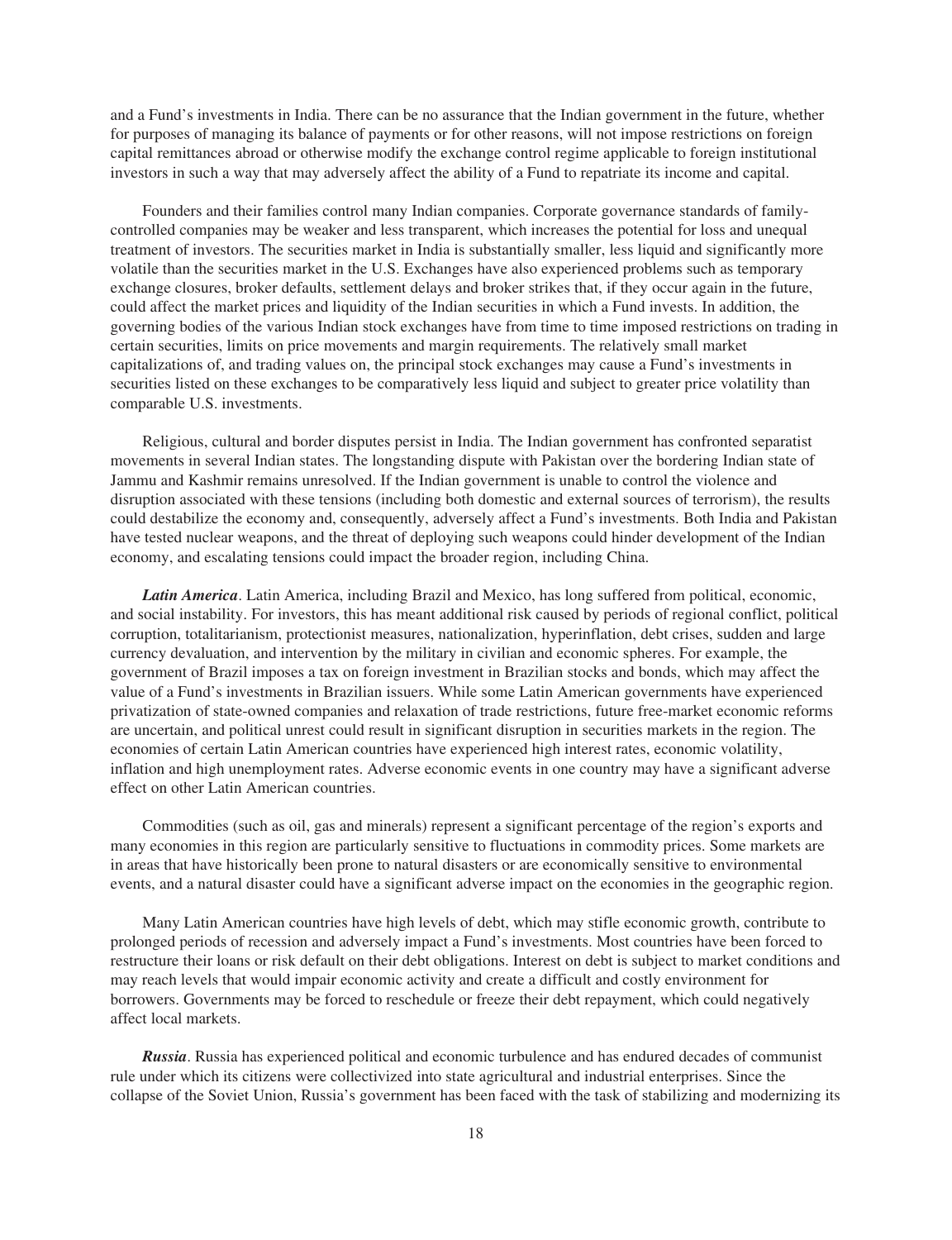economy. Investors in Russia have experienced significant losses due to expropriation, nationalization, confiscation of assets and property or the imposition of restrictions on foreign investments and repatriation of capital invested. There is no assurance that similar losses will not recur. Investments in Russian securities also include risks and special considerations such as: (a) delays in settling portfolio transactions and the risk of loss arising out of Russia's system of share registration and custody; (b) the risk of corruption, insider trading and crime in the Russian economic system; (c) difficulties associated with obtaining accurate market valuations of many Russian securities, based partly on the limited amount of publicly available information; and (d) the risk that the Russian tax system may provide for inconsistent, retroactive and/or exorbitant taxation or unpredictable enforcement. The current government regime has become increasingly authoritarian, especially in its dealings with successful Russian companies. In this environment, there is always a risk that the government will abandon elements of a market economy and replace them with radically different political and economic policies that would be detrimental to the interests of foreign investors.

As a result of events involving Ukraine and the Russian Federation, the United States and the European Union have imposed sanctions on certain Russian individuals and companies. Additional broader sanctions may be imposed in the future. These sanctions, or even the threat of further sanctions, may result in the decline of the value and liquidity of Russian securities, a weakening of the ruble or other adverse consequences to the Russian economy. Sanctions could also result in the immediate freeze of Russian securities, impairing the ability of a Fund to buy, sell, receive or deliver those securities. Sanctions could also result in Russia taking counter measures or retaliatory actions which may further impair the value and liquidity of Russian securities. These events could have a negative effect on the performance of a Fund.

The Russian economy is heavily dependent upon the export of a range of commodities including industrial metals, forestry products, oil, and gas. Accordingly, it is strongly affected by international commodity prices and is particularly vulnerable to any weakening in global demand for these products. The price of oil, in particular, has reflected weakening global demand, which has negatively affected Russia's economy and the value of its currency. Foreign investors also face a high degree of currency risk when investing in Russian securities and a lack of available currency hedging instruments. In addition, Eastern European markets remain relatively underdeveloped and can be particularly sensitive to political and economic developments; adverse events in Eastern European countries may greatly impact the Russian economy.

Because of the relatively recent formation of the Russian securities market as well as the underdeveloped state of the banking and telecommunications systems, settlement, clearing and registration of securities transactions are subject to significant risks. There is no central registration system for shareholders and these services are carried out by the companies themselves or by registrars located throughout Russia, and investors are provided with few legal rights against such registrars. The law and practice relating to registration of shareholdings are not well developed in Russia and registration delays and failures to register shares can occur, which could expose a Fund to potential loss. Russia's Federal Commission for Securities and Capital Markets (the Russian Commission) has defined the responsibilities for registrar activities, including what constitutes evidence of ownership and transfer procedures. However, difficulties in enforcing the Russian Commission's regulations mean that the potential for loss or error still remains and there is no guarantee that the registrars will act according to the applicable laws and regulations. Widely accepted industry practices are still in the process of being established. When registration occurs, the registrar produces an extract of the register of shareholders as at that particular point in time. Ownership of shares may be evidenced by the records of the registrar, but not by the possession of an extract of the register of shareholders. The extract is only evidence that registration has taken place. It is not negotiable and has no intrinsic value. In addition, a registrar will typically not accept an extract as evidence of ownership of shares and is not obligated to notify the Custodian, or its local agents in Russia, if or when it amends the register of shareholders. These registrars are not necessarily subject to effective state supervision nor are they licensed with any governmental entity, and it is possible for a Fund to lose share registration through fraud or negligence. Furthermore, significant delays or problems may occur in registering the transfer of securities, which could cause a Fund to incur losses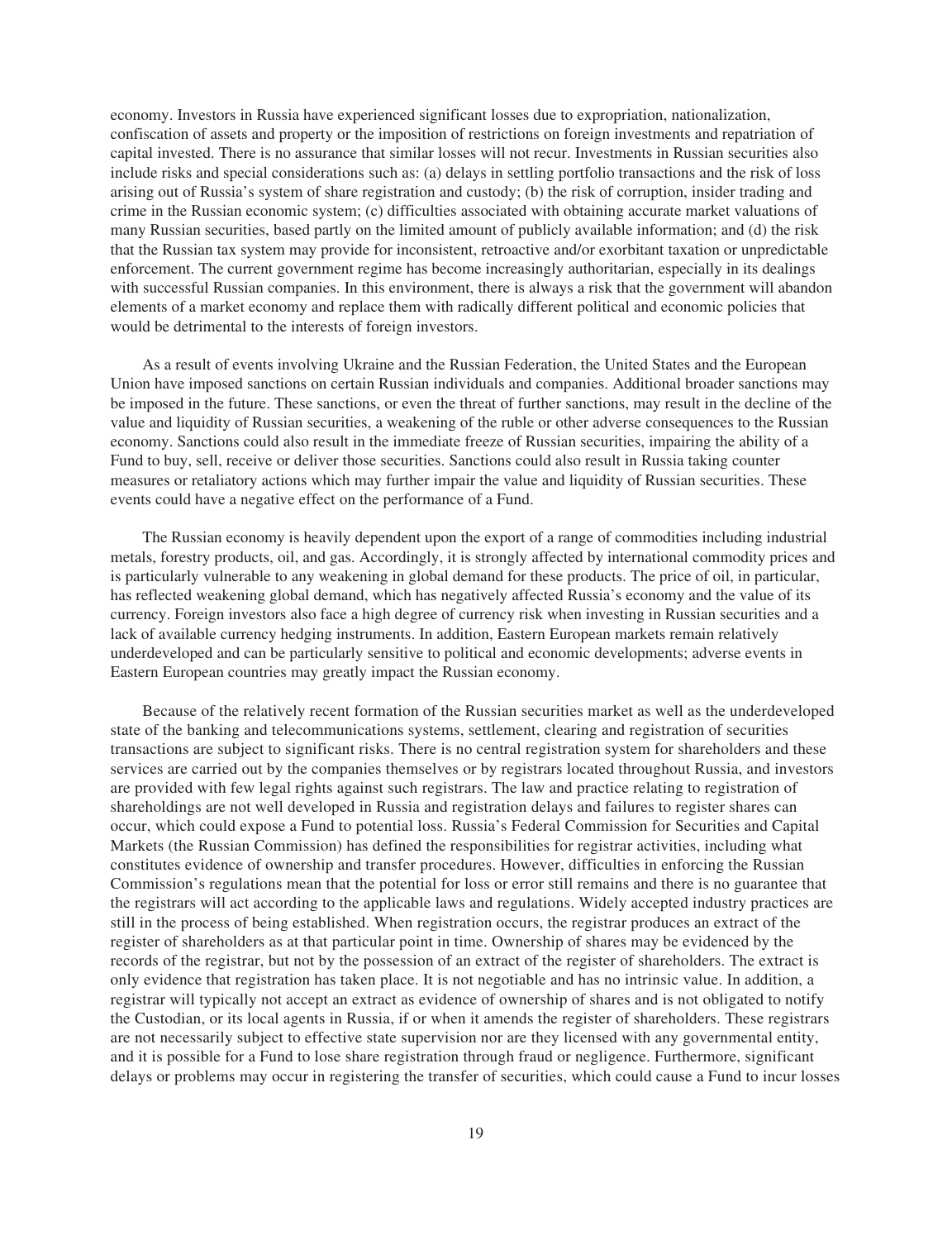due to a counterparty's failure to pay for securities the Fund has delivered or the Fund's inability to complete its contractual obligations because of theft or other reasons.

Poor accounting standards, inept management, pervasive corruption, insider trading and crime, and inadequate regulatory protection all pose significant risks, particularly to foreign investors. In addition, there is a risk that the Russian tax system will not be reformed to prevent inconsistent, retroactive and/or punitive taxation, or, in the alternative, a risk that a reformed tax system may result in inconsistent and unpredictable enforcement of any new or revised tax laws. The Russian securities market is relatively new, and a substantial proportion of securities transactions in Russia are privately negotiated outside the stock exchanges. The inexperience of the Russian securities market and the limited volume of trading in securities in the market may make obtaining accurate prices on portfolio securities from independent sources more difficult than in more developed markets. Additionally, little information is available to investors. As a result, it may be difficult to assess the value of an investment in Russian companies.

*South Africa*. South Africa's two-tiered economy, with one rivaling developed countries and the other exhibiting many characteristics of developing countries, is characterized by uneven distribution of wealth and income and high rates of unemployment. This may cause civil and social unrest, which could adversely impact the South African economy. Ethnic and civil conflict could result in the abandonment of many of South Africa's free market reforms. Although economic reforms have been enacted to promote growth and foreign investments, there can be no assurance that these programs will achieve the desired results. South Africa's inadequate currency reserves have left its currency vulnerable, at times, to devaluation. South Africa has privatized or has begun the process of privatization of certain entities and industries. In some instances, investors in certain newly privatized entities have suffered losses due to the inability of the newly privatized entities to adjust quickly to a competitive environment or to changing regulatory and legal standards. There is no assurance that such losses will not recur. Despite significant reform and privatization, the South African government continues to control a large share of South African economic activity. Heavy regulation of labor and product markets is pervasive and may stifle South African economic growth or cause prolonged periods of recession. The agriculture and mining sectors of South Africa's economy account for a large portion of its exports, and thus the South African economy is susceptible to fluctuations in these commodity markets. Moreover, the South African economy is heavily dependent upon the economies of Europe, Asia (particularly Japan) and the United States. Reduction in spending by these economies on South African products and services or negative changes in any of these economies may cause an adverse impact on the South African economy. South Africa has historically experienced acts of terrorism and strained international relations related to border disputes, historical animosities, racial tensions and other defense concerns. These situations may cause uncertainty in the South African market and may adversely affect the South African economy.

As a result of these and other risks, a Fund's investments in South Africa may be subject to a greater risk of loss than investments in more developed markets. These investments may be more likely to experience inflation risk and political turmoil, and be subject to more rapid changes in economic conditions, than investments in more developed markets. Investing in South Africa involves risks of less uniformity in accounting and reporting requirements, less reliable securities valuation, and greater risk associated with custody of securities, than investing in developed countries.

*South Korea.* Investing in South Korean securities has special risks, including political, economic and social instability, and the potential for increasing militarization in North Korea. Military action or the risk of military action by North Korea, which might involve nuclear weapons, could have a materially adverse effect on South Korea and the Funds. The market capitalization and trading volume of issuers in the South Korean securities markets is heavily concentrated in a small number of issuers, which results in potentially fewer investment opportunities for the Funds. Certain Asian economies have experienced over-extension of credit, currency devaluations and restrictions, high unemployment, high inflation, decreased exports and economic recessions. Economic events in any one country may have a significant economic effect on the entire region and any adverse events in the Asian markets may have a significant adverse effect on South Korean companies. Also,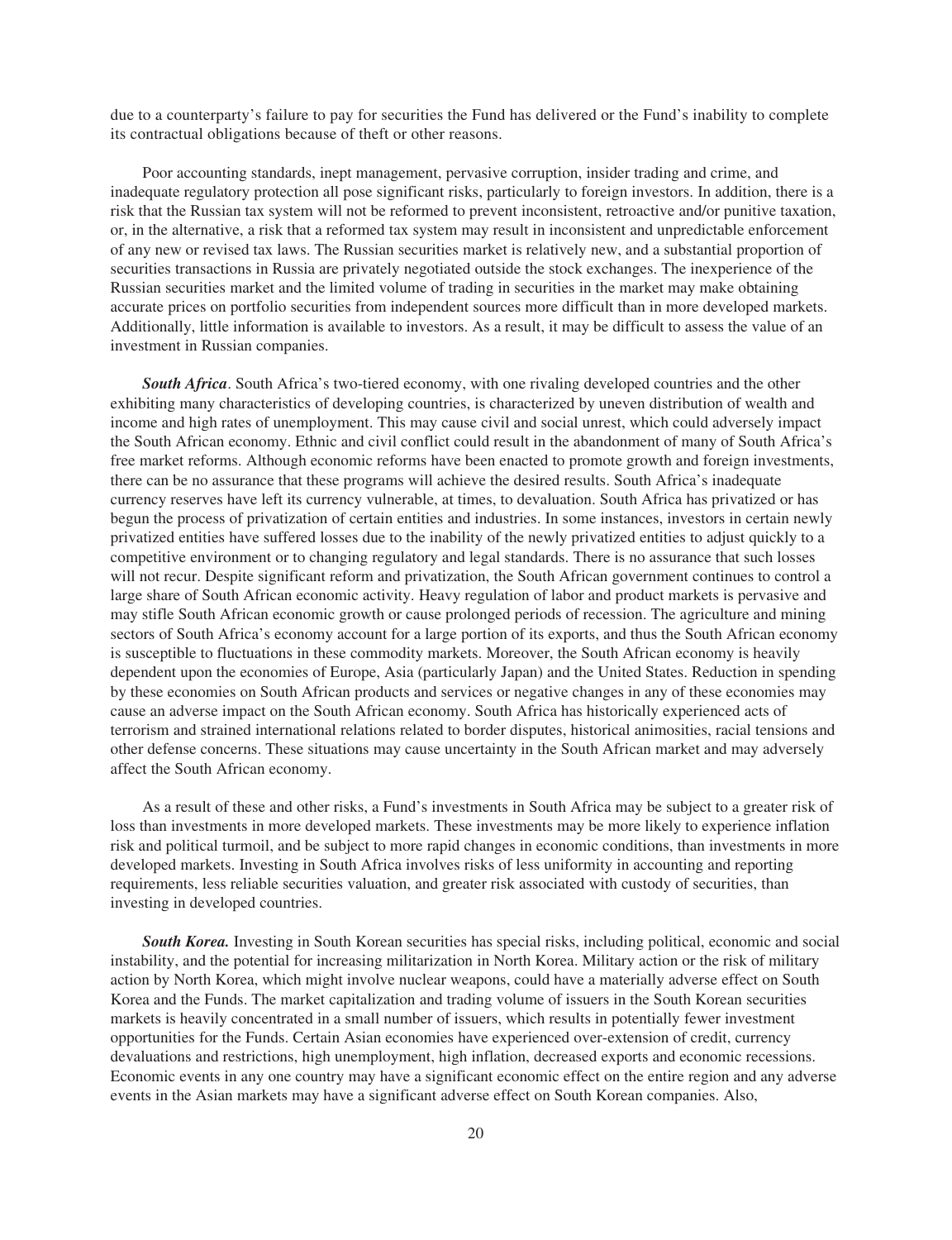South Korea is dependent on foreign sources for its energy needs. A significant increase in energy prices could have an adverse impact on South Korea's economy.

There are also a number of risks associated with the South Korean government. The South Korean government exercises substantial influence over many aspects of the private sector. The South Korean government from time to time has informally influenced the prices of certain products, encouraged companies to invest or concentrate in particular industries, and induced mergers between companies in industries experiencing excess capacity. The South Korean government has sought to minimize excessive price volatility on the Korean Stock Exchange through various steps, including the imposition of limitations on daily price movements of securities, although there is no assurance that this would prevent the value of a Fund's investments from declining over time.

*Taiwan*. The political reunification of China and Taiwan, over which China continues to claim sovereignty, remains problematic and is unlikely to be settled in the near future. China has staged frequent military provocations off the coast of Taiwan and made threats of full-scale military action. This continuing hostility between China and Taiwan may have an adverse impact on the values of a Fund's investments in China or Taiwan, or make such investments impracticable or impossible. Any escalation of hostility between China and Taiwan would likely have a significant adverse impact on the value of a Fund's investments in both countries and the region. In addition, certain Asian economies have experienced over-extension of credit, currency devaluations and restrictions, high unemployment, high inflation, decreased exports and economic recessions. Economic events in any one country may have a significant economic effect on the entire Asian region and any adverse events in the Asian markets may have a significant adverse effect on Taiwanese companies.

Taiwan's growth has been export-driven to a significant degree. As a result, Taiwan is affected by changes in the economies of its main trading partners. If growth in the export sector declines, future growth will be increasingly reliant on domestic demand. Taiwan has limited natural resources, resulting in dependence on foreign sources for certain raw materials and vulnerability to global fluctuations of price and supply. This dependence is especially pronounced in the energy sector. Any fluctuations or shortages in the commodity markets could have a negative impact on Taiwan's economy. A significant increase in energy prices could have an adverse impact on Taiwan's economy.

## **Swap Agreements**

A Fund may enter into interest rate, index, currency, currency exchange rate and security swap agreements. Swap agreements are two party contracts entered into primarily by institutional investors for periods ranging from a few days or weeks to more than one year. In a standard swap transaction, two parties agree to exchange the returns (or differentials in rates of return) earned or realized on particular predetermined investments or instruments. The gross returns to be exchanged or "swapped" between the parties are calculated with respect to a stipulated notional amount, *i.e.*, the dollar amount invested at a particular interest rate, in a particular foreign currency or security, or in a "basket" of securities representing a particular index. The notional amount of a swap agreement is only a hypothetical basis on which to calculate the obligations that the parties to the swap agreement have agreed to exchange.

Swap agreements typically calculate and settle the obligations of the parties on a "net basis" with a single payment. Consequently, a Fund's obligations (or rights) under a swap agreement will generally be equal only to the net amount to be paid or received under the agreement based on the relative values of the positions held by each party to the agreement (the "net amount"). A Fund's obligations under a swap agreement will be accrued daily (offset against any amounts owing to the Fund) and any accrued but unpaid net amounts owed to a swap counterparty will be "covered" by marking as segregated unencumbered cash, U.S. government securities, equity securities or other liquid, unencumbered assets, marked-to-market daily, to limit any potential leveraging of a Fund's portfolio. Any obligations "covered" in such a manner will not be construed to be "senior securities" for purposes of a Fund's fundamental investment restriction concerning senior securities, or borrowing for purposes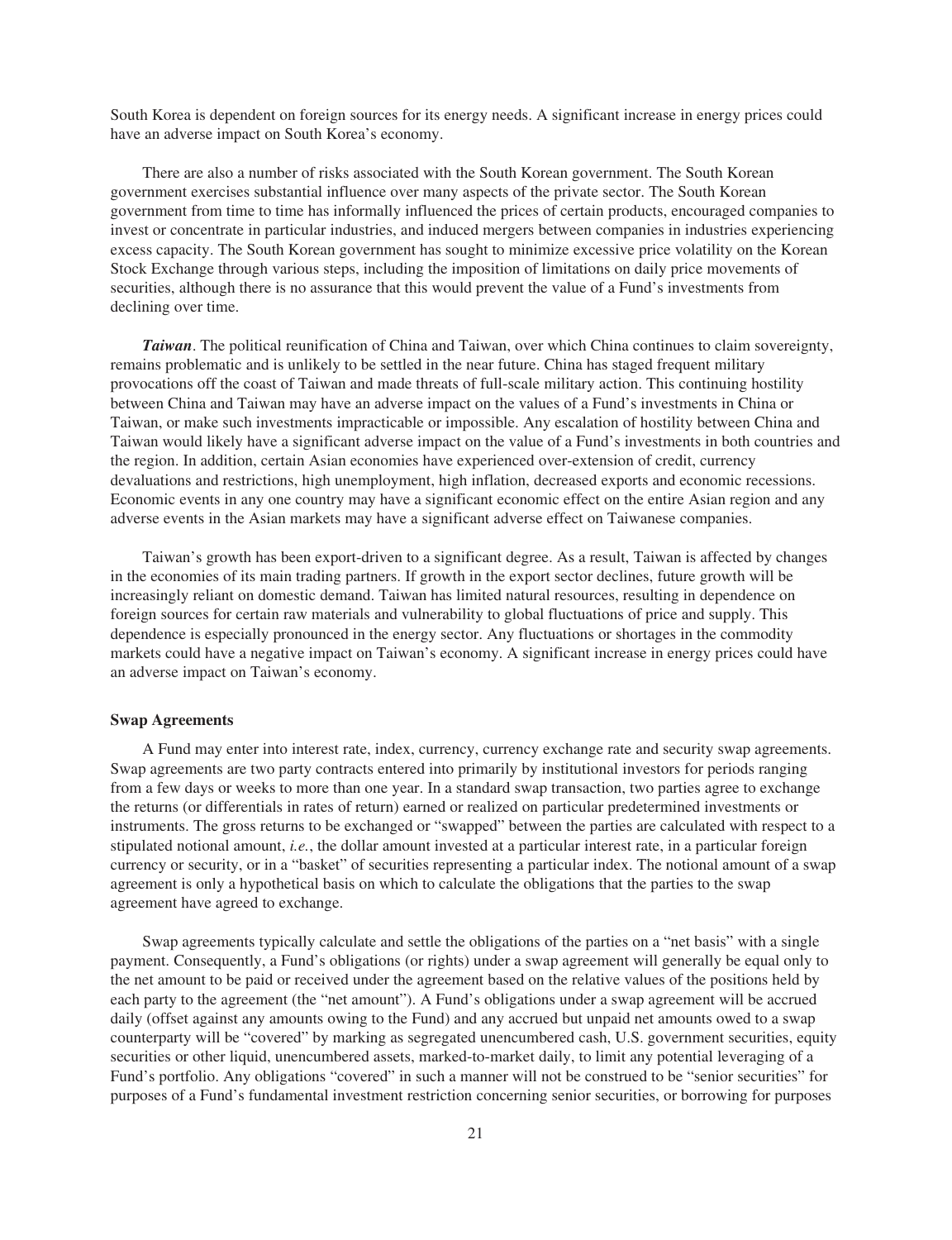of a Fund's fundamental investment restriction concerning borrowing. This segregation or "covering" is designed to ensure that a Fund has assets available to satisfy its obligations under a swap agreement, but will not, however, limit a Fund's exposure to loss under a swap agreement. A Fund will not enter into a swap agreement with any single party if the net amount owed or to be received under existing contracts with that party would exceed 5% of the Fund's total assets.

Whether a Fund's use of swap agreements will be successful in furthering its investment objective will depend on the Investment Adviser's ability to correctly predict whether certain types of investments are likely to produce greater returns than other investments. Like most other investments, swap agreements are subject to the risk that the market value of the instrument will change in a way that is detrimental to a Fund's interest. A Fund bears the risk that the Investment Adviser will not accurately forecast future market trends or the values of assets or other economic factors in establishing swap positions for such Fund.

Using any swap agreement will expose a Fund to the risk that the swap agreement will have or will develop imperfect or no correlation with the value of the assets the swap agreement is designed to track, causing losses to such Fund. A number of factors may prevent a Fund from achieving desired correlation. These may include, but are not limited to: (i) the impact of Fund fees, expenses and transaction costs, including financing and brokerage costs/bid-ask spreads, (ii) to the extent the counterparty hedges its obligations to a Fund by entering into short sales (and thereby borrows shares from a beneficial owner), and a beneficial owner of a security sold short recalls the security from the counterparty for voting or other reasons and replacement securities cannot be obtained, such Fund may be forced to settle the exposure at a time which may not be advantageous, (iii) disruptions or illiquidity in the markets for derivative instruments or securities in which a Fund invests or to which it has exposures, (iv) large or unexpected movements of assets into and out of a Fund (due to share purchases or redemptions, for example), (v) the impact of accounting standards or changes thereto, and (vi) a possible need to conform a Fund's portfolio holdings to comply with investment restrictions or policies or regulatory or tax or securities law requirements.

Swap agreements do not involve the delivery of securities or other underlying assets, but are contracts with another party. While many swap agreements will be required to be centrally cleared, a Fund's swap agreements may not be eligible for or subject to central clearing. Accordingly, if a swap agreement is entered into on a net basis and the counterparty defaults or is unwilling to perform its obligations, a Fund risks losing the net amount of payments that such Fund is contractually entitled to receive, if any. If such a default occurs, a Fund will have contractual remedies pursuant to the swap agreements, but such remedies may be subject to bankruptcy and insolvency laws that could affect such Fund's rights as a creditor. Further, the swap counterparty's obligations to a Fund likely will not be collateralized. A Fund will not enter into a swap agreement unless the Investment Adviser believes the counterparty to the transaction is creditworthy.

The counterparty to a swap agreement may be unwilling to continue to enter into swap agreements, or may increase its fees or collateral requirements, which could impair a Fund's ability to achieve its investment objective. The counterparty may have rights to terminate the swap that are beyond the control of a Fund, and could impact such Fund's ability to continue to enter into swap agreements, which could also impair such Fund's ability to achieve its investment objective. In addition, the counterparty to a swap agreement may be subject to restrictions, or may impose restrictions on a Fund, that limit such Fund's ability to obtain exposure to particular equity securities to which it may otherwise desire to obtain exposures. In these cases, if a Fund is not able to invest directly in the security, it would have to forego the investment opportunity.

Because swap agreements are two-party contracts and because they may be subject to contractual restrictions on transferability and termination and have terms of greater than seven days, swap agreements may be considered to be illiquid and subject to a Fund's limitations on investments in illiquid securities. Only the net amount due a Fund under its swap agreements is used to determine if more than 15% of the Fund's net assets are invested in illiquid securities. The Investment Adviser, under the oversight of the Board, is responsible for determining and monitoring the liquidity of a Fund's swap agreements. To the extent a swap agreement is not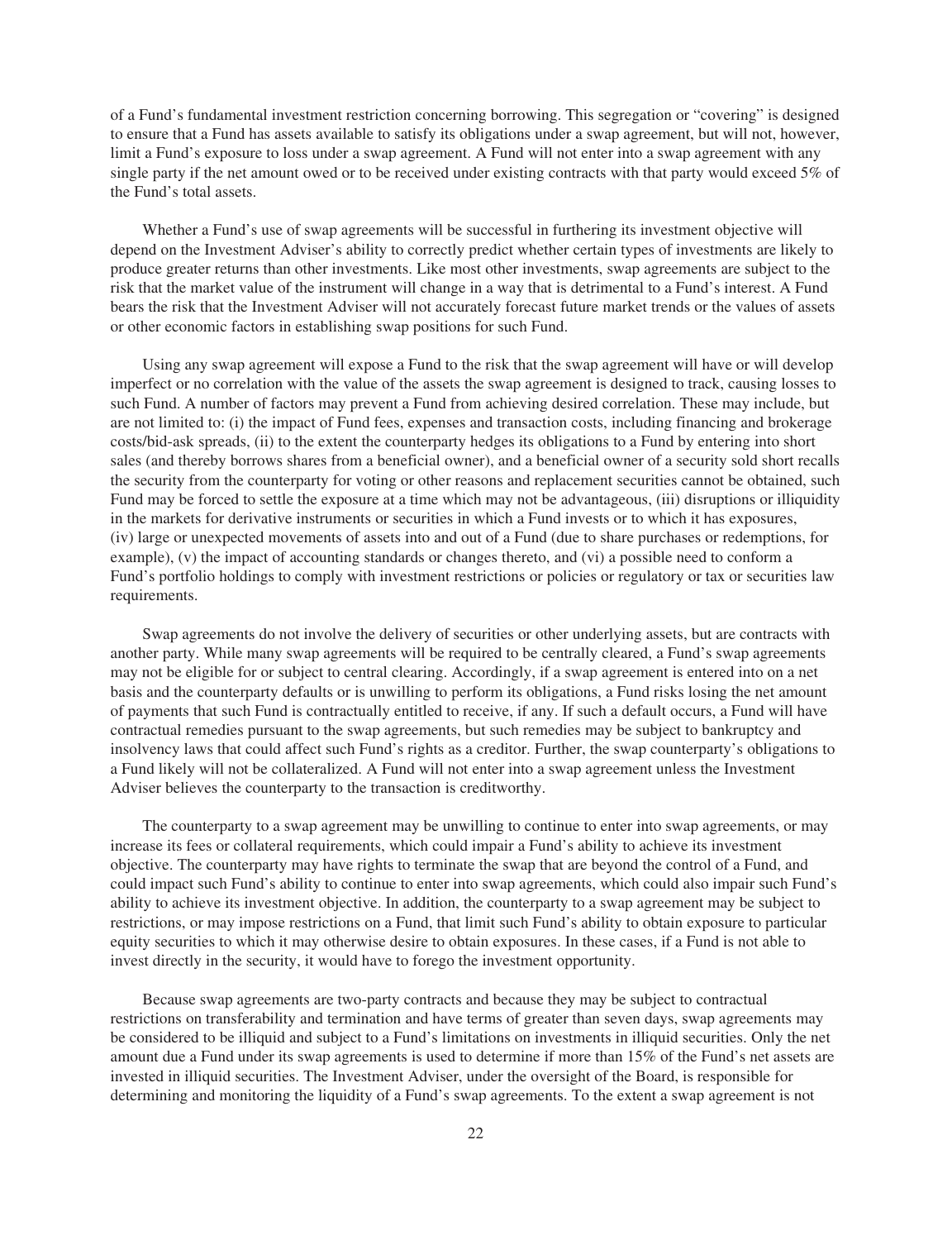liquid, it may not be possible to initiate a transaction or liquidate a position at an advantageous time or price, which may result in losses.

Restrictions imposed by the Code, may limit a Fund's ability to use swap agreements. In addition, the swaps market has been the subject of scrutiny since the 2008-2009 financial downturn. It is possible that developments in the swaps market, including further government regulation or increased margin or collateral requirements dictated by new regulations or the marketplace, may limit or prevent a Fund from using swap agreements as a part of its investment strategy, increase expenses charged to the Fund or adversely affect a Fund's ability to terminate existing swap agreements or to realize amounts to be received under such agreements. Limits or restrictions applicable to the counterparties with which a Fund enters into swap agreements could also impact such Fund's use of swap agreements. Further, the Commission has proposed changes in the rules governing the use of derivatives, including swap agreements and leverage by open-end funds, which if adopted could significantly reduce the amount of leverage that can be used by a Fund.

Swaps are instruments that require investment techniques, risk analyses, and tax planning different from those associated with traditional investments. Swap agreements are subject to risks of mispricing or improper valuation, imperfect correlation between movements in the notional amount and the price of the underlying investments, the inability of counterparties to perform, and the ability of counterparties to terminate swap agreements generally at any time. The use of a swap agreement requires an understanding not only of the underlying securities or positions, but also of the swap itself, without the benefit of observing the performance of the swap under all possible market conditions.

#### **Illiquid Securities**

Consistent with relevant Commission rules and guidance, in general, none of the Funds may hold more than 15% of its net assets in illiquid securities. Illiquid securities generally include repurchase agreements which have a maturity of longer than seven days, and securities that are illiquid by virtue of the absence of a readily available market (either within or outside of the U.S.) or because they have legal or contractual restrictions on resale. Historically, illiquid securities have included securities subject to contractual or legal restrictions on resale because they have not been registered under the Securities Act, securities which are otherwise not readily marketable and repurchase agreements that have a maturity of longer than seven days. Securities which have not been registered under the Securities Act are referred to as private placements or restricted securities and are purchased directly from the issuer or in the secondary market. Limitations on resale may have an adverse effect on the marketability of portfolio securities and a Fund might be unable to dispose of restricted or other illiquid securities promptly or at reasonable prices and might thereby experience difficulty satisfying redemption within seven days. The absence of a trading market can make it difficult to ascertain a market value for illiquid investments. Also market quotations for such securities are less readily available. The judgment of the Investment Adviser may at times play a greater role in valuing these securities than in the case of unrestricted securities. A Fund might also have to register such restricted securities in order to dispose of them resulting in additional expense and delay. Adverse market conditions could impede such a public offering of securities.

However, a large institutional market has developed for certain securities that are not registered under the Securities Act including repurchase agreements, commercial paper, foreign securities, municipal securities, convertible securities and corporate bonds and notes. Institutional investors depend on an efficient institutional market in which the unregistered security can be readily resold or on an issuer's ability to honor a demand for repayment. The fact that there are contractual or legal restrictions on resale to the general public or to certain institutions may not be indicative of the liquidity of such investments.

Rule 144A under the Securities Act allows for a broader institutional trading market for securities otherwise subject to restriction on resale to the general public. Rule 144A established a "safe harbor" from the registration requirements of the Securities Act for resales of certain securities to qualified institutional buyers in the U.S.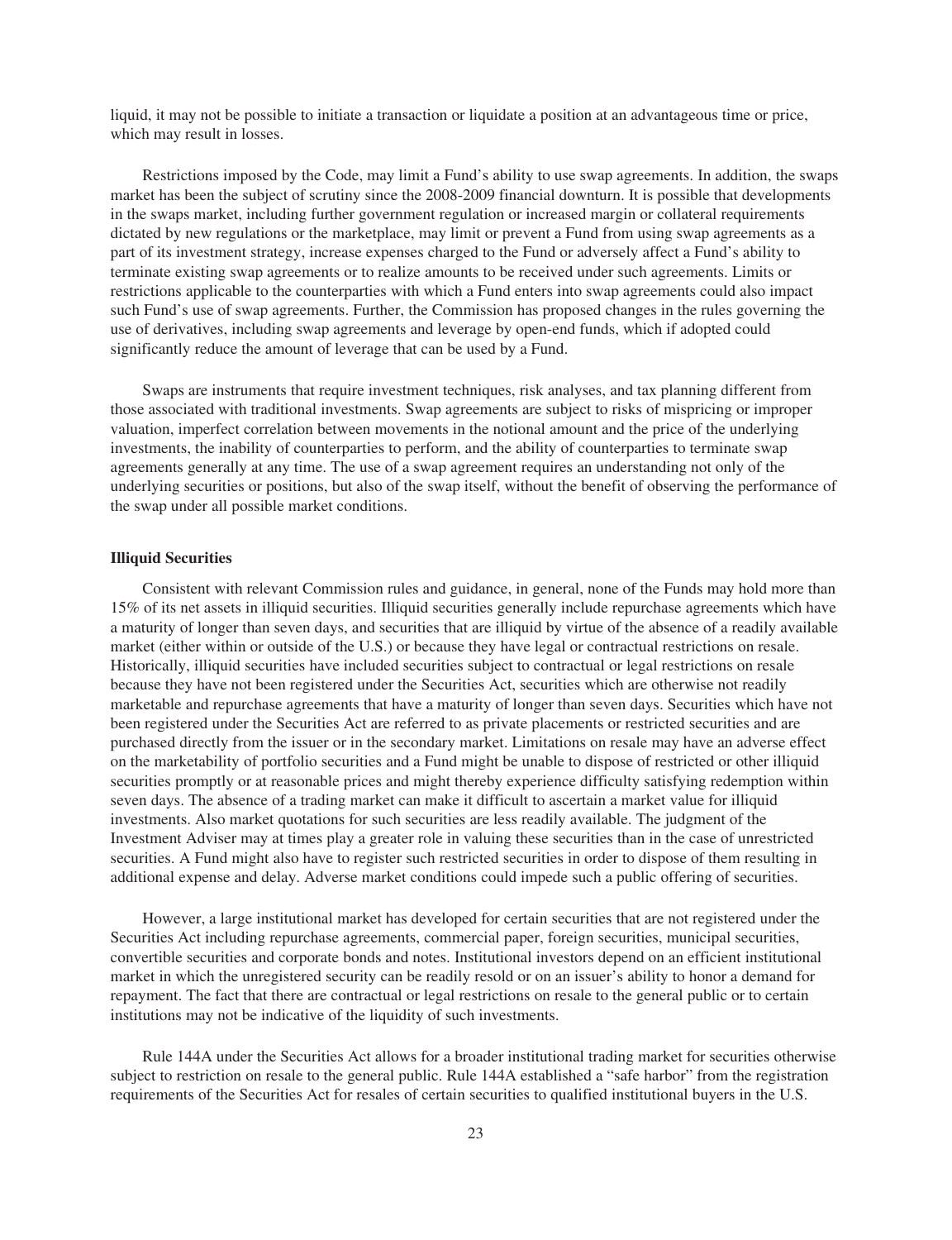Restricted securities eligible for resale pursuant to Rule 144A under the Securities Act and commercial paper for which there is a readily available market will be deemed to be liquid. The Investment Adviser will monitor the liquidity of such restricted securities subject to the supervision of the Trustees. In reaching liquidity decisions, the Investment Adviser will consider, among others, the following factors: (1) the frequency of trades and quotes for the security; (2) the number of dealers wishing to purchase or sell the security and the number of other potential purchasers; (3) dealer undertakings to make a market in the security; and (4) the nature of the security and the nature of the marketplace trades (for example, the time needed to dispose of the security, the method of soliciting offers and the mechanics of the transfer). In addition, in order for commercial paper that is issued in reliance on Section 4(2) of the Securities Act to be considered liquid, (1) it must be rated in one of the two highest rating categories by at least two nationally recognized statistical rating organizations ("NRSROs"), or if only one NRSRO rates the securities, by that NRSRO, or, if unrated, be of comparable quality in the view of the Investment Adviser; and (2) it must not be "traded flat" (that is, without accrued interest) or in default as to principal or interest. However, investing in Rule 144A securities could have the effect of increasing the level of a Fund's illiquidity to the extent that, after purchase, other qualified institutional buyers become, for a time, uninterested in purchasing these securities and as a result there is no longer a readily available market for the securities. In addition, Rule 144A securities are generally deemed liquid if they are tradable in an offshore securities market. Repurchase agreements subject to payment on demand are deemed to have a maturity equal to the notice period.

## **Borrowing**

A Fund may borrow money for temporary or emergency purposes in an amount not exceeding 33 1/3% of the Fund's total assets. This borrowing may be unsecured. The 1940 Act requires a Fund to maintain continuous asset coverage (that is, total assets including borrowings, less liabilities exclusive of borrowings) of 300% of the amount borrowed. Borrowing subjects a Fund to interest costs which may or may not be recovered by appreciation of the securities purchased. Borrowing can exaggerate the effect on NAV of any increase or decrease in the market value of the Fund's portfolio. This is the speculative factor known as leverage.

In December 2015, the Commission proposed new regulations applicable to a fund's use of instruments that involve borrowing, including short sale borrowings, and any firm or standby commitment agreements or similar agreements. If adopted as proposed, these regulations could significantly limit or impact the Funds' ability to invest in such instruments, limit the Funds' ability to employ certain strategies that use such instruments and adversely affect the Funds' performance, efficiency in implementing their strategy, liquidity and ability to pursue their investment objectives. Also, changes in regulatory requirements concerning margin for certain types of financing transactions, such as securities lending and borrowing, could impact a Fund's ability to use these investment strategies and techniques.

#### **When-Issued and Delayed-Delivery Securities**

The Funds may purchase securities on a when-issued or delayed-delivery basis, generally in connection with an underwriting or other offering. When-issued and delayed-delivery transactions occur when securities are bought with payment for and delivery of the securities scheduled to take place at a future time, beyond normal settlement dates. The price that a Fund is obligated to pay, directly or indirectly, on the settlement day may be different from the market value on that date. While securities may be sold prior to the settlement date, a Fund intends to purchase such securities with the purpose of actually acquiring such securities, unless a sale would be desirable for investment reasons. At the time a Fund makes a commitment to purchase a security on a whenissued basis, it will record the transaction and reflect the value of the security each day in determining the Fund's NAV. The Fund will also mark as segregated with its custodian cash, U.S. government securities, equity securities or other liquid, unencumbered assets, marked-to-market daily, equal in value to its direct obligations for when-issued securities.

When-issued securities and delayed-delivery securities involve the risk that the security a Fund buys on that basis will lose value prior to its delivery to the Fund. There also is the risk that the security will not be issued or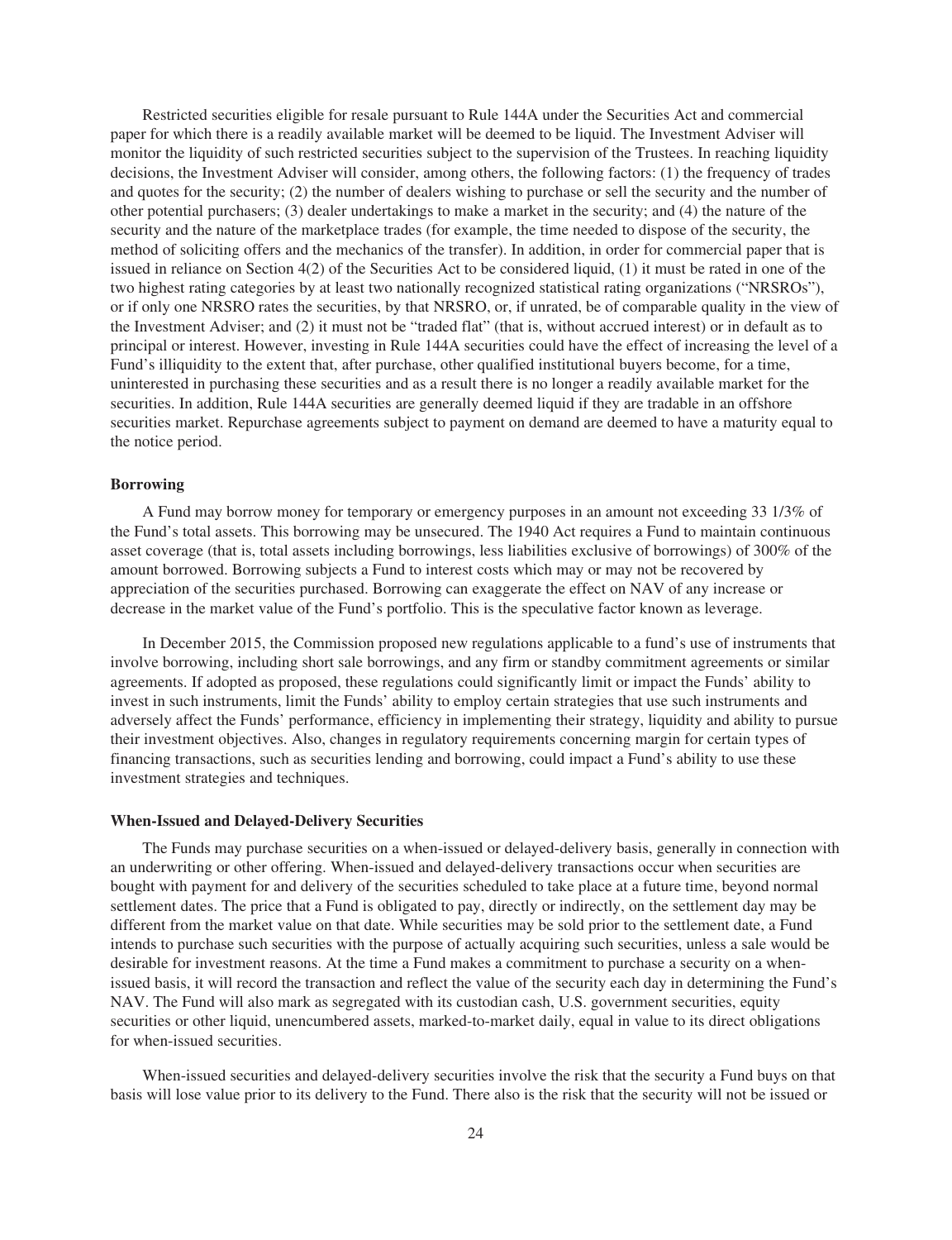that the other party will not meet its obligation, in which case the Fund may lose the investment opportunity of the assets it has set aside, or other exposures it has foregone, to pay for the security and any gain in the security's price.

#### **Securities Lending**

The Funds may lend securities to parties such as broker-dealers or other institutions. Securities lending allows a Fund to retain ownership of the securities loaned and, at the same time, earn additional income. The borrower provides the Fund with collateral in an amount at least equal to the value of the securities loaned. The Fund may not be able to obtain the right to vote or consent on proxy proposals involving securities that are loaned. If the borrower defaults on its obligation to return the securities loaned because of insolvency or other reasons, the Fund could experience delays and costs in recovering the securities loaned or in gaining access to the collateral. These delays and costs could be greater for foreign securities. If a Fund is not able to recover the securities loaned, the Fund may sell the collateral and purchase a replacement investment in the market. The value of the collateral could decrease below the value of the replacement investment by the time the replacement investment is purchased. Loans will be made only to parties deemed by the Investment Adviser to be in good standing and when, in the Investment Adviser's judgment, the income earned would justify the risks.

Cash received as collateral through loan transactions may be invested in, or exposed to, other eligible securities. This subjects such investment or exposure, as well as the securities loaned, to market appreciation or depreciation.

## **Real Estate Investment Trusts**

The Funds may invest in securities of U.S. real estate investment trusts (REITs) and foreign issuers with structures similar to REITs. Unlike regular corporations, REITs do not have to pay federal income tax if they meet certain requirements of the Code. REITs offer investors greater liquidity and diversification than direct ownership of real estate, as well as greater income potential than an investment in common stocks. Like any investment in real estate, though, a REIT's performance depends on several factors, such as ability to find tenants for its properties, to renew leases and to finance property purchases and renovations.

# **Income Trusts, Royalty Trusts and Similar Trusts**

The Funds may invest in foreign trusts that earn income from underlying assets, such as oil and gas wells, or from performing services. These are sometimes called income trusts or royalty trusts. Securities of these trusts have risks that are similar to equity security risks and additional risks. When a claim is made against a trust that cannot be paid using its assets, trust investors, including an investing Fund, may be held liable for any outstanding trust obligations.

## **Shares of Other Investment Companies**

The Funds can invest in securities of other investment companies except to the extent prohibited by law or a Fund's investment restrictions. A Fund's investments in other investment companies may include ETFs if appropriate investment opportunities arise. ETFs are registered funds that trade on a stock exchange and generally seek to track the performance of a specified securities index. See Exchange-Traded Funds above. Like all equity investments, ETFs may go up or down in value. They also may not perform in correlation with a Fund's principal strategies. A Fund will pay additional fees through its investments in other investment companies.

## **Limited Partnerships**

The Funds can invest in interests in limited partnerships or similar entities (sometimes referred to as "master limited partnerships" or "publicly traded partnerships"). Limited partnership interests may be less liquid than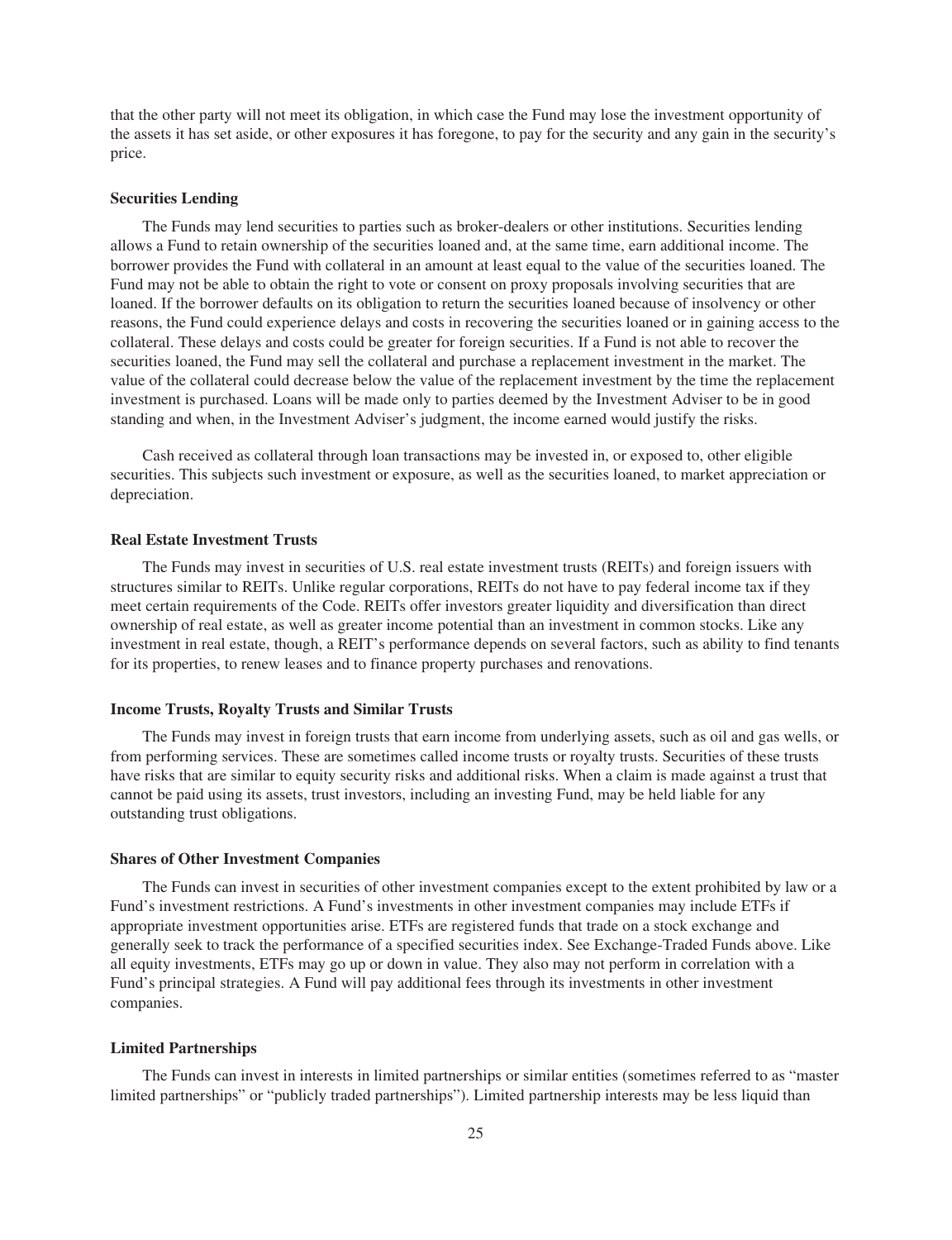other forms of equity securities and may not be as widely traded, which may make it difficult for a Fund to sell such interests at the time or price desired.

#### **Corporate Loans**

The Funds can invest in corporate loans. Commercial banks and other financial institutions make corporate loans to companies that need capital to grow or restructure. Borrowers generally pay interest on corporate loans at rates that change in response to changes in market interest rates such as the London Interbank Offered Rate ("LIBOR") or the prime rates of U.S. banks. As a result, the values of corporate loans are generally less responsive than the values of bonds and notes to shifts in market interest rates. Because the trading market for corporate loans is less developed than the secondary market for bonds and notes, a Fund may experience difficulties from time to time in selling corporate loans. Borrowers frequently provide collateral to secure repayment of these obligations. Leading financial institutions often act as agents for broader groups of lenders, generally referred to as "syndicates." A syndicate's agent arranges the corporate loans, holds collateral and accepts payments of principal and interest. If an agent develops financial problems, a Fund may not recover its investment, or there might be a delay in a Fund's recovery. By directly investing in a corporate loan, the Fund becomes a member of the syndicate, although it may not be able to control the syndicate's actions.

#### **Portfolio Turnover**

Because the Funds have not commenced operations as of the date of this Statement of Additional Information, they do not have a portfolio turnover rate to present. Notwithstanding that the Funds intend to redeem a portion of their portfolio securities in kind, as described below, higher portfolio turnover may result in a Fund's incurring higher transaction costs and realizing net gains that must be distributed to its shareholders, resulting in higher taxes for them as compared to a fund that has lower portfolio turnover and/or redeems its portfolio securities wholly in kind.

#### **Government Intervention in Financial Markets**

Instability in the financial markets during and after the 2008-2009 financial downturn has led governments across the world to take a number of unprecedented actions designed to support certain financial institutions and segments of the financial markets that have experienced extreme volatility, and in some cases a lack of liquidity. Federal and local governments, their regulatory agencies, or self-regulatory organizations may take actions that affect the regulation of the instruments in which a Fund invests, or the issuers of such instruments, in ways that are unforeseeable. Legislation or regulation may also change the way in which a Fund itself is regulated. Such legislation or regulation could limit or preclude a Fund's ability to achieve its investment objective.

Governments or their agencies may also acquire distressed assets from financial institutions and acquire ownership interests in those institutions. The implications of government ownership and disposition of these assets are unclear, and such a program may have positive or negative effects on the liquidity, valuation and performance of a Fund's investments. Furthermore, volatile financial markets can expose a Fund to greater market and liquidity risk and potential difficulty in valuing portfolio instruments held by the Fund.

The value of a Fund's holdings is also generally subject to the risk of future local, national, or global economic disturbances based on unknown weaknesses in the markets in which the Fund invests. In the event of such a disturbance, issuers of securities in which a Fund invests may experience significant declines in the value of their assets and even cease operations, or may receive government assistance accompanied by increased restrictions on their business operations or other government intervention. In addition, it is not certain that a government will intervene in response to a future market disturbance and the effect of any such future intervention cannot be predicted. It is difficult for issuers to prepare for the impact of future financial downturns.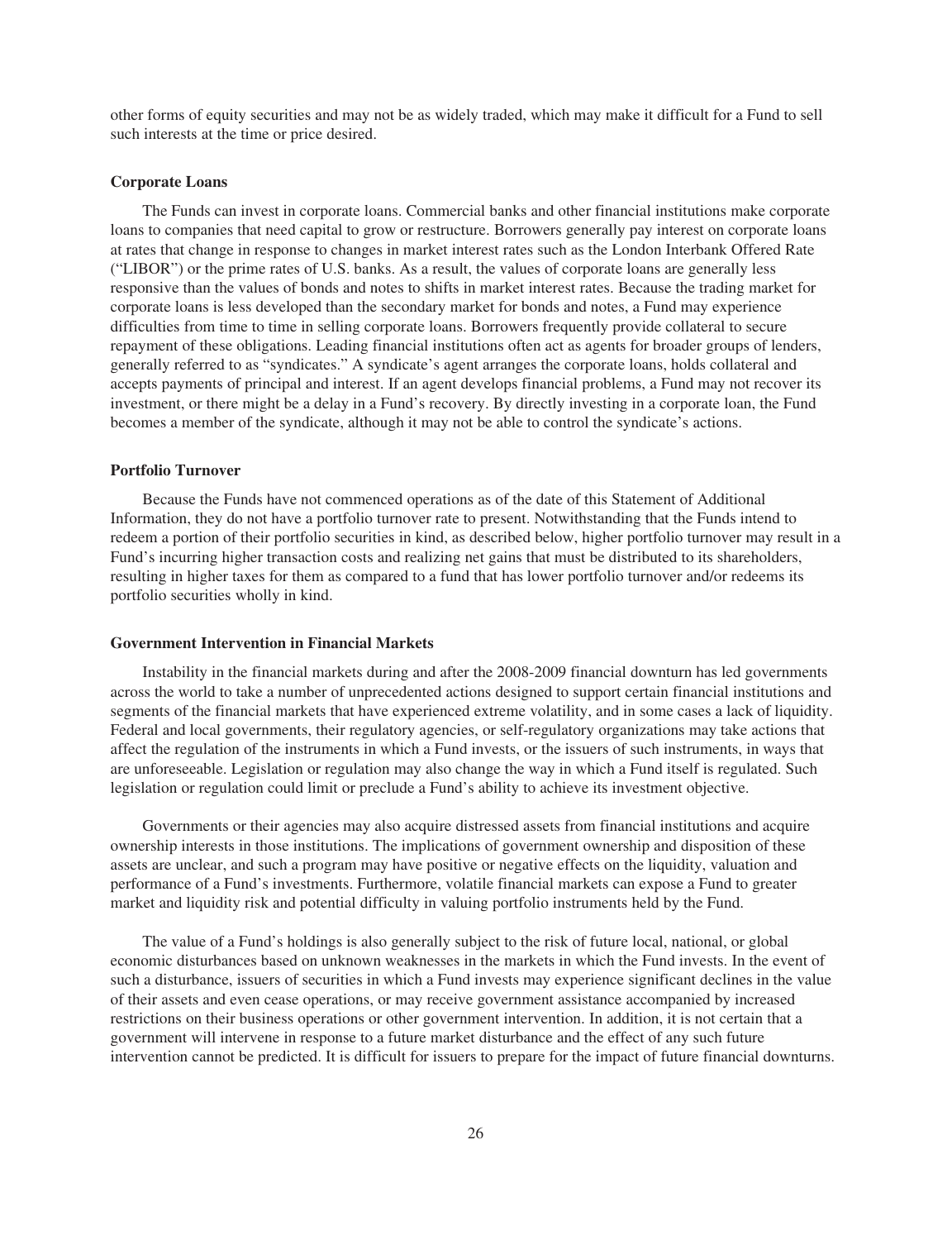## **Regulatory Risk**

Financial entities, such as investment companies and investment advisers, are generally subject to extensive government regulation and intervention. Government regulation and/or intervention may change the way a Fund is regulated, affect the expenses incurred directly by a Fund and the value of its investments, and limit and/or preclude a Fund's ability to achieve its investment objective. Government regulation may change frequently and may have significant adverse consequences. Moreover, government regulation may have unpredictable and unintended effects. Changes to current federal securities laws or the regulations thereunder could materially impact the value of assets a Fund holds, expose a Fund to additional costs, require changes to investment practices, and adversely affect a Fund's ability to pay dividends. While there continues to be uncertainty about the full impact of these and other regulatory changes, the Funds will be subject to a more complex regulatory framework, and may incur additional costs to comply with new requirements as well as to monitor for compliance in the future.

#### **Fund Operational Risk**

An investment in a Fund, like any fund, can involve operational risks arising from factors such as processing errors, human errors, inadequate or failed internal or external processes, failures in systems and technology, changes in personnel and errors caused by third-party service providers. The occurrence of any of these failures, errors or breaches could result in a loss of information, regulatory scrutiny, reputational damage or other events, any of which could have a material adverse effect on a Fund. While each Fund seeks to minimize such events through controls and oversight, there may still be failures that could cause losses to a Fund.

#### **Liquidation of Funds**

The Board may determine to close and/or liquidate a Fund at any time, which could have adverse tax consequences on taxable shareholders. In the event of the liquidation of a Fund, shareholders would receive a liquidating distribution in cash or in-kind equal to their proportionate interest in the Fund. A liquidating distribution would generally be a taxable event to shareholders, resulting in a gain or loss for tax purposes, depending upon a shareholder's basis in his or her shares of the Fund. A shareholder of a liquidating Fund will not be entitled to any refund or reimbursement of expenses borne, directly or indirectly, by the shareholder (such as Fund operating expenses), and a shareholder could receive an amount in liquidation less than the shareholder's original investment.

Any Fund expecting to close or liquidate will seek to retain its qualification as a regulated investment company under the Code during the liquidation period and, therefore, not to be taxed on any of its net capital gains realized from the sale of its assets or ordinary income earned that it timely distributes to shareholders. In the unlikely event that a Fund should lose its status as a regulated investment company during the liquidation process, the Fund would be subject to taxes which would reduce any or all of the types of liquidating distributions.

#### **Cyber Security Risk**

Investment companies, such as the Funds, and their service providers are exposed to operational and information security risks resulting from cyber-attacks, which may result in financial losses to a Fund and its shareholders. Cyber-attacks include, among other behaviors, stealing or corrupting data maintained online or digitally, denial of service attacks on websites, "ransomware" that renders systems inoperable until ransom is paid, the unauthorized release of confidential information or various other forms of cybersecurity breaches. Cyber-attacks affecting the Funds or the Investment Adviser, Custodian, Transfer Agent, Distributor, Administrator, Authorized Participants, intermediaries, trading counterparties, and other third-party service providers may adversely impact the Funds. For instance, cyber-attacks may interfere with the processing of shareholder transactions, impact the Funds' ability to calculate their NAVs, cause the release of confidential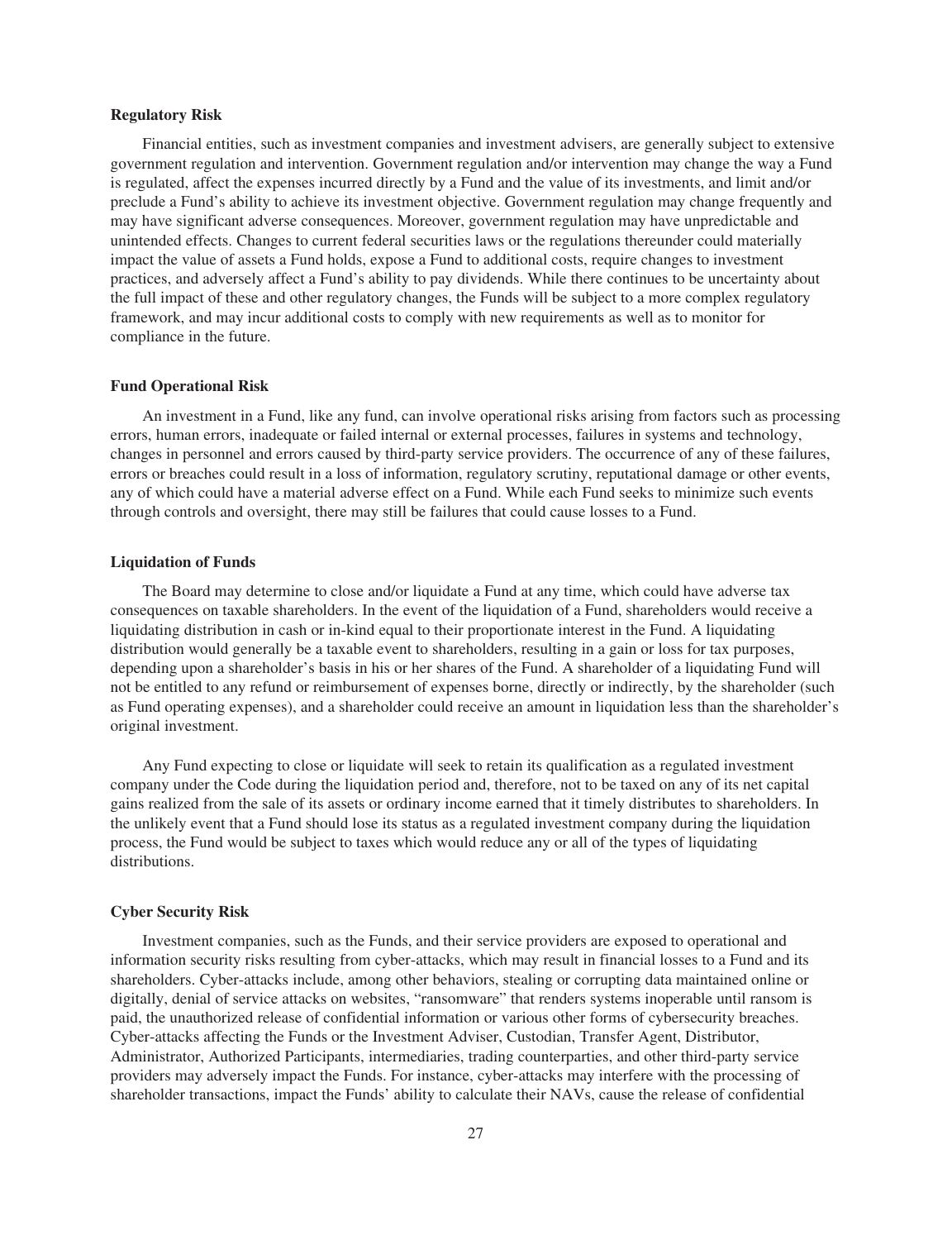company information, impede trading, subject the Funds to regulatory fines or financial losses, create potential legal liability for the Funds, including if they fail to adhere to state and other applicable laws governing shareholder notification of privacy breaches, and cause reputational damage. The Funds may also incur additional costs for cybersecurity risk management purposes. There can be no assurance that a cyber-attack will be prevented or detected and addressed in a timely manner. Similar types of cybersecurity risks are also present for companies in which the Funds invest, which could result in material adverse consequences for such companies, and may cause the Funds' investments in such companies to lose value or to prevent a redemption or creation from clearing in a timely manner.

Like with operational risk in general, the Trust has established business continuity plans and risk management systems designed to reduce cybersecurity risks . However, there are inherent limitations in these plans and systems, including that certain risks may not have been identified, in large part because different or unknown threats may emerge in the future. There is no guarantee that such efforts will succeed, especially because the Trust does not directly control the cybersecurity systems of companies in which the Funds may invest, trading counterparties or third party service providers to the Funds. There is also a risk that cybersecurity breaches may not be detected. The Funds and their shareholders could be negatively impacted as a result.

## **Initial Public Offerings**

The Funds may purchase securities in initial public offerings. These offerings may produce gains that positively affect Fund performance during any given period, but such securities may not be available during other periods, or, even if they are available, may not be available in sufficient quantity to have a meaningful impact on Fund performance. They may also, of course, produce losses.

#### **Authorized Participant Concentration Risk**

Only an authorized participant may engage in creation or redemption transactions directly with the Funds. The Funds have a limited number of intermediaries that act as authorized participants, and none of these authorized participants are or will be obligated to engage in creation or redemption transactions. To the extent that these intermediaries exit the business or are unable to or choose not to proceed with creation and/or redemption orders with respect to the Funds and no other authorized participant is able to step forward to create or redeem, shares may trade at a discount to NAV and possibly face trading halts and/or delisting.

#### **Cash Transactions Risk**

In certain instances, a Fund may effect creations and redemptions partly or wholly for cash, rather than in kind. As a result, an investment in a Fund may be less tax-efficient than an investment in an ETF, which generally are able to make in-kind redemptions and avoid being taxed on gain on the distributed portfolio securities at the ETF level. Because a Fund may effect redemptions partly or wholly for cash, rather than in-kind distributions, it may be required to sell portfolio securities in order to obtain the cash needed to distribute redemption proceeds. If a Fund recognizes gain on these sales, this generally will cause the Fund to recognize gain it might not otherwise have recognized, or to recognize such gain sooner than would otherwise be required if it were to distribute portfolio securities in kind. A Fund generally distributes these gains to shareholders to avoid being taxed on this gain at the Fund level and otherwise comply with the special tax rules that apply to it. This strategy may cause shareholders to be subject to tax on gains they would not otherwise be subject to, or at an earlier date than, if they had made an investment in a conventional ETF or a different ETMF. Moreover, cash transactions may have to be carried out over several days if the market for any of the Fund's portfolio holdings is relatively illiquid and may involve considerable brokerage fees and taxes. These brokerage fees and taxes, which will be higher than if a Fund sold and redeemed its shares principally in-kind, may be passed on to purchasers and redeemers of Creation Units in the form of creation and redemption transaction fees. In addition, these factors may result in wider spreads between the bid and the offered prices of the Fund's shares than for conventional ETFs.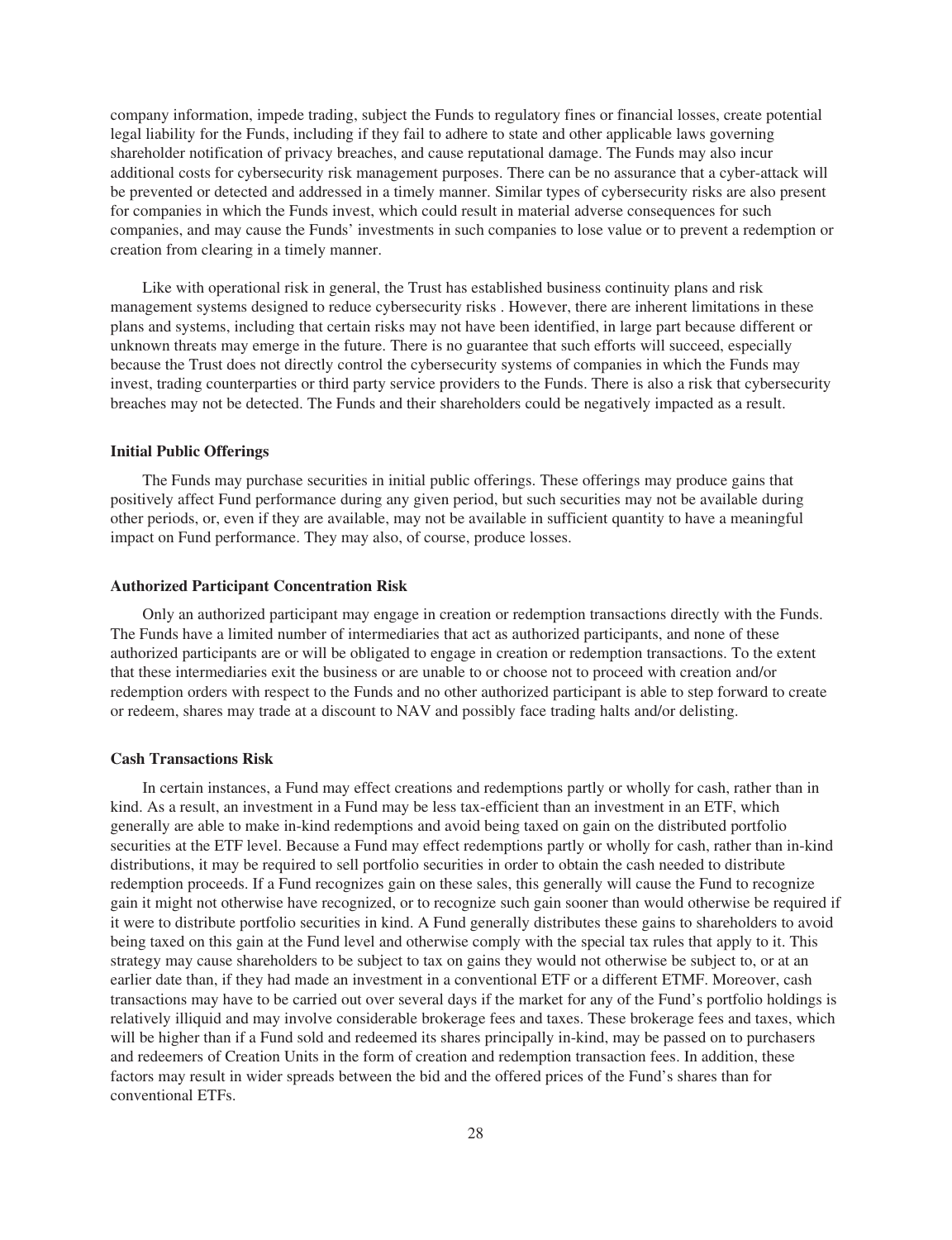#### **Contingent Pricing Risk**

Trading prices of Fund shares are directly linked to the Fund's next-computed NAV, which is normally determined as of 4:00 p.m. Eastern Time each Business Day (defined as days on which the New York Stock Exchange (NYSE) is open for business). Buyers and sellers of shares will not know the value of their purchases and sales until the Fund's NAV is determined at 4:00 p.m. Eastern Time. Like mutual funds, the Fund does not offer opportunities to transact intraday at currently determined (as opposed to end-of-day) prices. Trade prices are contingent upon the determination of NAV and may vary significantly from anticipated levels (including estimates based on disseminated intraday indicative values) during periods of market volatility. Although limit orders can be used to restrict differences between trade prices and NAV, they cannot be used to control or limit trade execution prices.

### **Market Trading Risk**

Individual Fund shares may be purchased and sold only on a national securities exchange or alternative trading system through a Broker, and may not be directly purchased or redeemed from the Fund. There can be no guarantee that an active trading market for shares will develop or be maintained, or that their listing will continue unchanged. Buying and selling shares may require you to pay brokerage commissions in addition to the premium/discount to NAV and expose you to other trading costs. Due to brokerage commissions and other transaction costs that may apply, frequent trading may detract from realized investment returns. Trading prices of shares may be above, at or below the Fund's NAV, will fluctuate in relation to NAV based on supply and demand in the market for shares and other factors, and may vary significantly from NAV during periods of market volatility. The return on your investment will be reduced when you sell shares at a discount or buy shares at a premium to NAV.

## **No Guarantee of Active Trading Market Risk**

While shares are listed on the Listing Exchange, there can be no assurance that active trading markets for shares will be maintained by market makers or authorized participants. Decisions by market makers or authorized participants to reduce their role or "step away" from these activities in times of market stress may result in a Fund's shares trading at a discount to its NAV and also in greater than normal intraday bid/ask spreads for the Fund's shares.

#### **Secondary Trading Market Issues**

Trading in shares on the Listing Exchange may be halted due to market conditions or for reasons that, in the view of the Listing Exchange, make trading in shares inadvisable. In addition, trading in shares on the Listing Exchange is subject to trading halts caused by extraordinary market volatility pursuant to the Listing Exchange "circuit breaker" rules. If a trading halt or unanticipated early closing of the Listing Exchange occurs, a shareholder may be unable to purchase or sell shares of a Fund. There can be no assurance that the requirements of the Listing Exchange necessary to maintain the listing of a Fund will continue to be met or will remain unchanged.

Market prices are not expected to correlate exactly to a Fund's NAV due to supply and demand imbalances and other factors. In addition, disruptions to creations and redemptions, adverse developments impacting market makers, authorized participants or other market participants, high market volatility or lack of an active trading market for the shares (including through a trading halt) may result in market prices for shares of a Fund that differ from its NAV or the intra-day value of the Fund's holdings. If an investor purchases shares at a time when the market price is at a premium to the NAV of the shares or sells at a time when the market price is at a discount to the NAV of the shares, then the investor may sustain losses.

Given the nature of the relevant markets for certain of the securities for the Funds, shares may trade at a larger premium or discount to NAV than a fund principally holding U.S. securities. In addition, the securities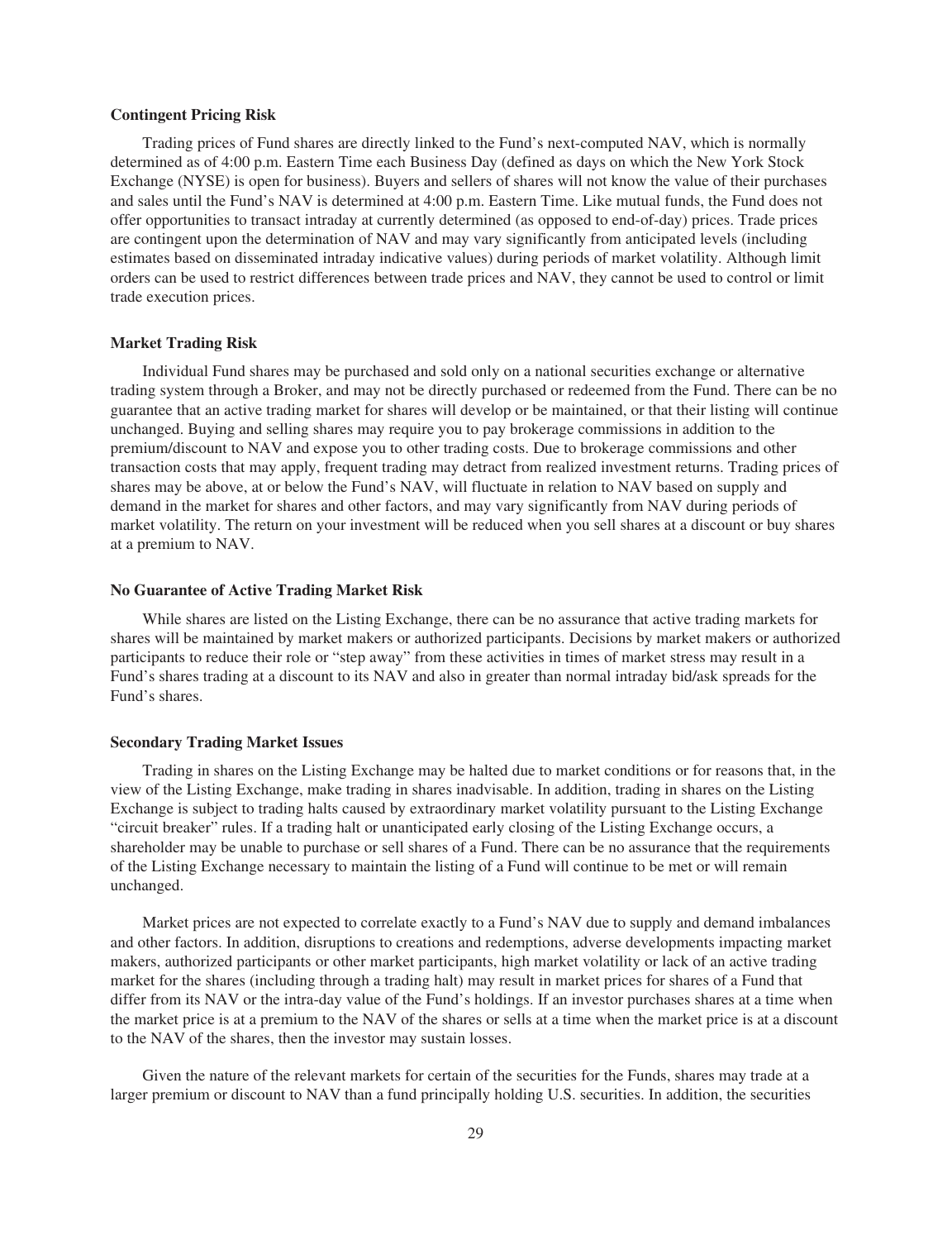held by a Fund may be traded in markets that close at a different time than the Listing Exchange. Liquidity in those securities may be reduced after the applicable closing times. Accordingly, during the time when the Listing Exchange is open but after the applicable market closing, fixing or settlement times, bid/ask spreads and the resulting premium or discount to the shares' NAV may widen.

When you buy or sell shares of a Fund through a broker, you will likely incur a brokerage commission or other charges imposed by brokers. In addition, the market price of shares, like the price of any exchange-traded security, includes a "bid-ask spread" or "premium/discount" charged by the market makers or other participants that trade the particular security. The spread of a Fund's shares varies over time based on the Fund's trading volume and market liquidity and may increase if the Fund's trading volume, the spread of the Fund's underlying securities, or market liquidity decrease. In times of severe market disruption, including when trading of a Fund's holdings may be halted, the premium/discount spread may increase significantly. This means that shares may trade at a discount to a Fund's NAV, and the discount is likely to be greatest during significant market volatility.

#### **Temporary Defensive Position**

When adverse market or economic conditions indicate to the Investment Adviser that a temporary defensive strategy is appropriate, each Fund may invest up to 100% of its assets in short-term investment grade debt obligations of the U.S. government, its agencies and instrumentalities, money market mutual funds, bank certificates of deposit, bankers' acceptances, high quality commercial paper, demand notes, cash and repurchase agreements. Under such circumstances, a Fund may not achieve its investment objective.

#### **Disclosure of Portfolio Holdings**

Pursuant to applicable law, each Fund publicly discloses its complete portfolio holdings quarterly within 60 days of the end of each calendar quarter. Each Fund discloses a complete list of its holdings in its semi-annual and annual reports, which are distributed to shareholders, and in publicly available quarterly holding reports on Forms N-Q and N-CSR, which are filed with the Commission and available, free of charge, on the Commission's EDGAR database at www.sec.gov. Each Fund may also disclose its top ten holdings by weight or by active weight (*i.e.*, relative to a benchmark) as of the end of each calendar quarter on the Funds' website, www.causewayfunds.com, and in sales materials.

As described below, and in accordance with the requirements of the Fund's exemptive relief, each Business Day, each Fund discloses a basket of securities, other instruments and/or cash for which the Fund issues and redeems Creation Units (as defined below). The daily basket used in creations and redemptions of a Fund's shares may not, and is not intended to, be representative of current portfolio holdings and likely will diverge, and may diverge significantly, from a Fund's current holdings.

Occasionally, certain third parties – including a Fund's service providers, independent rating and ranking organizations, intermediaries that distribute a Fund's shares, institutional investors and others – request information about the Fund's portfolio holdings or exposures. The Board has approved a policy and procedures for the protection of nonpublic information, which includes a policy and procedures relating to disclosure of the Funds' portfolio holdings or exposures. The Funds' policy is to disclose portfolio holdings or exposures to third parties only where a Fund believes there is a legitimate business purpose for the information and the recipient will not use the information to engage in excessive short-term trading of Fund shares or otherwise trade on the nonpublic information.

The Funds may provide at any time portfolio holdings or exposure information to their service providers, such as the Administrator, Distributor, Custodian, Investment Adviser, pricing services, independent registered public accountants, financial printers, legal counsel, proxy voting services, and other service providers, as well as to state and federal regulators and government agencies, and as otherwise requested by law or judicial process.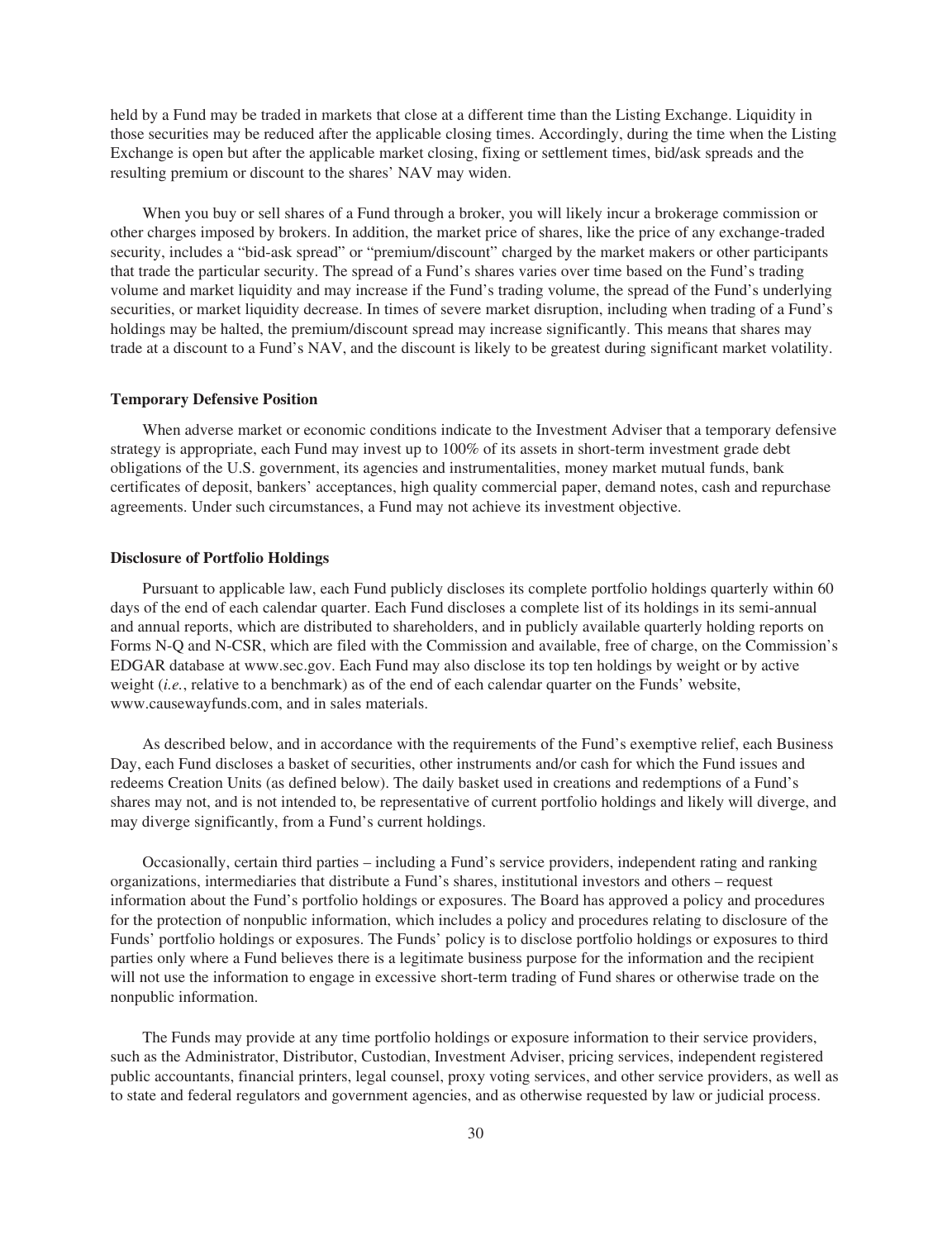The Funds and the Investment Adviser expect to provide portfolio holdings or exposure information to the following service providers:

| <b>Name</b>                                  | <b>Service</b>                                    |  |  |
|----------------------------------------------|---------------------------------------------------|--|--|
| The Bank of New York Mellon                  | Custodian; Transfer Agent                         |  |  |
| Charles River Systems, Inc.                  | Trading and compliance system                     |  |  |
| Omgeo LLC                                    | Automated trade matching service                  |  |  |
| Misys International Banking Systems, Inc.    | Automated foreign exchange trade matching service |  |  |
| Eagle Investment Systems Corp.               | Portfolio accounting system                       |  |  |
| Electra-Reconciliation                       | Automated reconciliation service                  |  |  |
| FactSet Research Systems Inc.                | Online database system for portfolio analytics    |  |  |
| Interactive Data Corporation                 | Pricing vendor                                    |  |  |
| <b>ISS</b>                                   | Proxy research and recordkeeping service          |  |  |
| <b>SEI Investments Global Funds Services</b> | Fund accountant and Administrator                 |  |  |
| SEI Investments Distribution Co.             | <b>Fund Distributor</b>                           |  |  |
| Various broker-dealers                       | Purchases and sales of securities                 |  |  |
| LexisNexis                                   | Global watchlists compliance service              |  |  |
| Varden Technologies, Inc.                    | Client and investor reporting system              |  |  |
| Abel Noser Corp.                             | Trade execution assessment service                |  |  |
| <b>FXTransparency</b>                        | Trade execution assessment service                |  |  |
| <b>FX</b> Connect                            | Trade execution service                           |  |  |
| <b>IIV</b> Calculation Provider              | Intraday Indicative Value calculation service     |  |  |
|                                              |                                                   |  |  |

The Funds, through their Administrator or other market data providers, disclose holdings or exposures and other related portfolio information to independent rating and ranking organizations on or after the 15<sup>th</sup> Business Day after the end of each quarter. The Funds disclose their quarterly portfolio holdings or exposures to consultants, investment advisory firms, and investors which have requested them on or after the 15<sup>th</sup> Business Day after quarter-end for due diligence purposes. The Funds disclose their top ten holdings by weight, the five largest performance contributors and detractors, and significant portfolio increases and decreases, to advisers of investors in the Funds, and other investors or prospective investors who request them, typically by the fifth Business Day after month-end. The Funds also send quarterly reports to investors who have requested them, and/ or their advisers, containing the Funds' holdings or exposures generally by the third week after quarter-end.

Portfolio managers may also disclose and discuss particular portfolio holdings in interviews with the press and other media outlets, or with representatives of consultants, investment advisory firms or investors, from time to time.

Subject to the policies and procedures approved by the Board, the executive officers of the Trust authorize disclosure of the Funds' portfolio holdings. Neither the Funds nor any service provider to the Funds may receive compensation or other consideration for providing portfolio holdings information.

In addition to the foregoing, the Investment Adviser has policies and procedures designed to safeguard confidential information, including policies and procedures prohibiting the Investment Adviser's employees from communicating to third parties any material nonpublic information relating to the Funds' portfolio holdings. The Investment Adviser's policies and procedures, in addition to the Funds' policies and procedures relating to the disclosure of the Funds' portfolio holdings, are designed to reduce potential conflicts of interest between Fund shareholders and the Investment Adviser.

The Investment Adviser provides investment advice to clients other than the Funds that have investment objectives that may be substantially similar to those of certain Funds. These clients also may have portfolios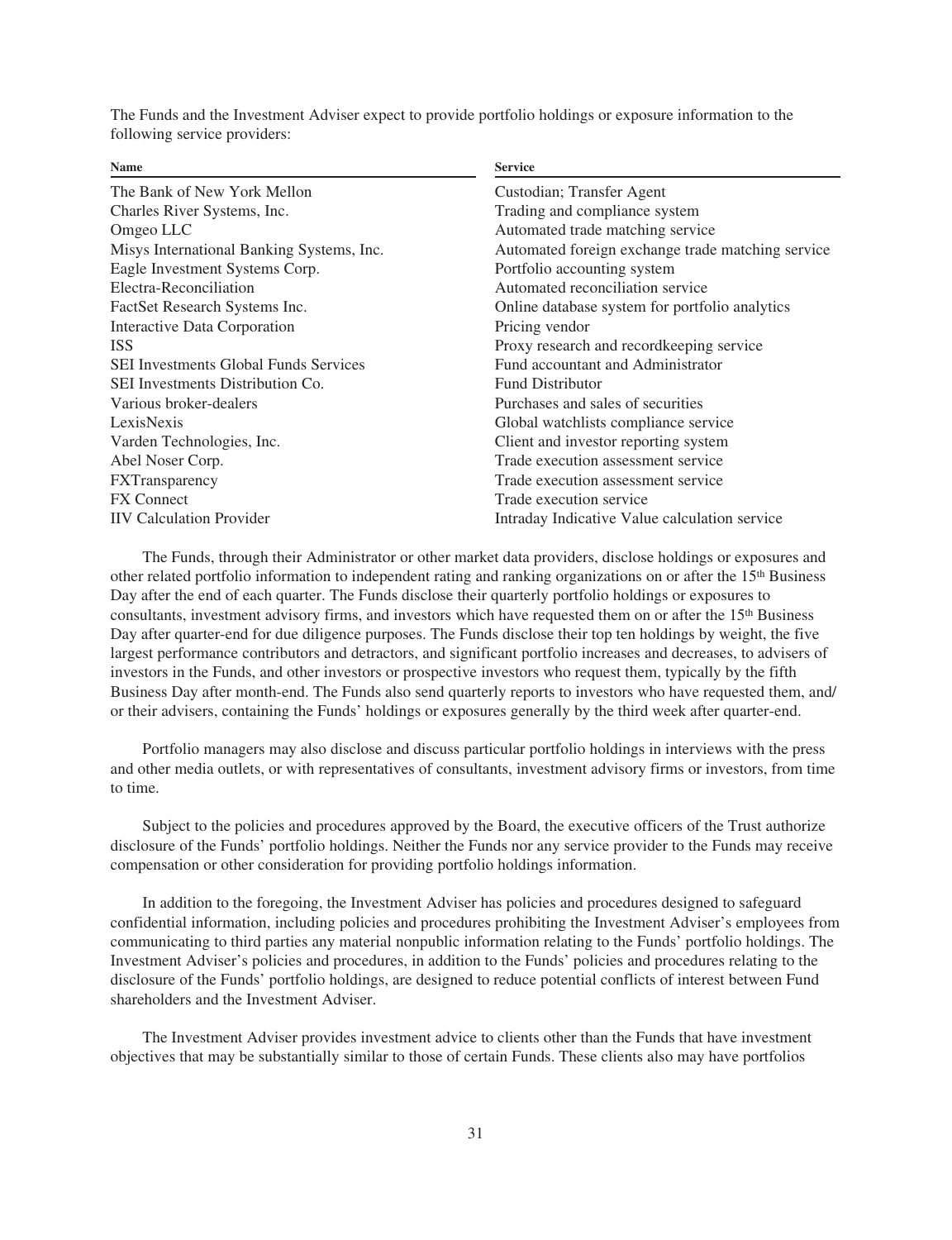consisting of holdings substantially similar to those of certain Funds and generally have access to current portfolio holdings information for their accounts. These clients do not owe the Funds or their investment professionals a duty of confidentiality with respect to disclosure of their portfolio holdings. The Investment Adviser may disclose portfolio holdings of an unnamed "representative account," which may be substantially similar to a Fund's holdings, to investment professionals and other third parties for due diligence purposes.

## **MANAGEMENT OF THE FUND**

The Trustees oversee the actions of the Investment Adviser and other service providers and decide upon matters of general policy. The Trustees also review the actions of the Trust's officers, who conduct and supervise the daily business operations of the Trust.

The Board currently consists of four Trustees. None of the Trustees is an "interested person" (as defined in Section 2(a) (19) of the 1940 Act) of the Trust and therefore each Trustee is considered an "Independent Trustee."

The Trustees and officers of the Trust are:

| Name,<br>Address.<br>Age <sup>1</sup> | Position(s)<br>Held with the<br>Trust                | Term of Office<br>and Length of<br>Time Served <sup>2</sup> | Principal Occupation(s)<br>During Past 5 Years                                                                                                                                                                                                              | Number<br>of<br>Portfolios<br>in the<br>Trust<br>Complex<br>Overseen<br>bv<br>Trustee <sup>3</sup> | Other<br>Director-<br>ships<br>Held by<br>Trustee <sup>4</sup>                                      |
|---------------------------------------|------------------------------------------------------|-------------------------------------------------------------|-------------------------------------------------------------------------------------------------------------------------------------------------------------------------------------------------------------------------------------------------------------|----------------------------------------------------------------------------------------------------|-----------------------------------------------------------------------------------------------------|
| <b>INDEPENDENT</b>                    |                                                      |                                                             |                                                                                                                                                                                                                                                             |                                                                                                    |                                                                                                     |
| TRUSTEES<br>John R. Graham<br>Age: 56 | Trustee:<br>Chairman<br>of the<br>Audit<br>Committee | Since 11/17;<br>Audit<br>Chairman<br>since $11/17$          | Film Composer (since 2005);<br>Senior Vice President,<br>Corporate Financial<br>Development and<br>Communications, The Walt<br>Disney Company (2004-<br>2005); Senior Vice President,<br>Mergers and Acquisitions,<br>Lehman Brothers Inc. (2000-<br>2004). | 8                                                                                                  | None                                                                                                |
| Lawry J. Meister<br>Age: 55           | Trustee                                              | Since 11/17                                                 | President, Steaven Jones<br>Development Company, Inc.<br>(real estate firm) (since<br>1995); President, Creative<br>Office Properties (real estate<br>$firm)$ (since 2012).                                                                                 | 8                                                                                                  | None                                                                                                |
| Victoria B. Rogers<br>Age: 56         | Trustee                                              | Since 11/17                                                 | President, the Rose Hills<br>Foundation (since 1996).                                                                                                                                                                                                       | 8                                                                                                  | Director,<br><b>TCW</b><br>Funds,<br>Inc. and<br><b>TCW</b><br>Strategic<br>Income<br>Fund,<br>Inc. |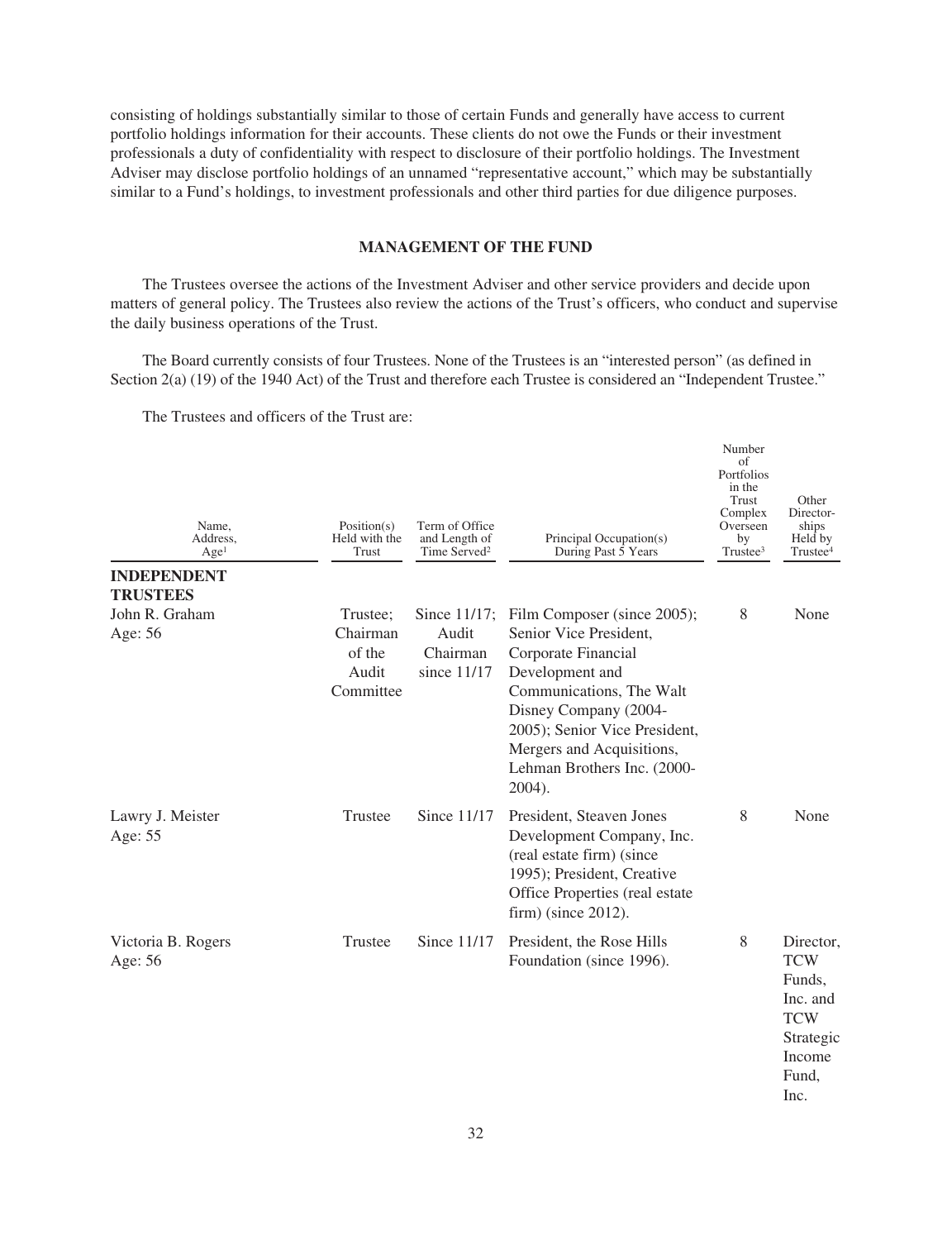| Name,<br>Address,<br>Age <sup>1</sup>                                                                           | Position(s)<br>Held with the<br><b>Trust</b>                 | Term of Office<br>and Length of<br>Time Served <sup>2</sup> | Principal Occupation(s)<br>During Past 5 Years                                                                                                                                                                                                                                                                                            | of<br>Portfolios<br>in the<br><b>Trust</b><br>Complex<br>Overseen<br>by<br>Trustee <sup>3</sup> | Other<br>Director-<br>ships<br>Held by<br>Trustee <sup>4</sup> |
|-----------------------------------------------------------------------------------------------------------------|--------------------------------------------------------------|-------------------------------------------------------------|-------------------------------------------------------------------------------------------------------------------------------------------------------------------------------------------------------------------------------------------------------------------------------------------------------------------------------------------|-------------------------------------------------------------------------------------------------|----------------------------------------------------------------|
| Eric H. Sussman<br>Age: 51                                                                                      | Trustee;<br>Chairman of<br>the Board                         | Trustee<br>since 11/17;<br>Board<br>Chairman<br>since 11/17 | <b>Adjunct Professor (since July</b><br>2017), Senior Lecturer (June<br>2011-July 2017) and Lecturer<br>$(1995\text{-June }2011)$ , Anderson<br>Graduate School of<br>Management, University of<br>California, Los Angeles;<br>President, Amber Capital, Inc.<br>(real estate investment and<br>financial planning firm)<br>(since 1993). | 8                                                                                               | None                                                           |
| <b>OFFICERS</b>                                                                                                 |                                                              |                                                             |                                                                                                                                                                                                                                                                                                                                           |                                                                                                 |                                                                |
| <b>Turner Swan</b><br>11111 Santa Monica Blvd.,<br>15 <sup>th</sup> Floor, Los Angeles,<br>CA 90025<br>Age: 56  | President                                                    | Since $12/16$                                               | General Counsel, Secretary,<br>and Member of the<br>Investment Adviser or the<br>Investment Adviser's parent<br>(since 2001); Compliance<br>Officer of the Investment<br>Adviser (since 2010).                                                                                                                                            | N/A                                                                                             | N/A                                                            |
| Kurt J. Decko<br>11111 Santa Monica Blvd.,<br>15 <sup>th</sup> Floor, Los Angeles,<br>CA 90025<br>Age: 43       | Chief<br>Compliance<br>Officer and<br>Assistant<br>Secretary | Since $12/16$                                               | Chief Compliance Officer/<br>Senior Legal Counsel of the<br><b>Investment Adviser</b> (since<br>January 2015); Partner, K&L<br>Gates LLP (2010-2014).                                                                                                                                                                                     | N/A                                                                                             | N/A                                                            |
| Eric Kleinschmidt <sup>5</sup><br>One Freedom Valley Drive Oaks,<br>PA 19456<br>Age: 49                         | Treasurer                                                    | Since 11/17                                                 | Director of Fund Accounting<br>of the Administrator<br>(since 2004).                                                                                                                                                                                                                                                                      | N/A                                                                                             | N/A                                                            |
| Gretchen W. Corbell<br>11111 Santa Monica Blvd.,<br>15 <sup>th</sup> Floor, Los Angeles,<br>CA 90025<br>Age: 46 | Secretary                                                    | Since 12/16                                                 | Attorney of the Investment<br>Adviser (since 2004).                                                                                                                                                                                                                                                                                       | N/A                                                                                             | N/A                                                            |
| Gracie V. Fermelia<br>11111 Santa Monica Blvd.,<br>15 <sup>th</sup> Floor, Los Angeles,<br>CA 90025<br>Age: 56  | Vice<br>President<br>and<br>Assistant<br>Secretary           | Since $12/16$                                               | Chief Operating Officer and<br>Member of the Investment<br>Adviser or the Investment<br>Adviser's parent (since 2001);<br>Chief Compliance Officer of<br>the Investment Adviser and<br>the Trust (2005-2015).                                                                                                                             | N/A                                                                                             | N/A                                                            |

Number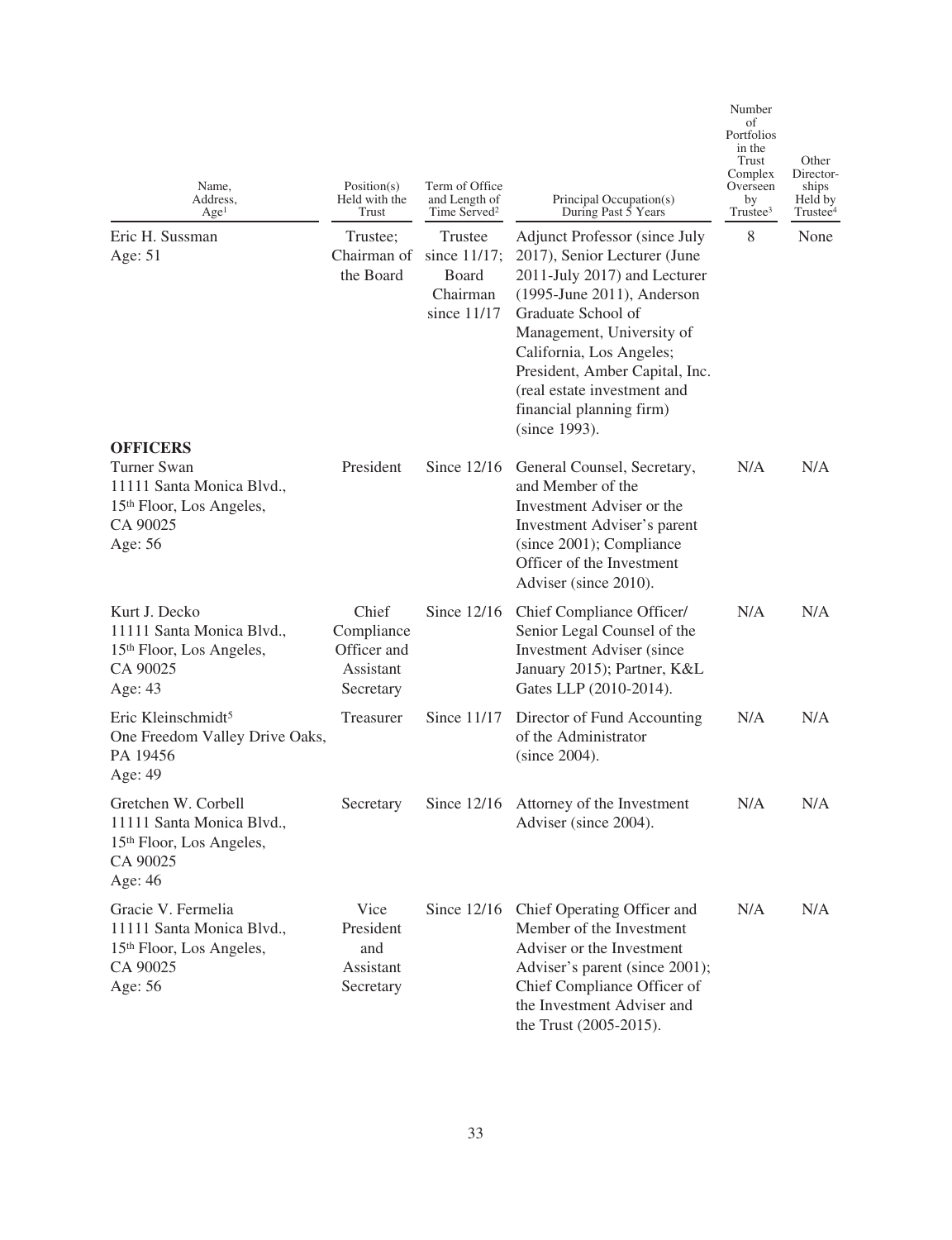| Name,<br>Address.<br>Age <sup>1</sup>                                                | Position(s)<br>Held with the<br>Trust              | Term of Office<br>and Length of<br>Time Served <sup>2</sup> | Principal Occupation(s)<br>During Past $\bar{5}$ Years                                                                                                     | Number<br>of<br>Portfolios<br>in the<br>Trust<br>Complex<br>Overseen<br>by<br>Trustee <sup>3</sup> | Other<br>Director-<br>ships<br>Held by<br>Trustee <sup>4</sup> |
|--------------------------------------------------------------------------------------|----------------------------------------------------|-------------------------------------------------------------|------------------------------------------------------------------------------------------------------------------------------------------------------------|----------------------------------------------------------------------------------------------------|----------------------------------------------------------------|
| Lisa Whittaker <sup>5</sup><br>One Freedom Valley Drive Oaks,<br>PA 19456<br>Age: 39 | Vice<br>President<br>and<br>Assistant<br>Secretary | Since $11/17$                                               | Corporate Counsel of the<br>Administrator (since 2012);<br>Associate Counsel and<br>Compliance Officer, The<br>Glenmede Trust Company<br>$(2011 - 2012)$ . | N/A                                                                                                | N/A                                                            |

- <sup>1</sup> Each Trustee may be contacted by writing to the Trustee c/o Causeway ETMF Trust, One Freedom Valley Drive, Oaks, PA 19456.
- <sup>2</sup> Each Trustee holds office during the lifetime of the Trust until his or her sooner resignation, retirement, removal, death or incapacity in accordance with the Trust's Declaration of Trust. The president, treasurer and secretary each holds office at the pleasure of the Board or until he or she sooner resigns in accordance with the Trust's Bylaws.
- <sup>3</sup> The "Trust Complex" consists of all registered investment companies for which the Investment Adviser serves as investment adviser. As of the date hereof, the Trust Complex consists of one investment company with six portfolios – Causeway International Value Fund, Causeway Global Value Fund, Causeway Emerging Markets Fund, Causeway International Opportunities Fund, Causeway Global Absolute Return Fund, and Causeway International Small Cap Fund – and one investment company with two portfolios – International Value NextShares and Global Value NextShares.
- <sup>4</sup> Directorships of companies required to report to the Commission under the Securities Exchange Act of 1934 (*i.e.*, "public companies") or other investment companies registered under the 1940 Act.
- <sup>5</sup> These officers of the Trust also serve as officers of one or more mutual funds for which SEI Investments Company or an affiliate acts as investment manager, administrator or distributor.

The following provides information in addition to that set forth in the table above regarding relevant qualifications, experience, attributes or skills of each Trustee.

John R. Graham: Mr. Graham joined the Board of the other Trust in the Trust Complex in 2008 and has been Chairman of the Audit Committee of that Trust since 2013. Mr. Graham has over 20 years of experience in the financial services and investment banking industries, including holding a senior position at a large public company and senior positions with investment banking firms. He was previously a financial consultant, where he specialized in valuation, merger advice, value-based management, and other finance-related work. Mr. Graham holds an MBA.

Lawry J. Meister: Ms. Meister joined the Board of the other Trust in the Trust Complex in 2008 and has extensive experience in the investment banking, management consulting, and commercial real estate industries. Since 1995, she has been President of a development company specializing in the management of commercial real estate primarily in Southern California. Other experience includes positions in marketing, as a business analyst and as a financial analyst. Ms. Meister holds an MBA. She serves on the Board of Trustees of Wellesley College and previously served on the Board of Trustees of St. Matthew's Parish School (Pacific Palisades, CA).

Victoria B. Rogers: Ms. Rogers joined the Board of the other Trust in the Trust Complex in 2013. Ms. Rogers is President of The Rose Hills Foundation, a \$475 million foundation based in Los Angeles, California. She also serves on the Boards of Trustees of Polytechnic School (Pasadena, California) and Stanford University. Ms. Rogers serves on the boards of two other mutual funds. Previously, Ms. Rogers served on the Boards of Trustees of The Chandler School (Pasadena, California), The Hotchkiss School (Lakeville, Connecticut) and the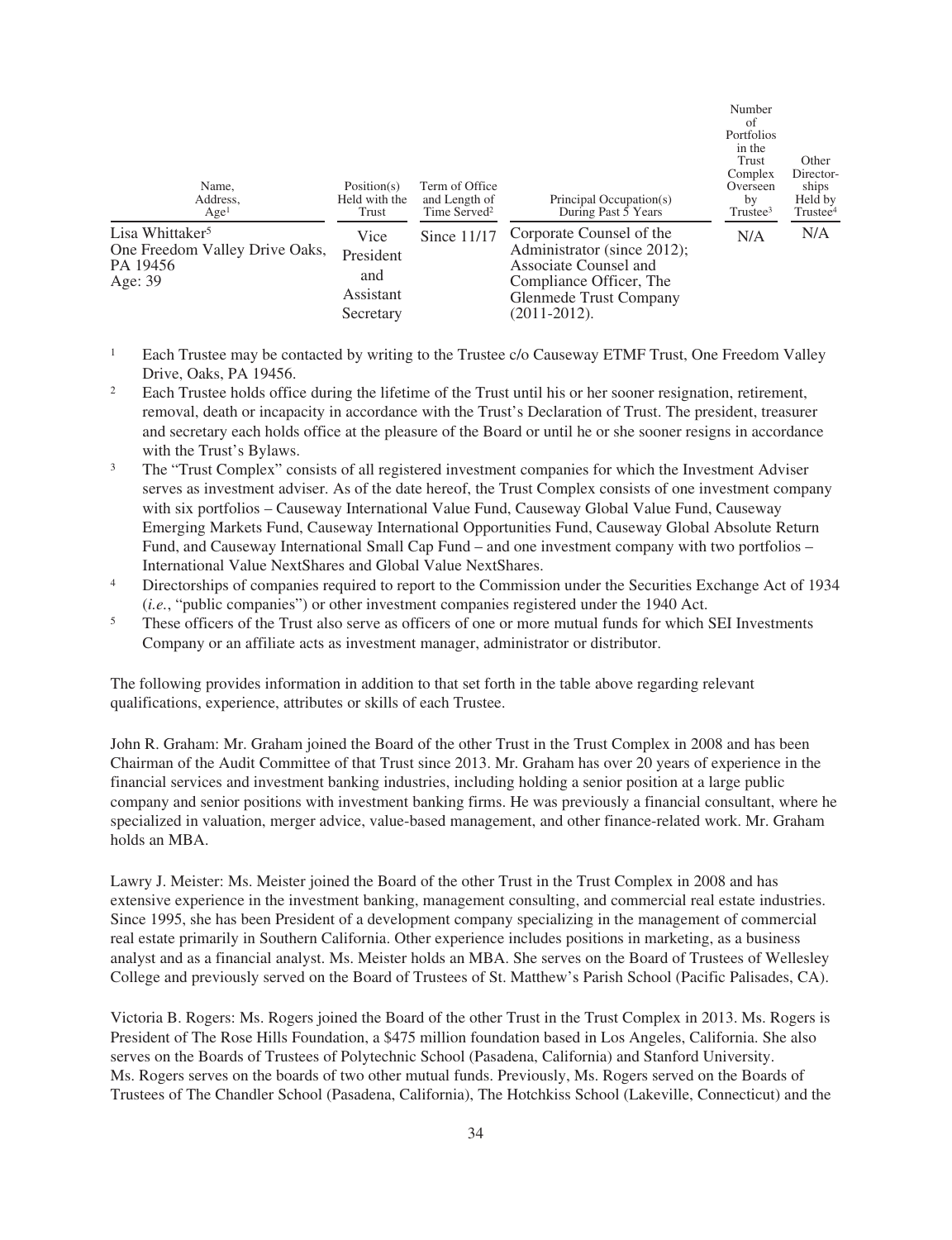YMCA of Metropolitan Los Angeles. Ms. Rogers has substantial experience in the area of taxes, accounting, non-profit organizations and foundation management, having been previously employed by Deloitte & Touche LLP, Security Pacific Bank and The Whittier Trust Company.

Eric H. Sussman: Mr. Sussman has been a Trustee since the inception of the other Trust in the Trust Complex in October 2001, and Chairman of the Board of that Trust since 2013. Since 1995, Mr. Sussman has been a Lecturer (Senior Lecturer since 2011) and, since 2017, an Adjunct Professor at the University of California, Los Angeles, Anderson Graduate School of Management, where he has taught accounting, financial reporting, finance, and real estate investment and finance. Since 1993, he has been President or Managing Member of a real estate development and management company. Mr. Sussman holds an MBA, and is a Certified Public Accountant. Mr. Sussman was an independent Trustee and Chairman of the Board of a U.S. value equity mutual fund that closed in 2010.

The Board believes that each Trustee on an individual basis and in combination with the other Trustees is qualified to serve on the Board. Among other things, the Board considered each Trustee's experience, qualifications, attributes and skills, as well as the actual service and commitment of each Trustee during his or her tenure on the Board of the other Trust in the Trust Complex. Notwithstanding the accomplishments noted above, none of the Independent Trustees is considered an "expert" within the meaning of the federal securities laws with respect to information in the Fund's registration statement.

# **Board Structure**

An Independent Trustee serves as Chair of the Board. The Independent Chair's responsibilities include presiding at all meetings of the Board and all meetings of the Independent Trustees, approving Board meeting schedules and agendas, and serving as a liaison among the other Trustees, and with Trust officers and management personnel.

The Board holds four regularly scheduled in-person meetings each year. The Board holds special meetings as needed, including a special meeting to review materials in advance of the Board's consideration of renewal of the Funds' Investment Advisory Agreements, either in person or by telephone, to address matters arising between regular meetings. The Independent Trustees meet separately at meetings of the Board without management present, as needed.

The Board conducts a self-assessment on an annual basis, and considers whether the structure of the Board and its Committees are appropriate under the circumstances. As part of this self-assessment, the Board considers several factors, including the number of funds overseen by the Board.

The Board sets broad policies for the Trust and appoints Trust officers. The Board oversees the performance of the Investment Adviser and the Trust's other service providers. As part of its oversight function, the Board monitors the Investment Adviser's risk management activities, including, as applicable, its management of investment, compliance and operational risks, through the receipt of periodic reports and presentations. The Board relies on Trust officers, advisory personnel and service providers to manage applicable risks and report exceptions to the Board to enable it to exercise its oversight responsibility. To this end, the Board receives reports from such parties at least quarterly, including, but not limited to, reports on risk, investment performance, portfolio composition and characteristics, marketing, brokerage commissions, and valuation. Similarly, the Board receives quarterly reports from the Trust's chief compliance officer ("CCO"), including, but not limited to, reports on various aspects of the Trust's compliance program, and the Independent Trustees have an opportunity to meet separately each quarter with the CCO. The CCO typically provides the Board with updates regarding the Trust's compliance policies and procedures, including any enhancements, and provides a written report discussing the Trust's compliance program at least annually. The Board expects all parties, including, but not limited to, the Investment Adviser, service providers and the CCO, to inform the Board on an intra-quarter basis if a material issue arises that requires the Board's oversight.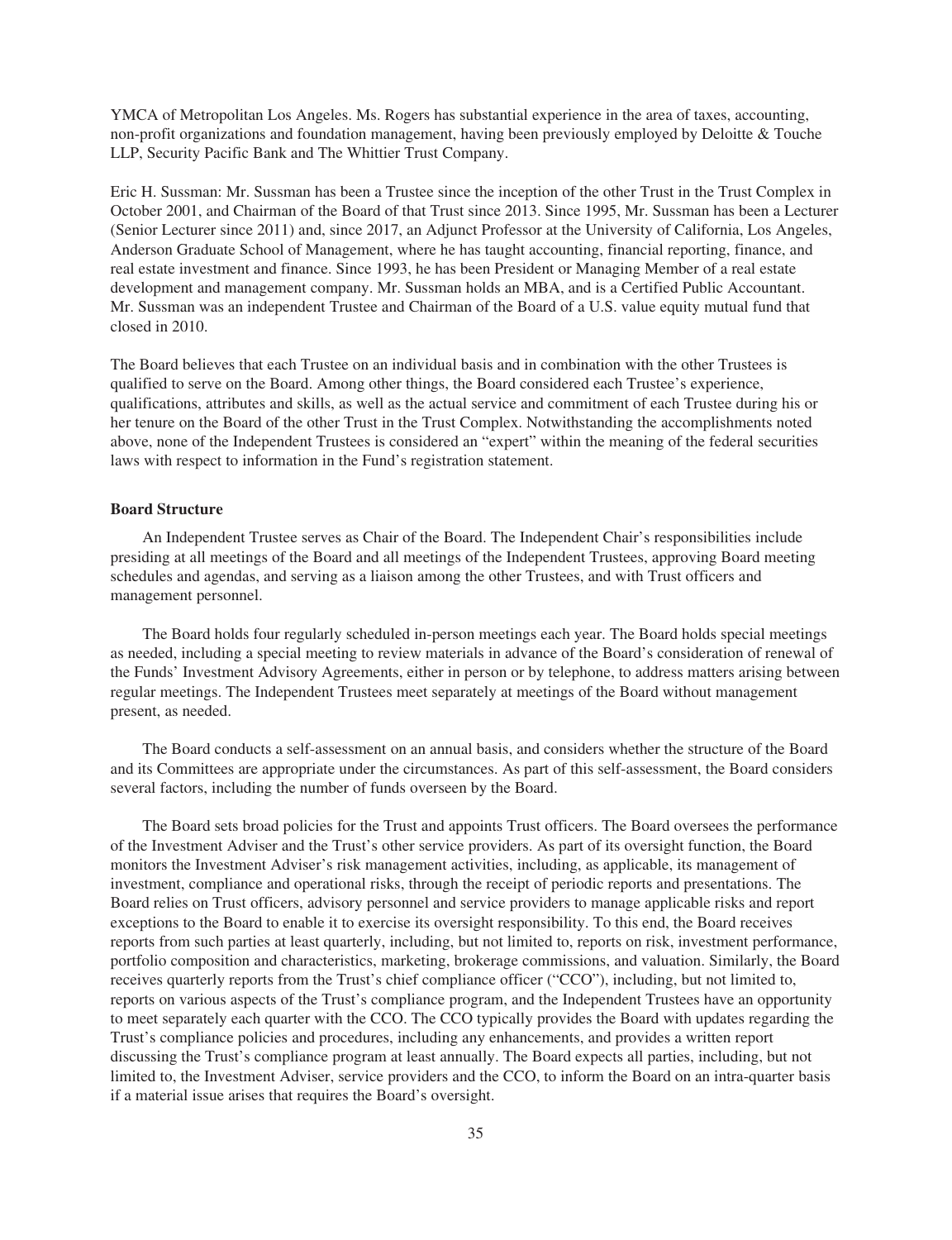The Board generally exercises its oversight as a whole, but has delegated certain oversight functions to an Audit Committee and a Nominating Committee. The functions of these Committees are discussed below.

The Audit Committee and Nominating Committee are both comprised of all of the Trustees of the Trust who are Independent Trustees. The Audit Committee operates under a written charter and its purposes are: (i) to oversee the accounting and financial reporting processes of the Trust and its internal control over financial reporting and, as the Committee deems appropriate, to inquire into the internal control over financial reporting of certain third-party service providers; (ii) to oversee the quality and integrity of the Trust's financial statements and the independent audit thereof; (iii) to oversee, or, as appropriate, assist Board oversight of, the Trust's compliance with legal and regulatory requirements that relate to the Trust's accounting and financial reporting, internal control over financial reporting and independent audits; (iv) to approve the engagement of the Trust's independent auditors and, in connection therewith, to review and evaluate the qualifications, independence and performance of the Trust's independent auditors; and (v) to act as liaison between the Trust's independent auditors and the full Board.

The purpose of the Nominating Committee is to nominate persons to serve as Independent Trustees. Meetings of the Nominating Committee are called on an "as needed" basis, and held as often as deemed appropriate by the Nominating Committee. The Nominating Committee operates under a written charter and it may consider candidates suggested by, among others, members of the Board, if any, who are interested persons of the Trust and the Investment Adviser. Any shareholder of the Trust may submit names of individuals to be considered by the Nominating Committee or the Board, as applicable, provided, however, (i) that such person was a shareholder of record at the time of submission of such names and is entitled to vote at the applicable shareholder meeting, and (ii) that the Nominating Committee or the Board, as applicable, shall make the final determination of persons to be nominated. Once the Trust has completed a fiscal period, the number of Audit Committee and Nominating Committee meetings will be reported.

The Trust does not pay salaries to any of its officers or fees to any of its Trustees, if any, affiliated with the Investment Adviser. Each Independent Trustee receives a quarterly meeting fee of \$2,500. In addition, the Audit Committee Chair receives an annual retainer of \$5,000 and the Chairman receives an annual retainer of \$5,000. These expenses will be allocated on the basis of relative asset size among the Funds. The Independent Trustees separately receive compensation from the other registered investment company overseen by the Trustees. As of the date of this Statement of Additional Information, the Trust had not commenced operations. The following table sets forth information concerning fees paid to, and retirement benefits accrued for, Independent Trustees during the fiscal year ended September 30, 2017 related to services provided to the other registered investment company overseen by the Trustees:

| Name of<br><b>Trustee</b> | Aggregate<br><b>Compensation</b><br>from the<br><b>Funds</b> | <b>Pension or</b><br><b>Retirement</b><br><b>Benefits Accrued</b><br>as Part of Fund<br><b>Expenses</b> | <b>Estimated Annual</b><br><b>Benefits Upon</b><br><b>Retirement</b> | <b>Total Compensation</b><br>from Fund<br>Complex* Paid to<br>Trustees |  |
|---------------------------|--------------------------------------------------------------|---------------------------------------------------------------------------------------------------------|----------------------------------------------------------------------|------------------------------------------------------------------------|--|
| John R. Graham            | N/A                                                          | N/A                                                                                                     | N/A                                                                  | \$100,000                                                              |  |
| Lawry J. Meister          | N/A                                                          | N/A                                                                                                     | N/A                                                                  | \$ 80,000                                                              |  |
| Victoria B Rogers         | N/A                                                          | N/A                                                                                                     | N/A                                                                  | \$ 80,000                                                              |  |
| Eric H. Sussman           | N/A                                                          | N/A                                                                                                     | N/A                                                                  | \$105,000                                                              |  |

As of the date hereof, the "Fund Complex" consists of one investment company with six portfolios — Causeway International Value Fund, Causeway Global Value Fund, Causeway Emerging Markets Fund, Causeway International Opportunities Fund, Causeway Global Absolute Return Fund and Causeway International Small Cap Fund – and one investment company with two portfolios – International Value NextShares and Global Value NextShares. Total Compensation from the Fund Complex paid to the Trustees is expected to increase in 2018.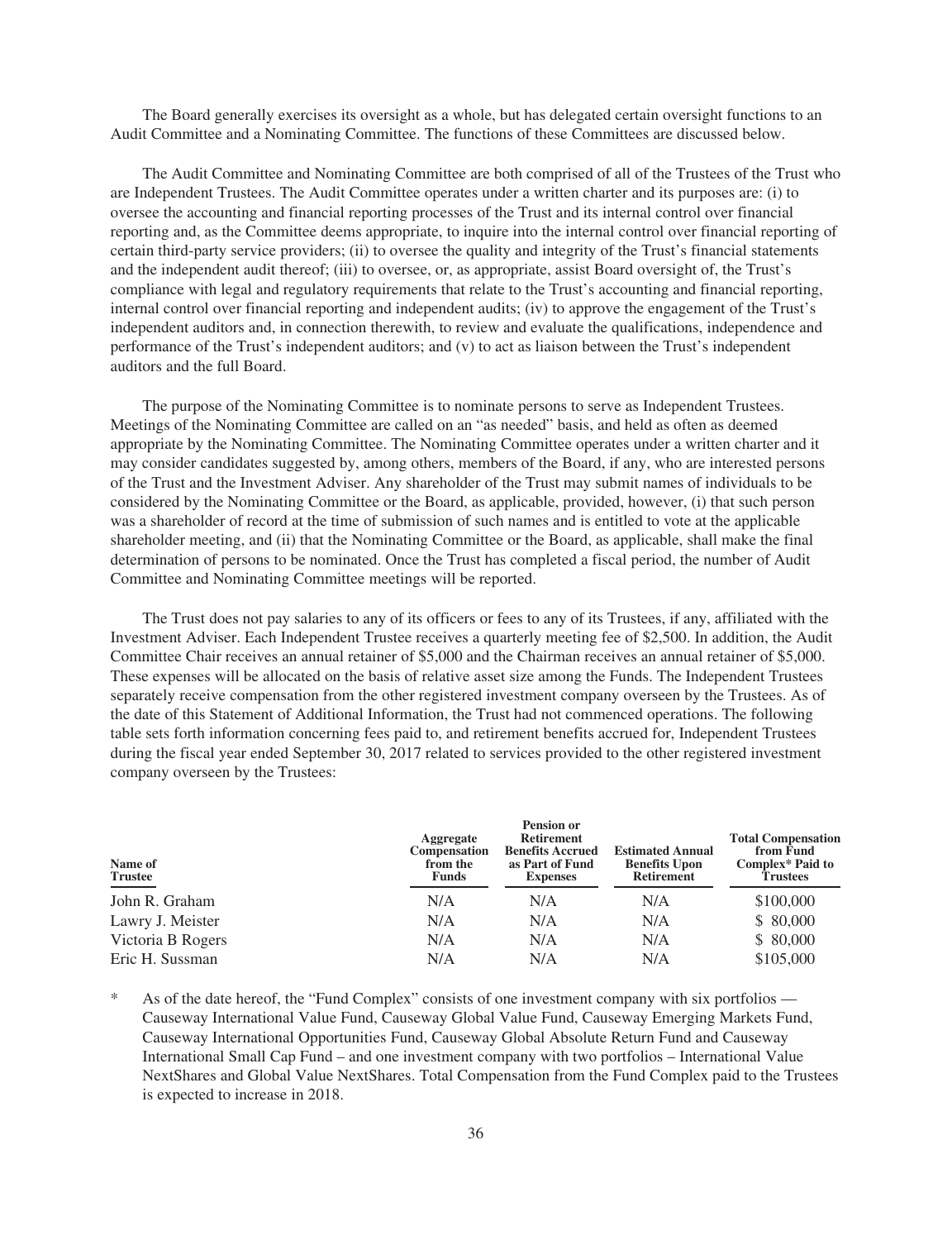The following table discloses the dollar range of equity securities beneficially owned by each Trustee (i) in the Funds and (ii) on an aggregate basis in any registered investment companies overseen by the Trustee within the same family of investment companies as the Trust as of January 1, 2018. As of this date, the Funds had not commenced operations.

| <b>Name of Trustee</b> | <b>Dollar Range of Equity</b><br><b>Securities in the International</b><br><b>Value NextShares</b> | <b>Dollar Range of Equity</b><br><b>Securities in the Global</b><br><b>Value NextShares</b> | <b>Aggregate Dollar Range of Equity</b><br><b>Securities in All Registered</b><br><b>Investment Companies Overseen by</b><br><b>Trustee in Family of Investment</b><br>Companies* |  |
|------------------------|----------------------------------------------------------------------------------------------------|---------------------------------------------------------------------------------------------|-----------------------------------------------------------------------------------------------------------------------------------------------------------------------------------|--|
| John R. Graham         | N/A                                                                                                | N/A                                                                                         | Over \$100,000                                                                                                                                                                    |  |
| Lawry J. Meister       | N/A                                                                                                | N/A                                                                                         | Over \$100,000                                                                                                                                                                    |  |
| Victoria B. Rodgers    | N/A                                                                                                | N/A                                                                                         | Over \$100,000                                                                                                                                                                    |  |
| Eric H. Sussman        | N/A                                                                                                | N/A                                                                                         | Over \$100,000                                                                                                                                                                    |  |

As of the date hereof, the Trust's Family of Investment Companies consists of one investment company with six portfolios — Causeway International Value Fund, Causeway Global Value Fund, Causeway Emerging Markets Fund, Causeway International Opportunities Fund, Causeway Global Absolute Return Fund, and Causeway International Small Cap Fund - and one investment company with two portfolios – International Value NextShares and Global Value NextShares.

As of the date of this Statement of Additional Information, none of the Independent Trustees or their immediate family members beneficially owned any securities in any investment adviser or principal underwriter of the Trust, or in any person (other than a registered investment company) directly or indirectly controlling, controlled by, or under common control with an investment adviser or principal underwriter of the Trust.

The Trustees receive fees and are reimbursed for expenses for each meeting of the Board attended. No employee, officer or stockholder of the Administrator and/or the Distributor receives any compensation directly from the Trust for serving as an officer. The Administrator and/or the Distributor receive administration, fund accounting and fund servicing fees from the Funds. See Advisory Arrangements, Administration Arrangements and Distribution Arrangements below.

The following table lists the officers of the Trust who hold positions with affiliated persons or the principal underwriter of the Trust:

| <b>Name</b>         | <b>Position Held with Affiliated Person or Principal Underwriter</b>                |  |  |
|---------------------|-------------------------------------------------------------------------------------|--|--|
| Turner Swan         | General Counsel, Compliance Officer, Secretary and Member of the Investment Adviser |  |  |
|                     | or its parent                                                                       |  |  |
| Kurt J. Decko       | Chief Compliance Officer/Senior Legal Counsel of the Investment Adviser             |  |  |
| Gretchen W. Corbell | Attorney and Assistant Secretary of the Investment Adviser or its parent            |  |  |
| Gracie V. Fermelia  | Chief Operating Officer and Member of the Investment Adviser or its parent          |  |  |

## **Advisory Arrangements**

*Investment Advisory Services and Fee.* The Trust, on behalf of each Fund, has entered into an investment advisory agreement (the "Advisory Agreements") with the Investment Adviser. Subject to the oversight of the Trustees, the Investment Adviser is responsible for the actual management of the Funds and continuously reviews the Funds' holdings in light of its own research analysis and that from other relevant sources. The Investment Adviser is responsible for making decisions to buy, sell or hold particular securities. The Investment Adviser provides all office space, facilities, equipment and necessary personnel for management of the Funds.

The Investment Adviser receives for its services to the International Value NextShares a monthly fee at an annual rate of 0.80% of the International Value NextShares' average daily net assets. For purposes of this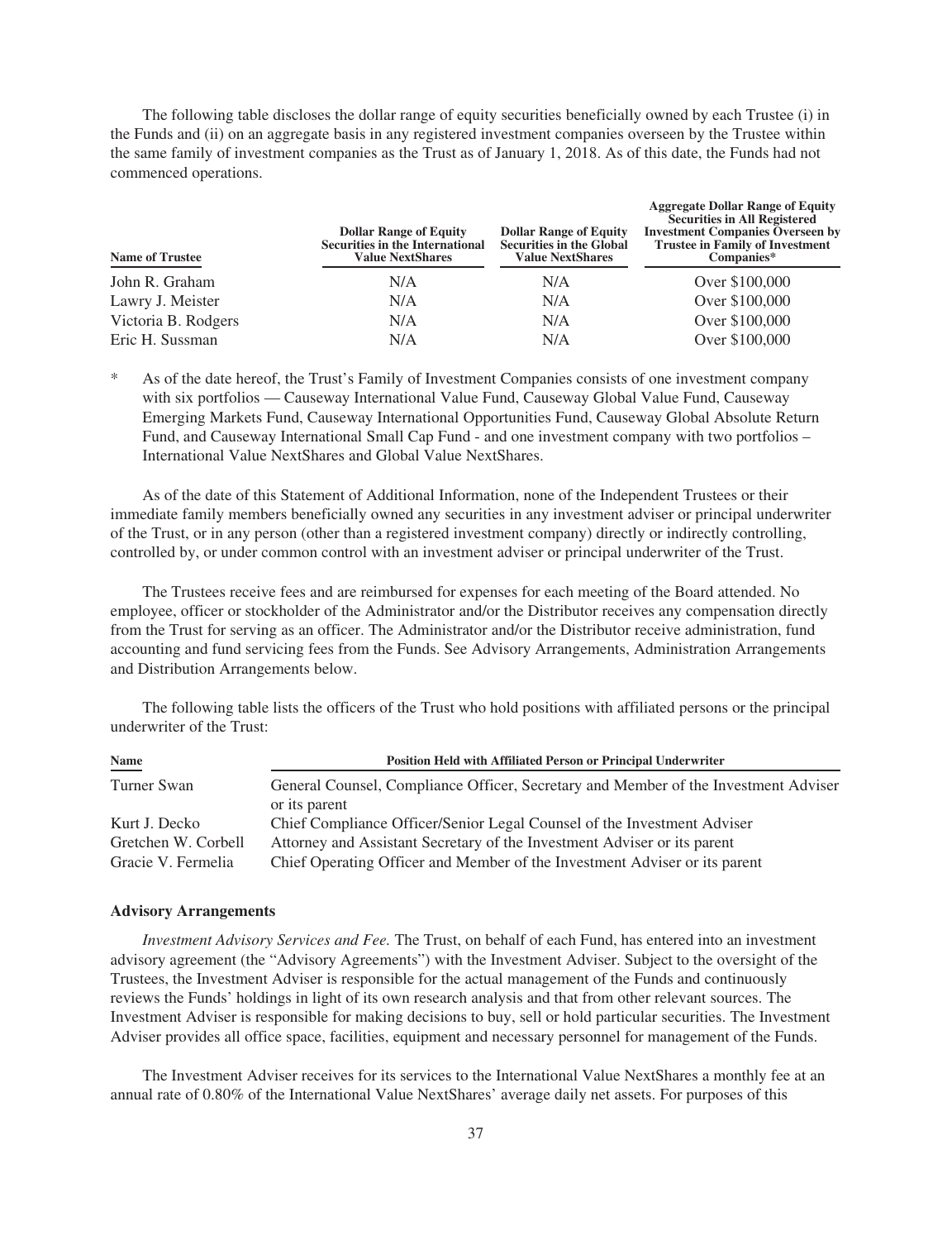calculation, average daily net assets is determined at the end of each month based on the average of the net assets of the International Value NextShares for each day during the month. Pursuant to an expense limit agreement, dated January 8, 2018, the Investment Adviser has agreed to limit the International Value NextShares annual operating expenses (excluding brokerage fees and commissions, interest, taxes, distribution plan expenses, fees and expenses of other funds in which the International Value NextShares invests, and extraordinary expenses) to 1.05% of International Value NextShares' average daily net assets until February 28. 2019. Because International Value NextShares had not commenced operations as of the date of this Statement of Additional Information, the Fund has not paid advisory fees to the Investment Adviser, and the Investment Adviser has not waived any fees. Under the expense limit agreement, the Investment Adviser may not assert any right to reimbursement of any amounts waived or reimbursed.

The Investment Adviser receives for its services to the Global Value NextShares a monthly fee at an annual rate of 0.80% of the Global Value NextShares' average daily net assets. For purposes of this calculation, average daily net assets is determined at the end of each month based on the average of the net assets of the Global Value NextShares for each day during the month. Pursuant to an expense limit agreement, dated January 8, 2018, the Investment Adviser has agreed to limit the Global Value NextShares annual operating expenses (excluding brokerage fees and commissions, interest, taxes, distribution plan expenses, fees and expenses of other funds in which the Global Value NextShares invests, and extraordinary expenses) to 1.05% of Global Value NextShares' average daily net assets until February 28, 2019. Because Global Value NextShares had not commenced operations as of the date of this Statement of Additional Information, the Fund has not paid advisory fees to the Investment Adviser, and the Investment Adviser has not waived any fees. Under the expense limit agreement, the Investment Adviser may not assert any right to reimbursement of any amounts waived or reimbursed.

*Payment of Fund Expenses*. The Advisory Agreements obligate the Investment Adviser to provide investment advisory services and to pay for maintaining its staff and personnel and to provide office space, facilities and necessary personnel for the Funds. The Investment Adviser is also obligated to pay the fees of all Trust officers and Trustees who are affiliated persons of the Investment Adviser. In addition, the Investment Adviser paid expenses associated with the organization of the Funds. Each Fund pays, or causes to be paid, all other expenses incurred in its operations, including but not be limited to the following (or each Fund's proportionate share of the following): (i) the cost (including brokerage commissions) of securities purchased or sold by the Funds and any losses incurred in connection with purchasing or selling securities; (ii) fees payable to and expenses incurred on behalf of the Funds by the Investment Adviser; (iii) expenses of organizing the Trust and the Funds; (iv) filing fees and expenses relating to the registrations and notification of the Funds' shares and the Trust under federal and/or state securities laws and maintaining such registration and notification; (v) fees and salaries payable to the Trust's Board members and officers who are not interested persons of the Trust or the Investment Adviser; (vi) all expenses incurred in connection with the Board members' services, including travel expenses; (vii) taxes (including any income or franchise taxes) and governmental fees; (viii) costs of any liability, uncollectible items of deposit and other insurance and fidelity bonds; (ix) any costs, expenses or losses arising out of a liability of or claim for damages or other relief asserted against the Trust or a Fund for violation of any law; (x) legal, accounting and auditing expenses, including legal fees of special counsel for the Independent Trustees; (xi) charges of administrators, custodians, transfer agents, indicative intraday value calculation agents and other agents; (xii) costs of preparing share certificates; (xiii) expenses of setting in type and printing prospectuses and supplements, statements of additional information and supplements, reports and proxy materials for existing shareholders; (xiv) costs of mailing prospectuses and supplements, statements of additional information and supplements, reports and proxy materials to existing shareholders; (xv) any extraordinary expenses (including fees and disbursements of counsel, costs of actions, suits or proceedings to which the Trust is a party and the expenses the Trust may incur as a result of its legal obligation to provide indemnification to its officers, Board members, agents and shareholders) incurred by the Trust or a Fund; (xvi) fees, voluntary assessments and other expenses incurred in connection with membership in investment company organizations; (xvii) costs of mailing and tabulating proxies and costs of meetings of shareholders, the Board and any committees thereof; (xviii) the cost of investment company literature and other publications provided by the Trust to its Board members and officers; (xix) costs of mailing, stationery and communications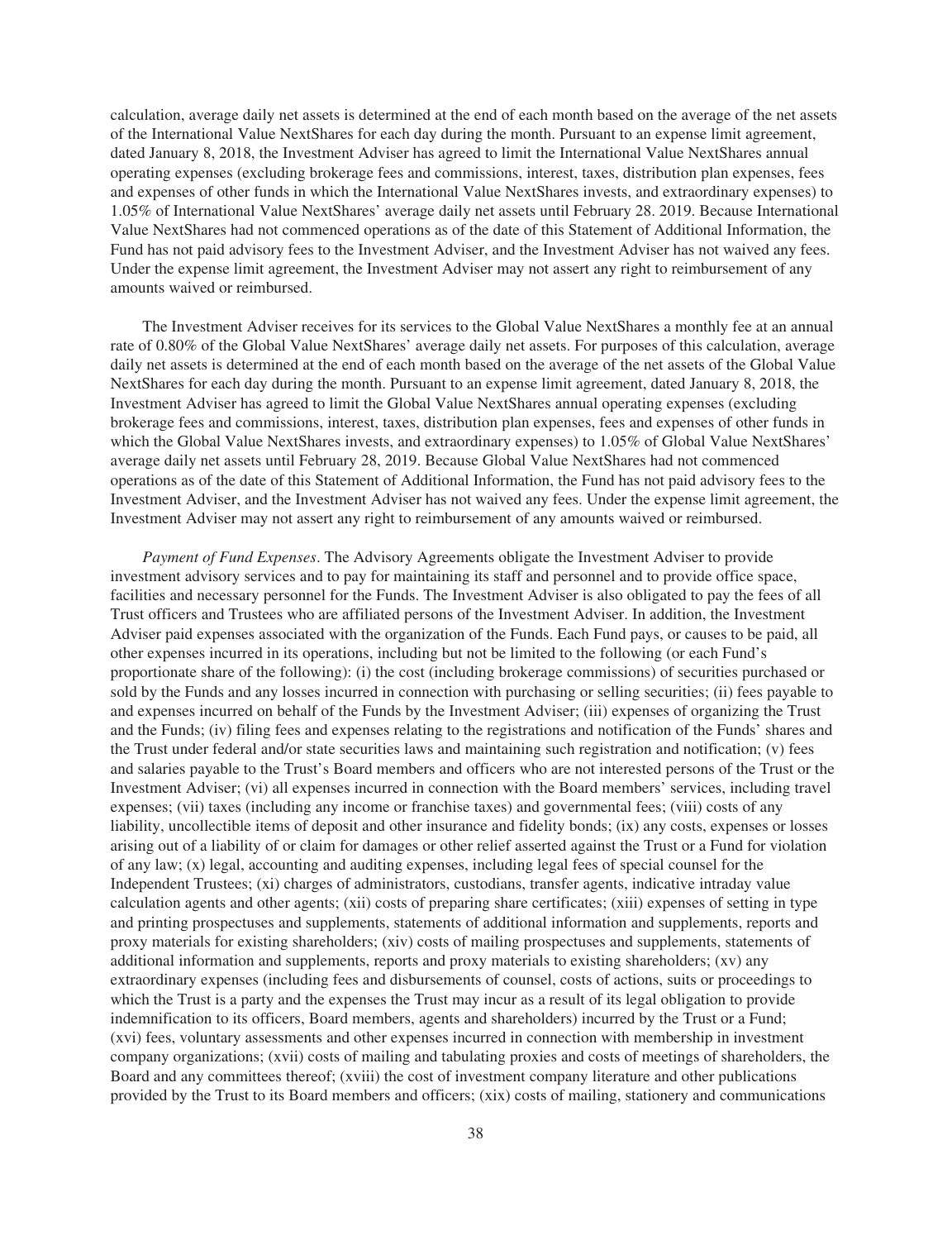equipment; (xx) expenses incident to any dividend, withdrawal or redemption options; (xxi) charges and expenses of any outside pricing service used to value portfolio securities; (xxii) interest on borrowings of the Trust; (xxiii) fees or expenses related to license agreements with respect to securities indices; (xxiv) fees or expenses related to license agreements with respect to the structure, operation and trading of exchange traded managed funds; and (xxv) expenses of qualifying and listing the Funds with any securities exchange or other trading system.

*NextShares Operations Agreement* – The Investment Adviser has entered into an agreement with NextShares Solutions LLC ("NextShares Solutions") pursuant to which NextShares Solutions will provide each Fund with services required to operate NextShares in accordance with the exemptive orders obtained by an affiliate of NextShares Solutions and the Trust. Pursuant to the agreement, NextShares Solutions will receive a monthly fee at a rate of 0.035% annually of the aggregate average net assets of the NextShares funds sponsored by the Investment Adviser or its affiliates ("Covered Assets"), which will be reduced for Covered Assets in excess of \$10 billion.

*Organization of the Investment Adviser*. The Investment Adviser is a Delaware limited liability company and a wholly-owned subsidiary of Causeway Capital Holdings LLC. Sarah H. Ketterer and Harry W. Hartford, chief executive officer and president of the Investment Adviser, respectively, each controls Causeway Capital Holdings LLC and, in turn, the Investment Adviser, through his or her executive office and voting control of Causeway Capital Holdings LLC.

*Duration and Termination*. Unless earlier terminated as described below, the Advisory Agreements for each Fund will remain in effect through September 20, 2019, and from year to year thereafter if approved annually (a) by the Board or by a majority of the outstanding shares of the Fund and (b) by a majority of the Trustees of the Trust who are not parties to the Advisory Agreement or interested persons (as defined in the 1940 Act) of any such party. Each Advisory Agreement is not assignable and will automatically terminate in the event of its assignment. In addition, such contract may be terminated with respect to a Fund by the vote of a majority of the outstanding voting securities of the relevant Fund or by the Investment Adviser without penalty on 60 days' written notice to the other party.

*Limitation of Liability*. The Advisory Agreement provides that the Investment Adviser will not be liable for any error of judgment or mistake of law or for any loss suffered by any Fund, the Trust or any of its shareholders, in connection with the matters to which the Advisory Agreement relates, except to the extent that such a loss results from willful misfeasance, bad faith or gross negligence on its part in the performance of its duties or from reckless disregard by it of its obligations and duties under the Advisory Agreement.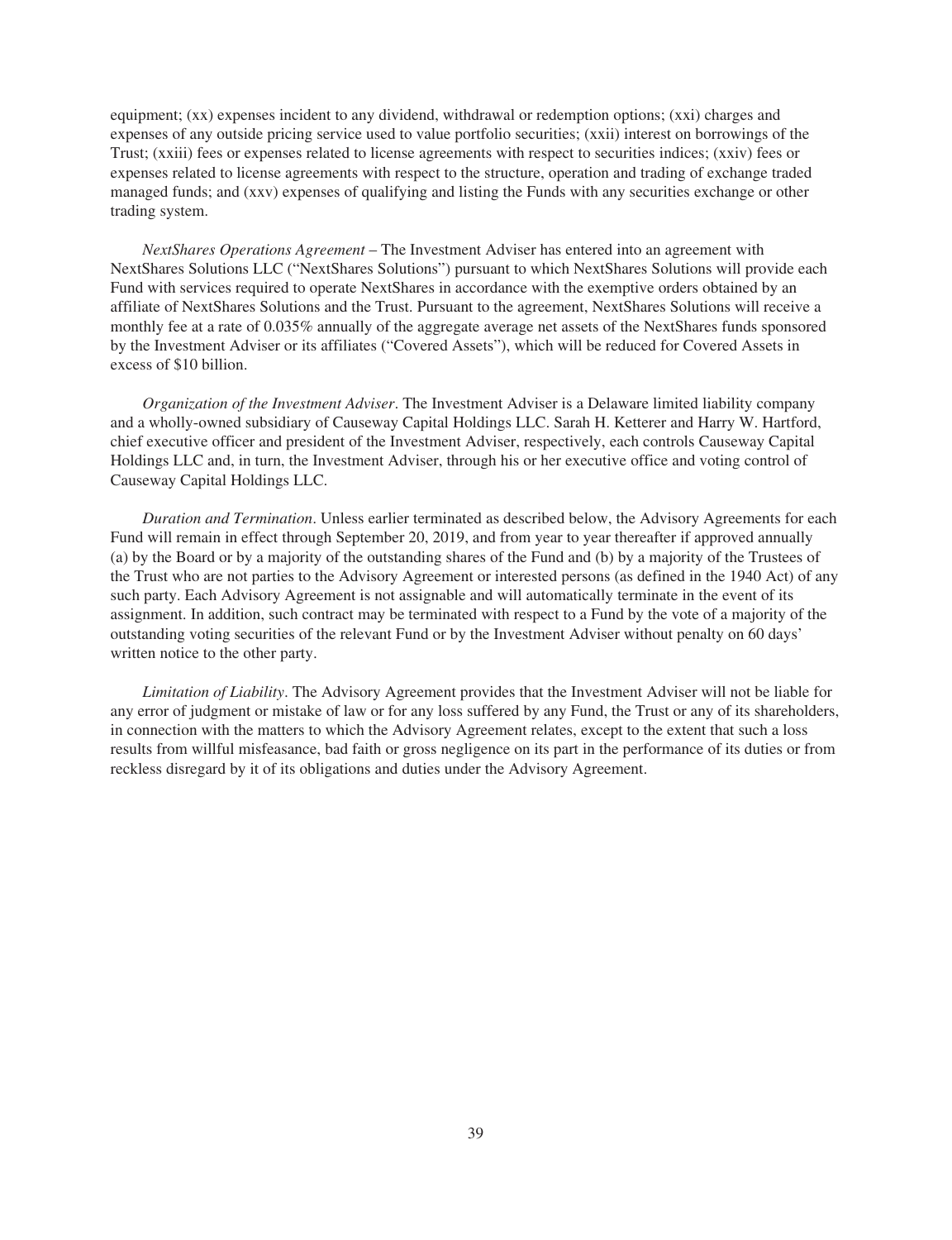## **Portfolio Managers**

## *Other Accounts Managed*

The following table discloses information concerning other accounts managed by portfolio managers, as of September 30, 2017:

|                                                                                     | <b>Number of Other Accounts Managed</b><br>and Assets by Account Type | <b>Number of Accounts and Assets for Which</b><br><b>Advisory Fee is Performance-Based</b> |                       |                                       |                                                             |                       |
|-------------------------------------------------------------------------------------|-----------------------------------------------------------------------|--------------------------------------------------------------------------------------------|-----------------------|---------------------------------------|-------------------------------------------------------------|-----------------------|
| Name of<br><b>Portfolio Manager</b>                                                 | <b>Registered</b><br><b>Investment</b><br><b>Companies</b>            | <b>Other Pooled</b><br>Investment<br><b>Vehicles</b>                                       | <b>Other accounts</b> | <b>Registered</b><br><b>Companies</b> | Other<br>Pooled<br>Investment Investment<br><b>Vehicles</b> | Other accounts        |
| Sarah H. Ketterer  12 (\$8.933 billion) 23 (\$6.361 billion) 155 (\$24.688 billion) |                                                                       |                                                                                            |                       | $\Omega$                              | $\Omega$                                                    | $6$ (\$1.448 billion) |
| Harry W. Hartford  12 (\$8.933 billion) 23 (\$6.361 billion) 130 (\$24.678 billion) |                                                                       |                                                                                            |                       | $\Omega$                              | 0                                                           | $6$ (\$1.448 billion) |
| James A. Doyle  12 (\$8.933 billion) 23 (\$6.361 billion) 128 (\$24.674 billion)    |                                                                       |                                                                                            |                       | $\theta$                              | 0                                                           | $6$ (\$1.448 billion) |
| Jonathan P. Eng $12$ (\$8.933 billion) 23 (\$6.361 billion) 125 (\$24.678 billion)  |                                                                       |                                                                                            |                       | $\Omega$                              | $\Omega$                                                    | $6$ (\$1.448 billion) |
| Conor Muldoon 12 (\$8.933 billion) 23 (\$6.361 billion) 130 (\$24.676 billion)      |                                                                       |                                                                                            |                       | $\Omega$                              | 0                                                           | $6$ (\$1.448 billion) |
| Foster Corwith  12 (\$8.933 billion) 23 (\$6.361 billion) 123 (\$24.673 billion)    |                                                                       |                                                                                            |                       | $\theta$                              | 0                                                           | $6$ (\$1.448 billion) |
| Alessandro                                                                          |                                                                       |                                                                                            |                       |                                       |                                                             |                       |
| Valentini 12 (\$8.933 billion) 23 (\$6.361 billion) 124 (\$24.671 billion)          |                                                                       |                                                                                            |                       | $\Omega$                              | $\Omega$                                                    | $6$ (\$1.448 billion) |
| Ellen Lee 12 (\$8.933 billion) 23 (\$6.361 billion) 124 (\$24.671 billion)          |                                                                       |                                                                                            |                       | $\theta$                              | $\Omega$                                                    | $6$ (\$1.448 billion) |

These portfolio managers also manage their own personal accounts and other accounts, including accounts for corporations, pension plans, public retirement plans, sovereign wealth funds, superannuation funds, Taft-Hartley pension plans, endowments and foundations, mutual funds and other collective investment vehicles, charities, private trusts, wrap fee programs, and other institutions (collectively, "Other Accounts"). The Other Accounts include the series of Causeway Capital Management Trust, which are part of the Funds' Fund Complex. In managing certain of the Other Accounts, the portfolio managers employ investment strategies similar to those used in managing the Funds, subject to certain variations in investment restrictions. The portfolio managers purchase and sell securities for the Funds that they also recommend to Other Accounts. The portfolio managers at times give advice or take action with respect to certain accounts that differs from the advice given other accounts with similar investment strategies. Certain of the Other Accounts may pay higher or lower management fee rates than the Funds or pay performance-based fees to the Investment Adviser. Once the Funds are operational, the Investment Adviser or individual portfolio managers will have investments in one or both of the Funds. The portfolio managers have investments in one or more funds in the Fund Complex. Ms. Ketterer and Mr. Hartford each holds (through estate planning vehicles) a controlling voting interest in the Investment Adviser's parent holding company and Messrs. Doyle, Eng, Muldoon, Corwith and Valentini, and Ms. Lee (directly or through estate planning vehicles) have minority ownership interests in the Investment Adviser's parent holding company.

Actual or potential conflicts of interest arise from the Funds' portfolio managers' management responsibilities with respect to the Other Accounts and their own personal accounts. These responsibilities may cause portfolio managers to devote unequal time and attention across client accounts and the differing fees, incentives and relationships with the various accounts provide incentives to favor certain accounts. The Investment Adviser has written compliance policies and procedures designed to mitigate or manage these conflicts of interest. These include policies and procedures to seek fair and equitable allocation of investment opportunities (including IPOs and new issues) and trade allocations among all client accounts and policies and procedures concerning the disclosure and use of portfolio transaction information. The Investment Adviser has a policy that it will not enter into a short position in a security on behalf of any Fund or other client account if, at the time of entering into the short position, a Fund or any other client account managed by the Investment Adviser holds a long position in a security of the issuer. The Investment Adviser also has a Code of Ethics which, among other things, limits personal trading by portfolio managers and other employees of the Investment Adviser. There is no guarantee that any such policies or procedures will cover every situation in which a conflict of interest arises.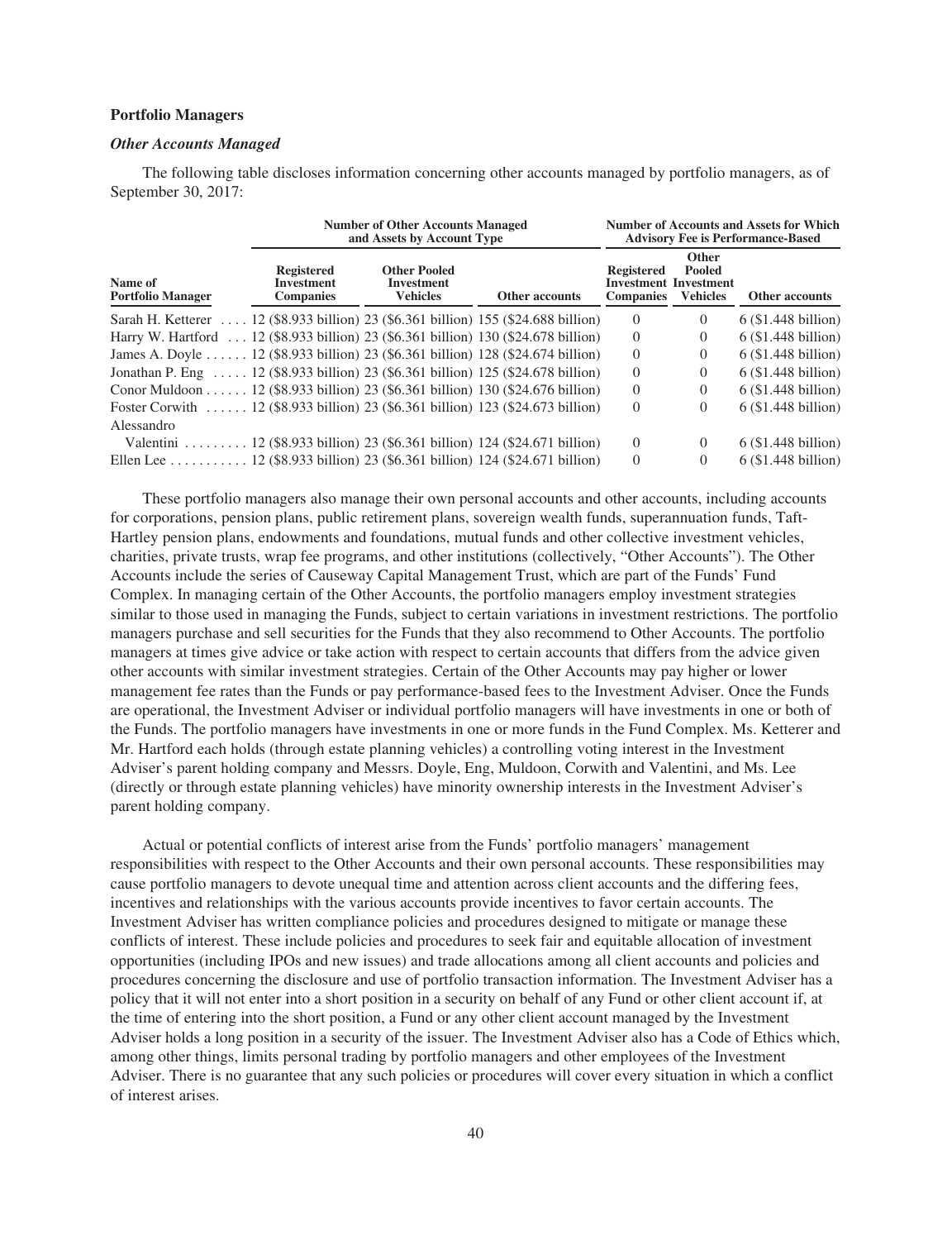# *Compensation*

Ms. Ketterer and Mr. Hartford, the chief executive officer and president of the Investment Adviser, respectively, receive annual salary and are entitled, as controlling owners of the firm's parent holding company, to distributions of the holding company's profits based on their ownership interests. They do not receive incentive compensation. The other portfolio managers receive salary and may receive incentive compensation (including potential cash, awards of growth units, or awards of equity units). Portfolio managers also receive, directly or through estate planning vehicles, distributions of profits based on their minority ownership interests in the firm's parent holding company. The Investment Adviser's Operating Committee, weighing a variety of objective and subjective factors, determines salary and incentive compensation and, subject to approval of the holding company's Board of Managers, may award equity units. Portfolios are team-managed and salary and incentive compensation are not based on the specific performance of a Fund or any single client account managed by the Investment Adviser but take into account the performance of the individual portfolio manager, the relevant team and the Investment Adviser's performance and financial results. For "fundamental" portfolio managers (*i.e.*, those who are not members of the quantitative research team), the performance of stocks selected for Fund and client portfolios within a particular industry or sector over a multi-year period relative to appropriate benchmarks will be relevant for portfolio managers assigned to that industry or sector. The Investment Adviser takes into account both quantitative and qualitative factors when determining the amount of incentive compensation awarded, including the following factors: individual research contribution, portfolio and team management contribution, group research contribution, and client service and recruiting contribution.

# *Ownership of Securities*

Since the Funds have not commenced operations as of the date of this Statement of Additional Information, the portfolio managers do not beneficially own securities of the Funds at this time.

### **Administration Arrangements**

The Administrator is a Delaware statutory trust and has its principal business offices at One Freedom Valley Drive, Oaks, Pennsylvania 19456. SEI Investments Management Corporation, a wholly-owned subsidiary of SEI Investments Company ("SEI Investments"), is the owner of all beneficial interest in the Administrator. SEI Investments and its subsidiaries and affiliates, including the Administrator, are leading providers of funds evaluation services, trust accounting systems and brokerage and information services to financial institutions, institutional investors and money managers.

The Trust and the Administrator have entered into an administration agreement (the "Administration Agreement"). Under the Administration Agreement, the Administrator provides the Trust with administrative services, including portfolio accounting, regulatory reporting and all necessary office space, equipment, personnel and facilities for such services. For these administrative services, the Trust pays the Administrator tiered asset based fees, calculated based on the aggregate average daily net assets of the Trust, subject to a minimum annual fee. The Administrator's fee is charged to each Fund in proportion to such Fund's net assets. Because the Funds have not commenced operations as of the date of this Statement of Additional Information, no administration fees have been paid to the Administrator.

The Administration Agreement provides that the Administrator will not be liable for any error of judgment or mistake of law or for any loss arising out of any investment or for any act or omission in carrying out its duties under the Administration Agreement, except a loss resulting from gross negligence, bad faith, fraud, willful misconduct or criminal misconduct on the part of the Administrator in the performance of its duties and obligations thereunder. The Administration Agreement remains in effect through January 2021 and, thereafter, for successive periods of one year unless terminated by either party on not less than 90 days' prior written notice to the other party.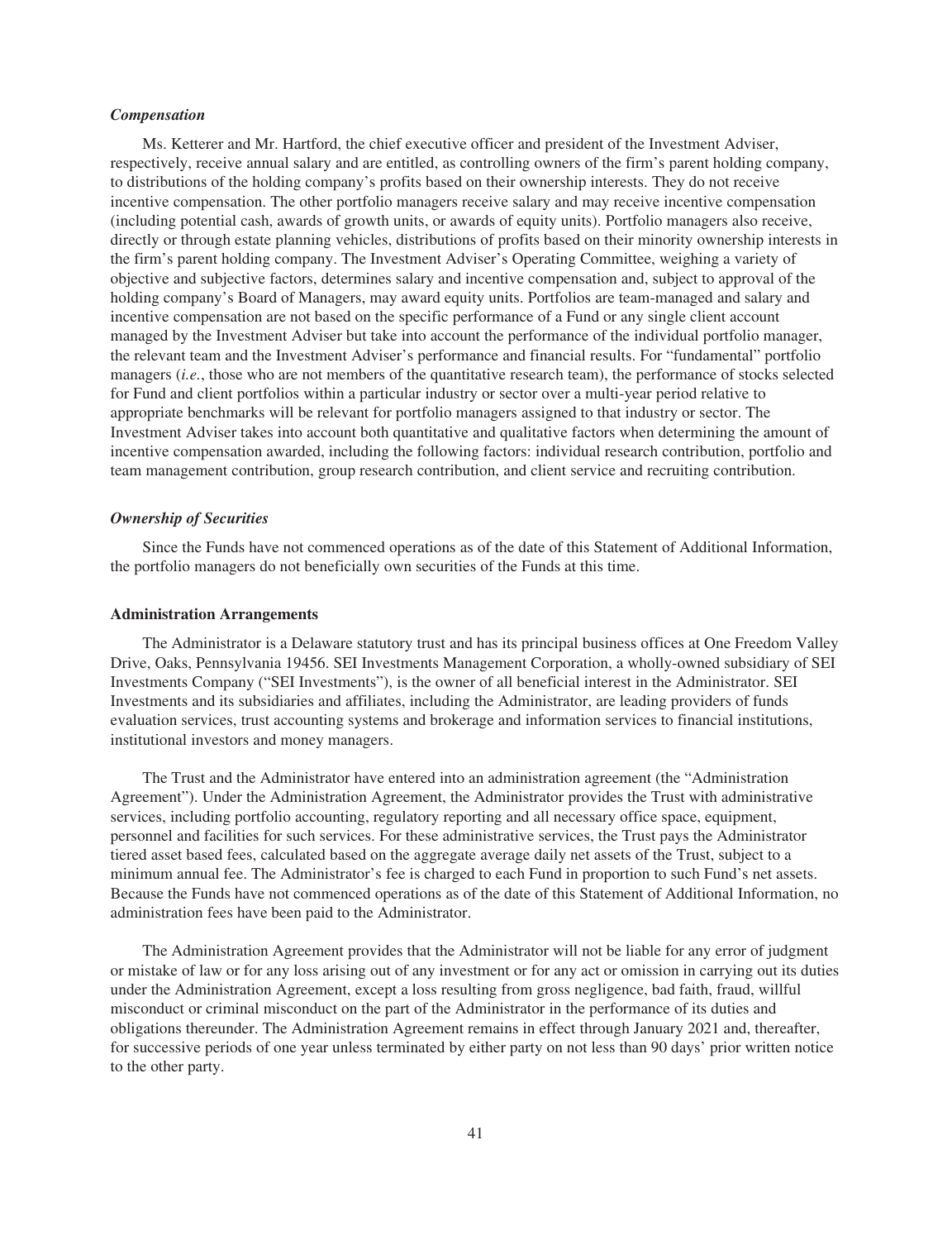#### **Distribution Arrangements**

The Distributor, a wholly owned subsidiary of SEI Investments, and the Trust are parties to a distribution agreement (the "Distribution Agreement"). The Distributor distributes Creation Units of the Fund, but does not maintain a secondary market in shares of the Fund. The Distributor does not receive compensation from the Funds for distribution of shares of the Funds. Pursuant to an agreement between the Investment Adviser and the Distributor, the Investment Adviser pays out of its own resources for all distribution services provided to the Funds under the Distribution Agreement.

Unless earlier terminated as described below, the Distribution Agreement for each Fund will remain in effect through December 2019 and from year to year thereafter if approved annually (a) by the Board of the Trust or by a majority of the outstanding shares of the Fund and (b) by a majority of the Trustees of the Trust who are not parties to the Distribution Agreement or interested persons (as defined in the 1940 Act) of any such party. The Distribution Agreement may be terminated with respect to either of the Funds by the Distributor, by a majority vote of the Trustees who are not interested persons and have no financial interest in the Distribution Agreement or by a majority vote of the outstanding securities of the Fund upon not more than 60 days' written notice by either party, or upon assignment by the Distributor.

The Investment Adviser may make payments out of its own resources to certain brokers and financial intermediaries related to marketing activities and presentations, educational training programs, conferences, the development of technology platforms and reporting systems, or for making shares of a Fund available to their customers. Such payments, which may be significant to the financial intermediary, are not made by the Funds. These payments by the Investment Adviser may include one or more of the following types of payments: one-time account establishment fees, annual per account fees, sales fees, and annual asset-based charges. These payments may create a conflict of interest by influencing the broker or financial intermediary and your salesperson to recommend a Fund over another investment. For more information, please see the Statement of Additional Information or ask your salesperson or visit your financial intermediary's website.

# **Distribution Plan**

The Board has approved the adoption of a distribution plan (Plan) pursuant to Rule 12b-1 under the 1940 Act. Pursuant to the Plan, each Fund may pay the Distributor a fee of up to 0.25% of the average daily net assets attributable to shares for distribution financing activities and shareholder account servicing activities. The entire amount of the fee may be used for shareholder servicing expenses and/or distribution expenses. However, no 12b-1 Plan fee is currently charged to the Funds, and there are no plans in place to impose a 12b-1 Plan fee.

## *General*

Distribution (12b-1) fees paid to the Distributor, if authorized by the Board in the future, may be spent on any activities or expenses primarily intended to result in the sale of the Funds' shares include, without limitation: (i) payment of initial and ongoing commissions and other payments to brokers, dealers, financial institutions or others who sell shares of a Fund; (ii) compensation to employees of the Distributor; (iii) marketing and promotional services including advertising; (iv) providing facilities to answer questions from prospective investors about the Funds; (v) receiving and answering correspondence or responding to shareholder inquiries, including requests for prospectuses and statements of additional information; (vi) preparing, printing and delivering prospectuses and shareholder reports to prospective shareholders; (vii) complying with federal and state securities laws pertaining to the sale of shares of a Fund; and (viii) such other services primarily intended to result in the sale of shares of a Fund or investor services or as are set forth in the Distribution and Services Agreement.

The Plan was adopted by a majority vote of the Board, including at least a majority of the Independent Trustees and who do not and did not have any direct or indirect financial interest in the operation of the Plan, cast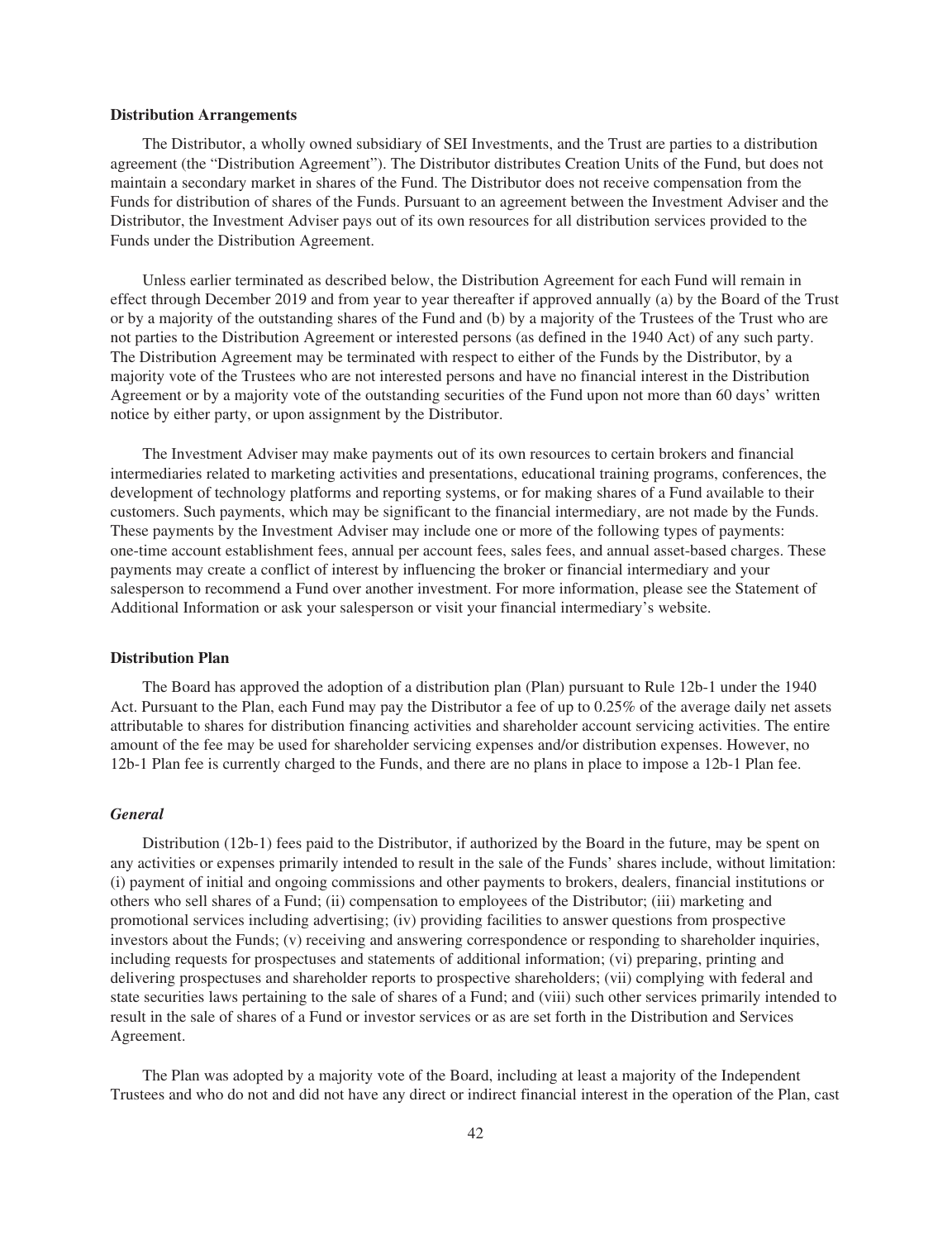in person at a meeting called for the purpose of voting on the Plan. In approving the Plan, the Independent Trustees noted that no fees would be paid under the Plan unless further approved by the Board. Under its terms, the Plan remains in effect from year to year provided such continuance is approved annually by vote of the Independent Trustees of the Trust in the manner described above. The Plan may not be amended to increase materially the amount to be spent for distribution without the approval of the shareholders of the Funds affected by the increase, and material amendments to the Plan must also be approved by the Board in the manner described above. The Plan may be terminated at any time, without payment of any penalty, by vote of the majority of the Independent Trustees of the Trust and who have no direct or indirect financial interest in the operations of the Plan, or by a vote of a "majority of the outstanding voting securities" of the applicable Fund. The Plan will automatically terminate in the event of its assignment.

## **Code of Ethics**

The Board has approved a Code of Ethics under Rule 17j-1 of the 1940 Act that covers the Trust and the Investment Adviser (the "Code of Ethics"). The Code of Ethics significantly restricts the personal investing activities of the officers, Trustees and employees of the Investment Adviser with access to investment information ("access persons") and, as described below, imposes additional restrictions on the Funds' investment personnel.

The Code of Ethics requires that access persons who are employees of the Investment Adviser preclear personal securities investments, with limited exceptions, such as mutual funds, high-quality short-term securities, direct obligations of the U.S. government, and municipal securities. The preclearance requirement and associated procedures are designed to identify any substantive prohibition or limitation applicable to the proposed investment. No access person may purchase or sell any security (except certain exempt securities) that at the time is being purchased or sold, or to the knowledge of the access person is being considered for purchase or sale, by a Fund. Further, access persons are restricted from investing in securities which a Fund is trading, and are prohibited from profiting on short-term trading in securities. All employees are prohibited from trading in a security while in possession of material nonpublic information and from engaging in transactions intended to manipulate the market.

The Board has also approved a separate Code of Ethics under Section 406 of the Sarbanes-Oxley Act applicable to the Trust's president and treasurer. This Code of Ethics addresses conflicts of interest, disclosure and compliance, and reporting and accountability for principal executives and senior financial officers.

## **Proxy Voting Policies and Procedures**

The Investment Adviser votes the proxies of companies owned by the Funds. The Investment Adviser votes proxies solely in what the Investment Adviser believes is the best interests of a Fund and its shareholders in accordance with its Proxy Voting Policies and Procedures. The Investment Adviser votes consistent with the following principles: (i) increasing shareholder value; (ii) maintaining or increasing shareholder influence over the board of directors and management; (iii) establishing and enhancing a strong and independent board of directors; (iv) maintaining or increasing the rights of shareholders; and (v) aligning the interests of management and employees with those of shareholders with a view toward the reasonableness of executive compensation and shareholder dilution. The Investment Adviser recognizes that a company's management is charged with day-to-day operations and, therefore, generally votes on routine business matters in favor of management's positions. Under its guidelines, the Investment Adviser generally votes *for* distributions of income, appointment of auditors, director compensation (unless excessive), management's slate of director nominees (except nominees with poor attendance or who have not acted in the best interests of shareholders), financial results/director and auditor reports, share repurchase plans, and changing corporate names and other similar matters. The Investment Adviser generally votes *with management* on social issues because it believes management is responsible for handling them. The Investment Adviser generally opposes cumulative voting and votes *against* anti-takeover mechanisms and attempts to classify boards of directors. The Investment Adviser votes other matters – including equity-based compensation plans – on a *case-by-case* basis.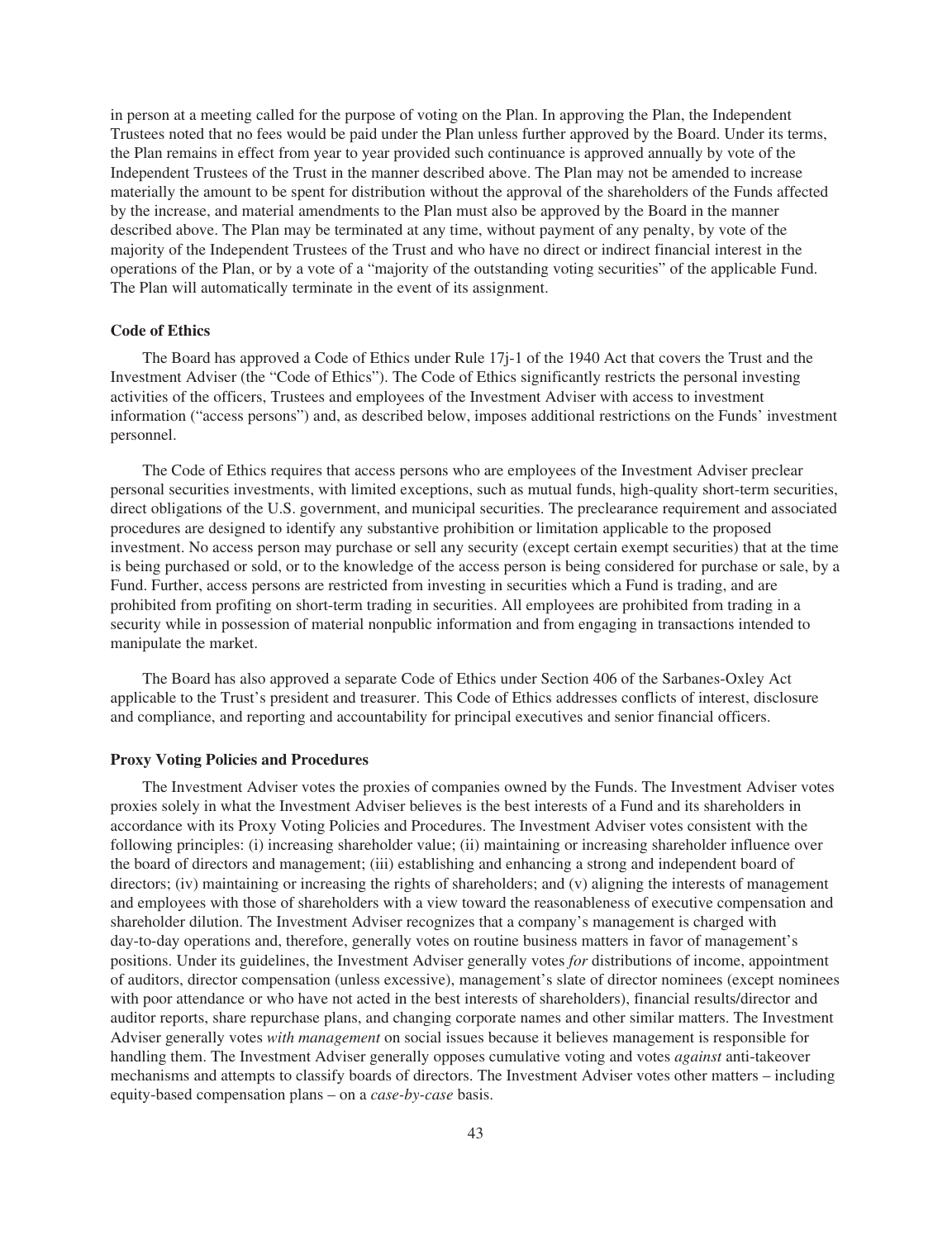The Investment Adviser's interests may conflict with the interests of a Fund on certain proxy votes where the Investment Adviser might have significant business or personal relationships with the company or its officers. The Investment Adviser's chief operating officer in consultation with the general counsel and CCO decides if a vote involves a material conflict of interest. If so, the Investment Adviser will either (i) obtain instructions or consent from the Trustees on voting, (ii) vote in accordance with a "for" or "against" or "with management" guideline if one applies, or (iii) if no such guideline applies, follow the recommendation of a third party proxy voting consultant unaffiliated with the Investment Adviser, such as ISS. To monitor potential conflicts of interest regarding the research and recommendations of independent third parties, such as ISS, proxy voting staff will review the third party's disclosures of significant relationships, and proxy votes involving issuers where a significant relationship has been identified by the proxy research provider will be reviewed by the Investment Adviser's chief operating officer.

Foreign proxies (and particularly those in emerging markets) may involve a number of problems that restrict or prevent the Investment Adviser's ability to vote. For example, the Investment Adviser might refrain from voting if it or its agents are required to appear in person at a shareholder meeting or if the exercise of voting rights would result in the imposition of trading or other ownership restrictions. As a result, a Fund's foreign proxies will be voted on a best efforts basis only and the Investment Adviser may decide not to vote a non-U.S. proxy if the Investment Adviser determines that it would be impractical or disadvantageous to do so. In addition, the Investment Adviser will not vote proxies (U.S. or foreign) if it does not receive adequate information from the Fund's custodian in sufficient time to cast the vote. To assist in voting proxies, the Investment Adviser may use independent research and recordkeeping software provided by third parties. This is only a summary of the Investment Adviser's Proxy Voting Policies and Procedures.

Information regarding how the Funds voted proxies of companies owned by the Funds during the most recent 12-month period ended June 30 will be available (1) without charge, upon request, by calling 1-866-947-7000 and (2) on the Commission's website at *http://www.sec.gov.*

## **BUYING AND SELLING SHARES**

## **Purchase and Redemption of Creation Units**

The Trust issues and redeems Fund shares only in specified large aggregations of shares called Creation Units. A discussion of the purchase and redemption of Creation Units is contained in the Prospectus under Purchases and Sales of Fund Shares and Investing in the Funds – Buying and Selling Shares. The discussion below supplements, and should be read in conjunction with, such sections of the Prospectus.

*Authorized Participants.* All orders to purchase or redeem Creation Units must be placed with a Fund by or through an Authorized Participant, which is either: (a) a "participating party" (*i.e.*, a broker-dealer or other participant in the Continuous Net Settlement (CNS) System of the National Securities Clearing Corporation (NSCC)) or (b) a participant in the Depository Trust Company (DTC) system (DTC Participant), which in any case has executed an agreement with the Distributor (Participant Agreement). An investor does not have to be an Authorized Participant to transact in Creation Units, but must place an order through and make appropriate arrangements with an Authorized Participant.

*Timing.* Fund shares are not authorized for sale outside of the United States, its territories and possessions without the prior written consent of the Trust. Creation Units are issued and redeemed each Business Day at the NAV per share next determined after an order in proper form is received by a Fund or its agent. Validly submitted orders to purchase or redeem Creation Units on each Business Day will be accepted until the NYSE market close (Order Cut-Off Time), generally 4:00 p.m. Eastern Time, on the Business Day that the order is placed (Transmittal Date). All orders must be received no later than the Order Cut-Off Time in order to receive the NAV determined on the Transmittal Date. Creation Units may be issued and redeemed through the delivery of cash, securities or other instruments specified by a Fund, or a combination thereof.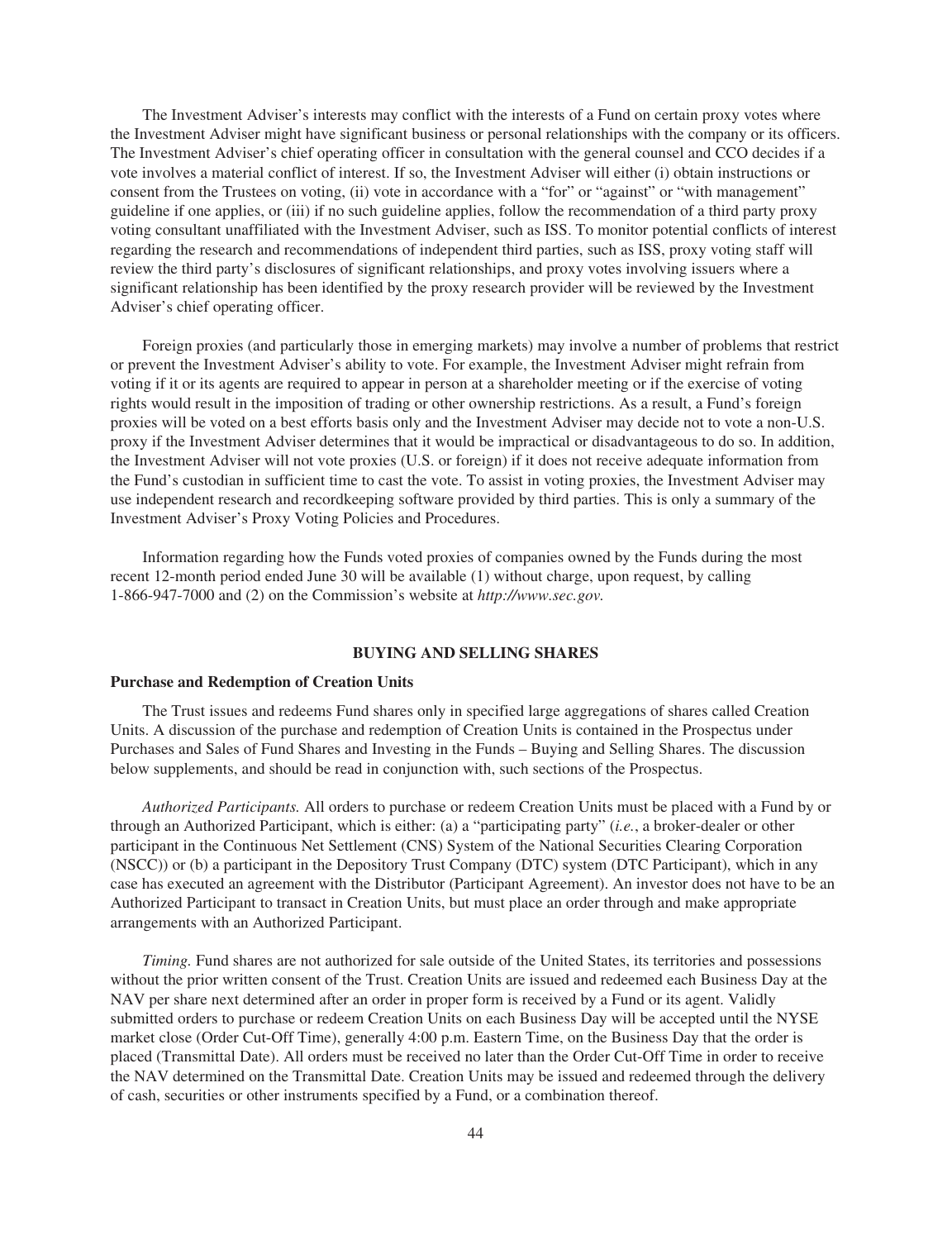A Fund may require that Custom Orders (as defined below) be received no later than one hour prior to the Order Cut-Off Time. When the NASDAQ Stock Market LLC (Listing Exchange) or bond markets close earlier than normal, a Fund may require orders for Creation Units to be placed earlier in the Business Day. Orders to purchase Fund shares invested in fixed-income instruments may not be accepted on any day when the bond markets are closed.

Investors must accumulate enough Fund shares in the secondary market to constitute a Creation Unit in order to have such shares redeemed by a Fund. There can be no assurance that there will be sufficient liquidity in the public trading market at any time to permit assembly of a Creation Unit. Investors should expect to incur brokerage and other costs in connection with assembling a sufficient number of Fund shares to constitute a redeemable Creation Unit. All requests for redemption must be preceded or accompanied by the requisite number of Fund shares, which delivery will generally be made through the DTC Process.

As noted under Federal Tax Aspects below, a Fund has the right to reject an order for Creation Units if the creator (or group of creators) would, upon obtaining the shares so ordered, own 80% or more of the outstanding shares of a Fund and if, pursuant to Section 351 of the Code, the Fund would have a basis in the deposit securities different from the market value of such securities on the date of deposit. A Fund also has the right to require information necessary to determine beneficial share ownership for purposes of the 80% determination.

*Payment.* To seek to keep trading costs low and to seek to enable the Fund to be as fully invested as possible, each Fund generally expects to issue and redeem Creation Units in kind through the delivery of securities and/or other portfolio instruments, rather than cash, to the extent practicable. Creations and redemptions may be effected partially or entirely in cash when in-kind delivery is not practicable or deemed not in the best interests of shareholders.

Subject to certain exceptions described below, the basket of securities, other instruments and/or cash that a Fund specifies each Business Day and for which it issues and redeems Creation Units (Basket) paid or received by the Fund will be the same for all purchasers and redeemers of Creation Units on a given Business Day. Basket instruments may include cash, securities and/or other transferable investment assets. Each security included in the Basket will be a current holding of the Fund. To the extent there is a difference between the NAV of a Creation Unit and the aggregate market value of the Basket instruments exchanged for the Creation Unit, the party conveying the lower value will pay to the other an amount in cash equal to that difference (Balancing Amount).

To preserve the confidentiality of the Funds' trading activities, the Investment Adviser anticipates that a Basket will normally not be a *pro rata* slice of a Fund's portfolio positions or necessarily include all of a Fund's portfolio positions. All Basket instruments will be either current portfolio positions held by the relevant Fund or cash; however the composition of a Fund's Basket likely will diverge, and may diverge significantly, from the Fund's current portfolio. Baskets generally will exclude instruments being acquired by a Fund until their acquisition is completed, and portfolio positions that are being sold by a Fund may not be removed from the Fund's Basket until the sale is substantially completed. Generally, securities in markets that restrict the in-kind transfer of securities will be excluded from the Basket. In addition, when deemed by the Investment Adviser to be in the best interest of a Fund and its shareholders, other portfolio positions may be excluded from the Basket. Each Fund's Basket will be available on www.nextshares.com each day. Whenever portfolio positions are excluded from the Basket, the Basket may include a larger proportion of cash than the portfolio, with such additional cash substituting for the excluded portfolio positions.

A Fund may permit an Authorized Participant to deposit or receive, as applicable, cash in lieu of some or all of the Basket instruments, solely because: (a) such instruments are, in the case of the purchase of a Creation Unit, not available in sufficient quantity; (b) such instruments are not eligible for trading by the Authorized Participant or the investor on whose behalf the Authorized Participant is acting; or (c) a holder of Fund shares investing in foreign instruments would be subject to unfavorable income tax treatment if the holder received redemption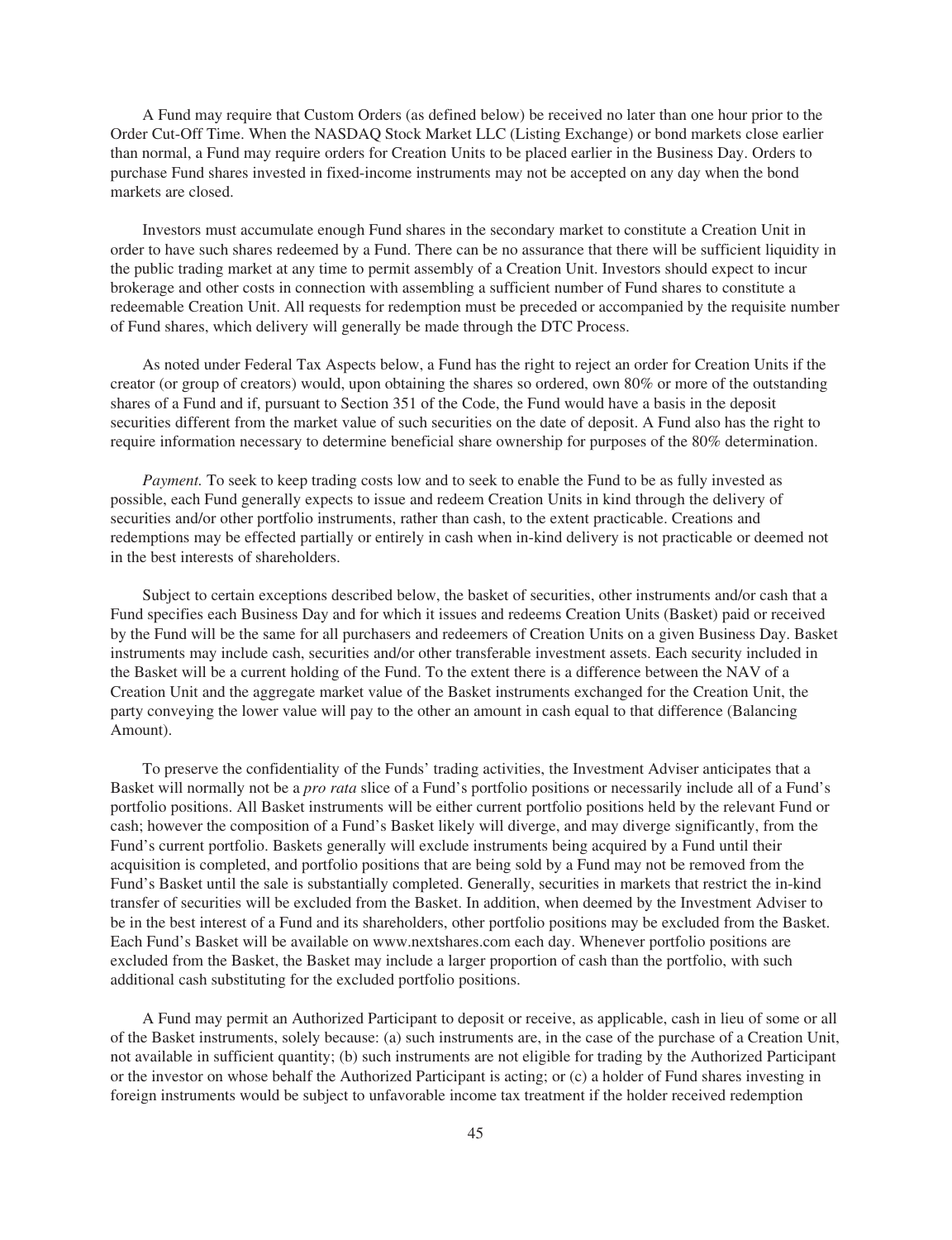proceeds in kind. No other Basket substitutions will be permitted. A "Custom Order" is any purchase or redemption of shares made in whole or in part on a cash basis as described in clause (a) or (b) of this paragraph. In addition, a Fund may require purchases and redemptions on a given Business Day to be made entirely on a cash basis. In such an instance, a Fund will announce, before the open of trading on such day, that all purchases, all redemptions or all purchases and redemptions on that day will be made entirely in cash. A Fund may also determine, upon receiving a purchase or redemption order from an Authorized Participant, to require the purchase or redemption, as applicable, to be made entirely in cash.

Each Business Day, before the open of trading on the Listing Exchange, the Investment Adviser will cause the composition of the Basket and the estimated Balancing Amount for that day to be disseminated through the NSCC, a clearing agency registered with the Commission and affiliated with DTC. The Basket will also be posted to www.nextshares.com. The published Basket will apply until a new Basket for that Fund is announced for the following Business Day or if a correction is required. The Investment Adviser will cause information about the previous day's Balancing Amount to be made available on a daily basis.

*Clearance and Settlement.* Orders for purchases and redemptions of Creation Units will be processed either through an enhanced clearing process or through a manual clearing process. The NSCC/CNS system for effecting in-kind purchases and redemptions of shares (NSCC Process) simplifies the transfer of a basket of securities between two parties by treating all of the securities that constitute the basket as a single unit.

There are limitations on investors' ability to use the NSCC Process. First, it is available only to those DTC Participants that also are participants in the CNS System of the NSCC. Other DTC Participants must use a manual clearing process (DTC Process), involving a line-by-line movement of each transferred position, which is available to all DTC Participants. Because the DTC Process involves the movement of individual positions, while the NSCC Process can act on instructions regarding the movement of one unitary basket that automatically processes the movement of multiple securities, DTC may charge a Fund more than NSCC to settle purchases and/or redemptions of Creation Units. Further, the NSCC Process is generally only available for transactions involving domestic equity securities and certain domestic income securities. Thus, it may only be used in connection with in-kind transactions for Fund Creation Units that include only eligible securities in their Basket.

Orders for purchases and redemptions of Creation Units that include foreign instruments in their Basket, which is likely to be the case for the Funds, will not go through either the NSCC Process or the DTC Process. Rather, such transactions will go through a Fund's custodian and its sub-custodian network. Once such a creation order has been placed with a Fund or its agent, the Distributor will inform the Investment Adviser and the Custodian. The Custodian will then inform the appropriate sub-custodians. In connection with a creation, the Authorized Participant will deliver to the appropriate sub-custodians, on behalf of itself or the beneficial owner on whose behalf it is acting, the Basket instruments as determined according to the procedures described above. The sub-custodians will confirm to the Custodian that the purchase consideration has been delivered, and the Custodian will notify the Investment Adviser and Distributor of the delivery. After shares have been instructed to be delivered, the Distributor will furnish the purchaser with a confirmation and a Prospectus (if necessary). For a redemption, the same process proceeds in reverse.

In-kind transactions in Creation Units involving fixed-income instruments that do not use the DTC Process will generally clear and settle as follows: Basket securities that are U.S. government or U.S. agency securities and any cash will settle via free delivery through the Federal Reserve System; Basket securities that are non-U.S. fixed-income securities will settle in accordance with the normal rules for settlement of such securities in the applicable non-U.S. market. Fund shares will settle through DTC. The Custodian will monitor the movement of the underlying Basket instruments and will instruct the movement of shares only upon validation that such instruments have settled correctly. The settlement of Fund shares will be aligned with the settlement of the underlying Basket and, except as discussed below with respect to Basket instruments traded in foreign markets, will generally occur no later than the second Business Day following the day on which an order is deemed received by the Distributor.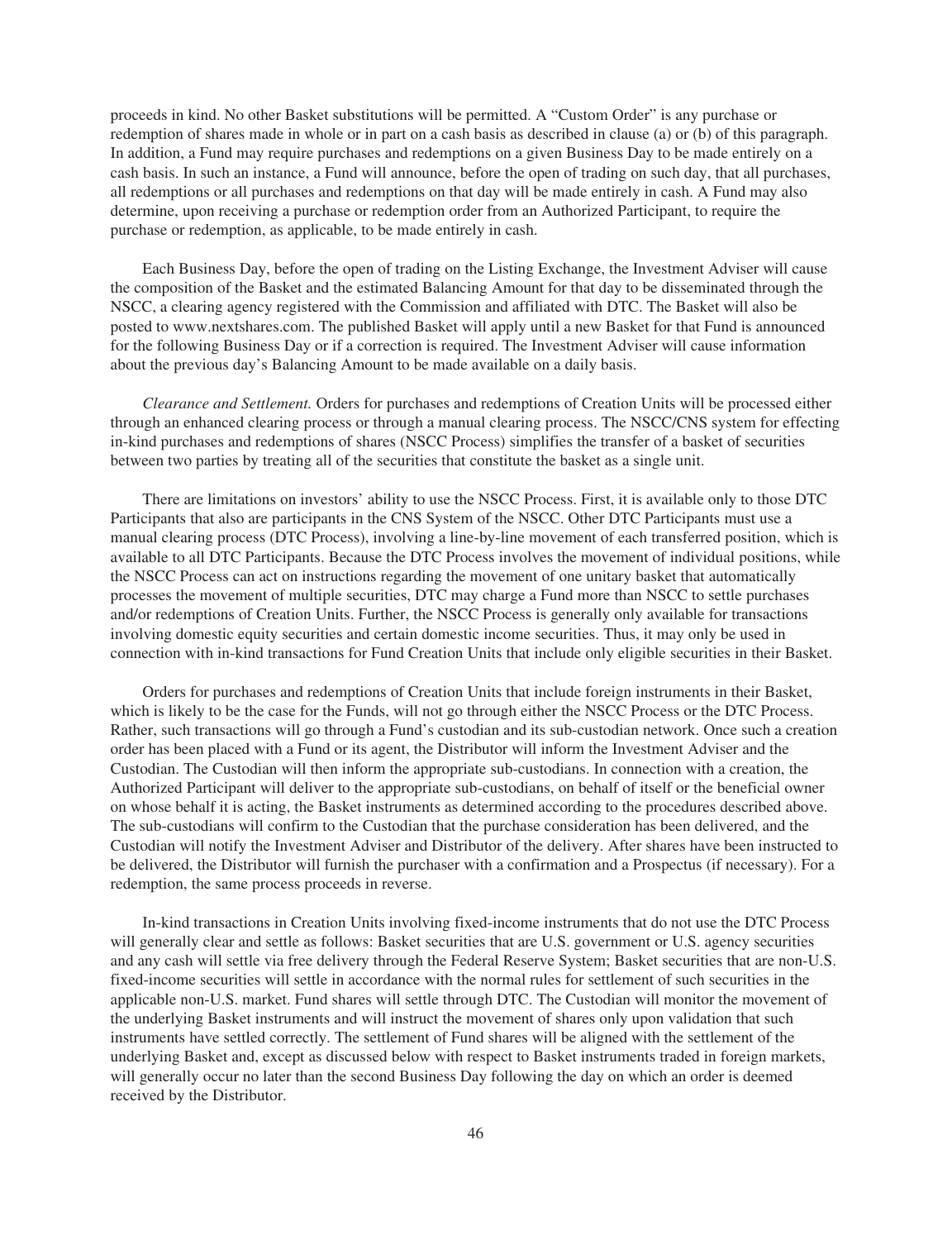Orders for purchases and redemptions of Creation Units that include foreign instruments in their Basket may be on a basis other than the second Business Day following receipt in good order in order to accommodate local holiday schedules, to account for different treatment among foreign and U.S. markets of dividend record dates and ex-dividend dates or under certain other circumstances. The ability of the Trust to effect in-kind purchases and redemptions within two Business Days of receipt of an order in good form is subject, among other things, to the condition that, within the time period from the date of the order to the date of delivery of the securities, there are no days that are holidays in the applicable foreign market. For every occurrence of one or more intervening holidays in the applicable foreign market that are not holidays observed in the U.S. equity market, the redemption settlement cycle will be extended by the number of such intervening holidays. In addition to holidays, other unforeseeable closings in a foreign market due to emergencies may also prevent the Trust from delivering securities within normal settlement periods. The securities delivery cycles currently practicable for transferring portfolio securities to redeeming shareholders, coupled with foreign market holiday schedules, will require a delivery process longer than seven calendar days for the Funds, in certain circumstances. The holidays applicable to the Funds are listed on Appendix A, as are instances where more than seven days will be needed to deliver redemption proceeds. Although certain holidays may occur on different dates in subsequent years, the number of days required to deliver redemption proceeds in any given year is not expected to exceed the maximum number of days listed on Appendix A. The proclamation of new holidays, the treatment by market participants of certain days as "informal holidays" (e.g., days on which no or limited securities transactions occur, as a result of substantially shortened trading hours), the elimination of existing holidays or changes in local securities delivery practices could affect the information set forth herein at some time in the future. Because the portfolio securities of a Fund may trade on days that a Fund's Listing Exchange is closed or on days that are not Business Days for the Fund, shareholders may not be able to redeem their shares of the Fund, or to purchase and sell shares of the Fund on the Listing Exchange, on days when the NAV of the Fund could be significantly affected by events in the relevant non-U.S. markets.

*Delivery.* The Distributor will transmit all purchase orders received from Authorized Participants to the relevant Fund. After a Fund has accepted a purchase order and received delivery of the purchase consideration, NSCC or DTC, as applicable, will instruct the Fund to initiate delivery of the appropriate number of shares to the book-entry account specified by the Authorized Participant. Delivery of Creation Units by a Fund is expected to occur within the normal settlement cycle, currently no later than the second Business Day following the day on which an order is deemed to be received by the Distributor. The Distributor will issue or cause the issuance of confirmations of acceptance. The Distributor will be responsible for delivering a Prospectus to Authorized Participants purchasing Creation Units. The Distributor will maintain records of both the orders placed with it and the confirmations of acceptance furnished by it.

Shares will not normally be issued to a purchasing Authorized Participant until after the transfer to a Fund of good title to the Basket instruments required to be delivered in connection with the purchase. However, shares may be transferred in advance of receipt by a Fund of all or a portion of the applicable Basket instrument(s) as described further below. In these circumstances, the Authorized Participant will be required to transfer the available Basket instruments plus cash in an amount equal to 115% of the market value of any undelivered Basket instrument(s) (Additional Cash Deposit). Each Creation Unit order will be deemed to be received on the Business Day on which the order is placed, provided that the order is placed in proper form prior to the Order Cut-Off Time on such date and cash in the appropriate amount is deposited with the Custodian by the time designated by the Custodian on settlement date. If the order is not placed in proper form by the Order Cut-Off Time or federal funds in the appropriate amount are not received by the time designated by the Custodian on settlement date, then the order may be deemed to be rejected and the Authorized Participant will be liable to the relevant Fund for losses, if any, resulting therefrom.

As noted above, an additional amount of cash will be required to be deposited with the relevant Fund, pending delivery of the missing Basket instrument(s) in an amount equal to at least 115% of the daily marked to market value of the missing Basket instrument(s). In the event that additional cash is not paid, a Fund may use the cash on deposit to purchase the missing Basket instrument(s). The Authorized Participant will be liable to a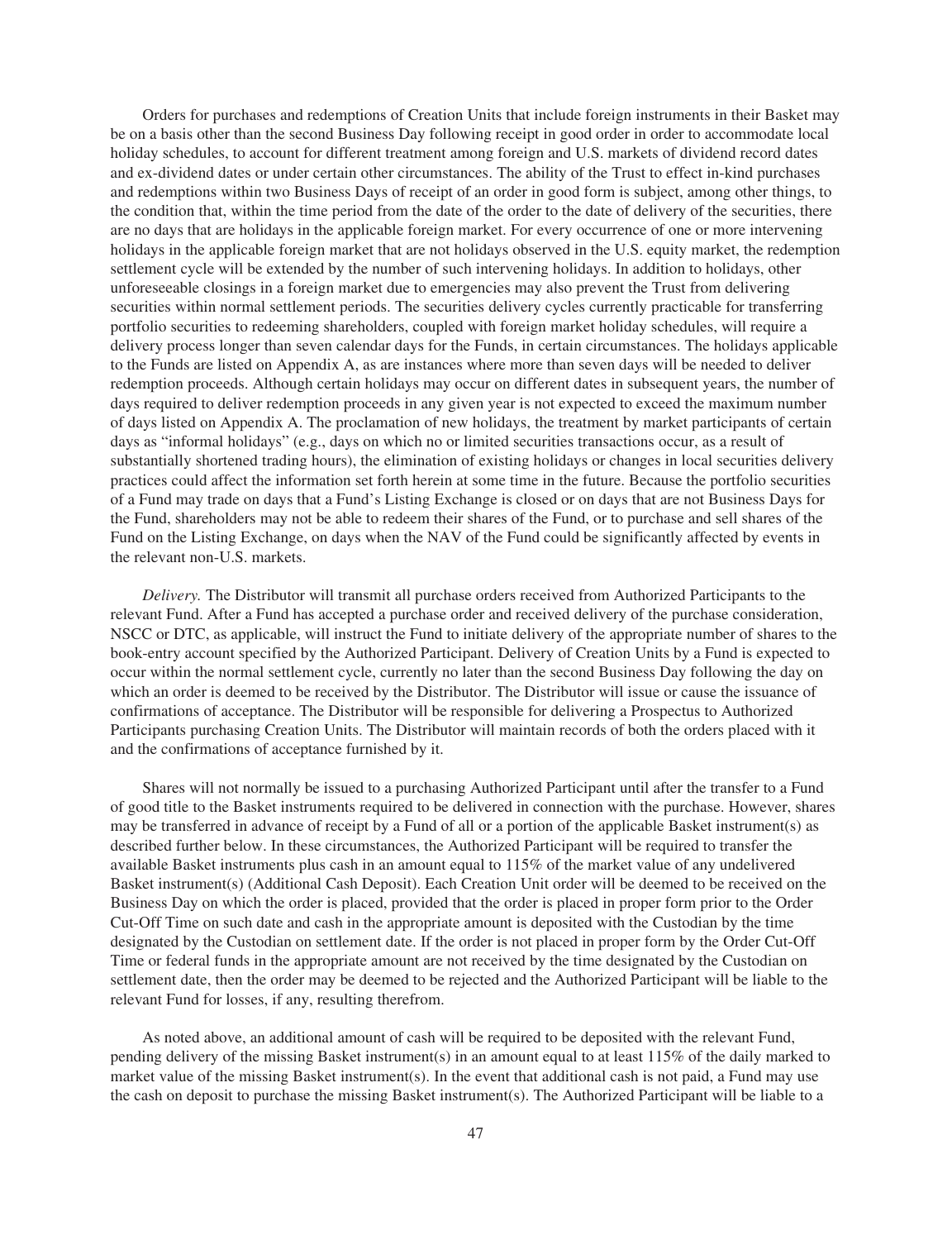Fund for the costs incurred by the Fund in connection with any such purchases and the Authorized Participant will be liable to the Fund for any shortfall between the cost to the Fund of purchasing any missing Basket instrument(s) and the value of the collateral. These costs will be deemed to include the amount by which the actual purchase price of the Basket instrument(s) exceeds the market value of such Basket instruments on the day the Creation Unit order was deemed received by the Distributor plus the brokerage and related transaction costs associated with such purchases. A Fund will return any unused portion of the Additional Cash Deposit once all of the missing Basket instrument(s) have been properly received by the Custodian or purchased by the Fund and deposited into the Fund's account with the Custodian.

In connection with taking delivery of shares upon redemption of Creation Units, a redeeming shareholder or Authorized Participant acting on behalf of such shareholder must maintain appropriate custody arrangements with a qualified broker-dealer, bank or other custody providers in each jurisdiction in which any of the securities are customarily traded, to which account such securities will be delivered. Deliveries of redemption proceeds generally will be made within two Business Days of the trade date.

Redemptions of shares for Fund securities will be subject to compliance with applicable federal and state securities laws and each Fund reserves the right to redeem Creation Units for cash to the extent that the Trust could not lawfully deliver specific Fund securities upon redemptions or could not do so without first registering Fund securities under such laws. A redeeming investor that is subject to a legal restriction with respect to a particular security included in a Fund's Basket instruments may be paid an equivalent amount of cash. The Authorized Participant through which such a redeeming investor transacts may request that the redeeming investor complete an order form or enter into agreements with respect to such matters as compensating cash payment. Further, a redeeming investor that is not a "qualified institutional buyer" (QIB), as such term is defined under Rule 144A under the 1933 Act, will not be able to receive Fund securities that are restricted for resale under Rule 144A. A redeeming investor may be required by the Trust to provide a written confirmation with respect to QIB status in order to receive Fund securities.

The right of redemption may be suspended or the date of payment postponed with respect to a Fund (i) for any period during which the NYSE is closed (other than customary weekend and holiday closings); (ii) for any period during which trading on the NYSE is suspended or restricted; (iii) for any period during which an emergency exists as a result of which disposal of Fund shares or determination of the NAV of the shares is not reasonably practicable; or (iv) in such other circumstance as is permitted by the Commission.

*Transaction Fees.* Orders for Creation Units are subject to transaction fees. See Investing in the Funds – Buying and Selling Shares in the Prospectus.

*Order Rejection.* A Fund and/or the Distributor may reject any order that is not in proper form. Further, a Fund may reject a purchase order transmitted to it, for example: (a) the purchaser or group of related purchasers, upon obtaining the Creation Units, would own 80% or more of outstanding Fund shares; (b) the acceptance of the Basket would have certain adverse tax consequences, such as causing a Fund to no longer meet the requirements of a regulated investment company under the Code; (c) the acceptance of the Basket would, in the opinion of the Trust, be unlawful, as in the case of a purchaser who is banned from trading in securities; (d) the acceptance of the Basket would otherwise, in the discretion of the Trust or the Investment Adviser, have an adverse effect on the Fund or its shareholders; or (e) there exist circumstances outside the control of the Fund that make it impossible to process purchases of Creation Units for all practical purposes. Examples of such circumstances include: acts of God or public service or utility problems such as fires, floods, extreme weather conditions and power outages resulting in telephone, telecopy and computer failures; market conditions or activities causing trading halts; systems failures involving computer or other information systems affecting a Fund, the Investment Adviser, the Transfer Agent, the Custodian, the Distributor, DTC, NSCC or any other participant in the purchase process; and similar extraordinary events.

*Required Early Acceptance of Orders.* Notwithstanding the foregoing, Authorized Participants may be notified that the Order Cut-Off Time may be earlier on a particular Business Day.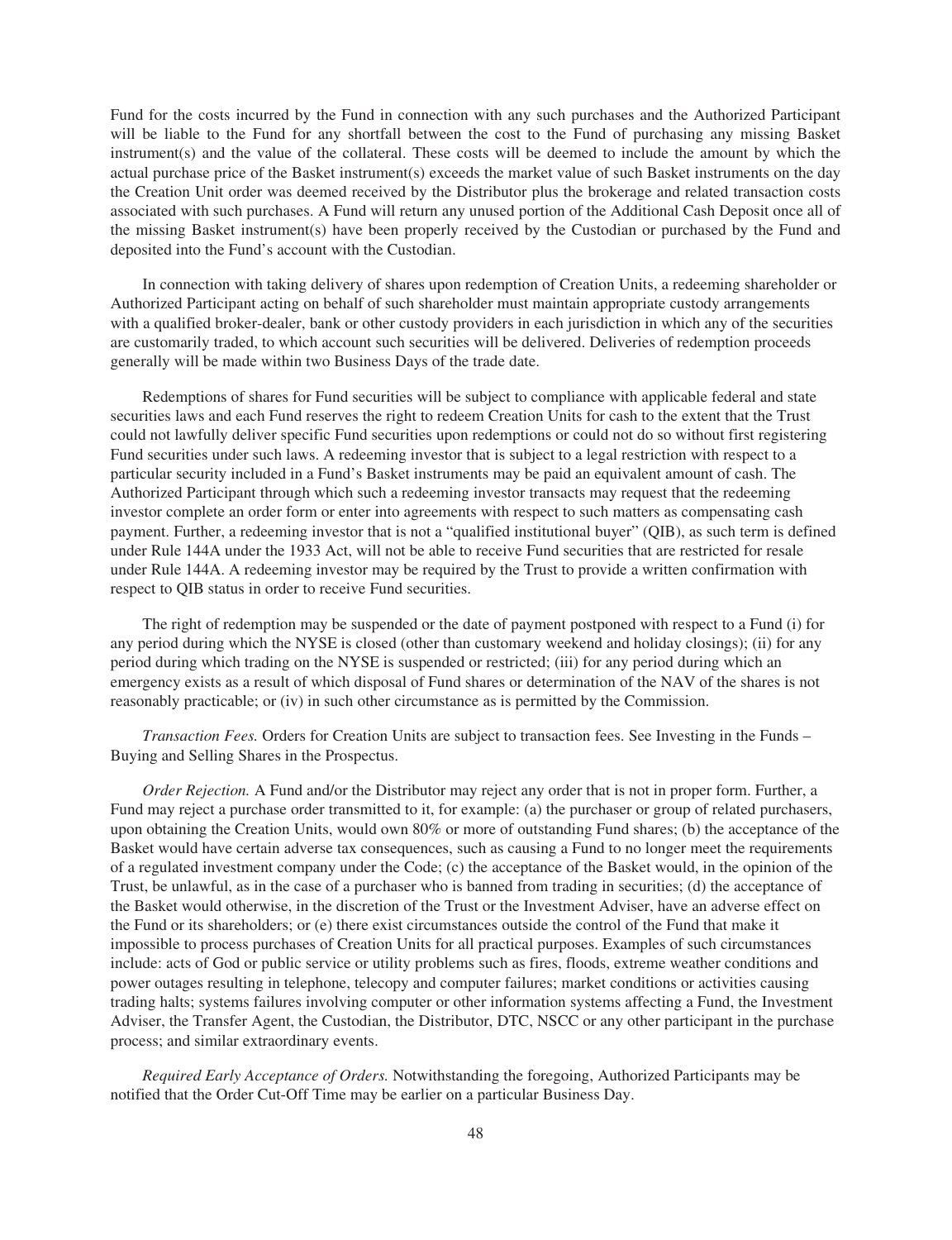*Exchange Listing and Trading.* A discussion of exchange listing and trading matters associated with an investment in each Fund is contained in the Prospectus under Purchases and Sales of Fund Shares and Investing in the Funds – Buying and Selling Shares. The discussion below supplements, and should be read in conjunction with, such sections of the Prospectus.

Each Fund's shares are listed for trading on the Listing Exchange, and trade thereon at prices that are directly linked to the Fund's next end-of-day NAV (NAV-Based Trading). Shares may also be bought and sold on other national securities exchanges and alternative trading systems that have obtained appropriate licenses, adopted applicable rules and developed systems to support trading in Fund shares. In NAV-Based Trading, all trades are executed at the next NAV, plus or minus a trading cost (*i.e.*, a premium or discount to NAV) determined at the time of trade execution. For each trade, the final transaction price is determined once NAV is computed. Buyers will not know the value of their purchases and sales until the end of the trading day.

Although share prices will be quoted throughout the day relative to NAV, there is not a fixed relationship between trading prices and NAV. Instead, the premium or discount to NAV at which Share transactions are executed is determined at the time of trade execution, and will depend on market factors, including the balance of supply and demand for shares among investors, transaction fees and other costs associated with creating and redeeming Creation Units of shares, competition among market makers, the Share inventory positions and inventory strategies of market makers, and the volume of share trading. Reflecting these and other market factors, prices for shares in the secondary market may be above, at or below NAV. The Funds do not offer the opportunity to transact intraday at prices determined at time of trade execution.

There can be no assurance that the requirements of the Listing Exchange necessary to maintain the listing of Fund shares will continue to be met.

The Listing Exchange may, but is not required to, remove a Fund's shares from listing if: (i) following the initial twelve-month period after commencement of trading of the Fund, there are fewer than 50 beneficial holders of the shares for 30 or more consecutive trading days; (ii) the Fund's Intraday Indicative Value (IIV) or NAV is no longer calculated or its IIV, NAV or Basket composition is no longer available to all market participants at the same time; (iii) the Fund has failed to submit any filings required by the Commission or if the Listing Exchange is aware that the Fund is not in compliance with the conditions of any exemptive order or no-action relief granted by the Commission with respect to the Fund; or (iv) such other event will occur or condition exists that, in the opinion of the Listing Exchange, makes further dealings on the Listing Exchange inadvisable. In addition, the Listing Exchange will remove a Fund's shares from listing and trading upon termination of the Trust or the Fund. In the event a Fund ceases to be listed on an exchange, the Fund may cease operating as an "exchange-traded managed fund" and operate as a mutual fund, provided that shareholders are given advance notice.

*Book Entry Only System.* The following information supplements and should be read in conjunction with Investing in the Funds – Buying and Selling Shares in the Prospectus.

DTC acts as securities depositary for each Fund's shares. Fund shares are represented by securities registered in the name of DTC, its nominee, Cede  $& Co.,$  or such other name as may be requested by an authorized representative of DTC and deposited with, or on behalf of, DTC. Certificates will not be issued for Fund shares.

DTC, a limited-purpose trust company, was created to hold securities of DTC Participants and to facilitate the clearance and settlement of securities transactions among the DTC Participants in such securities through electronic book-entry changes in accounts of the DTC Participants, thereby eliminating the need for physical movement of securities certificates. DTC Participants include securities brokers and dealers, banks, trust companies, clearing corporations and certain other organizations, some of whom (and/or their representatives) own DTC. More specifically, DTC is owned by a number of DTC Participants and by the NYSE and the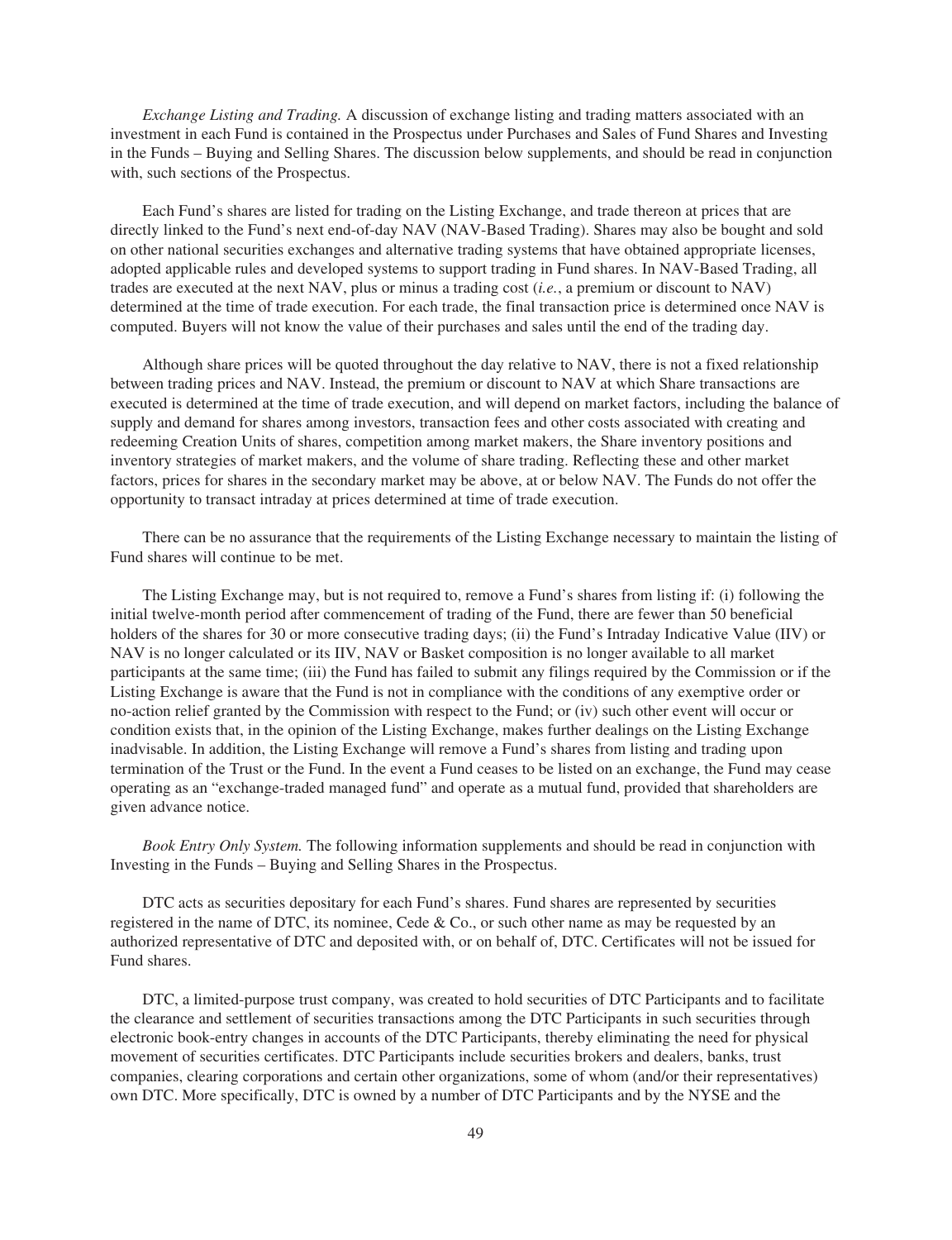Financial Industry Regulatory Authority. Access to the DTC system is also available to others, such as banks, brokers, dealers and trust companies that clear through or maintain a custodial relationship with a DTC Participant, either directly or indirectly (Indirect Participants). DTC has a Standard & Poor's rating of AA+. The DTC Rules applicable to its Participants are on file with the Commission, and more information about DTC can be found at www.dtcc.com.

Beneficial ownership of shares is limited to DTC Participants, Indirect Participants and persons holding interests through DTC Participants and Indirect Participants. Ownership of beneficial interests in shares (owners of such beneficial interests are referred to as Beneficial Owners) is shown on, and the transfer of ownership is effected only through, records maintained by DTC (with respect to DTC Participants) and on the records of DTC Participants (with respect to Indirect Participants and Beneficial Owners that are not DTC Participants). Beneficial Owners will receive from or through the DTC Participant a written confirmation relating to their purchase of shares.

Conveyance of all notices, statements and other communications to Beneficial Owners is affected as follows. Pursuant to the Depositary Agreement between the Trust and DTC, DTC is required to make available to the Trust upon request and for a fee to be charged to the Trust a listing of each Fund's shares held by each DTC Participant. The Trust will inquire of each such DTC Participant as to the number of Beneficial Owners holding shares, directly or indirectly, through such DTC Participant. The Trust will provide each such DTC Participant with copies of such notice, statement or other communication, in such form, number and at such place as such DTC Participant may reasonably request, in order that such notice, statement or communication may be transmitted by such DTC Participant, directly or indirectly, to such Beneficial Owners. In addition, the Trust will pay to each such DTC Participant a fair and reasonable amount as reimbursement for the expenses attendant to such transmittal, all subject to applicable statutory and regulatory requirements.

Payment of Fund distributions will be made to DTC, its nominee, Cede  $\&$  Co., or such other name as may be requested by an authorized representative of DTC as the registered holder of all shares of each Fund. DTC or its nominee, upon receipt of any such distributions, will credit immediately DTC Participants' accounts with payments in amounts proportionate to their respective beneficial interests in Fund shares as shown on the records of DTC or its nominee. Payments by DTC Participants to Indirect Participants and Beneficial Owners of shares held through such DTC Participants will be governed by standing instructions and customary practices, as is the case for securities held for the accounts of customers in bearer form or registered in a "street name," and will be the responsibility of such DTC Participants.

The Trust has no responsibility or liability for the accuracy or any other aspects of the records relating to or notices to Beneficial Owners, or payments made on account of beneficial ownership interests in such shares, or for maintaining, supervising or reviewing any records relating to such beneficial ownership interests or for any other aspect of the relationship between DTC and the DTC Participants or the relationship between such DTC Participants and the Indirect Participants and Beneficial Owners owning through such DTC Participants. DTC may determine to discontinue providing its service with respect to shares at any time by giving reasonable notice to the Trust and discharging its responsibilities with respect thereto under applicable law. Under such circumstances, the Trust will take action either to find a replacement for DTC to perform its functions at a comparable cost or, if such a replacement is unavailable, to issue and deliver printed certificates representing ownership of shares, unless the Trust makes other arrangements with respect thereto satisfactory to the Listing Exchange.

# **PRICING OF SHARES**

## **Determination of Net Asset Value**

Each Fund's securities are valued by the Funds' Administrator pursuant to valuations provided by independent pricing services (generally, last reported sale prices), unless there is no readily ascertainable market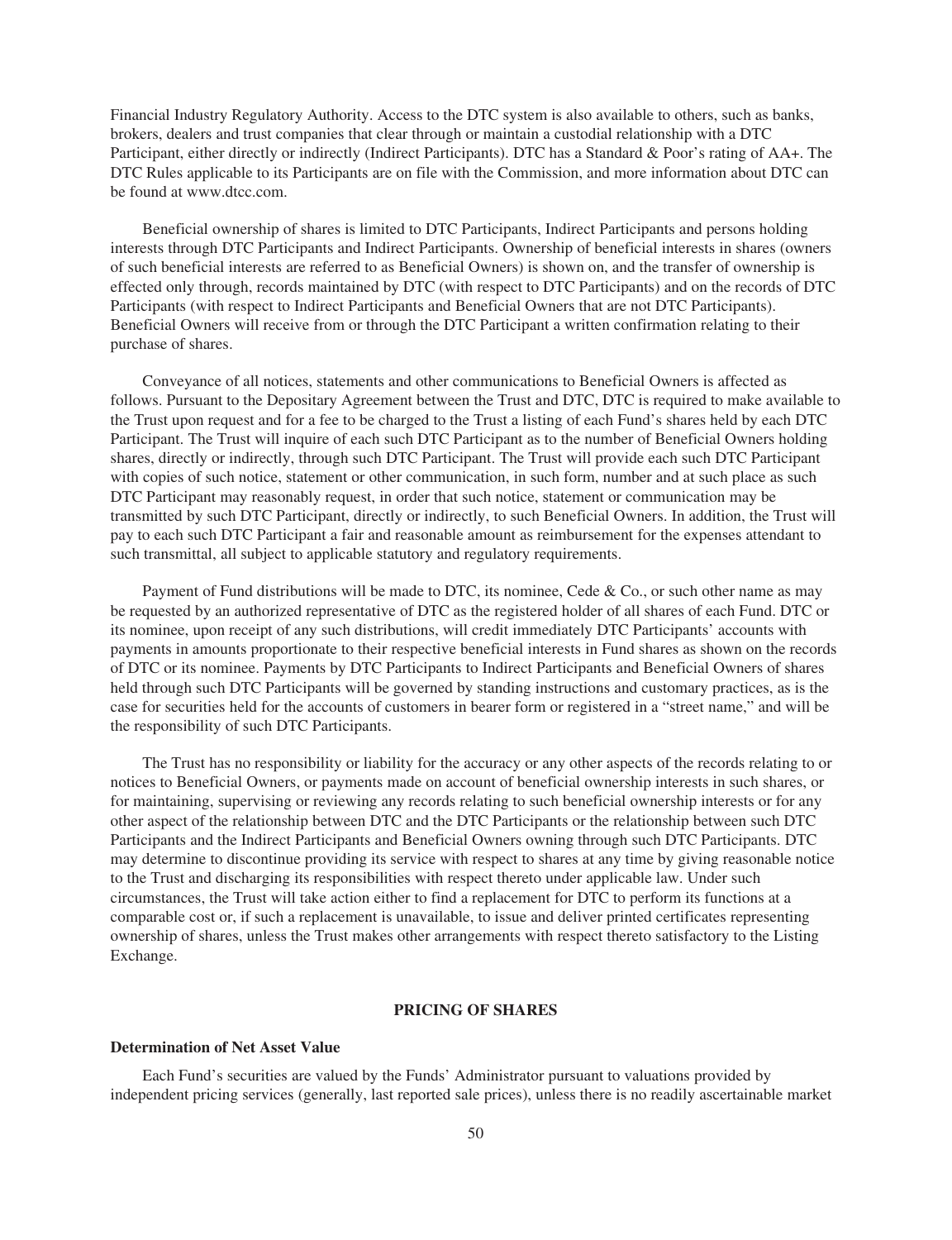value for a security or if the Funds' Fair Value Committee thinks a market price is unreliable. Fund securities listed on a securities exchange (except the NASDAQ Stock Market (NASDAQ)) or OTC for which market quotations are available are valued at the last reported sale price ("regular way") as of the close of regular trading on each Business Day (defined as days on which the NYSE is open for business) or, if there is no such reported sale, at the last reported bid price for long positions and at the last available ask price for short positions. For securities traded on NASDAQ, the NASDAQ Official Closing Price will be used. Securities listed on multiple exchanges or OTC markets are valued on the exchange or OTC market considered by the Fund to be the primary market.

When a Fund writes an option, the amount of the premium received is recorded on the books of the Fund as an asset and an equivalent liability. The amount of the liability is subsequently valued to reflect the current market value of the option written, based upon the last sale price in the case of exchange-traded options or, in the case of options traded in the OTC market, the last ask price. Options purchased by a Fund are valued at their last sale price in the case of exchange-traded options or, in the case of options traded in the OTC market, the last bid price. Other investments, including financial futures contracts and related options and forward FX contracts and swaps, are stated at market value. The prices for foreign securities are reported in local currency and converted into U.S. dollars at the currency exchange rate quoted at the close of the NYSE. Unlisted securities for which market quotations are readily available are valued at the most recently quoted sale price. The pricing services rely primarily on prices of actual market transactions and trader quotations. The pricing services may also use matrix systems to determine valuations for fixed income securities. These systems consider such factors as security prices, yields, maturities, call features, ratings and developments relating to specific securities in arriving at valuations. Investments in mutual funds that are not exchange-traded funds are valued daily at the NAV.

If there is no readily ascertainable market value for a security or if a Fund thinks a market price is unreliable, the Funds' Fair Value Committee will make a good faith determination of the "fair value" of the security under policies and procedures adopted by the Board. The Board has approved the use of a third-party fair valuation vendor for equity securities that are traded primarily on foreign exchanges. The vendor provides fair values for such securities based on certain quantitative factors and methods which generally involve tracking valuation correlations between the U.S. market and each foreign security. The Funds will value their foreign securities with fair values provided by the vendor if there is a movement in the U.S. market that exceeds certain thresholds established by the Fair Value Committee. The vendor may not be able to provide fair values for certain securities, including securities of companies in emerging markets.

The Funds will own securities that are listed on foreign exchanges. These securities may trade on weekends or other days when a Fund does not calculate NAV. As a result, the value of these investments may change on days when you cannot purchase or sell Fund shares. It is possible that market timers or "arbitrageurs" may buy or sell Fund shares in short-term trades to seek to profit from predicted price movements in foreign markets not yet reflected in a Fund's NAV. Such trades, if they result in purchases or redemptions of Creation Units, may adversely affect existing shareholders.

Securities with remaining maturities of 60 days or less may be valued by the amortized cost method, if the Fair Value Committee concludes it approximates market value after taking into account factors such as credit, liquidity and interest rate conditions as well as issuer-specific factors. The amortized cost method involves valuing a security at its cost on the date of purchase and thereafter (absent unusual circumstances) assuming a constant amortization to maturity of any discount or premium, regardless of the impact of fluctuations in general market rates of interest on the value of the instrument. While this method provides certainty in valuation, it may result in periods during which the value of a security determined by this method is higher or lower than the price a Fund would receive if it sold the security.

The NAV of each Fund is computed by dividing the value of the securities held by the Fund plus any cash or other assets held by the Fund (including interest and dividends accrued but not yet received) minus all liabilities attributable to the Fund (including accrued expenses) by the total number of shares outstanding at such time, rounded to the nearest cent. Expenses are accrued daily.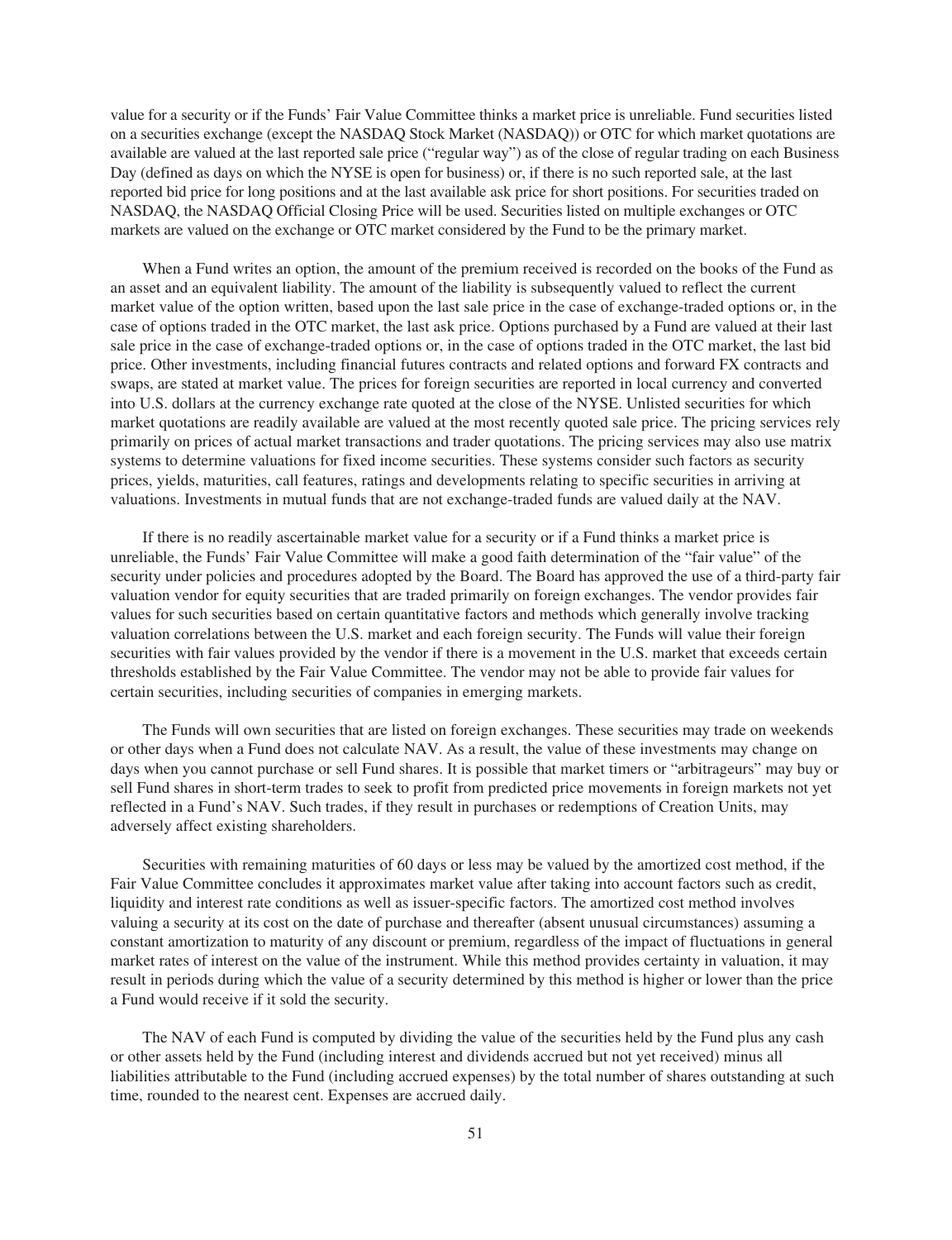Generally, trading in foreign securities, as well as U.S. government securities and money market instruments, is substantially completed each day at various times prior to 4:00 p.m. Eastern Time. The values of such securities used in computing the NAV of a Fund's shares are determined as of such time. Occasionally, events affecting the values of such securities and such exchange rates may occur between the times at which they are determined and 4:00 p.m. Eastern Time that may not be reflected in the computation of a Fund's NAV.

Each investor may add to or reduce its investment in a Fund on each day the Fund is open for trading. The value of each investor's interest in the Fund will be determined as of 4:00 p.m. Eastern Time on each Business Day by multiplying the NAV of the Fund by the number of shares held by the investor. Any additions or withdrawals to be effected on that day will then be effected.

### *Intraday Indicative Values*

The Trust will arrange for the continuous calculation by an independent third party and publication throughout the regular trading session of the Listing Exchange (generally 9:30 am to 4:00 pm Eastern Time) each Business Day of the intraday indicative value (IIV) of each Fund's shares. IIVs are calculated based on the current market trading prices of a Fund's underlying holdings (and may not use fair values) and disseminated at periodic intervals of not more than 15 minutes. The purpose of IIVs is to help investors to estimate that day's closing NAV so they can determine the number of shares to buy or sell if they want to trade an approximate dollar amount. Because IIVs will generally differ from the end-of-day NAV of the Fund, they cannot be used to calculate the precise dollar value of a prescribed number of shares to be bought or sold. Investors should understand that Fund transaction prices are based on closing NAVs, and that NAVs may vary significantly from IIVs during periods of market volatility. Neither the Funds, the Trust nor any of their affiliates are involved in, or responsible for, the calculation or dissemination of IIVs, nor do they make any warranty as to their accuracy.

# **PORTFOLIO TRANSACTIONS AND BROKERAGE**

## **Transactions in Portfolio Securities**

Subject to policies established by the Board, the Investment Adviser is responsible for the execution of the Trust's portfolio transactions and the allocation of brokerage. The Trust has no obligation to deal with any broker or group of brokers in the execution of transactions in portfolio securities. In executing transactions with brokers and dealers, the Trust's policy is that the Investment Adviser shall seek to obtain the best available price in the best available market so that the Trust's total costs or proceeds are the most favorable under the circumstances, taking into account all relevant factors. In placing agency brokerage, the Investment Adviser considers the size and nature of an order, the difficulty of execution and the full range and quality of a broker-dealer's services, including among other things:

- Execution capability,
- Brokerage and research services,
- Responsiveness,
- Level of commission rates charged,
- Financial soundness,
- Back office processing capabilities, and
- Participation in client commission recapture or directed brokerage programs.

For foreign exchange and other principal trades, the Investment Adviser considers the bid and/or offer price and also considers the factors described above, excluding brokerage and research services, commission rates, and client commission recapture programs, which factors are not applicable to principal trades.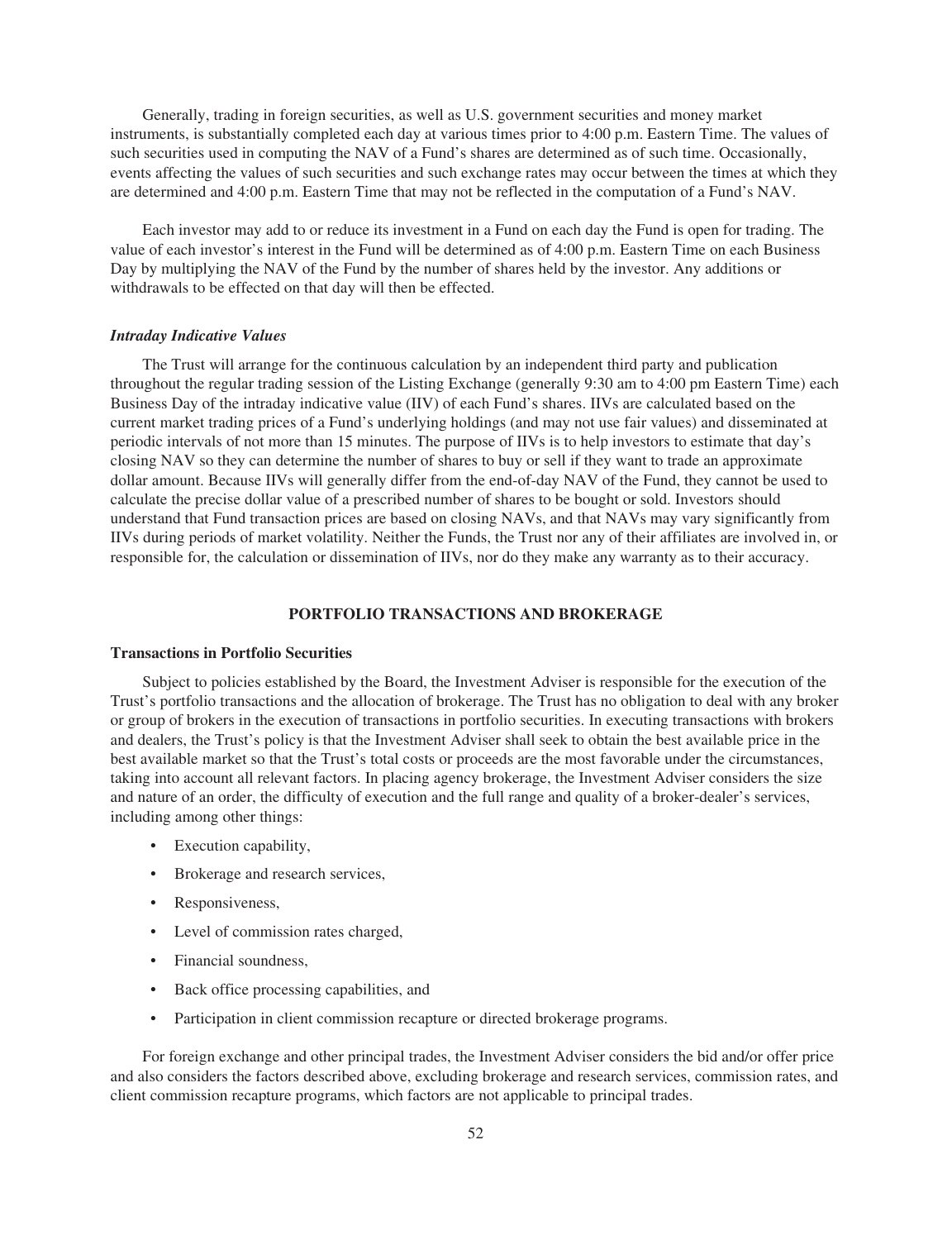The Investment Adviser is not required to adhere to any rigid formulas in selecting broker-dealers, but weighs a combination of some or all of the factors noted above. The determinative factor is not the lowest possible commission cost, but whether the transaction represents the best qualitative execution for a Fund and the Investment Adviser's other clients. The Investment Adviser's traders monitor prices of full service equity trades by comparing completed equity trades to the stock's volume-weighted average price (VWAP) for the trading day. Portfolio managers and research analysts assess brokers based on research services and communicate assessments to the Trading Desk. Portfolio managers and traders receive weekly and annual reports listing brokers and commissions, monitor the amount of commissions allocated among broker-dealers and seek to allocate transactions to broker-dealers who provide superior execution and research services. In addition, the Investment Adviser uses a third party service provider to assist the firm in assessing best execution. These assessments are distributed to relevant portfolio managers, traders, and compliance staff and reviewed semiannually at meetings of the Investment Adviser's Best Execution Group.

For equity agency trades, the Investment Adviser may consider proprietary or third party brokerage and research services provided by broker-dealers as a factor in their selection. The Investment Adviser may effect securities transactions that cause a Fund to pay an amount of commission in excess of the amount of commission another broker-dealer would have charged; provided, that the Investment Adviser determines in good faith that such amount of commission is reasonable in relation to the value of brokerage and research services provided by the broker-dealer used by the Investment Adviser, viewed in terms of either the specific transaction or the Investment Adviser's overall responsibilities to the accounts, including the Funds, for which it exercises investment discretion.

To the extent research services may be a factor in selecting broker-dealers, such services may be in written form or through direct contact with individuals and may include information about securities, companies, industries, markets, economics, the valuation of investments and portfolio strategy. Research may be in the form of research reports, electronic market data, computer and technical market analyses, and access to research analysts, corporate management personnel and industry experts. Research services furnished by broker-dealers may be used in servicing all the Investment Adviser's accounts and not all such services may be used in connection with a Fund or any other particular account of the Investment Adviser which paid commissions to the broker-dealer providing such services.

Pursuant to Commission interpretative guidance, the Investment Adviser uses commission sharing arrangements (CSAs) with certain brokers. These CSA brokers execute trades and credit soft dollars to pools from which the Investment Adviser directs payments to the CSA brokers, third-party brokers, and independent research providers based on commission targets. The use of CSAs is intended to assist the Investment Adviser in providing credits to brokers who, in its judgment, provide the best access to analysts and management, and to independent research providers, while using reliable execution brokers which the Investment Adviser believes will benefit the Investment Adviser's accounts, including the Funds.

The Funds anticipate that their brokerage transactions involving securities of issuers domiciled in countries other than the U.S. generally will be conducted primarily on the principal stock exchanges of such countries. Brokerage commissions and other transaction costs on foreign stock exchange transactions generally are higher than in the U.S. There generally is less governmental supervision and regulation of foreign stock exchanges and brokers than in the U.S.

Foreign equity securities may also be held by the Funds in the form of ETFs, depositary receipts including ADRs, EDRs, GDRs, and SDRs, or other securities convertible into foreign equity securities. Depositary receipts may be listed on stock exchanges, or traded in over-the-counter markets in the U.S. or Europe or other countries, as the case may be. ADRs and ETFs, like other securities traded in the U.S., will be subject to negotiated commission rates. A Fund's ability and decisions to purchase or sell portfolio securities of foreign issuers may be affected by laws or regulations relating to the convertibility and repatriation of assets. Because the shares of the Funds are redeemable on a daily basis in U.S. dollars, the Funds intend to manage their portfolios so as to give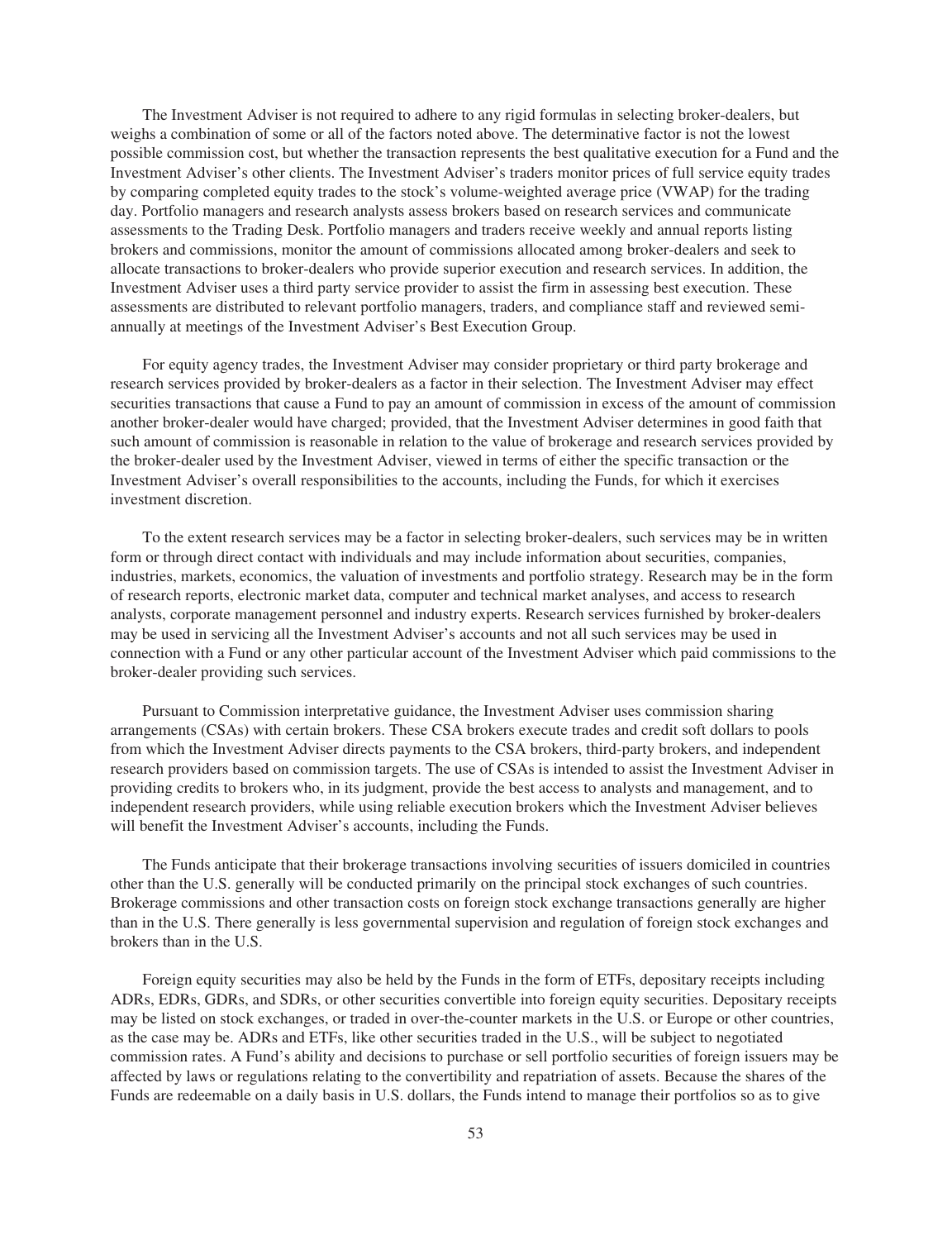reasonable assurance that they will be able to obtain U.S. dollars to the extent necessary to meet anticipated redemptions.

Because of different objectives or other factors, a particular security may be bought for one or more clients of the Investment Adviser when one or more clients of the Investment Adviser are selling the same security. Transactions in such securities will be made, insofar as feasible, for the respective Funds and clients in a manner deemed equitable to all. To the extent that transactions on behalf of more than one client of the Investment Adviser during the same period may increase the demand for securities being purchased or the supply of securities being sold, there may be an adverse effect on price.

Because the Funds had not commenced operations as of the date of this Statement of Additional Information, they have not paid any brokerage commissions.

# **FEDERAL TAX ASPECTS**

# *General*

Each Fund is treated as a separate corporation for federal tax purposes and intends to qualify for treatment as a "regulated investment company" (as defined in section 851(a) of the Code) (RIC). (All "section" references in this part of this Statement of Additional Information are to the Code.) By doing so, a Fund (but not its shareholders) will be relieved of federal income tax on the part of its investment company taxable income (consisting generally of net investment income, the excess, if any, of net short-term capital gain over net longterm capital loss (net short-term capital gain), and net gains and losses from certain foreign currency transactions, if any, all determined without regard to any deduction for dividends paid) and net capital gain (*i.e.*, the excess of net long-term capital gain over net short-term capital loss) that it distributes to its shareholders.

To qualify for treatment as a RIC, a Fund must distribute annually to its shareholders an amount at least equal to 90% of its investment company taxable income and net-tax exempt income (the Distribution Requirement) and must meet several additional requirements. With respect to each Fund, these requirements include the following: (1) the Fund must derive at least 90% of its gross income each taxable year from (a) dividends, interest, payments with respect to securities loans, and gains from the sale or other disposition of securities or foreign currencies, or other income (including gains from options, futures or forward contracts) derived with respect to its business of investing in securities or those currencies, and (b) net income from interests in certain publicly traded partnerships that are treated as partnerships for federal tax purposes and derive less than 90% of their gross income from the items described in clause (1)(a) (so-called qualified publicly traded partnerships) (each, a QPTP) (the Income Requirement); and (2) at the close of each quarter of the Fund's taxable year, (a) at least 50% of the value of its total assets must be represented by cash and cash items, government securities, securities of other RICs, and other securities limited, in respect of any one issuer, to an amount that does not exceed 5% of the value of the Fund's total assets and that does not represent more than 10% of the issuer's outstanding voting securities (equity securities of QPTPs being considered voting securities for these purposes), and (b) not more than 25% of the value of its total assets may be invested in (i) the securities (other than government securities or securities of other RICs) of any one issuer, (ii) the securities (other than securities of other RICs) of two or more issuers the Fund controls that are determined to be engaged in the same, similar, or related trades or businesses, or (iii) the securities of one or more QPTPs (the Diversification Requirements).

If a Fund failed to qualify for treatment as a RIC for any taxable year — either (1) by failing to satisfy the Distribution Requirement, even if it satisfied the Income and Diversification Requirements, or (2) by failing to satisfy the Income Requirement and/or either Diversification Requirement and was unable, or determined not to, avail itself of certain cure provisions — then for federal tax purposes it would be taxed as an ordinary corporation on the full amount of its taxable income for that year without being able to deduct the distributions it makes to its shareholders. In addition, for those purposes the shareholders would treat all those distributions,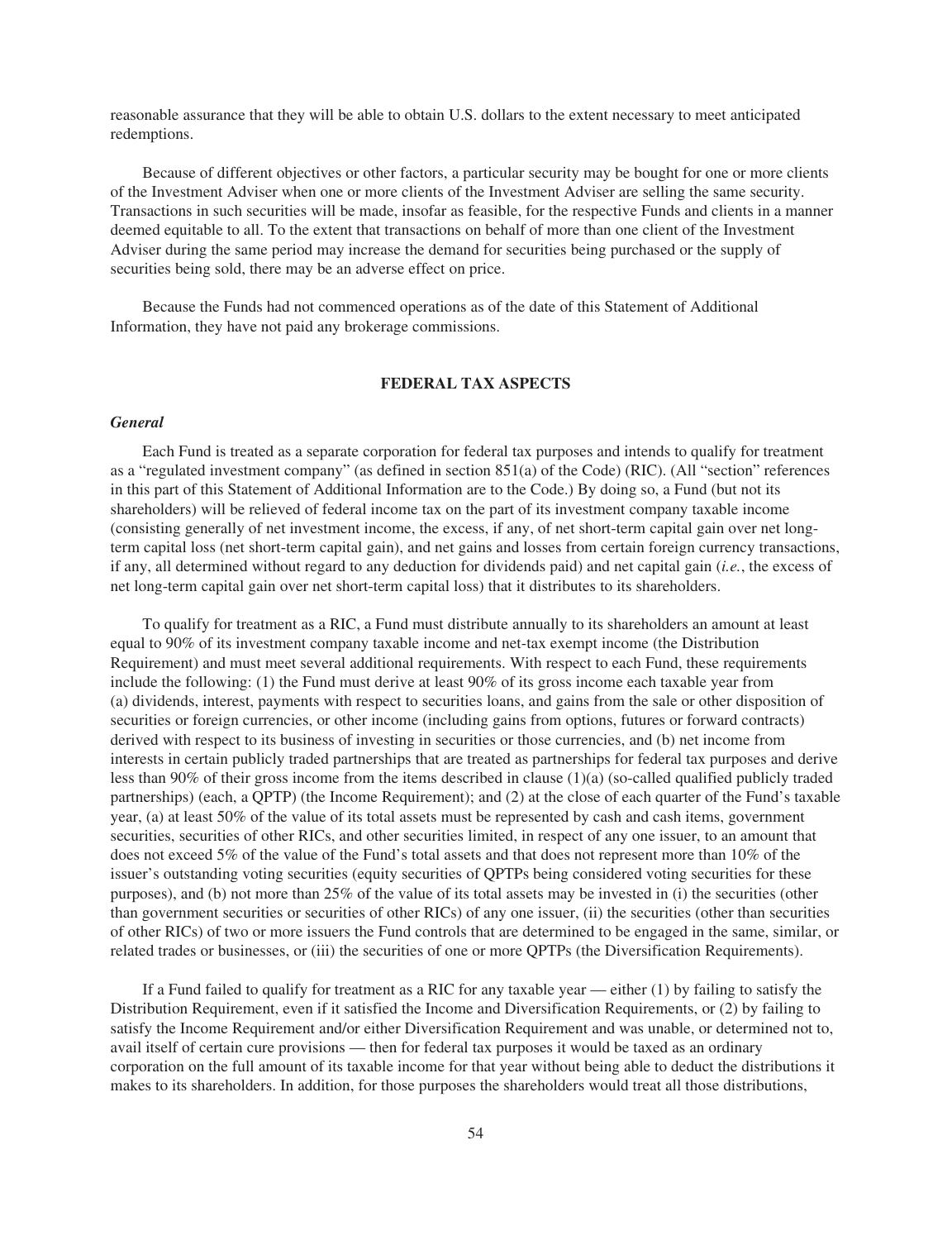including distributions of net capital gain, as dividends to the extent of the Fund's earnings and profits, taxable as ordinary income — except that, for individual and certain other non-corporate shareholders (each, a non-corporate shareholder), the part thereof that is qualified dividend income (generally, dividends it receives or stock of most U.S. and certain foreign corporations with respect to which it satisfies certain holding period and other restrictions) (QDI) would be subject to federal income tax at the rate for net capital gain, a maximum of 15% or 20% depending on whether the shareholder's income exceeds certain threshold amounts — and all or part of those dividends would be eligible for the dividends-received deduction available to corporations under certain circumstances. Furthermore, a Fund could be required to recognize unrealized gains, pay substantial taxes and interest, and make substantial distributions before requalifying for RIC treatment.

A Fund will be subject to a nondeductible 4% federal excise tax (Excise Tax) to the extent it fails to distribute by the end of any calendar year substantially all of its ordinary income for that year (taking into account certain deferrals and elections) and capital gain net income for the one-year period ending on October 31 of that year, plus certain other amounts. A Fund will be treated as having distributed any amount on which it is subject to income tax for any taxable year. Each Fund generally intends to meet this distribution requirement to avoid Excise Tax liability.

# **Special Tax Treatment**

Certain of a Fund's investments may be subject to special U.S. federal income tax provisions that may, among other things, (i) disallow, suspend or otherwise limit the allowance of certain losses or deductions, (ii) convert lower-taxed long-term capital gain into higher-taxed short-term capital gain or ordinary income, (iii) convert an ordinary loss or a deduction into a capital loss, the deductibility of which is more limited, (iv) adversely affect when a purchase or sale of stock or securities is deemed to occur, (v) adversely alter the intended characterization of certain complex financial transactions, (vi) cause the Fund to recognize income or gain without a corresponding receipt of cash and (vii) produce income that will not constitute qualifying income for purposes of the Income Requirement. The application of these rules could cause a Fund to be subject to U.S. federal income tax or the Excise Tax and, under certain circumstances, could affect the Fund's status as a RIC. Each Fund will monitor its investments and may make certain tax elections in order to mitigate the effect of these provisions.

#### **Foreign Investments**

Dividends and interest a Fund receives, and gains it realizes, on foreign securities may be subject to income, withholding, or other taxes foreign countries and U.S. possessions impose (collectively, foreign taxes) that would reduce the total return on its investments. Tax conventions between certain countries and the United States may reduce or eliminate foreign taxes, however, and many foreign countries do not impose taxes on capital gains on investments by foreign investors.

If more than 50% of the value of a Fund's total assets at the close of any taxable year consists of securities of foreign corporations — which is likely in the case of each Fund — the Fund will be eligible to, and intends to, file an election with the Internal Revenue Service (Service) that would generally enable its shareholders to benefit from any foreign tax credit or deduction available for any foreign taxes the Fund pays. Pursuant to the election, a Fund would treat those taxes as dividends paid to its shareholders and each shareholder (1) would be required to include in gross income, and treat as paid by the shareholder, the shareholder's proportionate share of those taxes, (2) would be required to treat that share of those taxes and of any dividend the Fund paid that represents income from foreign or U.S. possessions sources (foreign-source income) as the shareholder's own income from those sources, and (3) could either use the foregoing information in calculating the foreign tax credit against the shareholder's federal income tax or, alternatively, deduct the foreign taxes deemed paid by the shareholder in computing taxable income. If a Fund makes this election, it will report to its shareholders shortly after each taxable year their respective shares of the foreign taxes it paid and its foreign-source income.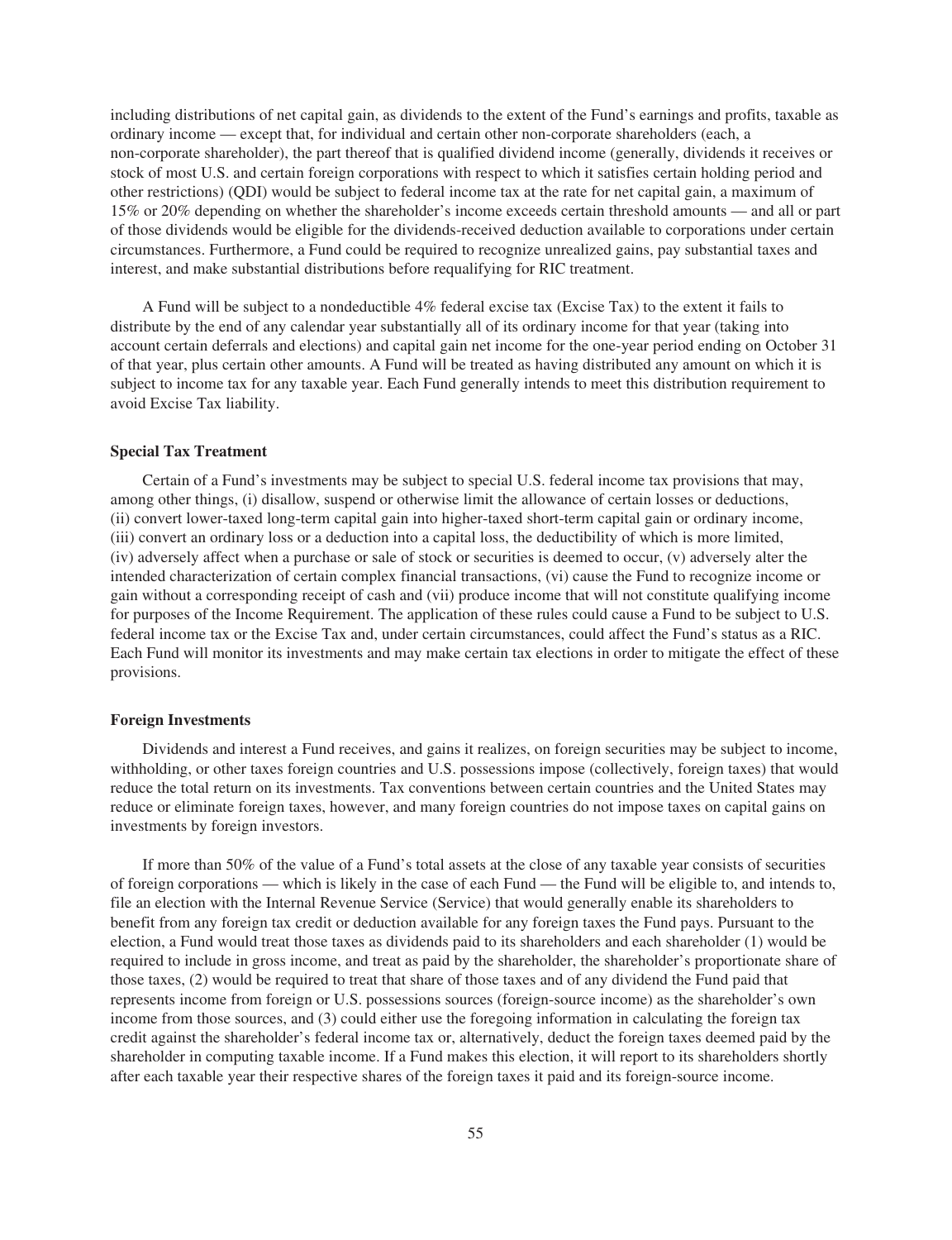Individuals who have no more than \$300 (\$600 for married persons filing jointly) of creditable foreign taxes included on Forms 1099 and whose foreign source income is all "qualified passive income" may elect each year to be exempt from the extremely complicated foreign tax credit limitation, in which event they would be able to claim a foreign tax credit without having to file the detailed Form 1116 that otherwise is required. A shareholder will not be entitled to credit or deduct its allocable portion of foreign taxes a Fund paid if the shareholder has not held Fund shares for at least 16 days during the 30-day period beginning 15 days before the ex-distribution date for those shares. The minimum holding period will be extended if the shareholder's risk of loss with respect to those shares is reduced by reason of holding an offsetting position. No deduction for foreign taxes may be claimed by a shareholder who does not itemize deductions. A foreign shareholder may not deduct or claim a credit for foreign taxes in determining its federal income tax liability unless the Fund dividends it receives are effectively connected with the conduct of a U.S. trade or business.

A Fund may invest in the stock of "passive foreign investment companies" (each, a PFIC). A PFIC is any foreign corporation (with certain exceptions) that, in general, meets either of the following tests for a taxable year: (1) at least 75% of its gross income is passive or (2) an average of at least 50% of its assets produce, or are held for the production of, passive income. Under certain circumstances, a Fund will be subject to federal income tax on a portion of any "excess distribution" it receives on that stock or of any gain on its disposition of that stock (collectively, PFIC income), plus interest thereon, even if the Fund distributes the PFIC income as a dividend to its shareholders. The balance of the PFIC income will be included in the Fund's investment company taxable income and, accordingly, will not be taxable to it to the extent it distributes that income to its shareholders. Fund distributions thereof will not be eligible for the reduced maximum federal income tax rates on individuals' and certain other non-corporate shareholders' QDI mentioned above.

If a Fund invests in a PFIC and elects to treat the PFIC as a "qualified electing fund" (QEF), then in lieu of the foregoing tax and interest obligation, the Fund would be required to include in income each taxable year its *pro rata* share of the QEF's annual ordinary earnings and net capital gain — which the Fund likely would have to distribute to satisfy the Distribution Requirement and avoid imposition of the Excise Tax — even if the Fund did not receive those earnings and gain from the QEF. In most instances it will be very difficult, if not impossible, to make this election because some of the information required to make this election may not be easily obtainable.

Each Fund may elect to "mark to market" any stock in a PFIC it owns at the end of its taxable year. "Marking-to-market," in this context, means including in gross income each taxable year (and treating as ordinary income) the excess, if any, of the fair market value of the stock over a Fund's adjusted basis therein (including mark-to-market gain for each prior year for which the election was in effect) as of the end of that year. Pursuant to the election, a Fund also would be allowed to deduct (as an ordinary, not a capital, loss) the excess, if any, of its adjusted basis in PFIC stock over the fair market value thereof as of the taxable year-end, but only to the extent of any net mark-to-market gains with respect to that stock the Fund included in income for prior taxable years under the election. A Fund's adjusted basis in each PFIC's stock subject to the election would be adjusted to reflect the amounts of income included and deductions taken thereunder.

Investors should be aware that a Fund may not be able, at the time it acquires a foreign corporation's shares, to ascertain whether the corporation is a PFIC and that a foreign corporation may become a PFIC after a Fund acquires shares therein. Each Fund reserves the right to make investments in PFICs as a matter of its investment policy.

A Fund may invest in ownership interests in foreign income, royalty, and similar trusts. The tax consequences to a Fund of an investment in such a trust depend on the trust's classification for federal tax purposes, generally as a corporation or a partnership:

(1) If such a trust is classified as a corporation, it would be a PFIC (with the income tax consequences to an investing Fund described above) if it primarily held equity or debt securities of an underlying operating entity but would not be a PFIC if it was actively engaged in a business, such as oil and gas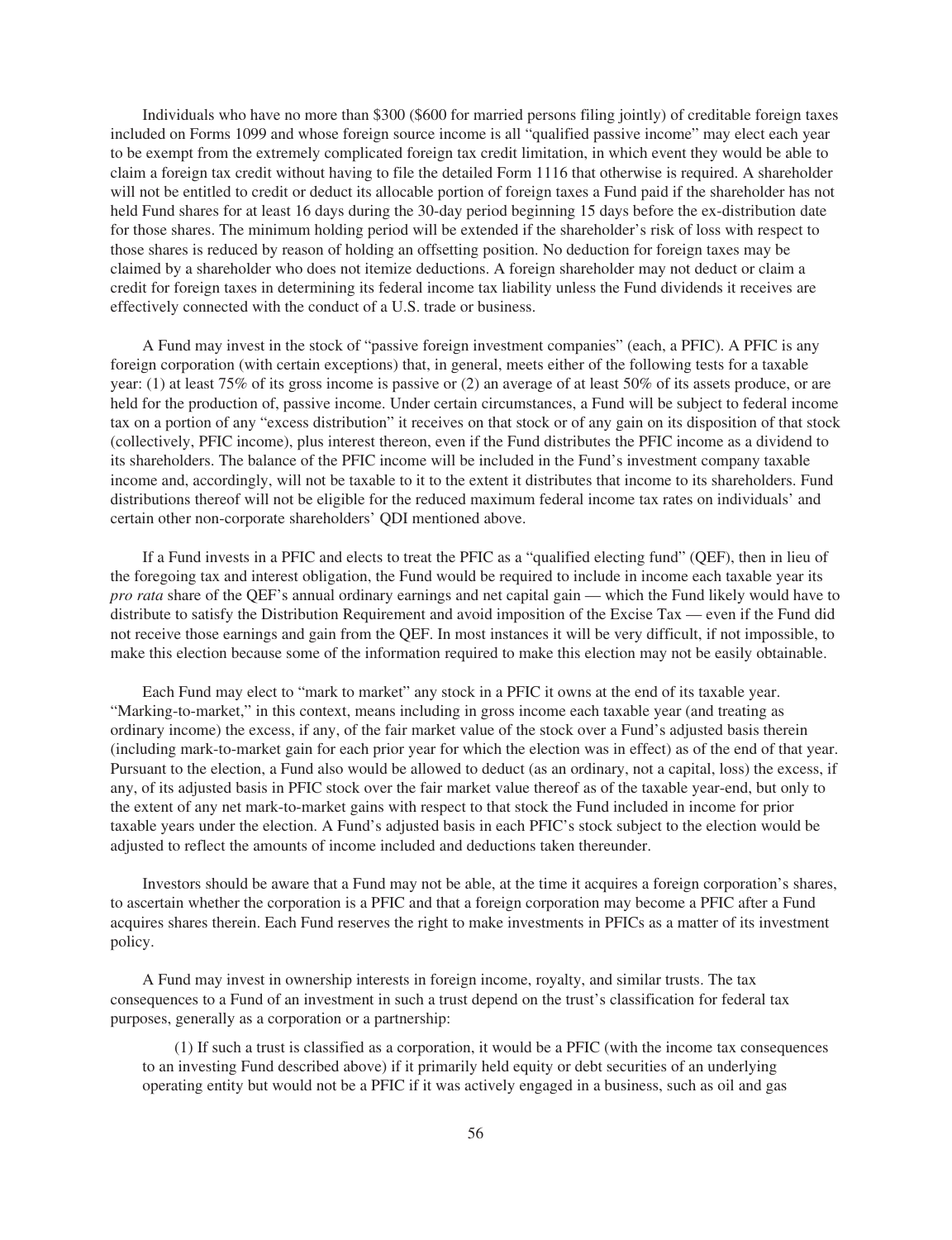exploration (as a large proportion of income trusts are), and did not hold substantial investment-type assets. In the latter event, distributions from the trust to a Fund that invested therein would be treated as dividends that, under certain circumstances, would be treated as QDI; or

(2) If such a trust is classified for federal tax purposes as a partnership (by making a certain election or otherwise), it likely would be a QPTP, in which event all its net income (regardless of source) would be qualifying income to an investing Fund under the Income Requirement. But if such a trust is not a QPTP, then (a) it would be a publicly traded partnership that likely would be treated for federal tax purposes as a corporation, with the income tax consequences mentioned above, or (b) if not, a Fund that invested therein would treat its share of the trust's income as qualifying income under the Income Requirement only to the extent it would be qualifying income if realized by the Fund in the same manner as realized by the trust, and any non-qualifying income of the trust would pass-through to the Fund.

### **Derivatives and Foreign Currencies**

The use of hedging strategies, such as writing (selling) and purchasing options and futures contracts and entering into forward contracts, and swap agreements involves complex rules that will determine for income tax purposes the amount, character, and timing of recognition of the gains and losses a Fund realizes in connection therewith. Gains from the disposition of foreign currencies (except certain gains that may be excluded by future regulations), and gains from options, futures, and forward contracts a Fund derives from its business of investing in securities or foreign currencies, if any, will be treated as qualifying income under the Income Requirement. Each Fund monitors its transactions, and seeks to make appropriate tax elections and entries in its books and records when it acquires any foreign currency, option, futures contract, forward contract, or hedged investment, or enters into a swap agreement, to mitigate the effect of these rules, prevent its disqualification as a RIC, and minimize the imposition of federal income and Excise Taxes.

A Fund's need to satisfy the Income Requirement and the Diversification Requirements to qualify as a RIC may limit its ability to engage in certain swap agreements and derivatives transactions. Moreover, the rules governing the tax treatment of swap agreements are not entirely clear in certain respects. For example, the tax treatment of a payment made or received under a swap agreement — in particular, whether such a payment is, wholly or partially, ordinary income or capital gain — will vary depending on the terms of the particular agreement. The tax treatment of swap agreements and other derivatives also may be affected by future legislation, regulations, and/or guidance issued by the Service. While each Fund intends to account for swap agreements in a manner it considers to be appropriate under applicable tax rules, the Service might not accept that treatment. If it did not, a Fund's status as a RIC might be affected. The Funds intend to monitor developments in this area.

Some futures contracts, foreign currency contracts, and "nonequity" options (*i.e.*, certain listed options, such as those on a "broad-based" securities index) — but generally excluding any "securities futures contract" that is not a "dealer securities futures contract" (both as defined in the Code) and any interest rate swap, currency swap, basis swap, interest rate cap, interest rate floor, commodity swap, equity swap, equity index swap, credit default swap, or similar agreement — in which a Fund invests may be subject to section 1256 (collectively, section 1256 contracts). Any section 1256 contracts a Fund holds at the end of its taxable year generally must be "marked to market" (that is, treated as having been sold at that time for their fair market value) for federal income tax purposes, with the result that unrealized gains or losses will be treated as though they were realized. Sixty percent of any net gain or loss recognized on these deemed sales, and 60% of any net realized gain or loss from any actual sales of section 1256 contracts, will be treated as long-term capital gain or loss, and the balance will be treated as short-term capital gain or loss. These rules may operate to increase the amount that a Fund must distribute to satisfy the Distribution Requirement (*i.e.*, regarding the portion treated as short-term capital gain), which will be taxable to its shareholders as ordinary income when distributed to them, and to increase the net capital gain a Fund recognizes, without in either case increasing the cash available to it. A Fund may elect not to have the foregoing rules apply to any "mixed straddle" (*i.e*., a straddle, which the Fund clearly identifies in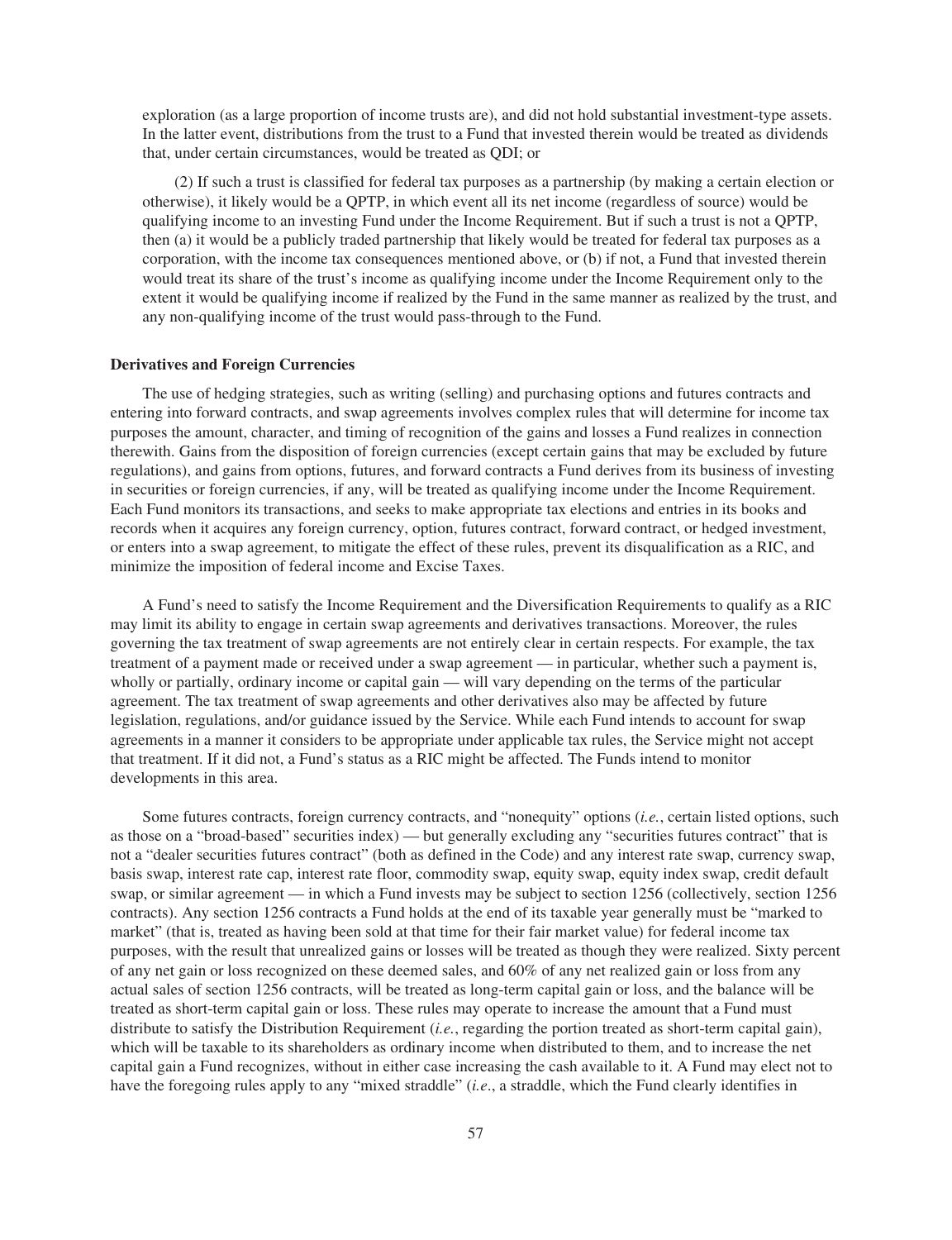accordance with applicable regulations, at least one (but not all) of the positions of which are section 1256 contracts), although doing so may have the effect of increasing the relative proportion of short-term capital gain (distributions of which are taxable to its shareholders as ordinary income) and thus increasing the amount of dividends it must distribute. Section 1256 contracts also are marked-to-market for purposes of the Excise Tax.

Under section 988, any gains or losses (1) from the disposition of foreign currencies, including forward contracts, (2) except in certain circumstances, from options, futures, and forward contracts on foreign currencies (and on financial instruments involving foreign currencies) and from notional principal contracts (*e.g.*, swap agreements) involving payments denominated in foreign currencies, (3) on the disposition of each foreigncurrency-denominated debt security that are attributable to fluctuations in the value of the foreign currency between the dates of acquisition and disposition of the security, and (4) that are attributable to exchange rate fluctuations between the time a Fund accrues interest, dividends, or other receivables or expenses or other liabilities denominated in a foreign currency and the time it actually collects the receivables or pays the liabilities generally are treated as ordinary income or loss. These gains or losses will increase or decrease the amount of a Fund's investment company taxable income to be distributed to its shareholders as ordinary income, rather than affecting the amount of its net capital gain. If a Fund's section 988 losses exceed other investment company taxable income for a taxable year, the Fund would not be able to distribute any dividends, and any distributions made during that year before the losses were realized would be recharacterized as a return of capital to its shareholders, rather than as a dividend, thereby reducing each shareholder's basis in his or her Fund shares. Although each Fund values its assets daily in terms of U.S. dollars, it is not likely to physically convert all, or any substantial part, of its holdings of foreign currencies to U.S. dollars on a daily basis. When a Fund does so, it will incur the costs of currency conversion.

Section 1092 (dealing with straddles) also may affect the taxation of certain hedging instruments and swap agreements in which a Fund may invest. That section defines a "straddle" as offsetting positions with respect to actively traded personal property; for these purposes, options, futures, and forward contracts are positions in personal property. Under that section, any loss from the disposition of a position in a straddle generally may be deducted only to the extent the loss exceeds the unrealized gain on the offsetting position(s) of the straddle. In addition, these rules may postpone the recognition of loss that otherwise would be recognized under the mark-to-market rules discussed above. The regulations under section 1092 also provide certain "wash sale" rules, which apply to transactions where a position is sold at a loss and a new offsetting position is acquired within a prescribed period, and "short sale" rules applicable to straddles. If a Fund makes certain elections, the amount, character, and timing of recognition of its gains and losses from the affected straddle positions would be determined under rules that vary according to the elections made. Because only a few of the regulations implementing the straddle rules have been promulgated, the tax consequences to a Fund of straddle transactions are not entirely clear.

If a Fund writes (sells) a covered call option that expires, it will realize a short-term capital gain at the time of the expiration equal to the amount of the premium it received for writing the option. If a Fund terminates its obligations under such an option by entering into a closing transaction, it will realize a short-term capital gain (or loss), depending on whether the cost of the closing transaction is less (or more) than the premium it received when it wrote the option. If such an option is exercised, a Fund will be treated as having sold the underlying security, producing long-term or short-term capital gain or loss, depending on the holding period of the underlying security and whether the sum of the option price it receives on the exercise plus the premium it received when it wrote the option is more or less than the underlying security's basis.

If a Fund has an "appreciated financial position" — generally, any position (including an interest through an option, futures or forward contract, or short sale) with respect to any stock, debt instrument (other than "straight debt"), or partnership interest the fair market value of which exceeds its adjusted basis — and enters into a "constructive sale" of the position, the Fund will be treated as having made an actual sale thereof, with the result that it will recognize gain at that time. A constructive sale generally consists of a short sale, an offsetting notional principal contract, or a futures or forward contract a Fund or a related person enters into with respect to the same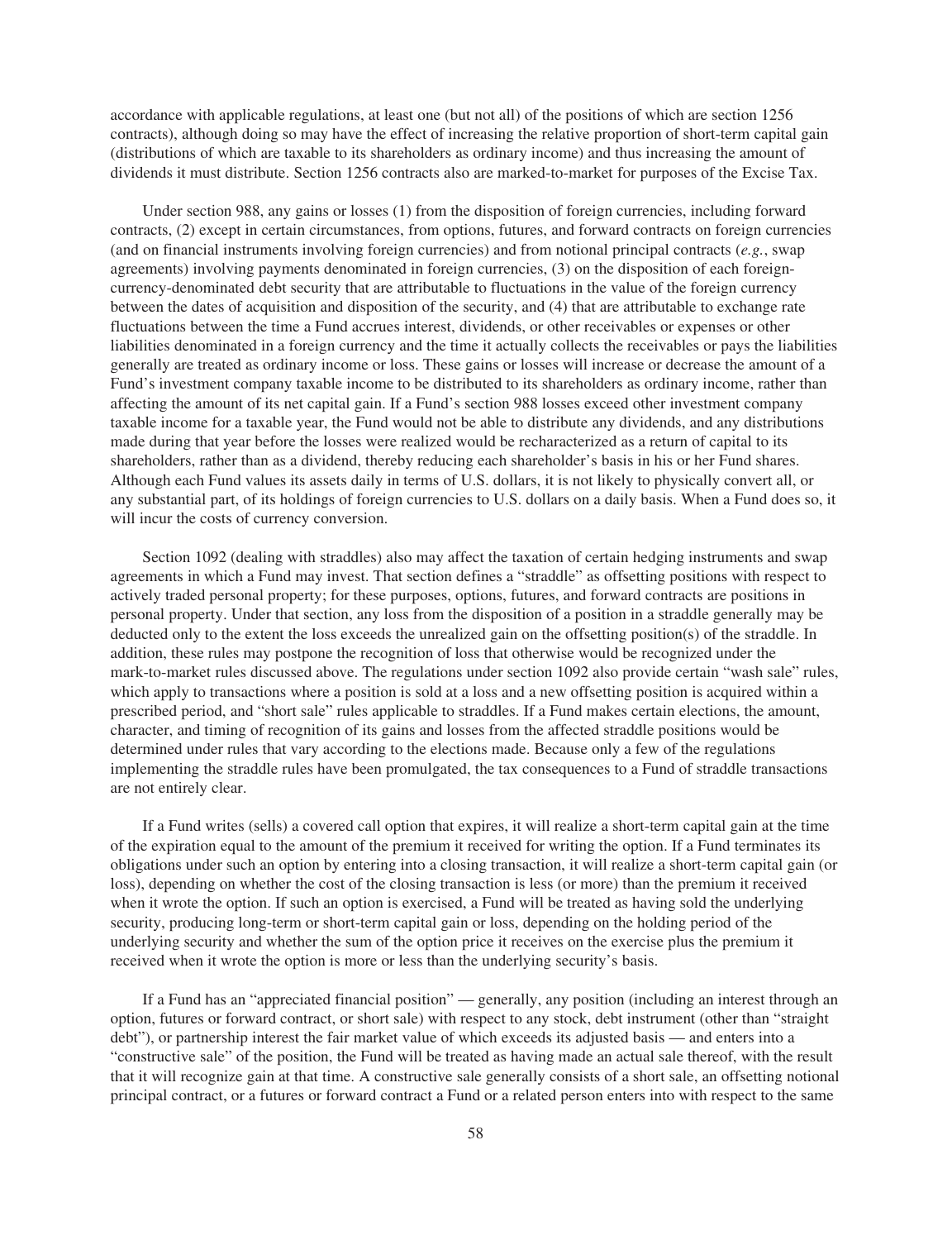or substantially identical property. In addition, if the appreciated financial position is itself a short sale or such a contract, acquisition of the underlying property or substantially identical property will be deemed a constructive sale. The foregoing will not apply, however, to any transaction of a Fund during any taxable year that otherwise would be treated as a constructive sale if the transaction is closed within 30 days after the end of that year and the Fund holds the appreciated financial position unhedged for 60 days after that closing (*i.e*., at no time during that 60-day period is the Fund's risk of loss regarding that position reduced by reason of certain specified transactions with respect to substantially identical or related property, such as having an option to sell, being contractually obligated to sell, making a short sale of, or granting an option to buy substantially identical stock or securities).

## **Capital Loss Carryovers**

The capital losses of a Fund, if any, do not flow through to shareholders. Rather, a Fund may use its capital losses, subject to applicable limitations, to offset its capital gains without being required to pay taxes on or distribute to shareholders such gains that are offset by the losses. Under the Regulated Investment Company Modernization Act of 2010, rules similar to those that apply to capital loss carryovers of individuals are applicable to RICs. Thus, if a Fund has a "net capital loss" (that is, capital losses in excess of capital gains), the excess (if any) of the Fund's net short-term capital losses over its net long-term capital gains is treated as a shortterm capital loss arising on the first day of the Fund's next taxable year, and the excess (if any) of the Fund's net long-term capital losses over its net short-term capital gains is treated as a long-term capital loss arising on the first day of the Fund's next taxable year. Any such net capital losses of a Fund that are not used to offset capital gains may be carried forward indefinitely to reduce any future capital gains realized by a Fund in succeeding taxable years.

The amount of capital losses that can be carried forward and used in any single year is subject to an annual limitation if there is a more than 50% "change in ownership" of a Fund. An ownership change generally results when shareholders owning 5% or more of a Fund increase their aggregate holdings by more than 50% over a three-year look-back period. An ownership change could result in capital loss carryovers being used at a slower rate, thereby reducing a Fund's ability to offset capital gains with those losses. An increase in the amount of taxable gains distributed to a Fund's shareholders could result from an ownership change. The Funds undertake no obligation to avoid or prevent an ownership change, which can occur in the normal course of shareholder purchases and redemptions or as a result of engaging in a tax-free reorganization with another fund. Moreover, because of circumstances beyond a Fund's control, there can be no assurance that a Fund will not experience an ownership change. Additionally, if a Fund engages in a tax-free reorganization with another fund, the effect of these and other rules not discussed herein may be to disallow or postpone the use by a Fund of its capital loss carryovers (including any current year losses and built-in losses when realized) to offset its own gains or those of the other fund, or vice versa, thereby reducing the tax benefits Fund shareholders would otherwise have enjoyed from use of such capital loss carryovers.

### **Taxation of the Funds' Shareholders**

Each Fund intends to distribute substantially all of its net investment income and net realized capital gains, if any, annually. Any capital loss a shareholder realizes on a redemption of Fund shares held for six months or less must be treated as a long-term (not a short-term) capital loss to the extent of any capital gain distributions received with respect to those shares. In addition, any loss a shareholder realizes on a redemption of Fund shares will be disallowed to the extent the shares are replaced within a 61-day period beginning 30 days before and ending 30 days after the disposition of the shares. In that case, the basis in the acquired shares will be adjusted to reflect the disallowed loss.

If the NAV of a shareholder's Fund shares is reduced, by reason of a distribution of net investment income or realized net capital gains, below the shareholder's cost, the distribution nevertheless will be taxable to the shareholder. A redemption of those shares at that time, however, would result in a capital loss for federal income tax purposes.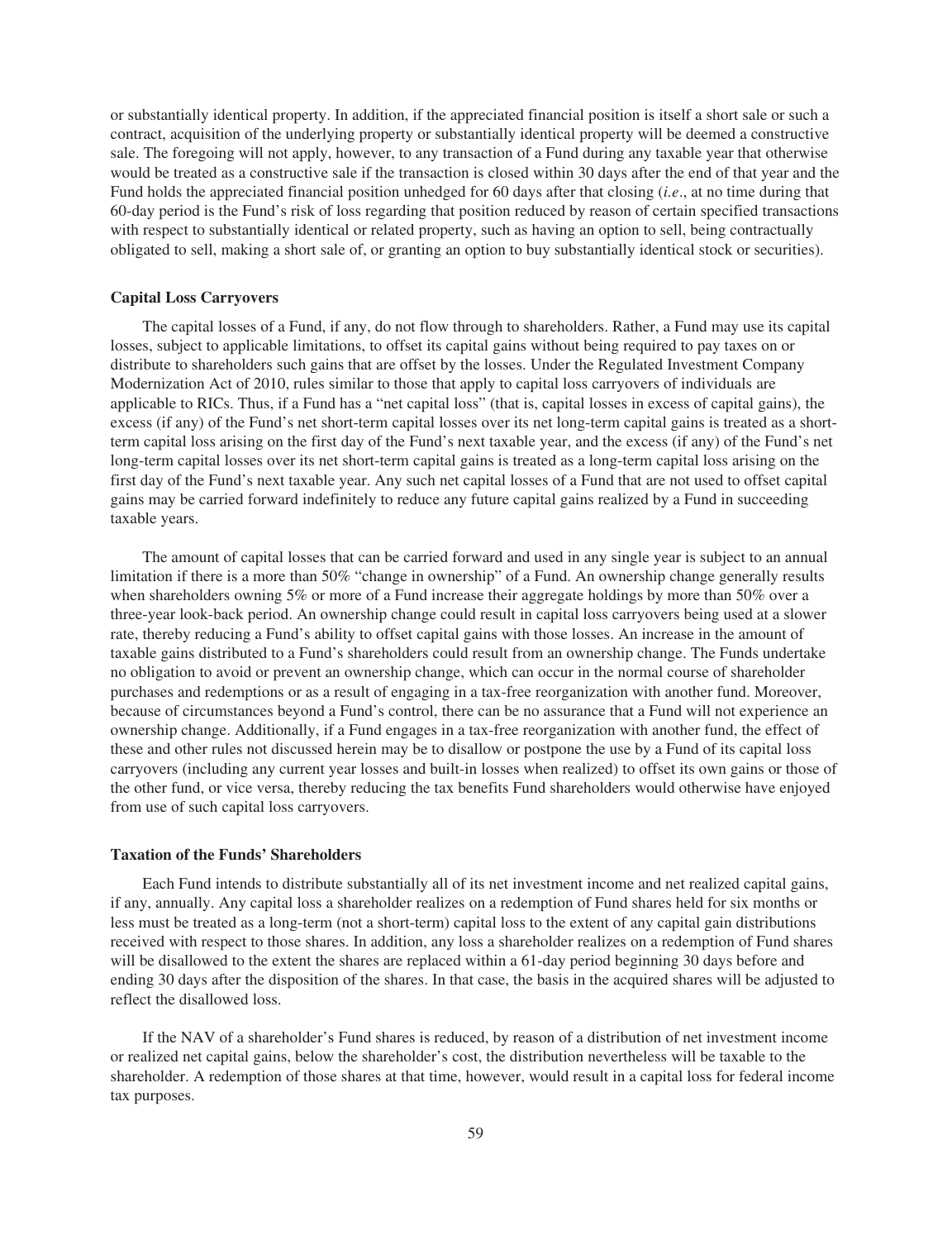Dividends a Fund pays to a nonresident alien individual, foreign corporation or partnership, or foreign trust or estate (each, a foreign shareholder), other than (1) dividends paid to a foreign shareholder whose ownership of shares is effectively connected with a trade or business within the United States the shareholder conducts and (2) capital gain distributions paid to a nonresident alien individual who is physically present in the United States for no more than 182 days during the taxable year, generally will be subject to a federal withholding tax of 30% (or lower treaty rate). Two categories of dividends, however, "short-term capital gain dividends" and "interestrelated dividends," if reported by a Fund in writing to its shareholders, will be exempt from that tax. "Short-term capital gain dividends" are dividends that are attributable to net short-term capital gain, computed with certain adjustments. "Interest-related dividends" are dividends that are attributable to "qualified net interest income" (*i.e.*, "qualified interest income," which generally consists of certain original issue discount, interest on obligations "in registered form," and interest on deposits, less allocable deductions) from sources within the United States. Depending on the circumstances, a Fund may designate all, some or none of the Fund's potentially eligible dividends as eligible for the exemption from withholding tax, and a portion of the Fund's distributions (e.g., interest and dividends from foreign sources or any foreign currency gains) would be ineligible for such exemption.

*Foreign Account Tax Compliance Act (FATCA*). Under FATCA, "foreign financial institutions" (FFIs) or "non-financial foreign entities" (NFFEs) that are shareholders in a Fund may be subject to a generally nonrefundable 30% withholding tax on (1) income dividends paid by a Fund and (2) certain capital gain distributions and the proceeds of a redemption of Fund shares paid after December 31, 2018. As discussed more fully below, the FATCA withholding tax generally can be avoided (a) by an FFI, if it reports certain information regarding direct and indirect ownership of financial accounts U.S. persons hold with the FFI and (b) by an NFFE that certifies its status as such and, in certain circumstances, either that (i) it has no substantial U.S. persons as owners or (ii) it does have such owners and reports information relating to them to the withholding agent (which may be the Fund).

The U.S. Treasury has negotiated intergovernmental agreements (IGAs) with certain countries and is in various stages of negotiations with a number of other foreign countries with respect to one or more alternative approaches to implement FATCA. Entities in those countries may be required to comply with the terms of the IGA instead of Treasury regulations.

An FFI can avoid FATCA withholding by becoming a "participating FFI," which requires the FFI to enter into a tax compliance agreement with the Service under section 1471(b) of the Code. Under such an agreement, a participating FFI agrees to (1) verify and document whether it has U.S. accountholders, (2) report certain information regarding their accounts to the Service, and (3) meet certain other specified requirements.

An FFI resident in a country that has entered into a Model I IGA with the United States must report to the government of that country (pursuant to the terms of the applicable IGA and applicable law), which will, in turn, report to the Service. An FFI resident in a Model II IGA country generally must comply with U.S. regulatory requirements, with certain exceptions, including the treatment of recalcitrant accountholders. An FFI resident in one of those countries that complies with whichever of the foregoing applies will be exempt from FATCA withholding.

An NFFE that is the beneficial owner of a payment from a Fund can avoid FATCA withholding generally by certifying its status as such and, in certain circumstances, either that (1) it does not have any substantial U.S. owners or (2) it does have one or more such owners and reports the name, address, and taxpayer identification number of each such owner. The NFFE will report to the relevant Fund or other applicable withholding agent, which will, in turn, report any required information to the Service.

Those foreign shareholders also may fall into certain exempt, excepted, or deemed compliant categories established by Treasury regulations, IGAs, and other guidance regarding FATCA. An FFI or NFFE that invests in a Fund will need to provide the Fund with documentation properly certifying the entity's status under FATCA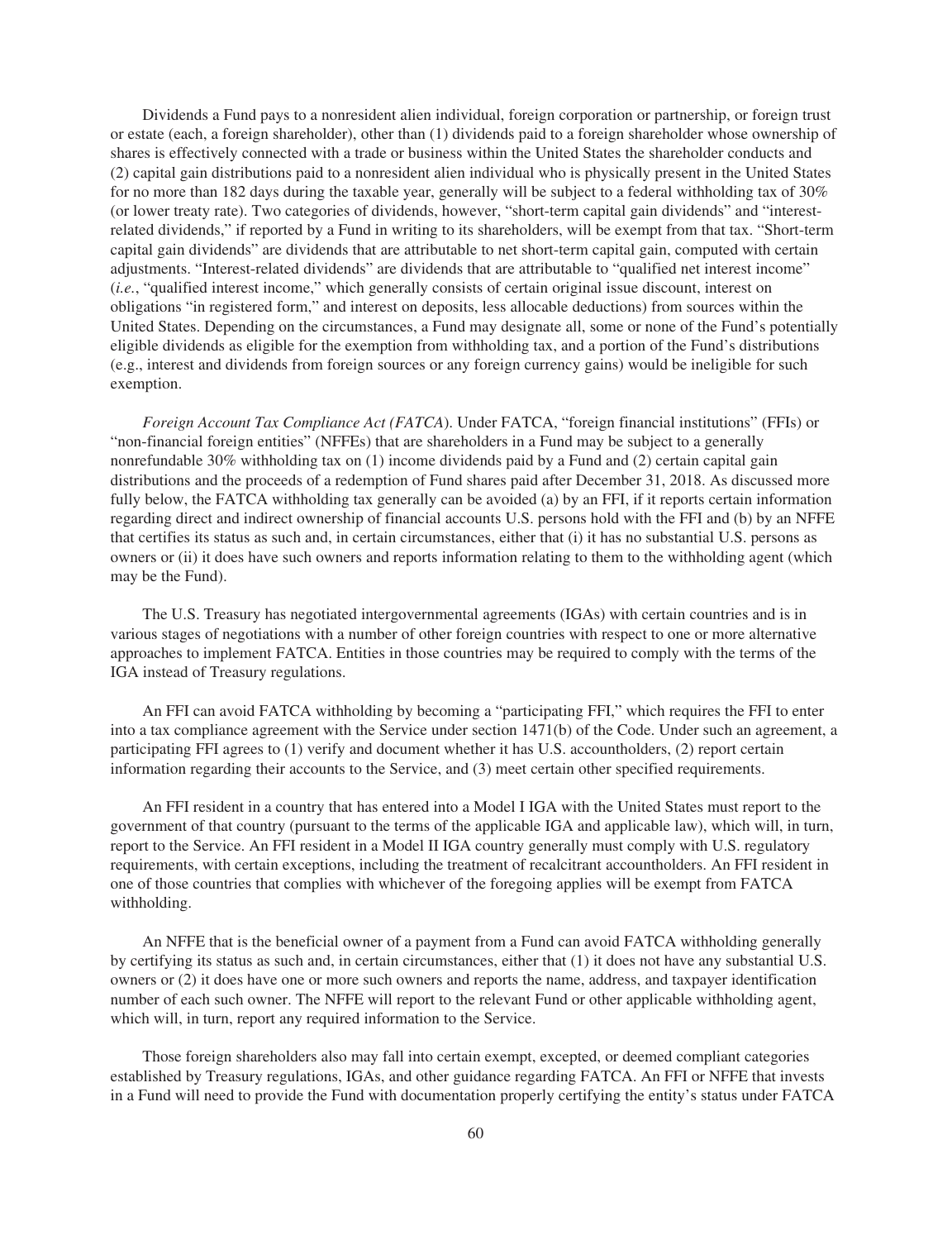to avoid FATCA withholding. The requirements imposed by FATCA are different from, and in addition to, the tax certification rules to avoid backup withholding described above. Foreign investors are urged to consult their tax advisers regarding the application of these requirements to their own situation and the impact thereof on their investment in the Fund.

*Taxes on Purchases and Redemptions of Creation Units.* Purchasers of Creation Units of shares on an in-kind basis will generally recognize a gain or loss on the purchase transaction equal to the difference between the market value of the Creation Units, and the purchaser's aggregate basis in the securities or other instruments exchanged plus (or minus) the cash amount paid (or received). Persons redeeming Creation Units will generally recognize a gain or loss equal to the difference between the redeeming shareholder's basis in the Creation Units redeemed and the aggregate market value of the securities or other instruments received, if any, plus (or minus) the cash amount received (or paid). The Service may assert that a loss realized upon an exchange of securities or other instruments for Creation Units cannot be deducted currently under the rules governing "wash sales," or on the basis that there has been no significant change in economic position. Persons exchanging securities or other instruments should consult their own tax advisors with respect to whether wash sale rules apply and whether a loss is deductible.

Any capital gain or loss realized upon the purchase of Creation Units will generally be treated as long-term capital gain or loss if the securities exchanged for such Creation Units have been held for more than one year. Any capital gain or loss realized upon the redemption of Creation Units will generally be treated as long-term capital gain or loss if the shares comprising the Creation Units have been held for more than one year. Otherwise, such capital gains or losses will be treated as short-term capital gains or losses.

Each Fund has the right to reject an order for Creation Units if the creator (or group of creators) would, upon obtaining the shares so ordered, own 80% or more of the outstanding shares of the Fund and if, pursuant to Section 351 of the Code, the Fund would have a basis in the deposit securities different from the market value of such securities on the date of deposit. A Fund also has the right to require information necessary to determine beneficial Share ownership for purposes of the 80% determination.

\*\*\*\*\*

The foregoing is an abbreviated summary of the federal income tax consequences of an investment in a Fund. It is based on the applicable provisions of the Code and Treasury regulations presently in effect and existing judicial decisions and administrative pronouncements, all of which are subject to change (which has occurred frequently in recent years), or differing interpretations, any of which may be prospective or retroactive. Fund distributions also may be subject to state and local taxes. Investors are urged to consult their attorneys or other tax advisers regarding specific questions as to federal, foreign, state, or local taxes.

# **GENERAL INFORMATION**

# **Description of Shares**

The Declaration of Trust permits the Trustees to establish and designate separate portfolios or funds of the Trust holding the assets of the Trust, the beneficial interests in each of which are represented by separate series of shares. The Trustees are permitted to issue an unlimited number of full and fractional shares of beneficial interest and to divide or combine the shares into a greater or lesser number of shares without thereby changing the proportionate beneficial interest in the particular fund. Each share represents an interest in a fund proportionately equal to the interest of each other share. The holders of shares have no preemptive or conversion rights. Shares when issued pursuant to the Prospectus are fully paid and non-assessable. Upon a Fund's liquidation, all shareholders would share *pro rata* in the net assets of the Fund available for distribution to shareholders. If they deem it advisable and in the best interest of shareholders, the Board may create additional classes of shares.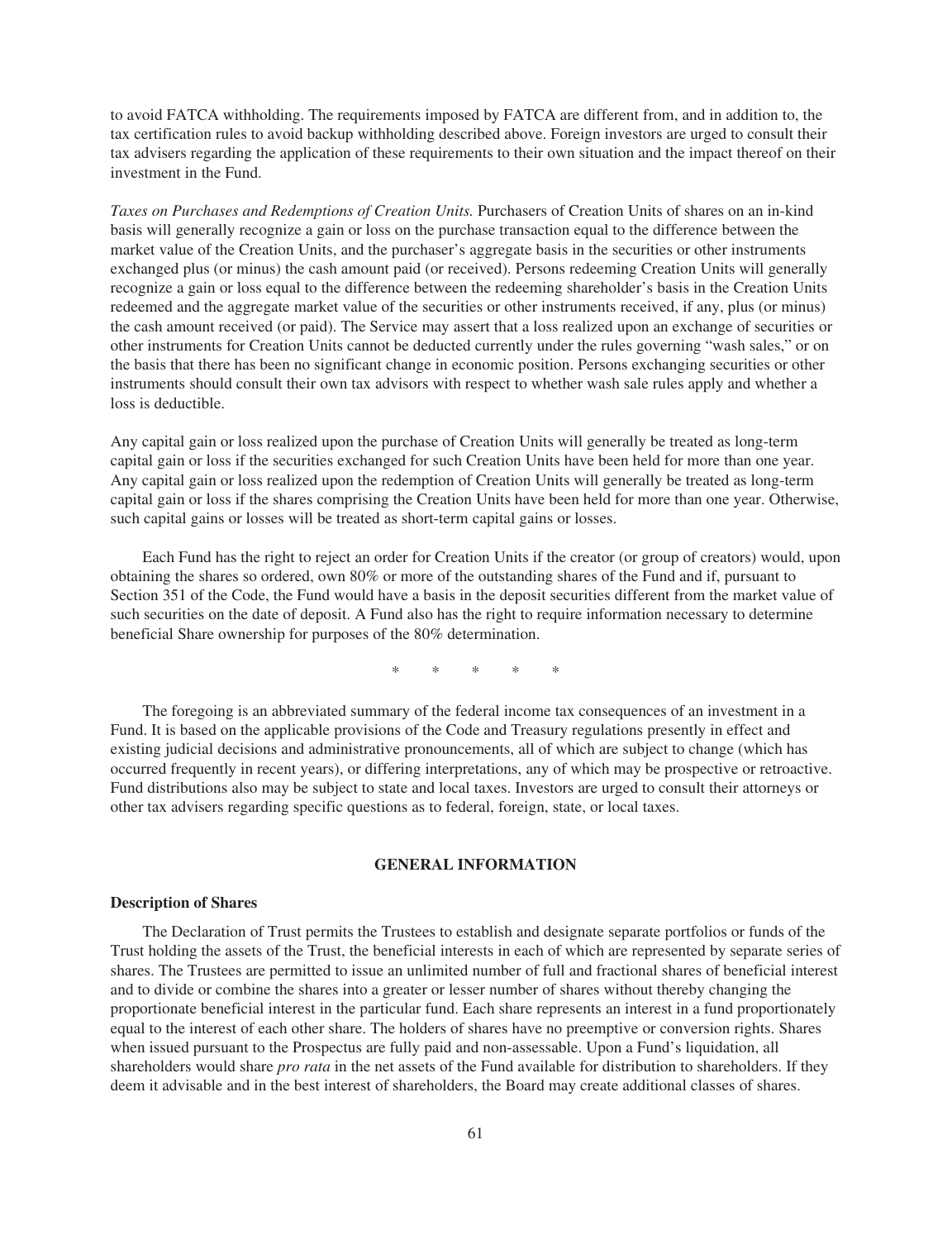The Trust or any of the Funds may be terminated if approved by the Trustees pursuant to written notice to shareholders or by the approval of the holders of a majority of the Trust's (or the respective Fund's) outstanding shares, as defined in the 1940 Act. Under the 1940 Act, the vote of the holders of a "majority" of a Fund's outstanding voting securities means the vote of the holders of the lesser of (1) 67% of the shares of a Fund represented at a meeting at which the holders of more than 50% of its outstanding shares are represented or (2) more than 50% of the outstanding shares of the Fund. If not so terminated, the Trust and the Funds will continue indefinitely. Although the shares are not automatically redeemable upon the occurrence of any specific event, the Trust's organizational documents provide that the Board will have the unrestricted power to alter the number of shares in a Creation Unit. In the event of a termination of the Trust or a Fund, the Board, in its sole discretion, could determine to permit the shares to be redeemable in aggregations smaller than Creation Units or to be individually redeemable. In such circumstance, the Trust may make redemptions in-kind, for cash or for a combination of cash or securities.

Pursuant to the terms of the Participant Agreement, an Authorized Participant, to the extent that it is a beneficial owner of Fund shares, will irrevocably appoint the Distributor as its attorney and proxy with full authorization and power to vote (or abstain from voting) its beneficially owned Fund shares. The Distributor intends to vote (or abstain from voting) the Authorized Participant's beneficially owned Fund shares in the same proportion as the votes (or abstentions) of all other shareholders of the Fund on any matter submitted to the vote of shareholders of the Fund.

## **Trustee and Shareholder Liability**

The Declaration of Trust provides that the Trustees will not be liable for any act, omission or obligation of the Trust or any Trustee, but nothing in the Declaration of Trust protects a Trustee against any liability to which he or she would otherwise be subject by reason of willful misfeasance, bad faith, gross negligence or reckless disregard of the duties involved in the conduct of his or her office. The Declaration of Trust also provides that the Trust shall, upon request, assume the defense of any claim made against any shareholder for any act or obligation of the Trust and satisfy any judgment thereon.

Under Delaware law, the shareholders of the Trust enjoy the same limitations extended to shareholders of private for-profit corporations. There is a remote possibility, however, that under certain circumstances shareholders of the Trust may be held liable for the Trust's obligations. The Declaration of Trust contains an express disclaimer of shareholder liability for the Trust's acts or obligations. In addition, the Declaration of Trust provides for indemnification and reimbursement of expenses out of the Trust's property for any shareholder or former shareholder held personally liable solely by reason of his or her being or having been a shareholder of the Trust and not because of his or her acts or omissions or for some other reason. Thus, the risk of a shareholder incurring financial loss on account of such liability is limited to circumstances in which the Trust itself would be unable to meet its obligations and where the other party was held not to be bound by the disclaimer.

## **Other Information**

The Prospectus and this Statement of Additional Information, any contracts filed as exhibits to the Trust's registration statement, related regulatory filings, and any other Fund communications or disclosure documents do not create any contractual obligations between a Fund and shareholders. A Fund may amend any of these documents, enter into or amend other contracts, and interpret its investment objective, policies, restrictions and contractual provisions applicable to it without shareholder approval except where shareholder approval is specifically required by law or the Trust's governing documents or where a shareholder approval requirement is specifically disclosed in the Trust's then-current Prospectus or Statement of Additional Information. Further, shareholders are neither parties nor intended third-party beneficiaries of any contracts entered into by (or on behalf of) a Fund, including contracts with the Investment Adviser or other parties providing services to the Fund.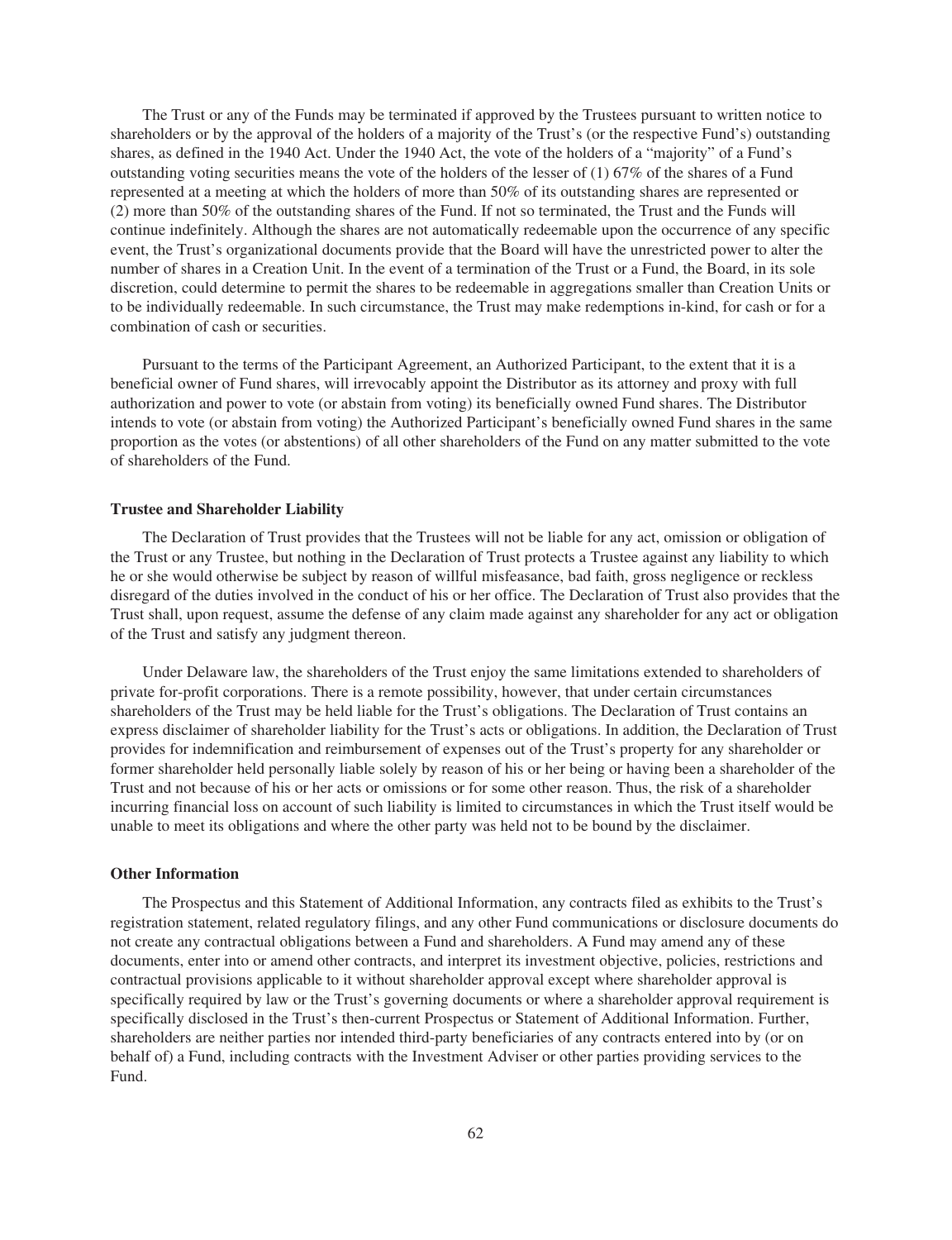#### **Independent Registered Public Accounting Firm**

PricewaterhouseCoopers LLP, 601 South Figueroa Street, Los Angeles, CA 90017, has been selected as the independent registered public accounting firm of the Funds. The independent registered public accounting firm is responsible for auditing the annual financial statements of the Funds.

# **Custodian**

The Bank of New York Mellon, 2 Hanson Place, Brooklyn, NY 11217, acts as custodian of each Fund's assets. Under its contract with the Trust, the Custodian is authorized to establish and maintain one or more securities accounts and cash accounts for each Fund and to cause foreign securities owned by the Trust to be held in its offices outside the U.S. and with certain foreign banks and securities depositories. The Custodian is responsible for safeguarding and controlling the Funds' cash and securities, handling the receipt and delivery of securities and collecting interest and dividends on the Funds' investments.

# **Transfer Agent**

The Bank of New York Mellon, 2 Hanson Place, Brooklyn, NY 11217, acts as the transfer agent and dividend disbursing agent for the Trust under a transfer agency and service agreement with the Trust. The Transfer Agent is responsible for, among other matters, processing orders for the purchase and redemptions of Creation Units.

## **Legal Counsel**

Dechert LLP, One Bush Street, Suite 1600, San Francisco, CA 94104, is counsel for the Trust. Certain legal matters in connection with the capital shares offered by the Prospectus have been passed upon for the Funds by Dechert LLP.

#### **Reports to Shareholders**

The fiscal year of the Funds ends on September 30 of each year. Each Fund sends to its shareholders at least semi-annually reports showing the Fund's portfolio and other information. An annual report containing financial statements audited by an independent registered public accounting firm will be sent to shareholders each year. After the end of each year, shareholders will receive federal income tax information regarding dividends and capital gain distributions.

#### **Shareholder Inquiries**

Shareholder inquiries may be addressed to the Funds at the address or telephone number set forth on the cover page of this Statement of Additional Information.

# **Additional Information**

The Prospectus and this Statement of Additional Information do not contain all the information set forth in the Registration Statement and the exhibits relating thereto, which the Funds have filed with the Commission, under the Securities Act and the 1940 Act, to which reference is hereby made.

### **Control Persons and Principal Holders of Securities**

Since the Funds have not commenced operations as of the date of this Statement of Additional Information, they have not offered their shares to the public. As of this date, the Funds could be deemed to be under the control of the Investment Adviser because it had voting authority with respect to 100% of the value of the outstanding interests in each Fund.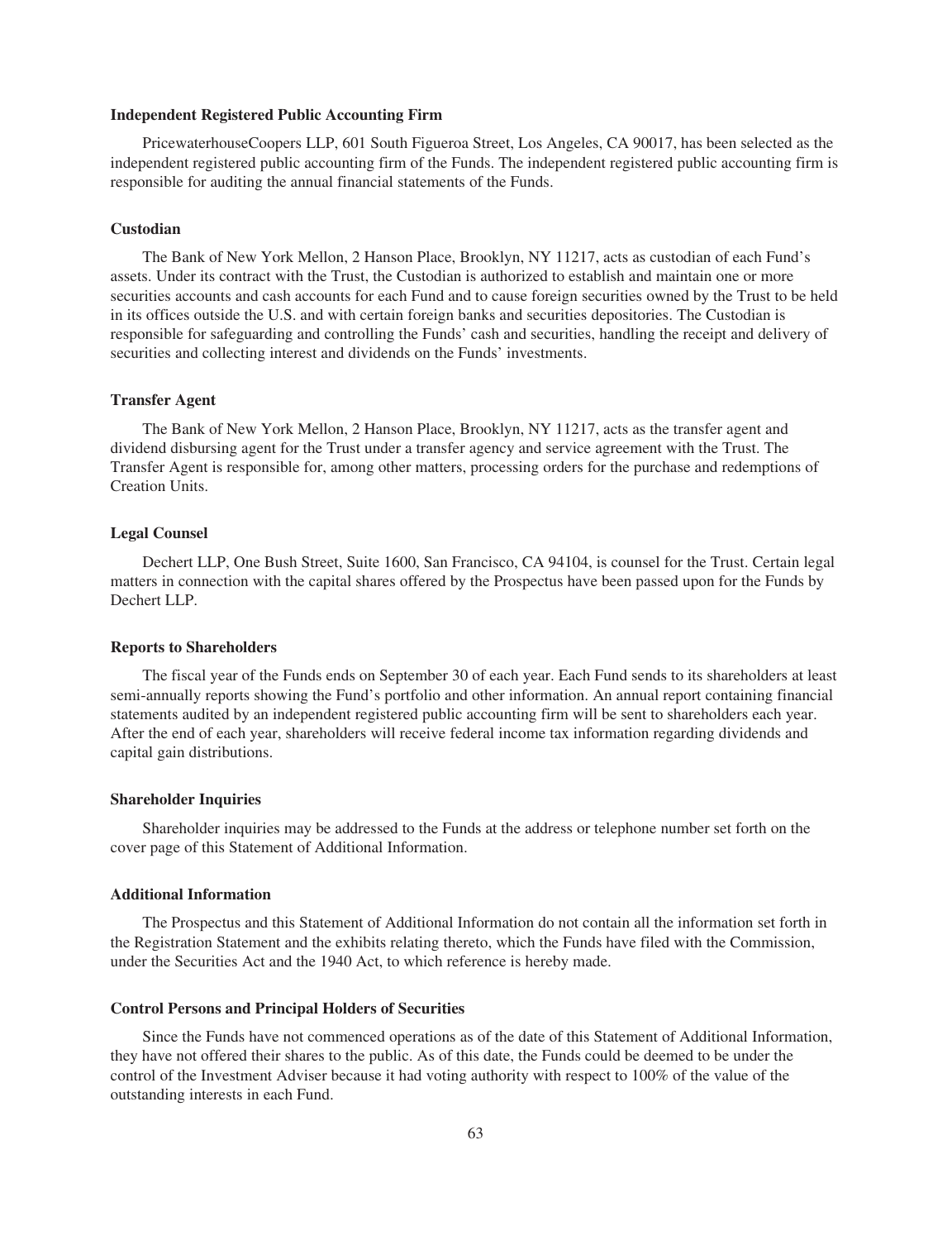## **Financial Statements**

Set forth below are the financial statements for Causeway International Value NextShares and Causeway Global Value NextShares, dated February 1, 2018, including the Statements of Assets and Liabilities and related notes, and the Report of Independent Registered Public Accounting Firm, dated February 16, 2018. Financial statements will, in the future, be provided in reports to shareholders and will be available upon request without charge by contacting the Fund at the address or telephone number set forth on the cover page of this Statement of Additional Information or at www.causewayfunds.com.

# **Causeway International Value NextShares**

| <b>Assets</b>                                      |              |
|----------------------------------------------------|--------------|
| Cash                                               | 50,000<br>\$ |
| <b>Total Assets</b>                                | 50,000       |
| Net Assets, at value                               | 50,000<br>S  |
| <b>Components of Net Assets</b><br>Paid-in Capital | 50,000<br>S  |
| Net Assets, at value                               | 50,000<br>\$ |
| Shares Issued and Outstanding*                     | 5,000.00     |
| Net Asset Value Per Share                          | 10.00<br>\$  |

\* No par value, unlimited number of shares authorized.

*See accompanying notes to financial statements.*

# **Causeway Global Value NextShares**

| <b>Assets</b>                                      |                         |
|----------------------------------------------------|-------------------------|
| Cash                                               | 50,000<br>\$            |
| <b>Total Assets</b>                                | 50,000                  |
| Net Assets, at value                               | 50,000<br>S             |
| <b>Components of Net Assets</b><br>Paid-in Capital | 50,000<br><sup>\$</sup> |
| Net Assets, at value                               | 50,000<br>\$            |
| Shares Issued and Outstanding*                     | 5,000.00                |
| Net Asset Value Per Share                          | 10.00<br>S              |

\* No par value, unlimited number of shares authorized.

*See accompanying notes to financial statements.*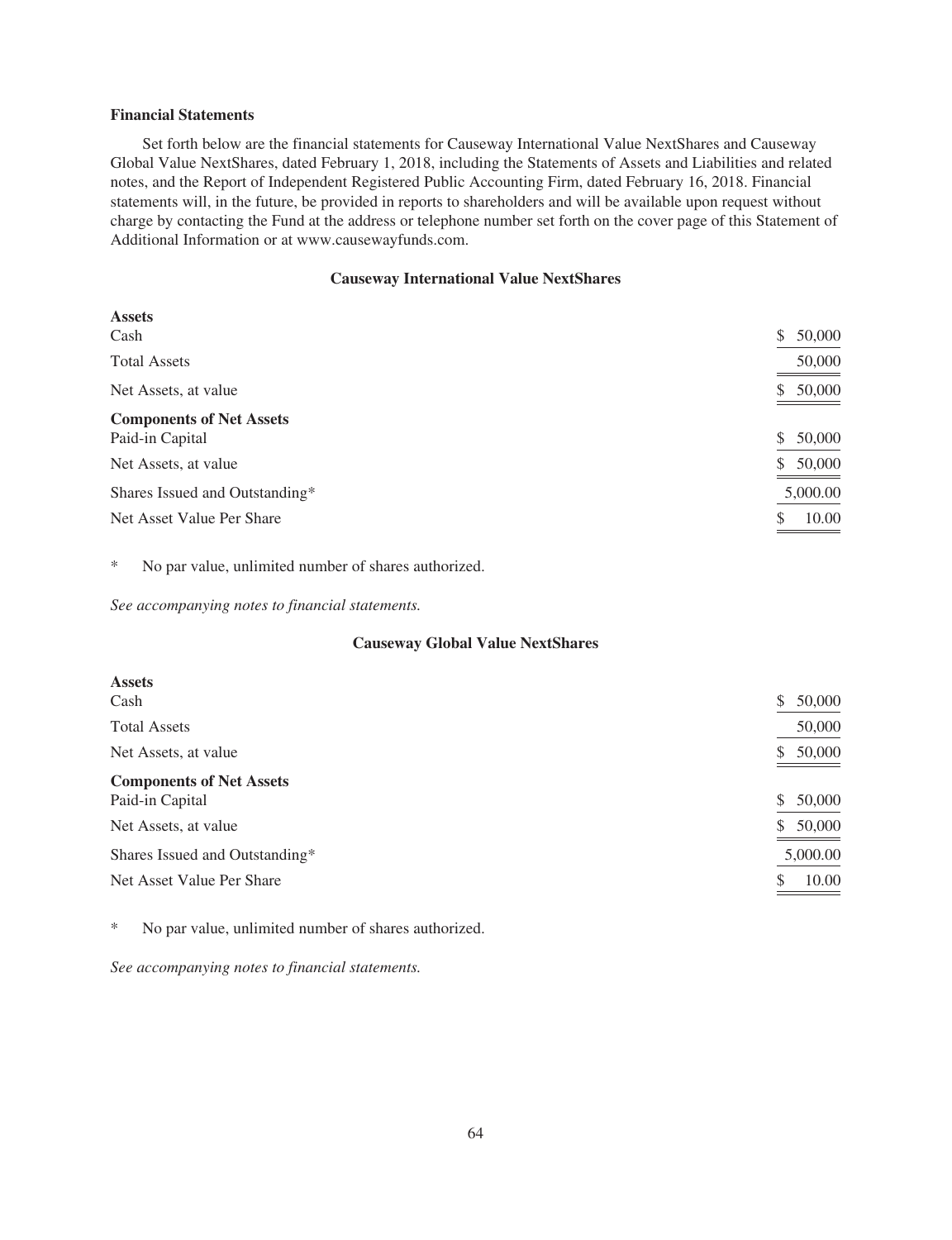# **1. Organization**

Causeway ETMF Trust (the "Trust"), was formed on December 16, 2016 as an open-end investment company organized as a Delaware statutory trust, and is authorized to have multiple series. The Trust is a diversified management investment company registered under the Investment Company Act of 1940, as amended (the "1940 Act"). The Trust is an exchange-traded managed fund operating pursuant to an order issued by the Securities and Exchange Commission granting an exemption from certain provisions of the 1940 Act. The Trust is currently offering two portfolios, Causeway International Value NextShares and Causeway Global Value NextShares (each a "Fund", and collectively the "Funds"). Individual shares of the Funds may be purchased and sold only on a national securities exchange or alternative trading system. Trading prices for the Funds are directly linked to the Funds' next-computed net asset value per share ("NAV") and will vary from NAV by a market-determined trading cost, which may be zero. Causeway Capital Management LLC (the "Investment Adviser") serves as the investment adviser to each of the Funds. The Trust has had no operations to date other than matters relating to its organization and registration.

The investment objective of each Fund is to seek long-term growth of capital and income. The Funds have had no operations to date other than matters relating to their organization and the capital contribution to the Trust resulting in the issuance to the Investment Adviser of 5,000 shares of beneficial interest ("Shares") in each of the Funds at an aggregate purchase price of \$50,000 each on February 1, 2018. Accordingly, a statement of operations, statement of changes in net assets and financial statement highlights have not been presented. At February 1, 2018, the Investment Adviser owned 100% of the outstanding Shares of each Fund.

Shares of the Funds will be listed and traded on The NASDAQ Stock Market LLC. Market prices for the Shares may be different from their NAVs. The Funds will issue and redeem Shares on a continuous basis at NAV only in large blocks of Shares, typically 25,000 Shares, called "Creation Units." Creation Units will be issued and redeemed for a basket of securities and cash. Shares generally will trade in the secondary market in amounts less than a Creation Unit at market prices that change throughout the day.

# **2. Summary of Significant Accounting Policies**

The following significant accounting policies, which are consistently followed in the preparation of the financial statements of the Trust, are in conformity with accounting principles generally accepted in the United States of America ("GAAP"). The Trust is an investment company that applies the accounting and reporting guidance issued in Topic 946 by the U.S. Financial Accounting Standards Board.

### **Use of Estimates**

The preparation of financial statements in conformity with accounting principles generally accepted in the United States requires management to make estimates and assumptions that affect the reported amounts and disclosures in these financial statements.

# **Income Taxes**

Each Fund intends to qualify as a regulated investment company under Subchapter M of the Internal Revenue Code, as amended. If so qualified, a Fund will not be subject to U.S. federal income tax to the extent it distributes substantially all of its net investment income and net capital gains to its shareholders. Therefore, no provision for federal income taxes is required.

# **Organizational Expenses**

All organizational expenses of the Trust, except expenses of the Trust's independent Trustees and counsel to the independent Trustees, will be borne by the Investment Adviser and will not be subject to future recoupment. As a result, organizational expenses are not reflected in the statements of assets and liabilities.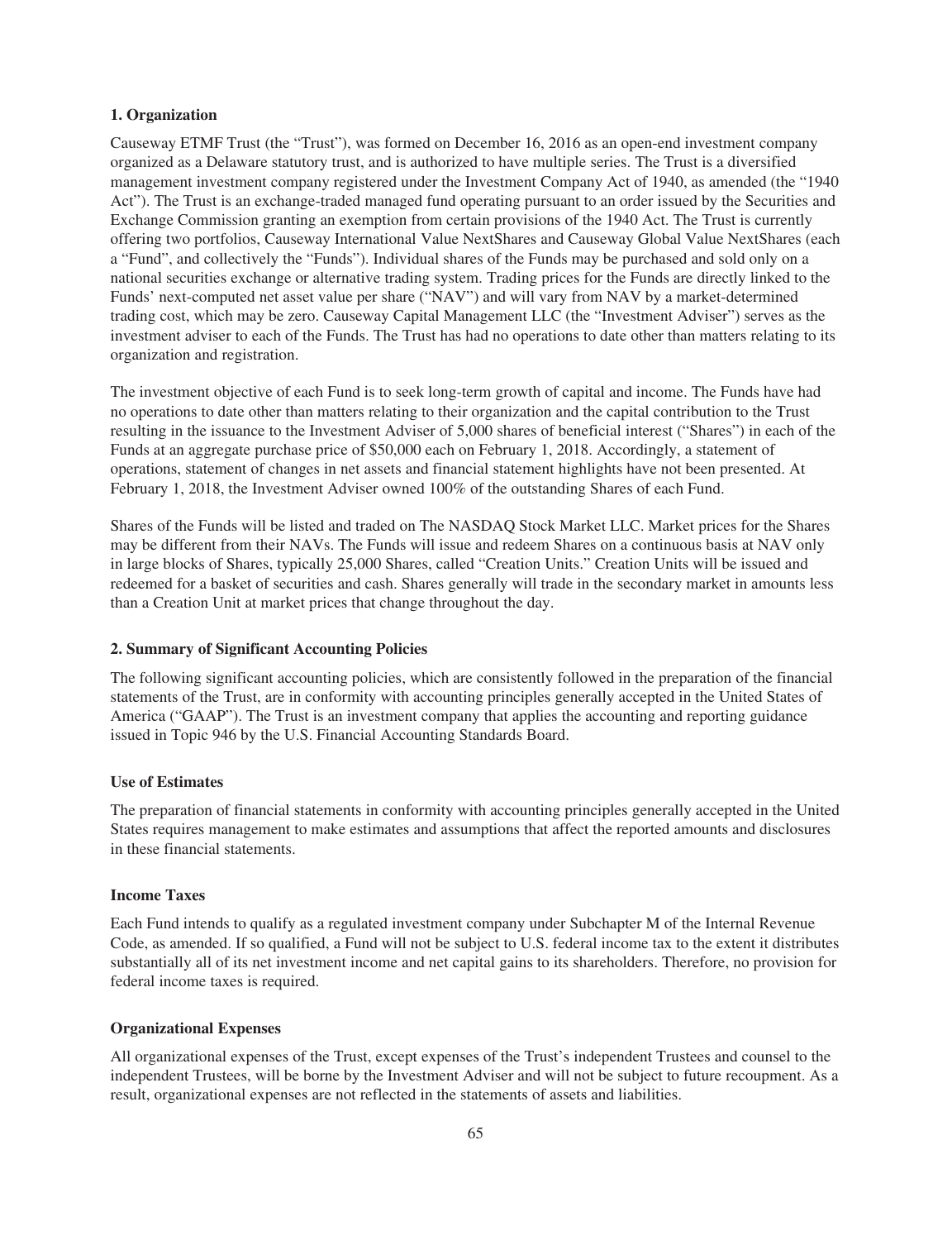# **Cash**

Cash at February 1, 2018 is on deposit at The Bank of New York Mellon in a non-interest bearing account.

# **3. Agreements**

# **Investment Advisory Agreement**

The Investment Adviser is responsible for overseeing the management and business affairs of each Fund, and has discretion to purchase and sell securities in accordance with a Fund's objectives, policies, and restrictions. The Investment Adviser continuously reviews, supervises, and administers each Fund's investment program. The Trust, on behalf of the Funds, has entered into an Investment Advisory Agreement ("Advisory Agreement") with the Investment Adviser. Pursuant to that Advisory Agreement, each Fund pays the Investment Adviser an annual advisory fee based on its average daily net assets for the services and facilities it provides payable at a rate of 0.80%. Additionally, for each Fund, the Investment Advisor has contractually agreed through February 28, 2019 to waive its fee and, to the extent necessary, reimburse the Fund to keep total annual fund operating expenses (excluding brokerage fees and commissions, interest, taxes, distribution plan expenses, fees and expenses of other funds in which the Fund invests, and extraordinary expenses) from exceeding 1.05% of the Fund's average daily net assets.

# **Administrator, Custodian and Transfer Agent Agreements**

SEI Investments Global Fund Services (the "Administrator") serves as each Fund's Administrator pursuant to an Administration Agreement. The Bank of New York Mellon (the "Custodian" and "Transfer Agent") serves as each Fund's custodian and transfer agent pursuant to a custody agreement and a transfer agency and service agreement.

# **Distribution Agreement**

SEI Investments Distribution Co., a wholly-owned subsidiary of SEI Investments and an affiliate of the Administrator (the "Distributor"), serves as each Fund's distributor of Creation Units pursuant to a distribution agreement. The Distributor does not maintain any secondary market in Fund shares.

# **4. Creation and Redemption Transactions**

Each Fund issues and redeems shares on a continuous basis at NAV in groups of 25,000 shares called Creation Units.

Except when aggregated in Creation Units, Shares are not redeemable securities of the Funds. Shares of a Fund may only be purchased or redeemed by certain financial institutions ("Authorized Participants"). An Authorized Participant is either (i) a broker-dealer or other participant in the clearing process through the Continuous Net Settlement System of the National Securities Clearing Corporation, or (ii) a participant in The Depositary Trust Company and, in each case, must have executed a participant agreement with the Distributor. Most retail investors will not qualify as Authorized Participants or have the resources to buy and sell whole Creation Units. Therefore, they will be unable to purchase or redeem Shares directly with a Fund. Rather, most retail investors will purchase Shares in the secondary market with the assistance of a broker and will be subject to customary brokerage commissions, premiums or discounts from NAV, or fees.

# **5. Related Parties**

Certain officers of the Trust are also employees of the Investment Adviser.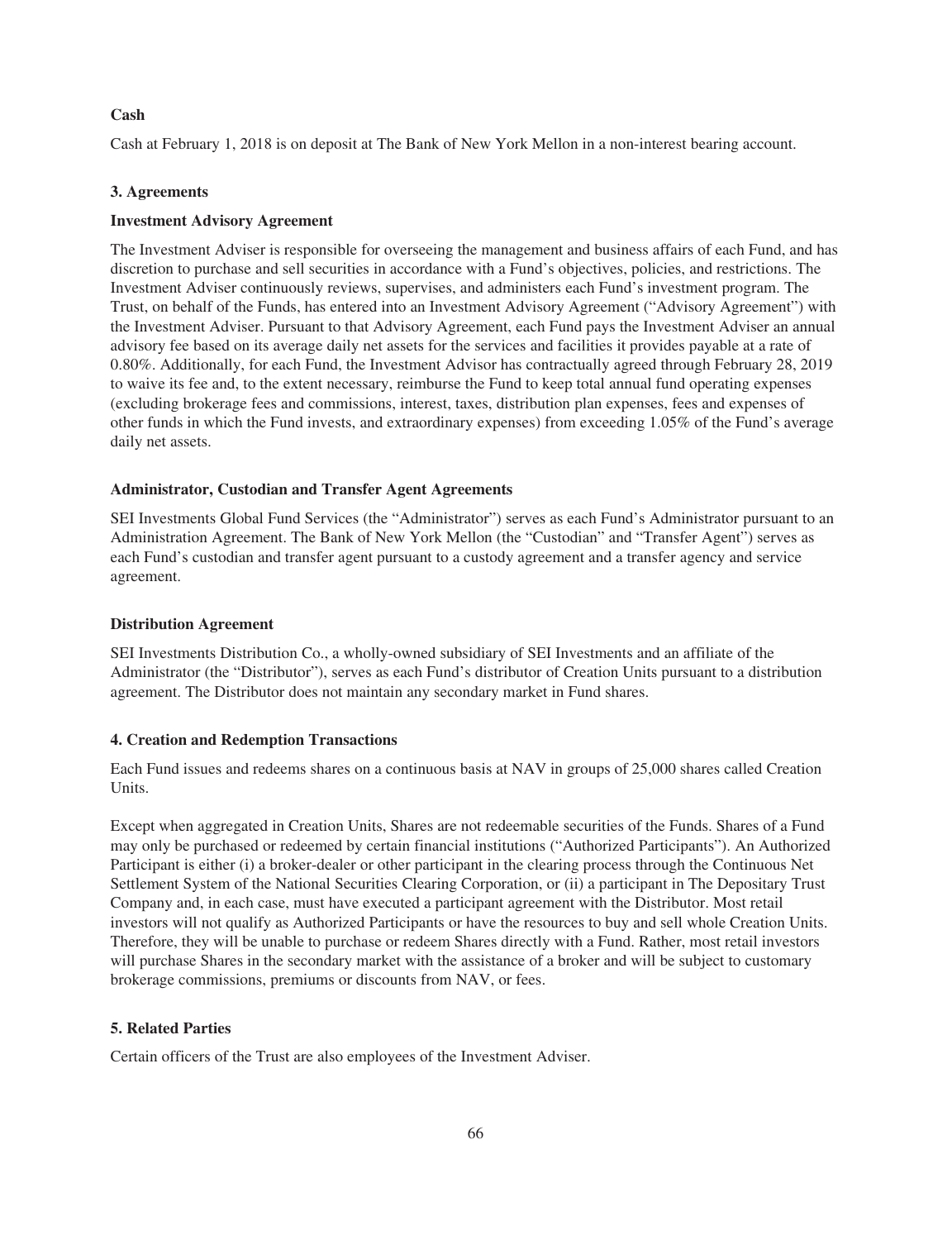# **6. Principal Risks**

As with all exchange-traded managed funds ("ETMFs"), a shareholder of each Fund is subject to the risk that his or her investment could lose money. Each Fund is subject to the principal risks noted below, any of which may adversely affect a Fund's NAV, trading price, yield, total return and ability to meet its investment objective. A more complete description of principal risks is included in the prospectus under the heading "Investment Risks". These could result in a Fund's underperformance compared to other funds with similar investment objectives.

# **Market Trading Risks**

Individual Fund shares may be purchased and sold only on a national securities exchange or an alternative trading system through a broker, and may not be directly purchased or redeemed from a Fund. There can be no guarantee that an active trading market for shares will develop or be maintained, or that the listing of Fund shares will continue unchanged. Buying and selling shares may require you to pay brokerage commissions in addition to the premium/discount to NAV and expose you to other trading costs. Due to brokerage commissions and other transaction costs that may apply, frequent trading may detract from realized investment returns. Trading prices of shares may be above, at or below a Fund's NAV, will fluctuate in relation to NAV based on supply and demand in the market for shares and other factors, and may vary significantly from NAV during periods of market volatility. The return on your investment will be reduced when you sell shares at a discount or buy shares at a premium to NAV.

## **Contingent Pricing Risks**

Trading prices of Fund shares are directly linked to a Fund's next-computed NAV, which is normally determined as of 4:00 p.m. Eastern Time each business day. Buyers and sellers of shares will not know the value of their purchases and sales until a Fund's NAV is determined at the end of the trading day. Like mutual funds, a Fund does not offer opportunities to transact intraday at currently determined (as opposed to end-of-day) prices. Trade prices are contingent upon the determination of NAV and may vary significantly from anticipated levels (including estimates based on intraday indicative values disseminated by a Fund) during periods of market volatility. Although limit orders can be used to restrict differences between trade prices and NAV (i.e., premiums and discounts to NAV), they cannot be used to control or limit absolute trade execution prices.

#### **Cash Transactions Risk**

In certain instances, a Fund may effect creations and redemptions partly or wholly for cash, rather than in kind. Because a Fund may effect redemptions for cash, rather than through in-kind distributions, it may be required to sell portfolio securities in order to obtain the cash needed to distribute redemption proceeds, and it may subsequently recognize gains on such sales that the Fund might not have recognized if it had distributed portfolio securities in kind. As a result, an investment in a Fund may be less tax-efficient than if it effected redemptions principally in kind. Moreover, cash transactions may have to be carried out over several days if the market for any of a Fund's portfolio holdings is relatively illiquid and may involve considerable brokerage fees and taxes. These brokerage fees and taxes, which will be higher than if a Fund sold and redeemed its shares principally in kind, may be passed on to purchasers and redeemers of Creation Units in the form of creation and redemption transaction fees. In addition, these factors may result in wider spreads between the bid and the offered prices of a Fund's shares.

## **Authorized Participant Concentration Risk**

Only an Authorized Participant may engage in creation or redemption transactions directly with a Fund. A Fund may have relationships with a limited number of institutions that act as Authorized Participants. To the extent these institutions exit the business or are unable or unwilling to proceed with creation and/or redemption orders with respect to a Fund and no other Authorized Participant is able to step forward to create or redeem Creation Units, shares of the Fund may trade at a discount to NAV and possibly face trading halts and/or delisting.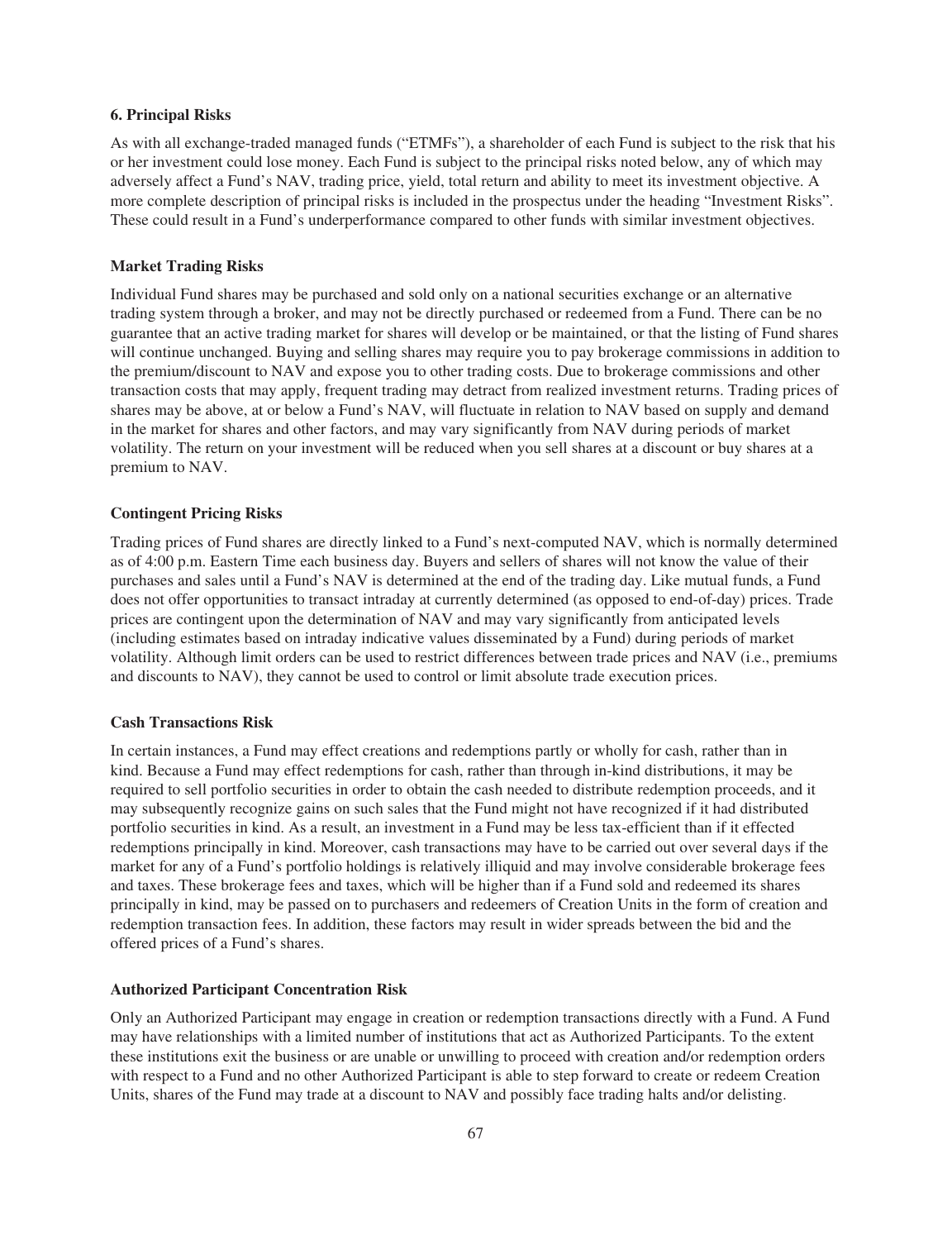# **7. Guarantees and Indemnifications**

In the normal course of business, the Funds enter into contracts with third-party service providers that contain a variety of representations and warranties and that provide general indemnifications. Additionally, under the Trust's organizational documents, the officers and trustees are indemnified against certain liabilities arising out of the performance of their duties to the Funds. The Funds' maximum exposure under these arrangements is unknown, as it involves possible future claims that may or may not be made against the Funds that have not yet occurred. The risk of material loss as a result of such indemnification obligations is considered remote.

# **8. Subsequent Events**

The Funds have evaluated the need for disclosures and/or adjustments resulting from subsequent events through the date the financial statements were available to be issued. Based on this evaluation, no adjustments were required to the financial statements.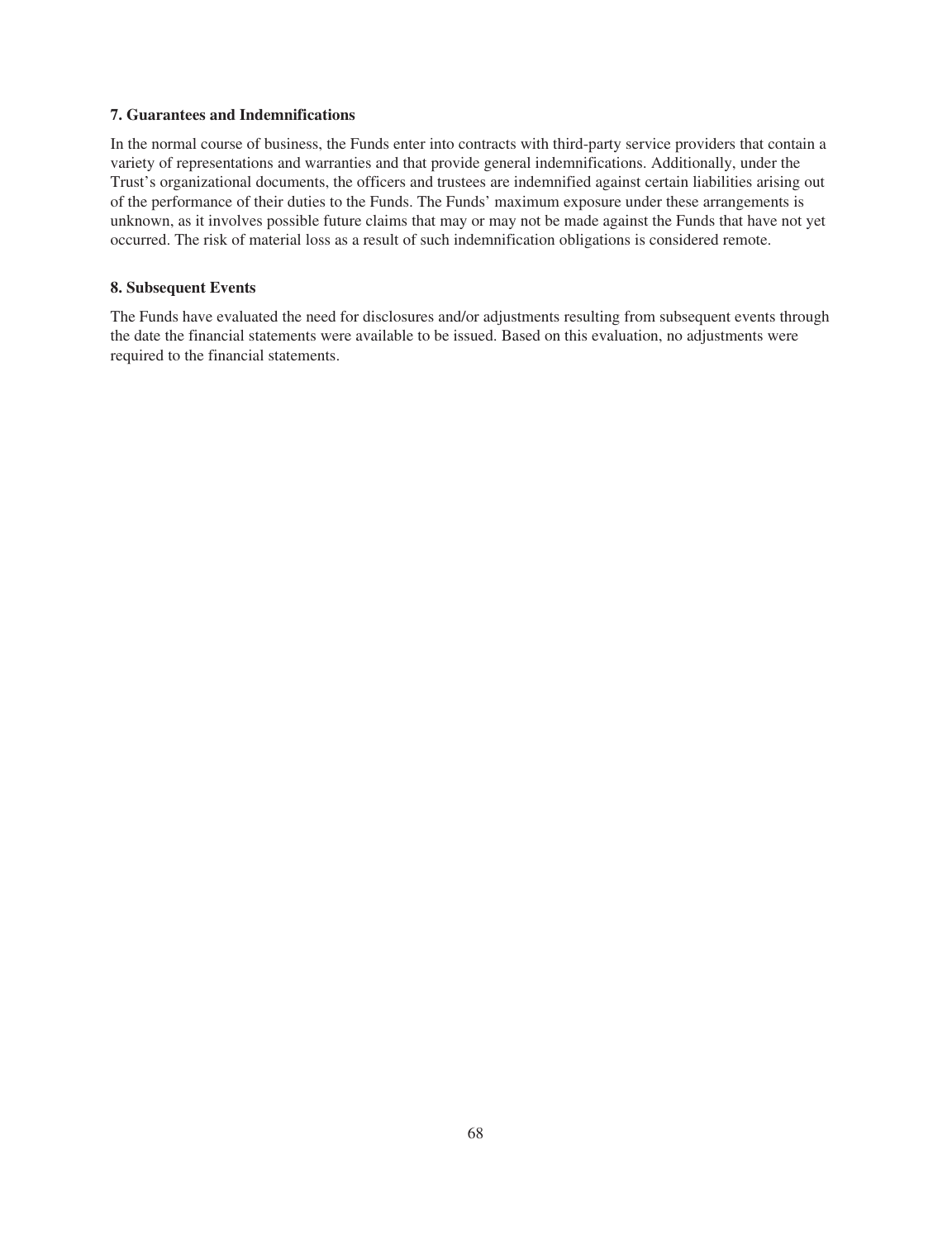# Report of Independent Registered Public Accounting Firm

To the Board of Trustees of Causeway ETMF Trust and Shareholders of Causeway International Value NextShares and Causeway Global Value NextShares

## *Opinion on the Financial Statements*

We have audited the accompanying statements of assets and liabilities of Causeway International Value NextShares and Causeway Global Value NextShares (constituting Causeway ETMF Trust, hereafter collectively referred to as the "Funds") as of February 1, 2018, including the related notes (collectively referred to as the "financial statements"). In our opinion, the financial statements present fairly, in all material respects, the financial position of the Funds as of February 1, 2018 in conformity with accounting principles generally accepted in the United States of America.

# *Basis for Opinion*

These financial statements are the responsibility of the Funds' management. Our responsibility is to express an opinion on the Funds' financial statements based on our audits. We are a public accounting firm registered with the Public Company Accounting Oversight Board (United States) ("PCAOB") and are required to be independent with respect to the Funds in accordance with the U.S. federal securities laws and the applicable rules and regulations of the Securities and Exchange Commission and the PCAOB.

We conducted our audits of these financial statements in accordance with the standards of the PCAOB. Those standards require that we plan and perform the audit to obtain reasonable assurance about whether the financial statements are free of material misstatement, whether due to error or fraud.

Our audits included performing procedures to assess the risks of material misstatement of the financial statements, whether due to error or fraud, and performing procedures that respond to those risks. Such procedures included examining, on a test basis, evidence regarding the amounts and disclosures in the financial statements. Our audits also included evaluating the accounting principles used and significant estimates made by management, as well as evaluating the overall presentation of the financial statements. We believe that our audits provide a reasonable basis for our opinion.

PricewaterhouseCoopers LLP Los Angeles, California February 16, 2018

We have served as the auditor of one or more investment companies in Causeway Capital Management investment company group since 2001.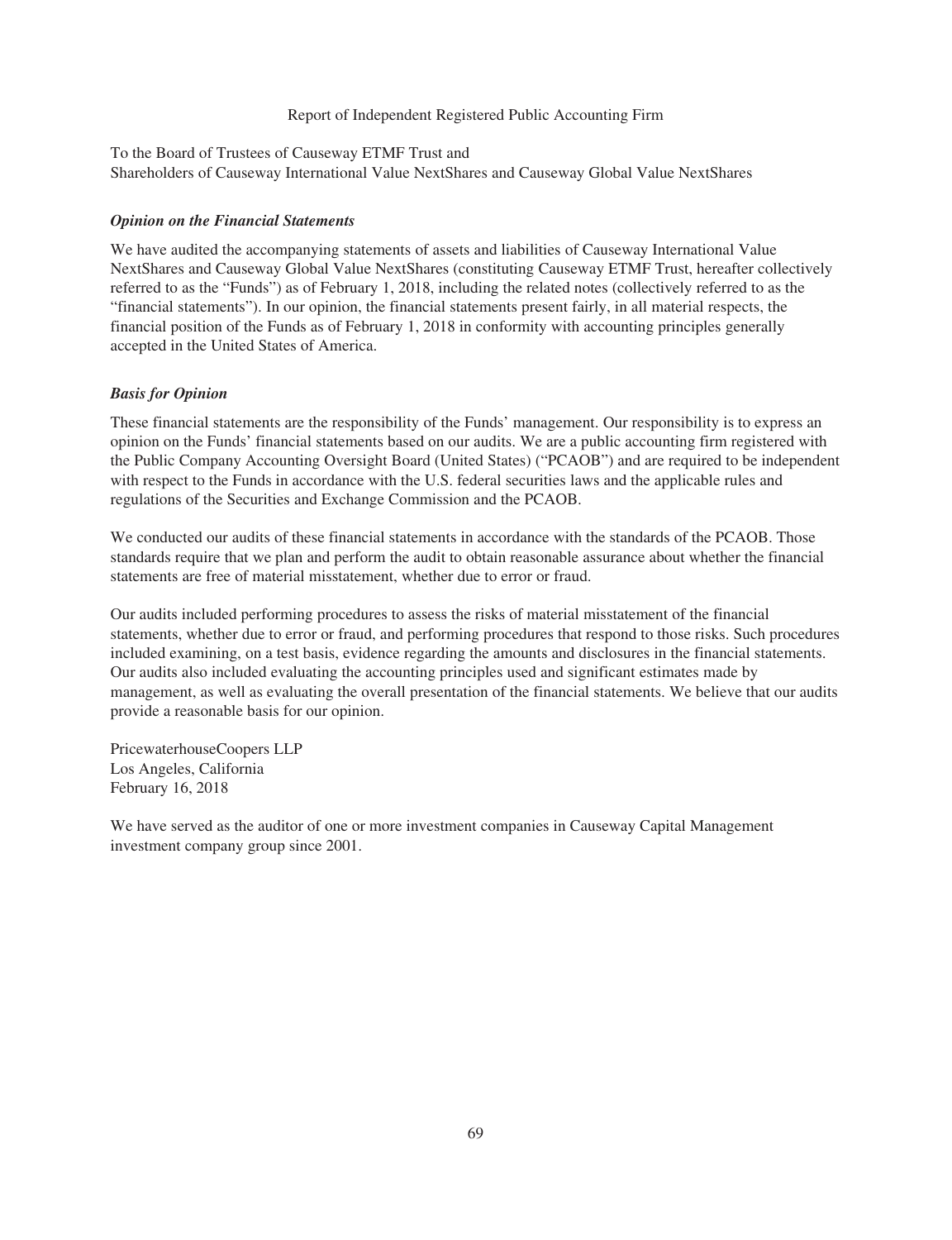# **APPENDIX A**

Listed below are the dates in calendar years 2018 and 2019 in which the regular holidays in non-U.S. markets may impact a Fund's settlement. This list is based on information available to the Funds. The list may not be accurate or complete and is subject to change.

#### 2018

| <b>AUSTRALIA</b>                           |           |              |             |
|--------------------------------------------|-----------|--------------|-------------|
| January 1                                  | April 2   | August 6     | December 25 |
| January $26 \ldots \ldots \ldots$          | April 25  | October 1    | December 26 |
| March 30                                   | June 11   | November 6   |             |
| <b>AUSTRIA</b>                             |           |              |             |
| January 1                                  | May 1     | August 15    | December 8  |
| January 6                                  | May 10    | October 26   | December 25 |
| March 30                                   | May 21    | November 1   | December 26 |
| April 2                                    | May 31    |              |             |
|                                            |           |              |             |
| <b>BELGIUM</b>                             |           |              |             |
| April 2                                    | May 21    | November 1   | December 25 |
| May $1 \ldots \ldots \ldots \ldots \ldots$ | August 15 | December 24  | December 26 |
| May $10$                                   |           |              |             |
| <b>BRAZIL</b>                              |           |              |             |
| January 1                                  | March 30  | May 31       | November 2  |
| February 12                                | April 21  | September 7  | November 15 |
| February 13                                | May 1     | October 12   | December 25 |
| <b>CANADA</b>                              |           |              |             |
| January $1, \ldots, \ldots, \ldots$        | May 21    | September 3  | December 25 |
| February 19                                | July 2    | October 8    | December 26 |
| March 30                                   | August 6  | November 12  |             |
| <b>CHILE</b>                               |           |              |             |
| December 30                                | May 1     | September 18 | November 2  |
| January 1                                  | May 21    | September 19 | December 8  |
| March 30                                   | July 2    | October 15   | December 25 |
| March $31$                                 | July 16   | November 1   | December 31 |
| April 1                                    | August 15 |              |             |
| <b>COLOMBIA</b>                            |           |              |             |
| January 1                                  | May 1     | June 17      | October 15  |
| January 8                                  | May 10    | July 2       | November 5  |
| March 19                                   | May 13    | July 20      | November 12 |
| March 29                                   | May 31    | August 7     | December 8  |
| March 30                                   | June 11   | August 15    | December 25 |
|                                            |           |              |             |
| <b>CZECH REPUBLIC</b>                      |           |              |             |
| January $1, \ldots, \ldots, \ldots$        | May 1     | July 6       | December 25 |
| March $30$                                 | May 8     | September 28 | December 26 |
| April 2                                    | July 5    | December 24  |             |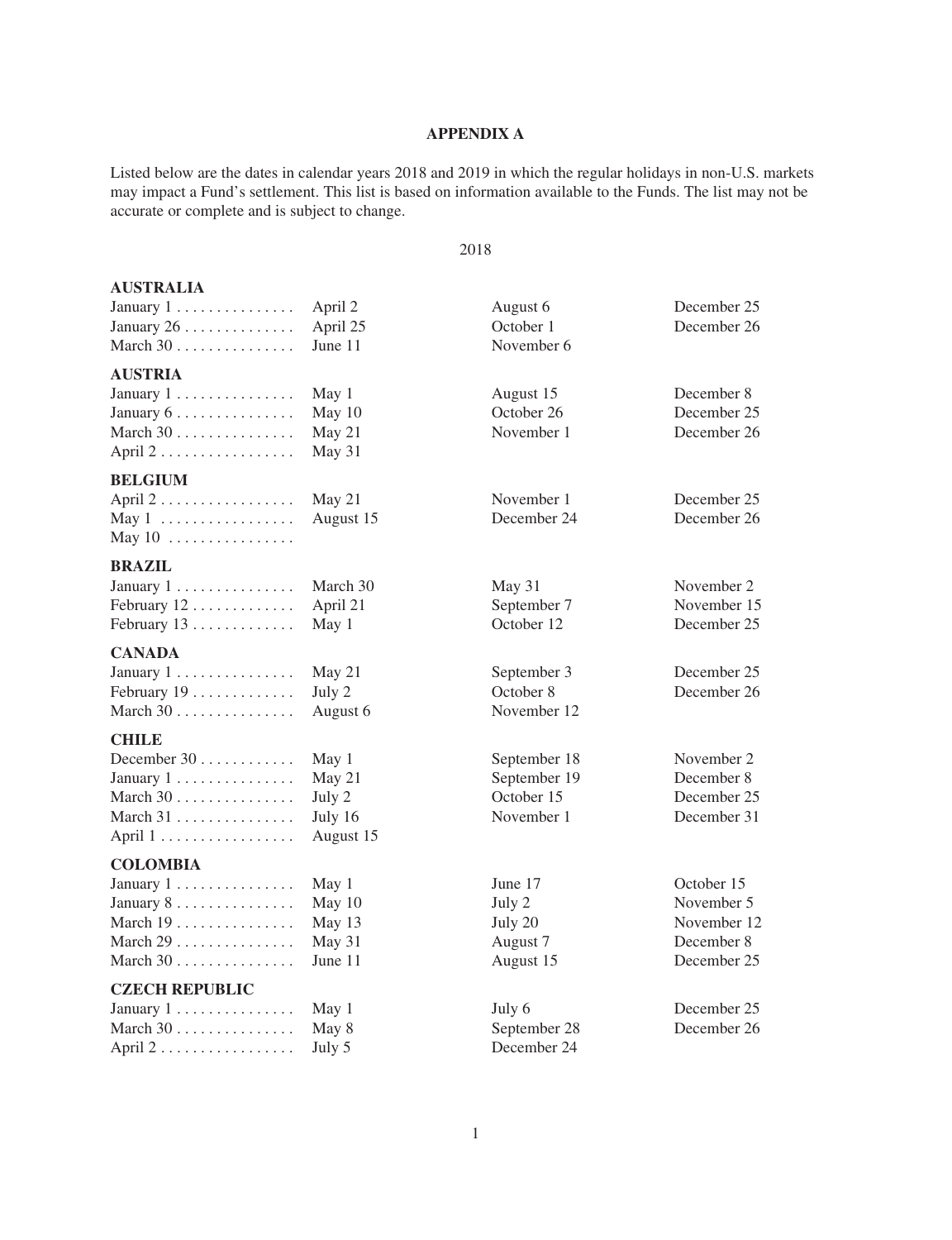#### **DENMARK**

| December $31$                       | April 1  |
|-------------------------------------|----------|
| January $1, \ldots, \ldots, \ldots$ | April 2  |
|                                     | April 27 |
|                                     | May $10$ |

# **FINLAND**

| December $31$                                   | March 3 |
|-------------------------------------------------|---------|
| January $1 \ldots \ldots \ldots \ldots$ April 2 |         |
| January $6 \ldots \ldots \ldots \ldots$ May 1   |         |

# **FRANCE**

| January 1 May 1                                    | May 28     | November 1 |
|----------------------------------------------------|------------|------------|
| March $30$ May 7                                   | August 15  | December 2 |
| April $2 \ldots \ldots \ldots \ldots \ldots$ May 8 | October 31 | December 2 |

#### **GERMANY**

| January 1 May 10                                    |  |
|-----------------------------------------------------|--|
| March $30$ May 21                                   |  |
| April $2 \ldots \ldots \ldots \ldots \ldots$ May 31 |  |
| May $1 \ldots \ldots \ldots \ldots \ldots$          |  |

#### **GREECE**

| January $6 \ldots \ldots \ldots \ldots$ April 9 |  |
|-------------------------------------------------|--|
| February $19$ May 1                             |  |
| April $6 \ldots \ldots \ldots \ldots$           |  |

#### **HONG KONG**

| January $1 \ldots \ldots \ldots \ldots$ April 2 | June 18      | October 1 |
|-------------------------------------------------|--------------|-----------|
| February $16 \ldots \ldots \ldots$ April 5      | July 2       | December  |
| February $19 \ldots \ldots \ldots \ldots$ May 1 | September 25 | December  |
| March $30$ May 22                               |              |           |

# **HUNGARY**

| January $1, \ldots, \ldots, \ldots$    |  |  |  |  |  |  |  | March 16 |
|----------------------------------------|--|--|--|--|--|--|--|----------|
| March $15 \ldots \ldots \ldots \ldots$ |  |  |  |  |  |  |  |          |

#### **INDONESIA**

| January 1 May 1                                 |  |
|-------------------------------------------------|--|
| February $16 \ldots \ldots \ldots \ldots$ May 1 |  |
| March $17 \ldots \ldots \ldots \ldots$ May 3    |  |
| March $30$ June 1                               |  |
| April 14                                        |  |

#### **IRELAND**

| January 1                 | May 7  |
|---------------------------|--------|
|                           | June 4 |
| April $2$ August $\theta$ |        |

## **ISRAEL\***

| March $1 \ldots \ldots \ldots \ldots$                | May 20    |
|------------------------------------------------------|-----------|
| April $6 \ldots \ldots \ldots \ldots \ldots$ July 22 |           |
| April 19                                             | September |

\* The Israeli market is closed every Friday.

December 24 December 31 ............ March 30 December 6 December 25 December 24

January 1 ............... March 16 August 20 October 23

- 
- 6 December 25
	- March 1 . . . . . . . . . . . . . . . . May 20 September 11 September 24 April 6 ................. July 22 September 18 October 1 September 19

December 31 ............ April 1 May 11 December 25 May 21 December 26<br>June 5 December 31 December 31

December 25 October 31 . . . . December 26 November 1 . . . . . . . December 31

> May 28 December 25 August 15 . . . . . December 26

> February 16 25<br>February 16 25<br>December 26

January 1 . . . . . . . . . . . . . . . May 1 June 15 September 12 February 16 . . . . . . . . . . . . . May 10 June 16 November 21 March 17 . . . . . . . . . . . . . . . May 30 August 17 December 25 March 30 ............... June 1 August 22 December 31

> October 29 December 26 December 24 December 31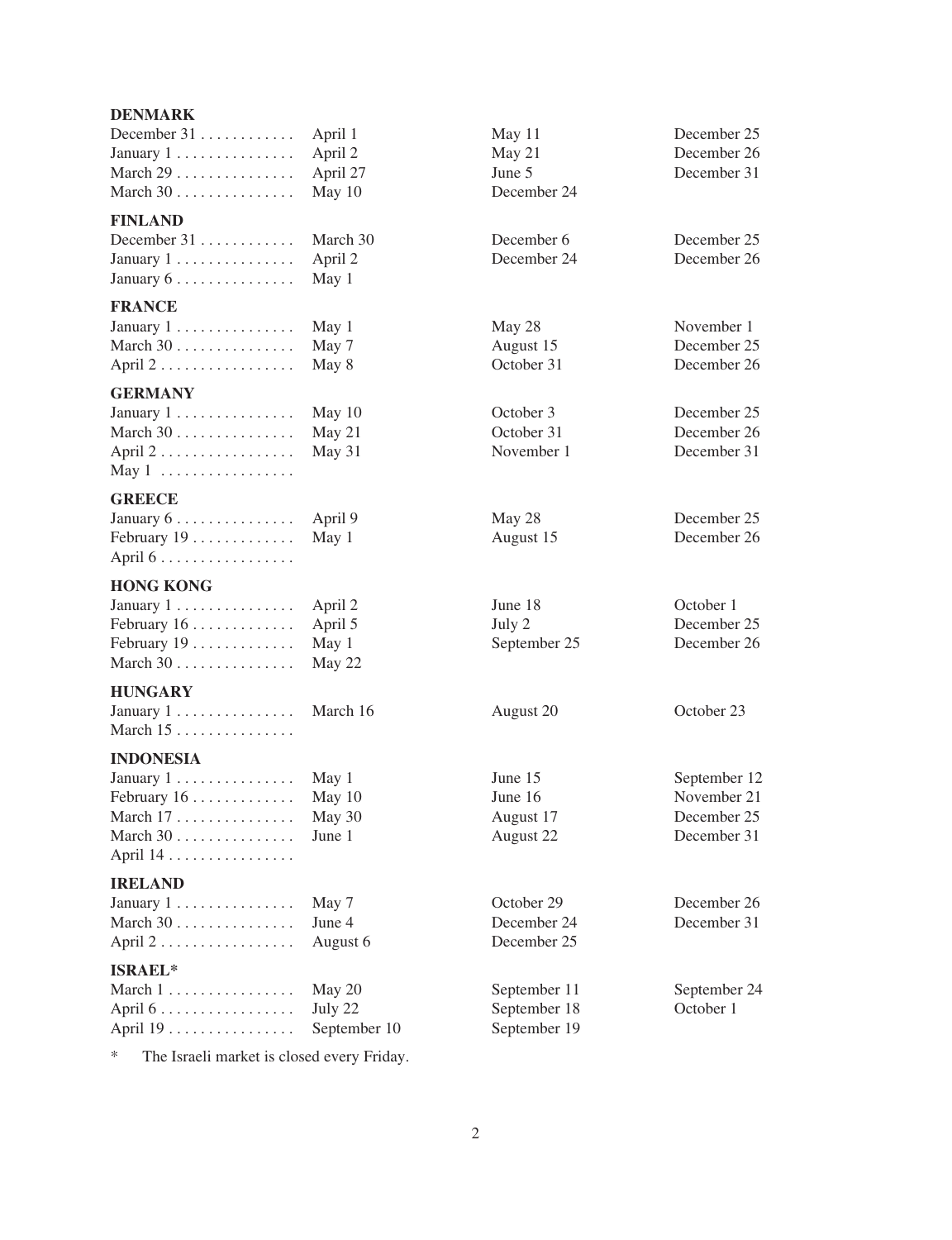| <b>ITALY</b>                                                                                                                             |                                                 |                                                                   |                                                         |
|------------------------------------------------------------------------------------------------------------------------------------------|-------------------------------------------------|-------------------------------------------------------------------|---------------------------------------------------------|
| January $1 \ldots \ldots \ldots \ldots$<br>March 30<br>April 2                                                                           | April 25<br>May 1                               | August 15<br>November 1                                           | December 25<br>December 26                              |
|                                                                                                                                          |                                                 |                                                                   |                                                         |
| <b>JAPAN</b><br>January $1, \ldots, \ldots, \ldots$<br>January $2 \ldots \ldots \ldots \ldots$<br>January 3<br>January 8.<br>February 12 | March 21<br>April 30<br>May 3<br>May 4<br>May 5 | July 16<br>August 11<br>September 17<br>September 24<br>October 8 | November 3<br>November 23<br>December 24<br>December 31 |
| <b>MALAYSIA</b>                                                                                                                          |                                                 |                                                                   |                                                         |
| January $1, \ldots, \ldots, \ldots$<br>February 1                                                                                        | May 1<br>August 31                              | September 16<br>September 17                                      | December 25                                             |
| <b>MEXICO</b><br>January $1 \ldots \ldots \ldots \ldots$<br>February 5<br>March 19<br>March 29                                           | March 30<br>May 1<br>May 5                      | September 16<br>November 2<br>November 19                         | December 1<br>December 12<br>December 25                |
| <b>NETHERLANDS</b>                                                                                                                       |                                                 |                                                                   |                                                         |
| January 1<br>March 30<br>April 2                                                                                                         | April 27<br>May 1<br>May 10                     | May 13<br>May 21<br>October 28                                    | December 25<br>December 26                              |
| <b>NEW ZEALAND</b>                                                                                                                       |                                                 |                                                                   |                                                         |
| January $2 \ldots \ldots \ldots \ldots$<br>January $22$<br>January $29$                                                                  | February 6<br>March 30<br>April 2               | April 25<br>June 4<br>October 22                                  | December 25<br>December 26                              |
| <b>NORWAY</b>                                                                                                                            |                                                 |                                                                   |                                                         |
| March 29<br>March 30<br>April 2                                                                                                          | May 1<br>May 10<br>May 17                       | May 21<br>December 24                                             | December 25<br>December 31                              |
| <b>PERU</b>                                                                                                                              |                                                 |                                                                   |                                                         |
| January 1<br>March $29$<br>March $30$                                                                                                    | May 1<br>June 29<br>July 28                     | July 29<br>August 30<br>October 8                                 | November 1<br>December 8<br>December 25                 |
| <b>PHILIPPINES</b>                                                                                                                       |                                                 |                                                                   |                                                         |
| January 1<br>March 29<br>March 30                                                                                                        | April 9<br>May 1<br>June 12                     | August 27<br>November 1<br>November 30                            | December 25<br>December 30<br>December 31               |
| <b>POLAND</b>                                                                                                                            |                                                 |                                                                   |                                                         |
| January $1, \ldots, \ldots, \ldots$<br>March 30<br>April 2                                                                               | May 1<br>May 3<br>May 31                        | August 15<br>November 1<br>December 24                            | December 25<br>December 26                              |
| <b>PORTUGAL</b>                                                                                                                          |                                                 |                                                                   |                                                         |
| January $1 \ldots \ldots \ldots \ldots$                                                                                                  | April 2                                         | December 25                                                       | December 26                                             |

March 30 . . . . . . . . . . . . . . May 1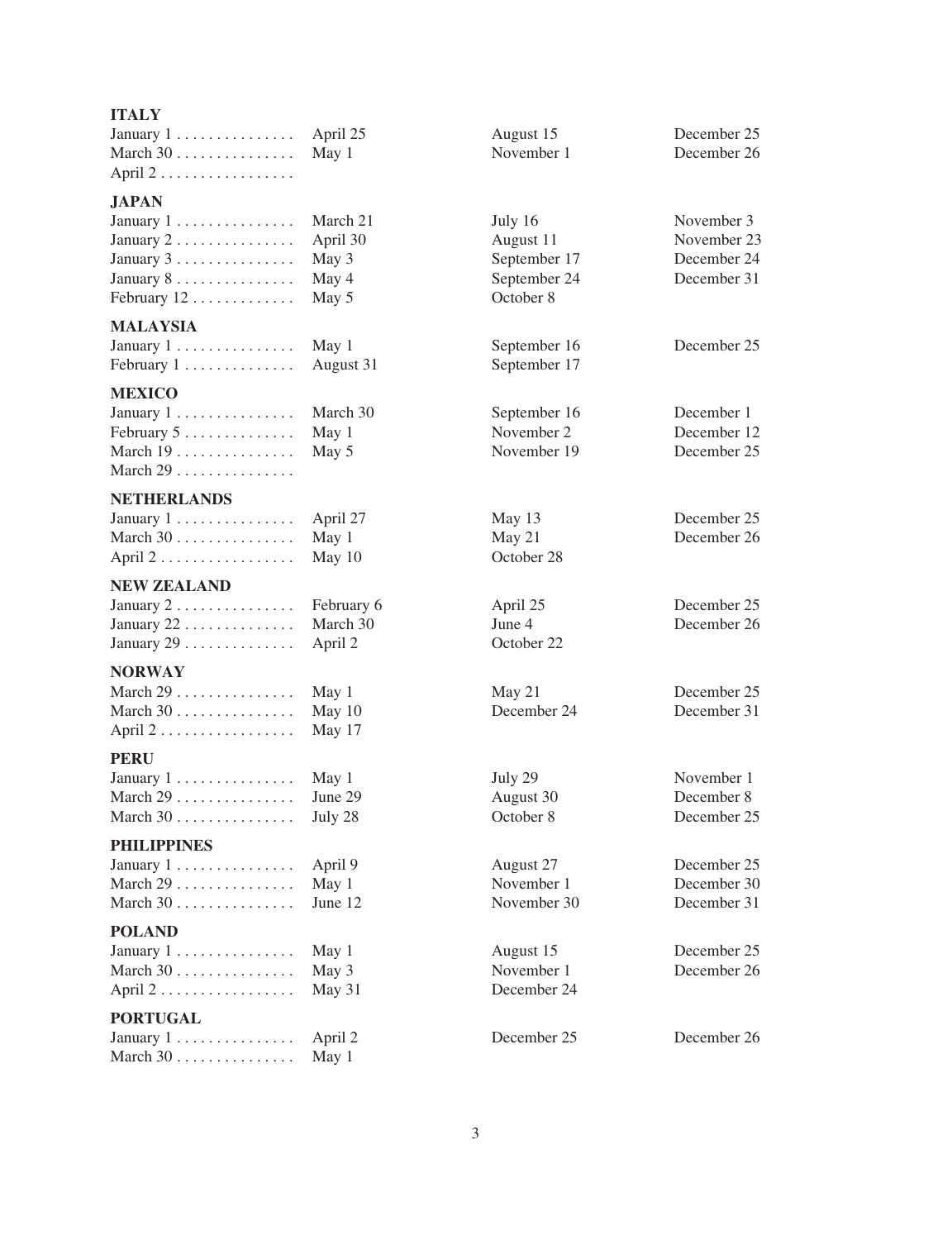# **SINGAPORE**

| January $1, \ldots, \ldots, \ldots$<br>February $16 \ldots \ldots \ldots$<br>March $30$                                                               | May 1<br>May 29<br>June 15                  | August 9<br>August 22                                                | November 6<br>December 25                               |
|-------------------------------------------------------------------------------------------------------------------------------------------------------|---------------------------------------------|----------------------------------------------------------------------|---------------------------------------------------------|
| <b>SOUTH AFRICA</b><br>January $1, \ldots, \ldots, \ldots$<br>March 21<br>March 30                                                                    | April 2<br>April 27<br>May 1                | June 16<br>August 9<br>September 24                                  | December 16<br>December 25<br>December 26               |
| <b>SOUTH KOREA</b><br>January $1, \ldots, \ldots, \ldots$<br>February $15$<br>February $16 \ldots \ldots \ldots$<br>February $17$<br>March 1          | May 1<br>May 5<br>May 7<br>May 22<br>June 6 | June 13<br>August 15<br>September 23<br>September 24<br>September 25 | September 26<br>October 3<br>October 9<br>December 25   |
| <b>SPAIN</b><br>January $1, \ldots, \ldots, \ldots$<br>March 19<br>March $29$<br>March $30$                                                           | April 2<br>May 1<br>May 31<br>July 25       | August 15<br>September 11<br>October 12<br>November 1                | December 6<br>December 24<br>December 25<br>December 26 |
| <b>SWEDEN</b><br>January $1, \ldots, \ldots, \ldots$<br>March $29$<br>March $30$<br>April $2 \ldots \ldots \ldots \ldots \ldots$                      | May 1<br>May 10<br>May 18<br>May 21         | June 6<br>June 22<br>December 24                                     | December 25<br>December 26<br>December 31               |
| <b>SWITZERLAND</b><br>January $1, \ldots, \ldots, \ldots$<br>January $2 \ldots \ldots \ldots \ldots$<br>March $30$                                    | April 2<br>May 1<br>May 10                  | May 21<br>May 31<br>August 1                                         | December 25<br>December 26                              |
| <b>THAILAND</b><br>January $1, \ldots, \ldots, \ldots$<br>January $2 \ldots \ldots \ldots \ldots$<br>March $2 \ldots \ldots \ldots \ldots$<br>April 6 | April 13<br>April 16<br>May 1<br>May 7      | May 29<br>July 26<br>August 13<br>October 23                         | December 5<br>December 10<br>December 31                |
| <b>TURKEY</b><br>January $1, \ldots, \ldots, \ldots$<br>April 23                                                                                      | May 1<br>May 19                             | August 30                                                            | October 29                                              |
| <b>UNITED KINGDOM</b><br>January $1, \ldots, \ldots, \ldots$                                                                                          | April 2                                     | May 28                                                               | December 25                                             |

March 30 . . . . . . . . . . . . . May 7 August 27 December 26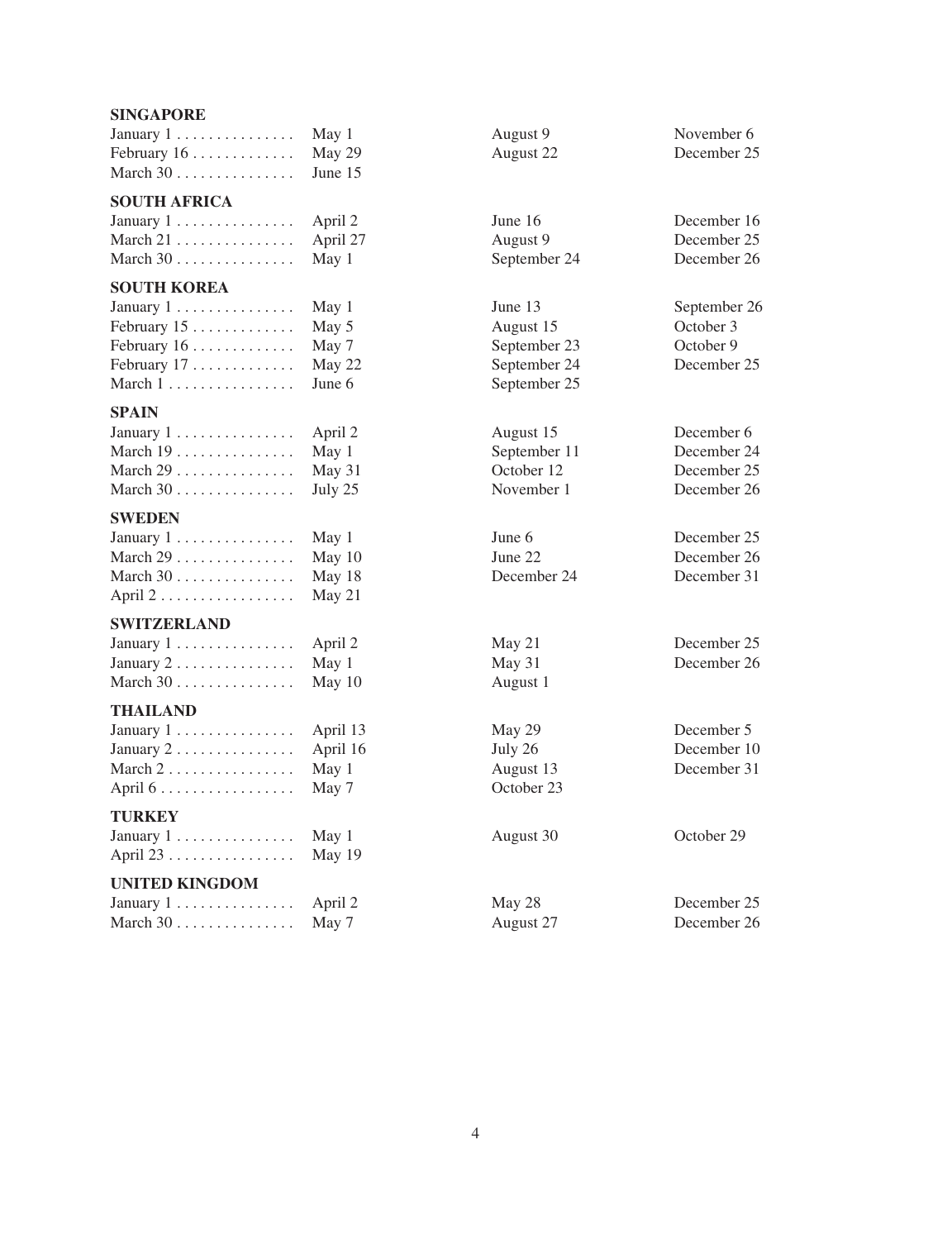#### 2019

| January $1 \ldots \ldots \ldots \ldots$ April 22 | August 5    |
|--------------------------------------------------|-------------|
| January $28 \ldots \ldots \ldots$ April $25$     | October 7   |
| April $19 \ldots \ldots \ldots \ldots$ June $10$ | December 25 |

#### **AUSTRIA**

| January 1 May 30                                |  |
|-------------------------------------------------|--|
| January $6 \ldots \ldots \ldots \ldots$ June 10 |  |
| April $22 \ldots \ldots \ldots \ldots$ June 20  |  |
| May $1 \ldots \ldots \ldots \ldots \ldots$      |  |

#### **BELGIUM**

| January 1 April 2 |  |  |  |  |  |  |  |         |
|-------------------|--|--|--|--|--|--|--|---------|
| April 19          |  |  |  |  |  |  |  | April 2 |

# **BRAZIL**

| January $1, \ldots, \ldots, \ldots$ April      |        |
|------------------------------------------------|--------|
| January $25 \ldots \ldots \ldots \ldots$ May 1 |        |
| March $4 \ldots \ldots \ldots \ldots \ldots$   | June 2 |
| March $5 \ldots \ldots \ldots \ldots$          | July 9 |

# **CANADA**

| January 1 May 20                                 | September 2 |
|--------------------------------------------------|-------------|
| February $18 \ldots \ldots \ldots \ldots$ July 1 | October 14  |
| April $19 \ldots \ldots \ldots \ldots$ August 5  | November 11 |

# **CHILE**

| January $1 \ldots \ldots \ldots \ldots$ May $21$             | September 1 |
|--------------------------------------------------------------|-------------|
| April $19$ June 29                                           | October 12  |
|                                                              | October 31  |
| April 21 . $\dots$ $\dots$ $\dots$ $\dots$ $\dots$ August 15 | November 1  |
| May 1 September 18                                           |             |

## **COLOMBIA**

| January 1 May 1                                | August 7   |
|------------------------------------------------|------------|
| January $7 \ldots \ldots \ldots \ldots$ June 3 | August 19  |
| March $25$ June $24$                           | October 14 |
| April $18 \ldots \ldots \ldots \ldots$ July 1  | November 4 |
|                                                | November 1 |
|                                                |            |

#### **CZECH REPUBLIC**

| January 1 May 8                                  | October 28  |
|--------------------------------------------------|-------------|
|                                                  | November 17 |
| April 22 July 6                                  | December 24 |
| May $1 \ldots \ldots \ldots \ldots$ September 28 | December 25 |

# **DENMARK**

| January 1 May 17                              | June $10$   |
|-----------------------------------------------|-------------|
| April $18 \ldots \ldots \ldots \ldots$ May 30 | December 24 |
| April $19$ May 31                             | December 25 |
| April $22$ June 5                             | December 26 |

| April 22<br>April 25<br>June 10                           | August 5<br>October 7<br>December 25                             | December 26                                              |
|-----------------------------------------------------------|------------------------------------------------------------------|----------------------------------------------------------|
| May 30<br>June 10<br>June 20                              | August 15<br>October 26<br>November 1                            | December 8<br>December 25<br>December 26                 |
| April 21<br>April 22                                      | May 1<br>July 21                                                 | December 25<br>December 26                               |
| April 19<br>May 1<br>June 20<br>July 9                    | September 7<br>October 12<br>November 2<br>November 15           | November 20<br>December 24<br>December 25<br>December 31 |
| May 20<br>July 1<br>August 5                              | September 2<br>October 14<br>November 11                         | December 25<br>December 26                               |
| May 21<br>June 29<br>July 16<br>August 15<br>September 18 | September 19<br>October 12<br>October 31<br>November 1           | December 8<br>December 25                                |
| May 1<br>June 3<br>June 24<br>July 1<br>July 20           | August 7<br>August 19<br>October 14<br>November 4<br>November 11 | December 8<br>December 25                                |
| May 8<br>July 5<br>July 6<br>September 28                 | October 28<br>November 17<br>December 24<br>December 25          | December 26                                              |
| May 17<br>May 30                                          | June 10<br>December 24                                           | December 31                                              |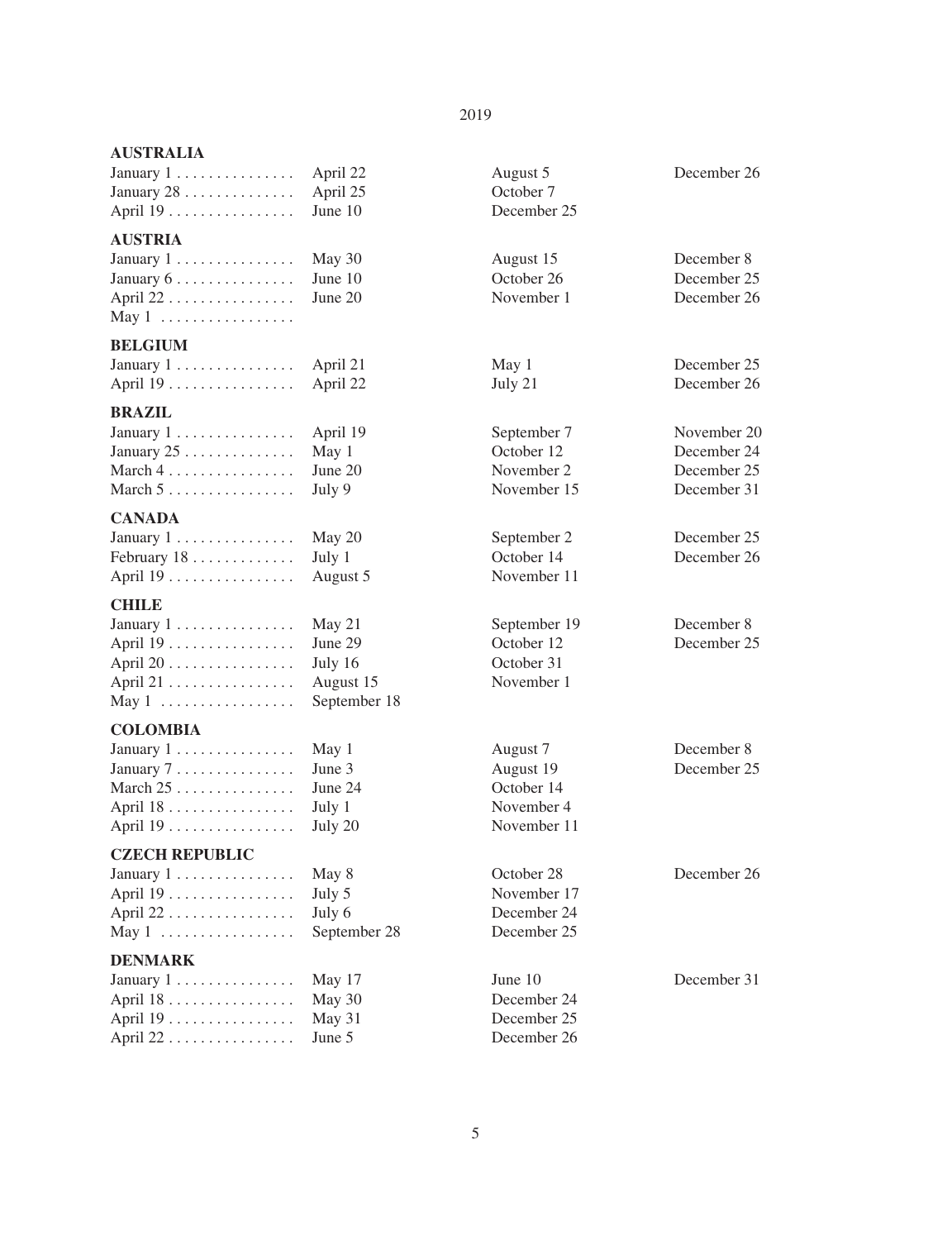| <b>FINLAND</b>                             |                    |              |             |
|--------------------------------------------|--------------------|--------------|-------------|
| January $1, \ldots, \ldots, \ldots$        | April 22           | June 21      | December 24 |
| January 6                                  | May 1              | June 22      | December 25 |
| April 19                                   | May 30             | December 6   | December 26 |
|                                            |                    |              |             |
| <b>FRANCE</b>                              |                    |              |             |
| January $1, \ldots, \ldots, \ldots$        | May 1              | December 25  |             |
| March 31                                   | October 27         | December 26  |             |
| <b>GERMANY</b>                             |                    |              |             |
| January $1, \ldots, \ldots, \ldots$        | April 19           | May 1        | December 25 |
| March 31                                   | April 22           | October 27   | December 26 |
|                                            |                    |              |             |
| <b>GREECE</b>                              |                    |              |             |
| January $1, \ldots, \ldots, \ldots$        | April 19           | May 1        | December 24 |
| January $6 \ldots \ldots \ldots \ldots$    | April 22           | June 17      | December 25 |
| March 11                                   | April 26           | August 15    | December 26 |
| March $25$                                 | April 29           | October 28   |             |
| <b>HONG KONG</b>                           |                    |              |             |
| January $1, \ldots, \ldots, \ldots$        | April 5            | May 13       | October 7   |
| February 4                                 | April 19           | June 7       | December 24 |
| February 5                                 | April 20           | July 1       | December 25 |
| February 6                                 | April 22           | September 14 | December 26 |
|                                            |                    | October 1    |             |
| February 7                                 | May 1              |              | December 31 |
| <b>HUNGARY</b>                             |                    |              |             |
| January 1                                  | May 1              | October 23   | December 26 |
| March $15 \ldots \ldots \ldots \ldots$     | June 10            | November 1   | December 27 |
| April 19                                   | August 19          | December 24  |             |
| April 22                                   | August 20          | December 25  |             |
| <b>IRELAND</b>                             |                    |              |             |
| January $1, \ldots, \ldots, \ldots$        |                    | October 28   |             |
|                                            | April 22<br>June 3 | December 25  |             |
| March 17                                   |                    |              |             |
| April 19                                   | August 5           | December 26  |             |
| <b>ISRAEL*</b>                             |                    |              |             |
| March $21$                                 | June 9             | October 1    | October 14  |
| April 26                                   | August 11          | October 8    | October 21  |
| May $9 \ldots \ldots \ldots \ldots \ldots$ | September 30       | October 9    |             |
| ∗                                          |                    |              |             |
| The Israeli market is closed every Friday. |                    |              |             |
| <b>ITALY</b>                               |                    |              |             |
| January $1, \ldots, \ldots, \ldots$        | April 22           | December 25  |             |
| April 19                                   | May 1              | December 26  |             |
| <b>JAPAN</b>                               |                    |              |             |
| January $1, \ldots, \ldots, \ldots$        | March 21           | July 15      | November 4  |
|                                            |                    |              |             |

January 2 ............... April 29 August 12 November 23 January 3 . . . . . . . . . . . . . . . May 3 September 16 December 23 January 14 . . . . . . . . . . . . . . May 4 September 23 December 31 February  $11$  . . . . . . . . . . . . . May 6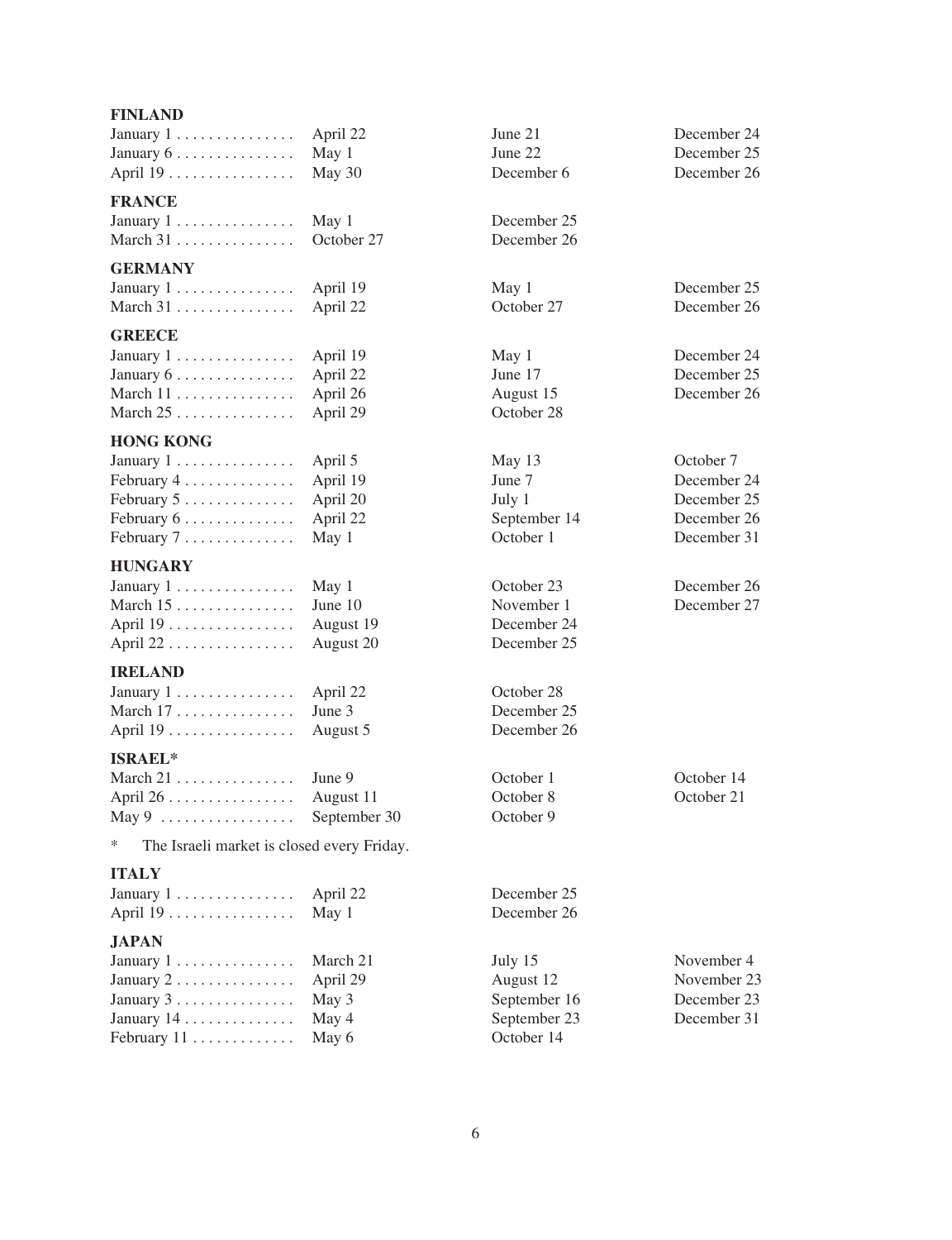# **MALAYSIA**

| January $1 \ldots \ldots \ldots \ldots$ May 1   | June 6      | September  |
|-------------------------------------------------|-------------|------------|
| January 21 . $\dots$ . $\dots$ . $\dots$ May 19 | August 11   | October 29 |
| February $1, \ldots, \ldots, \ldots$ May 22     | August 12   | November   |
| February $5 \ldots \ldots \ldots \ldots$ June 1 | August 31   | December:  |
| February $6 \ldots \ldots \ldots \ldots$ June 5 | September 1 |            |

#### **MEXICO**

| January $1, \ldots, \ldots, \ldots$ April 18      |  |
|---------------------------------------------------|--|
| February $4 \ldots \ldots \ldots \ldots$ April 19 |  |
| March 18 April 20                                 |  |

## **NETHERLANDS**

| January $1, \ldots, \ldots, \ldots$ | April 2  |
|-------------------------------------|----------|
| March $31$ April 2                  |          |
| April 19                            | May $12$ |

#### **NEW ZEALAND**

|                                                  | June 3      |
|--------------------------------------------------|-------------|
| January $2 \ldots \ldots \ldots \ldots$ April 22 | October 28  |
| February $6 \ldots \ldots \ldots$ April 25       | December 25 |

#### **NORWAY**

| January 1 April 2                            |  |
|----------------------------------------------|--|
| April $18 \ldots \ldots \ldots \ldots$ May 1 |  |
| April 19 May 1                               |  |

## **PERU**

| January $1, \ldots, \ldots, \ldots$    | May 1  |
|----------------------------------------|--------|
| April $18 \ldots \ldots \ldots \ldots$ | June 2 |
| April 19                               | July 2 |

# **PHILIPPINES**

| January 1 May 1                                     |         |
|-----------------------------------------------------|---------|
| April $9 \ldots \ldots \ldots \ldots \ldots$ June 5 |         |
| April $18 \ldots \ldots \ldots \ldots$              | June 12 |
| April 19 August                                     |         |

# **POLAND**

| January 1 May 1                               | November 1  |
|-----------------------------------------------|-------------|
| January $6 \ldots \ldots \ldots \ldots$ May 3 | November 11 |
| April $19$ June $20$                          | December 24 |
|                                               | December 25 |

#### **PORTUGAL**

| January $1, \ldots, \ldots, \ldots$ |  |  |  |  |  |  |  | April 22 |
|-------------------------------------|--|--|--|--|--|--|--|----------|
| April 19                            |  |  |  |  |  |  |  | May 1    |

#### **SINGAPORE**

| January $1 \ldots \ldots \ldots \ldots$ April 19 | June $5$  | October 28 |
|--------------------------------------------------|-----------|------------|
| February $5 \ldots \ldots \ldots \ldots$ May 1   | August 9  | December:  |
| February $6 \ldots \ldots \ldots \ldots$ May 20  | August 12 |            |

## **SOUTH AFRICA**

| January $1, \ldots, \ldots, \ldots$ . April 2. |  |
|------------------------------------------------|--|
| March 21  April 2                              |  |
| April 19 . $\dots$ . $\dots$ . $\dots$ May 1   |  |

| June 6    |
|-----------|
| August 11 |
| August 12 |
| August 31 |
| September |

8 **May 1** November 18

January 1 ............... April 22 June 10 December 26 October 27 2 December 25

December 24

12 November 30

2 December 25 December 26

February 5 . . . . . . . . . . . . . . May 1 August 9 December 25 February 6 . . . . . . . . . . . . . . May 20 August 12

February 1 . . . . . . . . . . . . . . May 22 August 12 November 9 December 25

September 16

February 4 .............. April 19 September 16 December 12 0 November 2 December 25

January 1 ............... April 19 June 3 December 26

22 May 30 December 25 April 18 . . . . . . . . . . . . . . . . May 1 June 10 December 26

July 29 November 1 April 18 ................ June 29 August 30 December 8 December 25

> January 1 . . . . . . . . . . . . . . . May 1 August 21 December 25 December 30 November 1 December 31

> November 1 . . . . . December 26

2 June 17 December 16 March 21 ............... April 27 August 9 December 25 September 24 December 26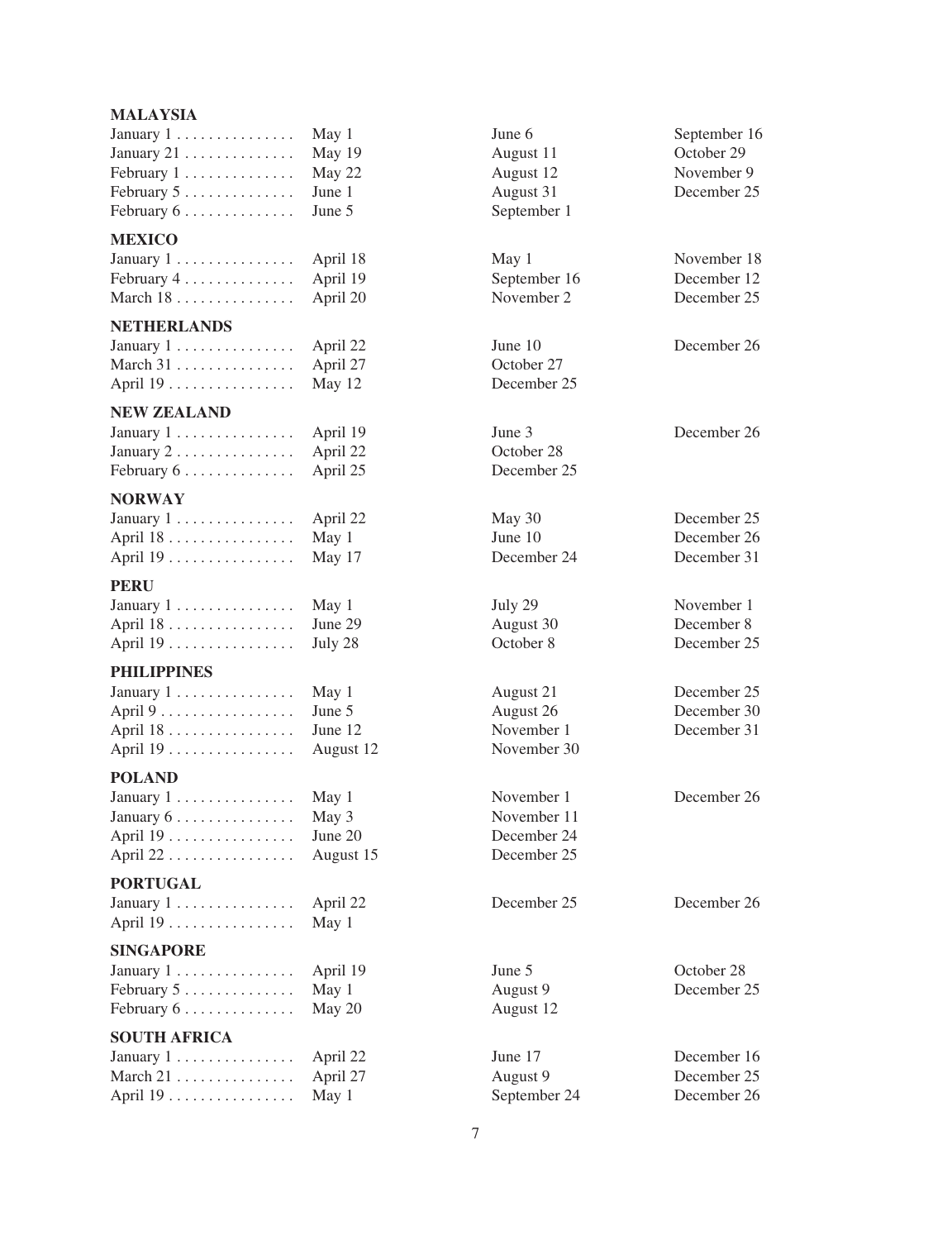## **SOUTH KOREA**

| January $1 \ldots \ldots \ldots \ldots$   | May 1           |
|-------------------------------------------|-----------------|
| February $4 \ldots \ldots \ldots \ldots$  | May 5           |
| February $5 \ldots \ldots \ldots$         | May $\epsilon$  |
| February $6 \ldots \ldots \ldots$         | May 1           |
| March $1, \ldots, \ldots, \ldots, \ldots$ | June $\epsilon$ |
|                                           |                 |

## **SPAIN**

January 1 . . . . . . . . . . . . . . April 22 December 25 April 19 . . . . . . . . . . . . . . . May 1 December 26

# **SWEDEN**

| January 1 May 1                                         |  |
|---------------------------------------------------------|--|
| April 19 . $\dots$ . $\dots$ . $\dots$ . $\ldots$ May 3 |  |
| April 22 June 6                                         |  |

#### **SWITZERLAND**

| January $1 \ldots \ldots \ldots \ldots$ April 22 | June $10$   |
|--------------------------------------------------|-------------|
| January $2 \ldots \ldots \ldots \ldots$ May 1    | August 1    |
| April $19 \ldots \ldots \ldots \ldots$ May 30    | December 25 |

# **THAILAND**

| January $1 \ldots \ldots \ldots \ldots$ April 15   | May 20    | October 23 |  |  |
|----------------------------------------------------|-----------|------------|--|--|
| February $19 \ldots \ldots \ldots$ April 16        | July 1    | December:  |  |  |
| April $8 \ldots \ldots \ldots \ldots \ldots$ May 1 | July 15   | December   |  |  |
| April $13 \ldots \ldots \ldots \ldots$ May 6       | August 12 | December:  |  |  |

# **TURKEY**

| January $1 \ldots \ldots \ldots \ldots$ June 4 | August 10 | August 14  |
|------------------------------------------------|-----------|------------|
| April $23 \ldots  \ldots$ June 5               | August 11 | August 30  |
| May 1 June 6                                   | August 12 | October 28 |
| May 19 $\dots \dots \dots \dots \dots$ June 7  | August 13 | October 29 |

#### **UNITED KINGDOM**

| January $1 \ldots \ldots \ldots \ldots$ |  |  |  |  |  |  |  | April 2 |
|-----------------------------------------|--|--|--|--|--|--|--|---------|
| April 19                                |  |  |  |  |  |  |  | May 6   |

January 1 . . . . . . . . . . . . . . . May 1 August 15 October 9 February 4 . . . . . . . . . . . . . . May 5 September 12 December 25 September 13 12 **September 14** 6 **October 3** January 1 . . . . . . . . . . . . . . . May 1 June 21 December 26 December 24 December 25 2 June 10 December 26 August 1 for the state of the United States of the United States of the December 5 ... July 15 . . . . . . December 10 August 12 . . . . . . December 31 January 1 ............... June 4 August 10 August 14 April 23 ................ June 5 August 11 August 30

August 12

2 **May 27** December 25 August 26 . . . . . . December 26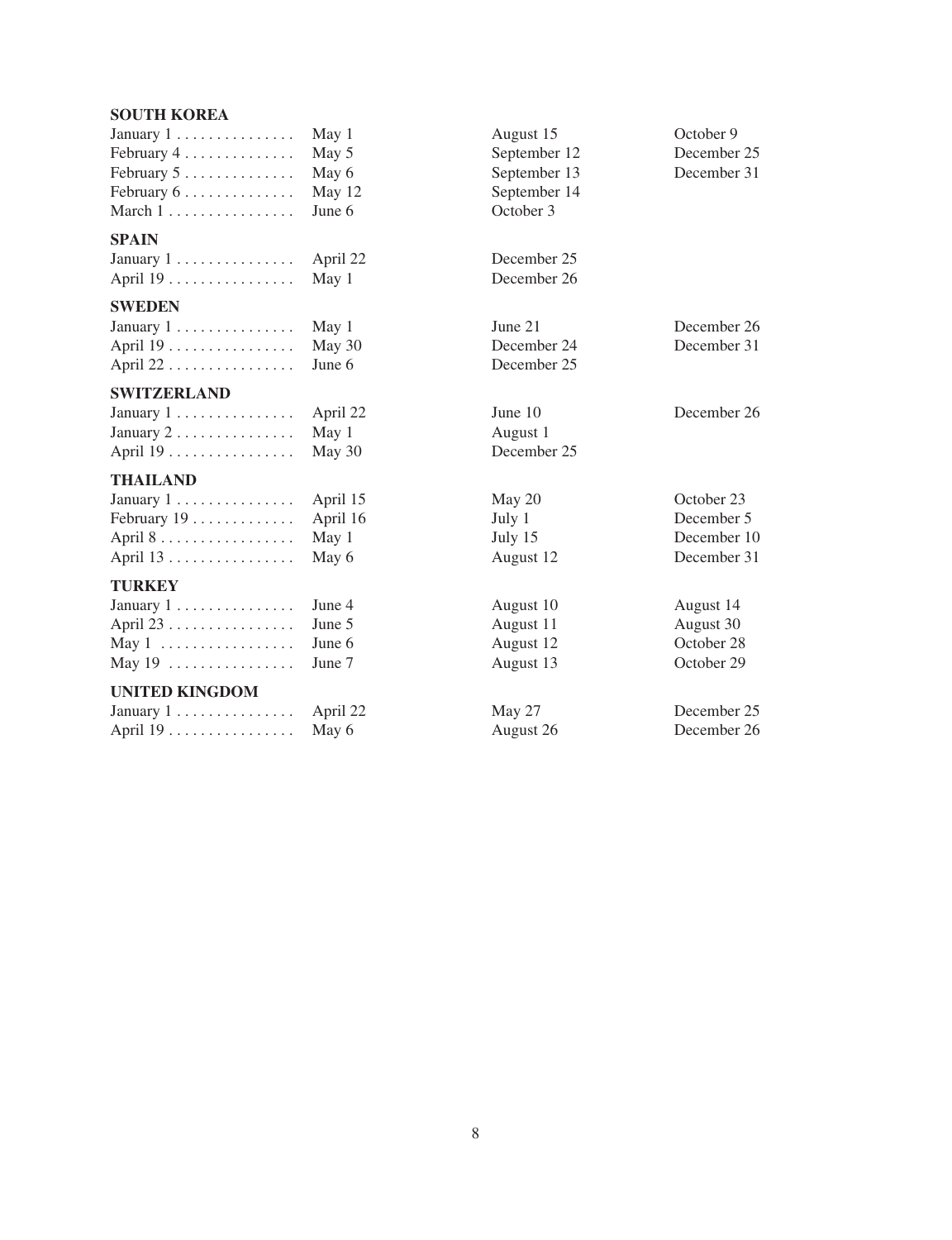Listed below are the instances in calendar years 2018 and 2019 where, due to local holidays, more than seven days will needed to deliver redemption proceeds. The chart also lists the worst-case redemption cycle (longest number of days) for the Funds, which is a function of the longest redemption cycle among the countries listed below. Worst-case redemption cycles are based on information regarding regular holidays, which may be out of date. Based on changes in holidays, longer (worse) redemption cycles are possible.

| <b>Beginning of</b><br><b>Settlement</b><br><b>Period</b> | <b>End of Settlement</b><br><b>Period</b> | <b>Number of Days in</b><br><b>Settlement Period</b> |
|-----------------------------------------------------------|-------------------------------------------|------------------------------------------------------|
| 12/19/2018                                                | 12/27/2018                                | 8                                                    |
| 12/20/2018                                                | 12/28/2018                                | 8                                                    |
| 12/21/2018                                                | 1/2/2019                                  | 12                                                   |
| 12/19/2018                                                | 12/27/2018                                | 8                                                    |
| 12/20/2018                                                | 12/28/2018                                | 8                                                    |
| 12/21/2018                                                | 12/31/2018                                | 10                                                   |
| 12/21/2018                                                | 12/31/2018                                | 10                                                   |
| 3/26/2018                                                 | 4/3/2018                                  | 8                                                    |
| 3/27/2018                                                 | 4/4/2018                                  | 8                                                    |
| 12/19/2018                                                | 12/27/2018                                | 8                                                    |
| 12/20/2018                                                | 12/28/2018                                | 8                                                    |
| 12/19/2018                                                | 12/27/2018                                | 8                                                    |
| 12/20/2018                                                | 12/28/2018                                | 8                                                    |
| 12/21/2018                                                | 12/31/2018                                | 10                                                   |
| 3/29/2018                                                 | 4/6/2018                                  | 8                                                    |
| 12/19/2018                                                | 12/27/2018                                | 8                                                    |
| 12/20/2018                                                | 12/28/2018                                | 8                                                    |
| 12/21/2018                                                | 1/2/2019                                  | 12                                                   |
| 9/4/2018                                                  | 9/12/2018                                 | 8                                                    |
| 9/5/2018                                                  | 9/13/2018                                 | 8                                                    |
| 9/6/2018                                                  | 9/17/2018                                 | 11                                                   |
| 9/13/2018                                                 | 9/25/2018                                 | 12                                                   |
| 12/26/2018                                                | 1/4/2019                                  | 9                                                    |
| 12/27/2018                                                | 1/7/2019                                  | 11                                                   |
| 3/26/2018                                                 | 4/3/2018                                  | 8                                                    |
| 3/27/2018                                                 | 4/4/2018                                  | 8                                                    |
| 3/28/2018                                                 | 4/5/2018                                  | 8                                                    |
| 12/19/2018                                                | 12/27/2018                                | 8                                                    |
| 12/20/2018                                                | 12/28/2018                                | 8                                                    |
| 12/21/2018                                                | 12/31/2018                                | 10                                                   |
| 3/26/2018                                                 | 4/3/2018                                  | 8                                                    |
| 3/27/2018                                                 | 4/4/2018                                  | 8                                                    |
| 12/19/2018                                                | 12/27/2018                                | 8                                                    |
| 12/20/2018                                                | 12/28/2018                                | 8                                                    |
| 12/21/2018                                                | 1/2/2019                                  | 12                                                   |

Settlement Periods Greater than Seven Days for 2018